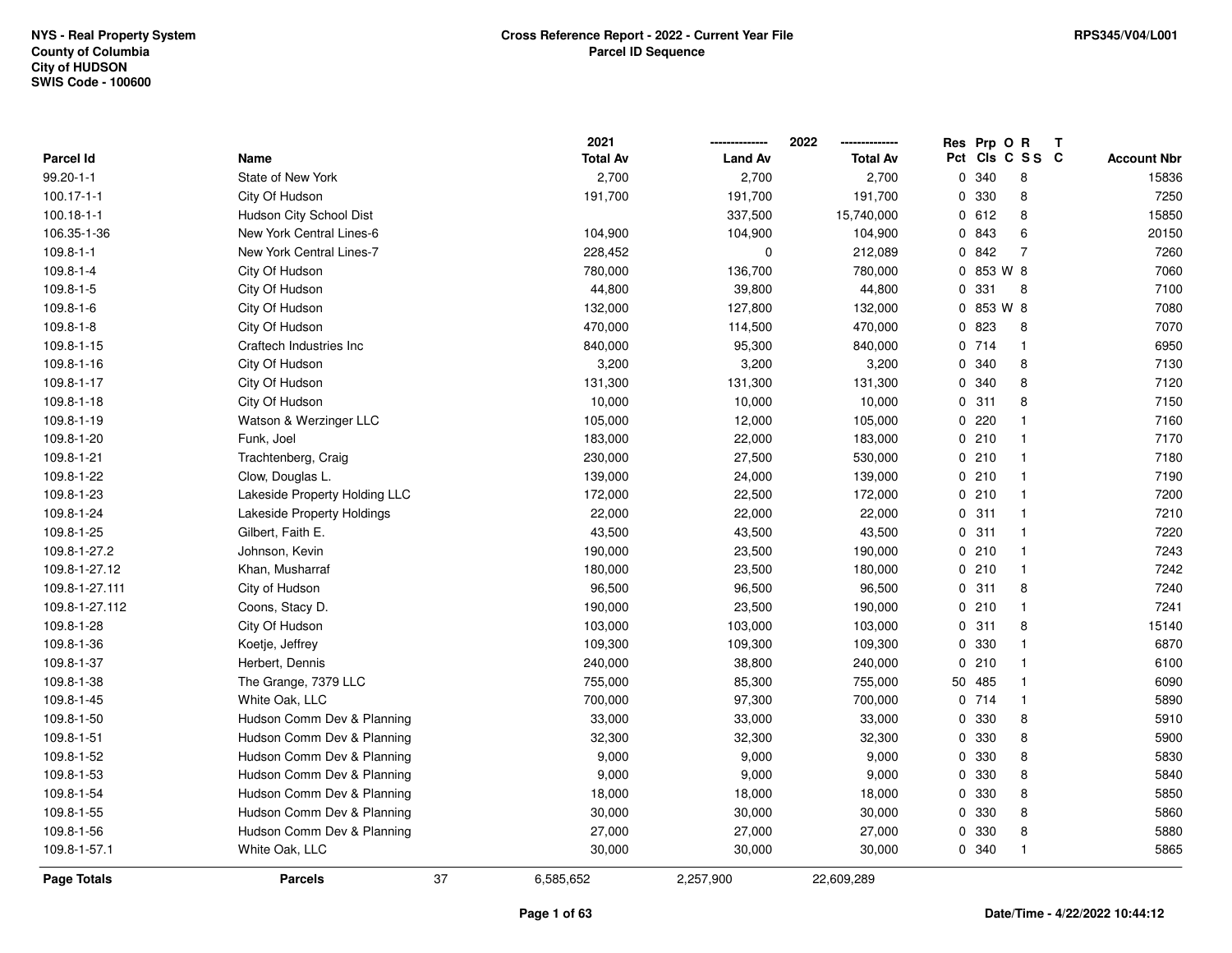|                    |                                     | 2021            |                | 2022            |     | Res Prp O R |                | Т |                    |
|--------------------|-------------------------------------|-----------------|----------------|-----------------|-----|-------------|----------------|---|--------------------|
| <b>Parcel Id</b>   | Name                                | <b>Total Av</b> | <b>Land Av</b> | <b>Total Av</b> | Pct |             | CIS C S S C    |   | <b>Account Nbr</b> |
| 109.8-1-57.2       | Kite's Nest, Inc                    | 77,300          | 77,300         | 77,300          | 0   | 340         | -1             |   | 5870               |
| 109.8-1-58         | Kite's Nest, Inc                    | 97,100          | 97,100         | 97,100          | 0   | 340         | $\mathbf{1}$   |   | 5790               |
| 109.8-1-60         | <b>Hudson Development Corp</b>      | 46,800          | 46,800         | 46,800          |     | 0 340       | 8              |   | 5940               |
| 109.8-1-65         | Dock Hudson Partners LLC            | 460,000         | 123,300        | 460,000         |     | 0 449       | -1             |   | 5950               |
| 109.8-1-66         | CCRC, Inc                           | 1,000,000       | 131,700        | 1,000,000       |     | 0714        | 8              |   | 5955               |
| 109.8-1-67         | Walker, Lakia                       | 180,000         | 23,500         | 180,000         |     | 0210        | $\mathbf 1$    |   | 7244               |
| 109.8-1-68         | Saleh, Mohamed K.                   | 200,000         | 23,500         | 200,000         |     | 0210        | $\mathbf{1}$   |   | 7249               |
| 109.8-10-29        | City Of Hudson                      | 123,900         | 123,900        | 123,900         | 0   | 330         | 8              |   | 6960               |
| $109.11 - 1 - 1$   | New York State Boat                 | 430,000         | 360,000        | 430,000         |     | 0.448       | 8              |   | 2140               |
| 109.11-1-7         | Hudson Power Boat Assn.             | 195,000         | 100,000        | 195,000         |     | 0 570       | $\mathbf{1}$   |   | 2230               |
| 109.11-1-9         | Hudson Power Boat Assn.             | 39,500          | 37,500         | 39,500          |     | 0 331       | $\mathbf 1$    |   | 2210               |
| 109.11-1-11        | City Of Hudson                      | 47,000          | 38,300         | 47,000          |     | 0 438       | 8              |   | 2260               |
| 109.11-1-12        | City Of Hudson                      | 48,000          | 39,000         | 48,000          |     | 0 438       | 8              |   | 2270               |
| 109.11-1-13        | City Of Hudson                      | 100,000         | 72,000         | 100,000         |     | 0 438       | 8              |   | 2250               |
| 109.11-1-14        | New York Central Lines-7            | 158,159         | 0              | 146,831         |     | 0 842       | $\overline{7}$ |   | 3140               |
| 109.11-1-15        | City Of Hudson                      | 180,000         | 67,500         | 180,000         |     | 0 449       | 8              |   | 2240               |
| 109.11-1-16.1      | City Of Hudson                      | 178,100         | 176,100        | 178,100         |     | 0 590 W 8   |                |   | 3090               |
| 109.11-1-17        | Montgomery Street Project           | 695,000         | 101,300        | 695,000         |     | 0714        | 8              |   | 3045               |
| 109.11-1-20        | Basilica, LLC                       | 725,000         | 97,100         | 725,000         |     | 0.514       | $\mathbf{1}$   |   | 3050               |
| 109.11-1-20.1      | New York Central Lines-7            | 52,720          | $\mathbf 0$    | 48,944          |     | 0 842       | $\overline{7}$ |   | 3055               |
| 109.11-1-22        | South Bay Railyard, LLC             | 209,000         | 132,100        | 209,000         |     | 0 438       | $\mathbf{1}$   |   | 3080               |
| 109.11-1-23        | New York Central Lines-6            | 195,800         | 195,800        | 195,800         |     | 0 843       | 6              |   | 20150              |
| 109.11-1-24        | Colarusso Ventures, LLC             | 192,600         | 192,600        | 192,600         |     | 0 340       | $\mathbf{1}$   |   | 3120               |
| 109.11-1-25        | South 99, LLC                       | 5,500,000       | 276,800        | 5,500,000       |     | 0 449       | $\mathbf{1}$   |   | 3061               |
| 109.11-1-26        | City Of Hudson                      | 193,300         | 113,300        | 193,300         |     | 0 438       | 8              |   | 3115               |
| 109.11-1-27        | Basilica Hudson LLC                 | 78,000          | 11,000         | 78,000          |     | 0 331       | $\mathbf 1$    |   | 3116               |
| 109.11-1-28        | City Of Hudson                      | 8,000           | 8,000          | 8,000           |     | 0 330       | 8              |   | 3117               |
| 109.11-1-29        | Montgomery Street Project           | 175,000         | 175,000        | 175,000         |     | 0 330       | 8              |   |                    |
| 109.15-1-1         | Colarusso Ventures, LLC             | 4,500,000       | 2,900,000      | 4,500,000       |     | 0 449       | $\mathbf 1$    |   | 3110               |
| 109.15-1-2         | Colarusso Ventures, LLC             | 28,000          | 28,000         | 28,000          | 0   | 340         | $\mathbf 1$    |   | 11020              |
| 109.15-1-3         | <b>Hudson Development Corp</b>      | 1,000           | 1,000          | 1,000           |     | 0 330       | 8              |   | 3118               |
| 109.16-1-1         | <b>Goaldac Realty Corp</b>          | 530,000         | 101,300        | 530,000         |     | 0.485       | $\mathbf{1}$   |   | 10500              |
| 109.16-1-2.1       | Dinosaw INC                         | 720,000         | 149,300        | 720,000         |     | 0714        | $\mathbf{1}$   |   | 10555              |
| 109.16-1-2.2       | Twin County, Recovery Services Inc. | 1,500,000       | 111,300        | 1,500,000       |     | 0 465       | 8              |   | 10554              |
| 109.16-1-3         | New York Central Lines-7            | 1,054,392       | $\mathbf 0$    | 978,871         |     | 0 842       | 7              |   | 3150               |
| 109.16-1-4         | Niagara Mohawk Power Corp           | 91,300          | 91,300         | 91,300          |     | 0 340       | 6              |   | 9985               |
| 109.16-1-5.1       | <b>Dallas Corporation</b>           | 850,000         | 231,300        | 850,000         |     | 0714        | $\mathbf{1}$   |   | 10980              |
| <b>Page Totals</b> | 37<br><b>Parcels</b>                | 20,859,971      | 6,454,000      | 20,769,346      |     |             |                |   |                    |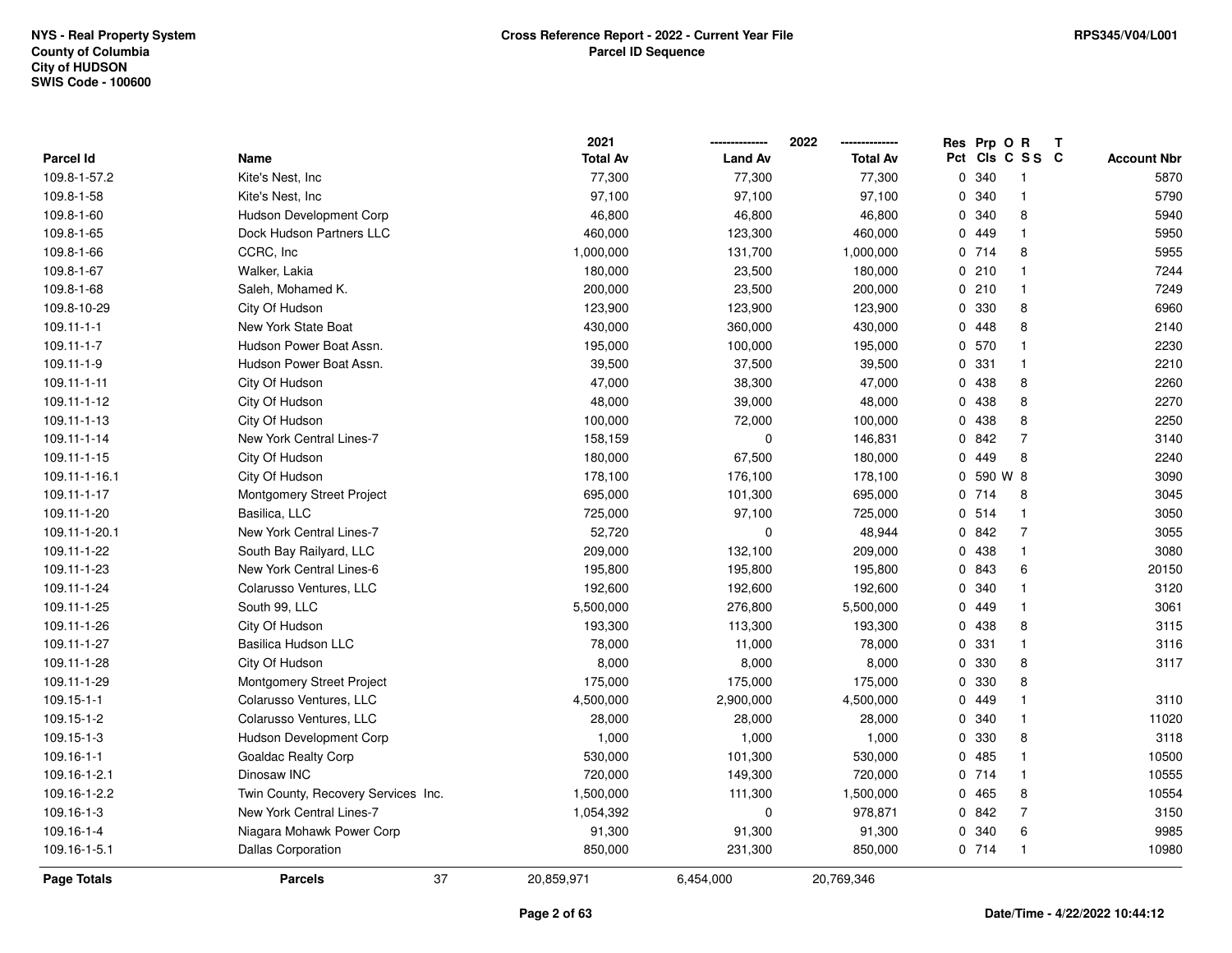|                  |                                | 2021            |                | 2022<br>-------------- |     | Res Prp O R |                | Т |                    |
|------------------|--------------------------------|-----------------|----------------|------------------------|-----|-------------|----------------|---|--------------------|
| <b>Parcel Id</b> | Name                           | <b>Total Av</b> | <b>Land Av</b> | <b>Total Av</b>        | Pct |             | CIs C S S C    |   | <b>Account Nbr</b> |
| 109.16-1-5.3     | Chatham, Walter                | 117,000         | 117,000        | 117,000                | 0   | 340         | -1             |   | 10275              |
| 109.16-1-6       | Chatham, Walter                | 300,000         | 48,000         | 300,000                | 0   | 331         | $\overline{1}$ |   | 10270              |
| 109.16-1-7       | Chatham, Walter                | 296,000         | 51,000         | 296,000                |     | 0210        | $\mathbf{1}$   |   | 10260              |
| 109.16-1-8       | Galvan Initiatives Foundation  | 130,500         | 78,500         | 130,500                |     | 0 592       | $\mathbf{1}$   |   | 10985              |
| 109.16-1-9       | Hudson Mansion, LLC            | 1,600,000       | 112,500        | 1,600,000              |     | 0 482       | $\mathbf 1$    |   | 10630              |
| 109.16-1-10      | New York State Correctional    | 24,000,000      | 805,300        | 24,000,000             |     | 0 670       | 8              |   | 11000              |
| 109.16-1-11      | City of Hudson                 | 30,200          | 17,000         | 30,200                 |     | 0 692       | 8              |   | 11010              |
| 109.35-1-1       | Half Moon Terrace, LP          | 5,400,000       | 121,300        | 5,400,000              |     | 0 411       | 8              |   | 5821               |
| 109.35-1-2       | Self, Tschabalala              | 160,000         | 14,000         | 160,000                |     | 0210        | $\mathbf{1}$   |   | 4160               |
| 109.35-1-3       | Quayum, Abdul                  | 120,000         | 10,000         | 120,000                |     | 0210        | $\mathbf{1}$   |   | 4170               |
| 109.35-1-4       | Sultana, Farzana K.            | 115,000         | 10,000         | 115,000                |     | 0210        | $\overline{1}$ |   | 4180               |
| 109.35-1-5       | White, Denroy                  | 120,000         | 10,000         | 120,000                |     | 0210        | $\mathbf 1$    |   | 4190               |
| 109.35-1-6       | Rahman, MD Ashigur             | 115,000         | 10,000         | 115,000                |     | 0210        |                |   | 4200               |
| 109.35-1-7       | Chowdhury, Ashraf Hussain      | 120,000         | 10,000         | 120,000                |     | 0210        | $\mathbf{1}$   |   | 4210               |
| 109.35-1-8       | Alim, Abdul                    | 115,000         | 10,000         | 115,000                |     | 0210        | $\mathbf{1}$   |   | 4220               |
| 109.35-1-9       | Islam MD R                     | 120,000         | 10,000         | 120,000                |     | 0210        | $\mathbf{1}$   |   | 4230               |
| 109.35-1-10      | Islam, Fokrul                  | 110,000         | 10,000         | 110,000                |     | 0210        | $\overline{1}$ |   | 4240               |
| 109.35-1-11      | Uhrlass, Robert G.             | 120,000         | 10,000         | 120,000                |     | 0210        | $\mathbf{1}$   |   | 4250               |
| 109.35-1-12      | Patwary, Hossain D.            | 110,000         | 10,000         | 110,000                |     | 0210        | $\mathbf{1}$   |   | 4260               |
| 109.35-1-13      | Begh, Ataur Rahman             | 120,000         | 10,000         | 120,000                |     | 0210        |                |   | 4270               |
| 109.35-1-14      | Hossain, Mohammad M.           | 110,000         | 10,000         | 110,000                |     | 0210        | $\mathbf{1}$   |   | 4280               |
| 109.35-1-15      | Danamiah, Mohammed Karimul     | 120,000         | 10,000         | 120,000                |     | 0210        | $\mathbf 1$    |   | 4290               |
| 109.35-1-16      | Bashar, Abul                   | 115,000         | 10,000         | 115,000                |     | 0210        | $\mathbf{1}$   |   | 4300               |
| 109.35-1-17      | Edmund, Mary Ellen             | 120,000         | 10,000         | 120,000                |     | 0210        | $\overline{1}$ |   | 4310               |
| 109.35-1-18      | Khan, Shorub H.                | 110,000         | 10,000         | 110,000                |     | 0210        | $\mathbf{1}$   |   | 4320               |
| 109.35-1-19      | Forman, Philip A.              | 1,299,000       | 205,000        | 1,299,000              |     | 25 210      | $\mathbf{1}$   |   | 3390               |
| 109.35-1-20.3    | Inns of Hudson, LLC            | 680,000         | 29,000         | 680,000                |     | 0418        |                |   | 3380               |
| 109.35-1-20.4    | Brown, David A.                | 176,000         | 21,000         | 176,000                |     | 0210        | $\mathbf{1}$   |   | 3380               |
| 109.35-1-21.1    | Galvan Civic Housing, LLC      | 355,000         | 76,000         | 355,000                |     | 0 220       | $\mathbf 1$    |   | 3370               |
| 109.35-1-21.2    | Galvan Civic Housing, LLC      | 250,000         | 24,000         | 250,000                |     | 0411        | $\mathbf{1}$   |   | 3360               |
| 109.35-1-22      | Shiloh Baptist Church          | 425,000         | 33,000         | 425,000                |     | 0 620       | 8              |   | 3350               |
| 109.35-1-23      | City Of Hudson                 | 700,000         | 32,300         | 700,000                |     | 0 482       | 8              |   | 3330               |
| 109.35-1-24      | <b>McNick Realty</b>           | 630,000         | 34,500         | 630,000                |     | 0481        | $\mathbf{1}$   |   | 3310               |
| 109.35-1-25      | Hudson Community, Develop/Plan | 9,000           | 9,000          | 9,000                  |     | 0 330       | 8              |   | 3400               |
| 109.35-1-26      | Hudson Comm Dev & Planning     | 12,000          | 12,000         | 12,000                 |     | 0 330       | 8              |   | 3410               |
| 109.35-1-27      | Hudson Community, Develop/Plan | 9,000           | 9,000          | 9,000                  | 0   | 963         | 8              |   | 3300               |
| 109.35-1-28      | Hudson Comm Dev & Planning     | 3,000           | 3,000          | 3,000                  |     | 0 330       | 8              |   | 3290               |
| Page Totals      | 37<br><b>Parcels</b>           | 38,441,700      | 2,012,400      | 38,441,700             |     |             |                |   |                    |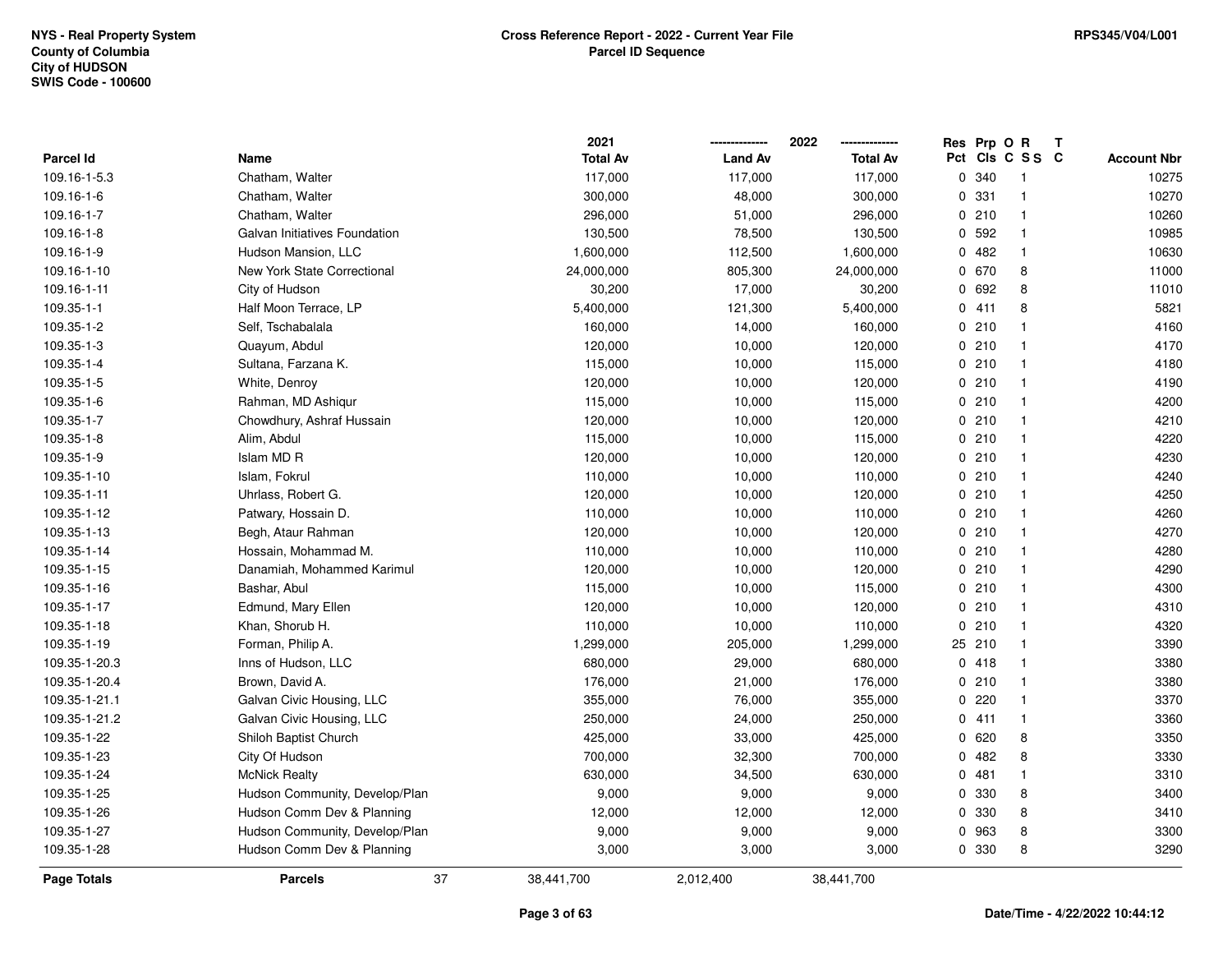|                  |                               |    | 2021            |                | 2022<br>--------------- |     | Res Prp O R |              | Т |                    |
|------------------|-------------------------------|----|-----------------|----------------|-------------------------|-----|-------------|--------------|---|--------------------|
| <b>Parcel Id</b> | Name                          |    | <b>Total Av</b> | <b>Land Av</b> | <b>Total Av</b>         | Pct |             | CIs C S S C  |   | <b>Account Nbr</b> |
| 109.35-1-29      | City of Hudson                |    | 490,000         | 33,000         | 490,000                 | 0   | 482         | 8            |   | 3280               |
| 109.35-1-30      | City Of Hudson                |    | 27,600          | 27,500         | 27,600                  | 0   | 312         | 8            |   | 3240               |
| 109.35-1-33      | City Of Hudson                |    | 33,800          | 30,800         | 33,800                  |     | 0 963       | 8            |   | 20                 |
| 109.35-1-35      | City Of Hudson                |    | 57,800          | 57,800         | 57,800                  |     | 0 963       | 8            |   | 3190               |
| 109.35-1-37      | Half Moon Terrace, LP         |    | 3,600,000       | 109,300        | 3,600,000               |     | 0411        | 8            |   | 5820               |
| 109.35-1-38      | AANG HOLDINGS, LLC            |    | 1,600,000       | 30,800         | 1,600,000               |     | 0481        |              |   | 80                 |
| 109.35-1-39      | Galvan Initiatives Foundation |    | 2,500,000       | 88,300         | 2,500,000               |     | 0 465       | 8            |   | 3210               |
| 109.35-1-40      | Ngo, Yen D.                   |    | 750,000         | 18,000         | 750,000                 | 33  | 481         |              |   | 220                |
| 109.35-1-54      | Connor, John Christopher      |    | 570,000         | 24,500         | 570,000                 |     | 0 230       | $\mathbf 1$  |   | 1060               |
| 109.35-1-55      | Nettles, Steven               |    | 530,000         | 17,500         | 530,000                 | 0   | 230         | $\mathbf{1}$ |   | 1050               |
| 109.35-1-56      | Westbrook, Nancy M.           |    | 746,000         | 44,000         | 746,000                 |     | 0220        | $\mathbf 1$  |   | 1040               |
| 109.35-1-57      | Bloom, Victor                 |    | 320,000         | 24,500         | 320,000                 |     | 0210        | $\mathbf 1$  |   | 1030               |
| 109.35-1-58      | Marston, David J.             |    | 425,000         | 28,000         | 425,000                 |     | 0 220       |              |   | 1020               |
| 109.35-1-59      | Gafni, Noa                    |    | 670,000         | 35,500         | 670,000                 |     | 0210        | $\mathbf{1}$ |   | 1010               |
| 109.35-1-60      | Gengras, Mark Geddes          |    | 500,000         | 14,000         | 500,000                 |     | 0210        | -1           |   | 995                |
| 109.35-1-61      | Dague, Barbara S.             |    | 395,000         | 21,000         | 395,000                 |     | 0220        | $\mathbf 1$  |   | 990                |
| 109.35-1-62      | Heiderhoff, Clemens           |    | 630,000         | 17,500         | 630,000                 |     | 0210        | $\mathbf{1}$ |   | 980                |
| 109.35-1-63      | Hannan, Kevin                 |    | 630,000         | 14,000         | 630,000                 |     | 0210        | $\mathbf{1}$ |   | 970                |
| 109.35-1-64      | Birddog Holdings, LLC         |    | 8,000           | 8,000          | 8,000                   |     | 0.311       | -1           |   | 1070               |
| 109.35-1-65      | Birddog Holdings, LLC         |    | 225,000         | 10,000         | 320,000                 |     | 0 220       |              |   | 1080               |
| 109.35-1-66      | Birddog Holdings, LLC         |    | 1,200,000       | 18,000         | 1,200,000               |     | 0481        | $\mathbf 1$  |   | 960                |
| 109.35-1-67      | 30 Front Street, LLC          |    | 6,000           | 6,000          | 6,000                   |     | 0.311       | $\mathbf 1$  |   | 1440               |
| 109.35-1-68      | 30 Front Street, LLC          |    | 500,000         | 10,000         | 500,000                 |     | 0210        | $\mathbf{1}$ |   | 1450               |
| 109.35-1-69      | Wenzel, Michael William       |    | 125,000         | 8,000          | 300,000                 |     | 0 220       | $\mathbf 1$  |   | 1460               |
| 109.35-1-70      | Union and Partition, LLC      |    | 350,000         | 38,000         | 350,000                 |     | 0210        | $\mathbf 1$  |   | 1220               |
| 109.35-1-71      | Oliverson, Claire J.          |    | 600,000         | 21,000         | 600,000                 |     | 0210        | $\mathbf 1$  |   | 1230               |
| 109.35-1-72      | Gulielmetti, Gabriele         |    | 600,000         | 35,500         | 600,000                 |     | 0210        | $\mathbf 1$  |   | 1240               |
| 109.35-1-73      | Dane, Ivy                     |    | 550,000         | 17,500         | 550,000                 |     | 0210        | $\mathbf{1}$ |   | 1250               |
| 109.35-1-74      | Fuller, Stuart G.             |    | 600,000         | 17,500         | 600,000                 |     | 0210        | $\mathbf 1$  |   | 1260               |
| 109.35-1-75      | Dunn, Stephen                 |    | 535,000         | 37,000         | 535,000                 |     | 0210        | $\mathbf{1}$ |   | 1270               |
| 109.35-1-77      | Chowdhury, Md Aminul Haque    |    | 120,000         | 10,000         | 120,000                 |     | 0210        | $\mathbf{1}$ |   | 4330               |
| 109.35-1-78      | Khan, Shorub H.               |    | 110,000         | 10,000         | 110,000                 |     | 0210        | $\mathbf{1}$ |   | 4340               |
| 109.35-1-79      | Young, Michael                |    | 120,000         | 20,000         | 120,000                 |     | 0210        | $\mathbf 1$  |   | 4350               |
| 109.35-1-80      | Hudson Power Boat Assn.       |    | 48,200          | 48,200         | 48,200                  |     | 0 315       | $\mathbf{1}$ |   | 7270               |
| 109.35-2-1       | North Delaware Realty         |    | 3,250,000       | 121,300        | 3,250,000               |     | 0411        | 8            |   | 5670               |
| 109.35-2-19      | 41 North Second Housing       |    | 5,280,000       | 159,900        | 5,280,000               |     | 0 411       | 8            |   | 4740               |
| 109.35-2-20      | State St. A.M.E. Zion Church  |    | 210,000         | 46,500         | 210,000                 |     | 0620        | 8            |   | 5240               |
| Page Totals      | <b>Parcels</b>                | 37 | 28,912,400      | 1,278,400      | 29,182,400              |     |             |              |   |                    |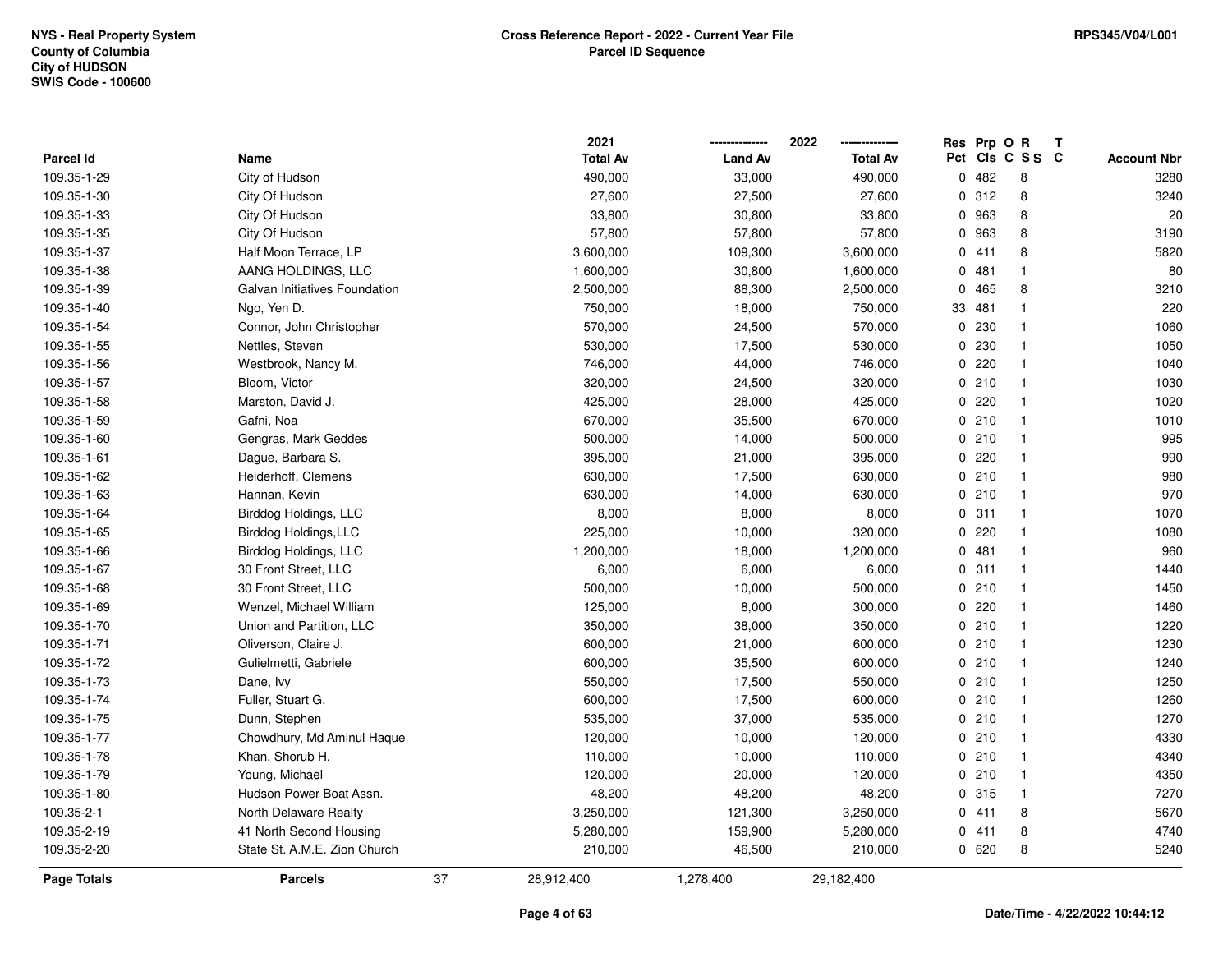|               |                            | 2021            |                | 2022            | Res      | Prp O R |                         | Т |                    |
|---------------|----------------------------|-----------------|----------------|-----------------|----------|---------|-------------------------|---|--------------------|
| Parcel Id     | Name                       | <b>Total Av</b> | <b>Land Av</b> | <b>Total Av</b> |          |         | Pct Cls C S S C         |   | <b>Account Nbr</b> |
| 109.35-2-23   | Mercuri, Albert Jr.        | 163,000         | 20,000         | 163,000         | 0        | 220     | -1                      |   | 5270               |
| 109.35-2-24   | Prince, Noah               | 76,000          | 14,000         | 76,000          | $\Omega$ | 210     | $\mathbf{1}$            |   | 5280               |
| 109.35-2-25   | Ahmed, Al-Abai             | 138,000         | 14,000         | 138,000         |          | 0220    | $\mathbf{1}$            |   | 5290               |
| 109.35-2-26.1 | Burgess, Besham E.         | 180,000         | 20,000         | 180,000         |          | 0210    | -1                      |   | 4991               |
| 109.35-2-26.2 | Forbes, Misha              | 180,000         | 20,000         | 180,000         |          | 0210    | -1                      |   | 4992               |
| 109.35-2-27   | Tru Vine LLC               | 245,000         | 10,000         | 245,000         |          | 0210    | $\mathbf 1$             |   | 5230               |
| 109.35-2-28   | Hudson Comm Dev & Planning | 10,000          | 10,000         | 10,000          |          | 0.311   | 8                       |   | 4980               |
| 109.35-2-29   | Hudson Comm Dev & Planning | 10,000          | 10,000         | 10,000          | 0        | 311     | 8                       |   | 4970               |
| 109.35-2-30   | Hudson Comm Dev & Planning | 10,000          | 10,000         | 10,000          | 0        | 311     | 8                       |   | 4995               |
| 109.35-2-51   | North Delaware Realty      | 5,000,000       | 95,300         | 5,000,000       | 0        | 411     | 8                       |   | 5675               |
| 109.35-2-55   | Danian Realty LLC          | 660,000         | 21,000         | 690,000         | 0        | 481     |                         |   | 3570               |
| 109.35-2-56   | Danian, Realty II.         | 620,000         | 21,000         | 620,000         |          | 0.481   |                         |   | 3560               |
| 109.35-2-57   | Haughton, Maurice D.       | 875,000         | 76,000         | 875,000         |          | 0210    | -1                      |   | 3550               |
| 109.35-2-58   | Fyke, Paul D.              | 847,000         | 106,000        | 847,000         |          | 0210    | -1                      |   | 3540               |
| 109.35-2-59   | Johnson, Susan             | 775,000         | 60,000         | 775,000         |          | 0210    | $\overline{\mathbf{1}}$ |   | 3530               |
| 109.35-2-60   | Wood, Jane                 | 350,000         | 60,000         | 350,000         | $\Omega$ | 210     | $\overline{\mathbf{1}}$ |   | 3520               |
| 109.35-2-61   | Davis, John                | 440,000         | 18,000         | 440,000         | 50       | 411     | $\mathbf{1}$            |   | 3510               |
| 109.35-2-62   | Porreca, Larry W.          | 650,000         | 84,000         | 650,000         | 0        | 230     | -1                      |   | 3500               |
| 109.35-2-63   | Bergmann, Alena            | 30,500          | 30,500         | 30,500          | 0        | 330     | -1                      |   | 3490               |
| 109.35-2-64   | Bergmann, Alena            | 468,000         | 24,000         | 468,000         | 50       | 482     |                         |   | 3480               |
| 109.35-2-65   | Orton, Mark                | 360,000         | 24,000         | 360,000         | 81       | 483     | $\overline{\mathbf{1}}$ |   | 3470               |
| 109.35-2-66   | Parseghian, Gene           | 650,000         | 84,000         | 650,000         | 0        | 210     | -1                      |   | 3460               |
| 109.35-2-67   | Merritt, Stephin           | 780,000         | 68,000         | 780,000         | 0        | 210     | -1                      |   | 3450               |
| 109.35-2-68   | Mackey, Kathryn H.         | 550,000         | 60,000         | 550,000         | 0        | 220     | $\mathbf 1$             |   | 3440               |
| 109.35-2-69   | Fred E.Trout & Co, Inc.    | 27,000          | 27,000         | 27,000          | 0        | 330     | -1                      |   | 3430               |
| 109.35-2-70   | Fred E. Trout & Co, Inc.   | 450,000         | 33,000         | 450,000         |          | 0.482   |                         |   | 3420               |
| 109.36-1-1    | Kelsey, Pauline            | 131,000         | 18,000         | 131,000         |          | 0210    |                         |   | 6840               |
| 109.36-1-2    | Kelsey, Pauline            | 55,500          | 55,500         | 55,500          |          | 0.311   | -1                      |   | 6850               |
| 109.36-1-3    | Parker, Matthew            | 105,000         | 10,500         | 105,000         |          | 0210    | $\overline{\mathbf{1}}$ |   | 6770               |
| 109.36-1-4    | McCabe, Adam               | 205,000         | 20,500         | 205,000         | 0        | 210     | -1                      |   | 6780               |
| 109.36-1-5    | Scott, Mo-Young            | 90,000          | 20,500         | 90,000          | 0        | 220     | $\mathbf 1$             |   | 6790               |
| 109.36-1-6    | Zachos, Nick               | 16,400          | 16,400         | 16,400          |          | 0 438   | $\mathbf 1$             |   | 6800               |
| 109.36-1-7    | Zachos, Nick               | 15,500          | 15,500         | 15,500          |          | 0 438   | -1                      |   | 6810               |
| 109.36-1-8    | Zachos, Nick               | 15,500          | 15,500         | 15,500          |          | 0 438   | -1                      |   | 6820               |
| 109.36-1-9    | City of Hudson             | 30,000          | 21,300         | 30,000          | 0        | 449     | 8                       |   | 6830               |
| 109.36-1-10   | City Of Hudson             | 94,500          | 94,500         | 94,500          | 0        | 330     | 8                       |   | 6860               |
| 109.36-1-11   | Second Ward LLC            | 330,000         | 54,500         | 330,000         |          | 0 464   | $\mathbf{1}$            |   | 6760               |
| Page Totals   | 37<br><b>Parcels</b>       | 15,632,900      | 1,362,500      | 15,662,900      |          |         |                         |   |                    |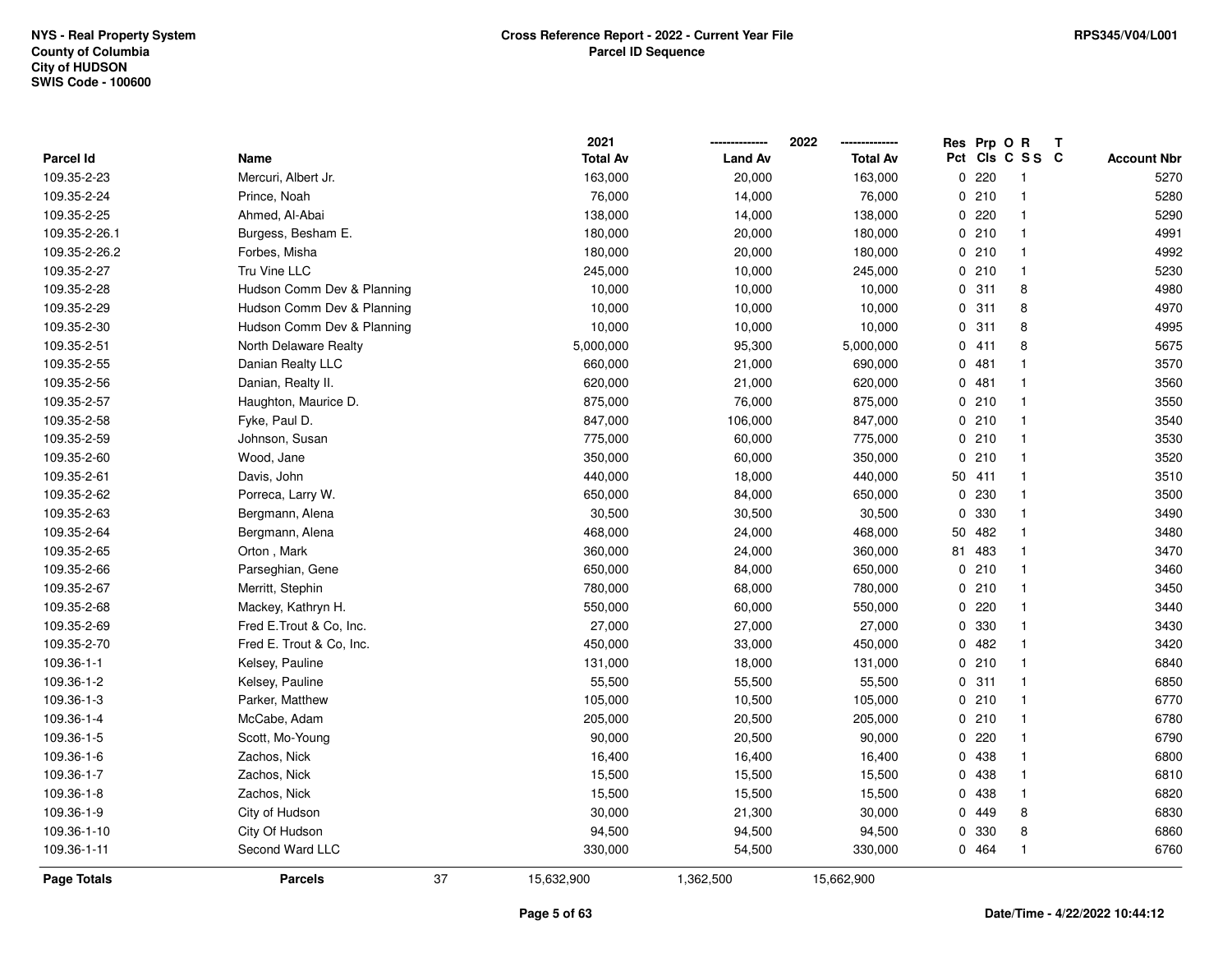| Parcel Id          | Name                          |    | 2021<br><b>Total Av</b> | <b>Land Av</b> | 2022<br><b>Total Av</b> | Res Prp O R | Pct Cls C S S C | Т | <b>Account Nbr</b> |
|--------------------|-------------------------------|----|-------------------------|----------------|-------------------------|-------------|-----------------|---|--------------------|
| 109.36-1-12        | Harp, George                  |    | 163,000                 | 20,000         | 163,000                 | 0220        | $\overline{1}$  |   | 6750               |
| 109.36-1-13        | Lucy II, LLC                  |    | 175,000                 | 10,000         | 175,000                 | 0210        | $\overline{1}$  |   | 6740               |
| 109.36-1-14        | Tillman, Lynne                |    | 180,000                 | 22,500         | 180,000                 | 0210        | $\overline{1}$  |   | 6730               |
| 109.36-1-16        | Wright, Tresa                 |    | 161,000                 | 10,000         | 161,000                 | 0210        | $\overline{1}$  |   | 6710               |
| 109.36-1-17        | Cross, Ida Pearl              |    | 122,500                 | 10,000         | 122,500                 | 0210        | $\mathbf{1}$    |   | 6700               |
| 109.36-1-18        | Myrick, Philip C.             |    | 184,000                 | 20,000         | 184,000                 | 0220        | $\mathbf{1}$    |   | 6690               |
| 109.36-1-19        | Podgorbunski, Vladimir M.     |    | 143,000                 | 10,000         | 143,000                 | 0210        | $\overline{1}$  |   | 6680               |
| 109.36-1-20        | Kiggins, Brandon              |    | 134,000                 | 10,000         | 134,000                 | 0210        | $\overline{1}$  |   | 6670               |
| 109.36-1-21        | Balash, Anna                  |    | 220,000                 | 15,000         | 220,000                 | 0411        | $\overline{1}$  |   | 6660               |
| 109.36-1-22        | Inspiration Zone Realty, LLC  |    | 15,400                  | 10,000         | 15,400                  | 0.312       | $\overline{1}$  |   | 6650               |
| 109.36-1-23        | Rivenburgh, Joshua            |    | 131,000                 | 20,000         | 131,000                 | 0210        | $\mathbf{1}$    |   | 6640               |
| 109.36-1-24        | <b>Rowpom Properties</b>      |    | 203,000                 | 10,000         | 203,000                 | 0 230       | $\mathbf{1}$    |   | 6630               |
| 109.36-1-25        | Torchia, Thomas Robert        |    | 130,000                 | 10,000         | 130,000                 | 0220        | $\mathbf{1}$    |   | 6620               |
| 109.36-1-26        | Moser, Raphael F.             |    | 175,000                 | 12,000         | 175,000                 | 0210        | $\mathbf{1}$    |   | 6610               |
| 109.36-1-27        | Parker, Matthew               |    | 180,000                 | 20,000         | 180,000                 | 0 220       | $\overline{1}$  |   | 6590               |
| 109.36-1-28        | Litan, Faruque Ahmed          |    | 100,000                 | 20,000         | 100,000                 | 0210        | $\mathbf{1}$    |   | 6600               |
| 109.36-1-29        | Meade, Ali A.                 |    | 15,000                  | 15,000         | 15,000                  | 0 330       | $\mathbf{1}$    |   | 6340               |
| 109.36-1-30        | Hudson Homesteads, LP         |    | 245,000                 | 20,500         | 245,000                 | 0220        | 8               |   | 6350               |
| 109.36-1-31        | Hudson Homesteads, LP         |    | 142,000                 | 10,000         | 142,000                 | 0220        | 8               |   | 6360               |
| 109.36-1-32        | Galvan Initiatives Foundation |    | 95,000                  | 10,000         | 95,000                  | 0 220       | 1               |   | 6370               |
| 109.36-1-33        | Dunn, Stephen W.              |    | 175,000                 | 10,000         | 375,000                 | 0210        | $\mathbf{1}$    |   | 6380               |
| 109.36-1-34        | Galvan Asset Management, Inc  |    | 100,000                 | 10,000         | 100,000                 | 0210        | 8               |   | 6390               |
| 109.36-1-35        | Alexander, Suzanne N.         |    | 150,000                 | 20,000         | 150,000                 | 0220        | $\mathbf{1}$    |   | 6400               |
| 109.36-1-36        | Harrison, Richard             |    | 134,000                 | 10,000         | 134,000                 | 0220        | $\overline{1}$  |   | 6410               |
| 109.36-1-37        | Watson & Werzinger LLC        |    | 163,000                 | 10,000         | 163,000                 | 0220        | $\mathbf{1}$    |   | 6420               |
| 109.36-1-38        | Avery, Clyde H. Jr.           |    | 131,000                 | 10,000         | 131,000                 | 0.220       | $\mathbf{1}$    |   | 6430               |
| 109.36-1-39        | McClary, Tyrone L.            |    | 10,400                  | 10,000         | 10,400                  | 0.312       | $\overline{1}$  |   | 6440               |
| 109.36-1-40        | McClary, Tyrone L.            |    | 208,000                 | 12,000         | 208,000                 | 0.220       | $\mathbf{1}$    |   | 6450               |
| 109.36-1-41        | Osswald, Robin                |    | 133,000                 | 10,000         | 133,000                 | 0 220       | $\mathbf{1}$    |   | 6460               |
| 109.36-1-43        | Dunn, Stephen W.              |    | 425,000                 | 23,000         | 425,000                 | 0.280       | $\overline{1}$  |   | 6480               |
| 109.36-1-44        | Moore, James                  |    | 125,000                 | 10,000         | 125,000                 | 0210        | $\overline{1}$  |   | 6490               |
| 109.36-1-45        | Raven Point Homes, LLC        |    | 133,000                 | 10,000         | 133,000                 | 0.220       | $\overline{1}$  |   | 6500               |
| 109.36-1-46        | Spear, Peter B.               |    | 106,000                 | 10,000         | 106,000                 | 0210        | $\mathbf{1}$    |   | 6510               |
| 109.36-1-47        | Peterson, John D.             |    | 175,000                 | 10,000         | 175,000                 | 0220        | $\overline{1}$  |   | 6520               |
| 109.36-1-48        | Cumming, Cassandra            |    | 124,000                 | 6,000          | 124,000                 | 0210        | $\overline{1}$  |   | 6530               |
| 109.36-1-49        | Weaver, Alan                  |    | 55,000                  | 14,000         | 55,000                  | 0220        | $\mathbf{1}$    |   | 6540               |
| 109.36-1-50        | Weaver, Alan                  |    | 125,000                 | 10,000         | 125,000                 | 0220        | $\overline{1}$  |   | 6550               |
| <b>Page Totals</b> | <b>Parcels</b>                | 37 | 5,386,300               | 480,000        | 5,586,300               |             |                 |   |                    |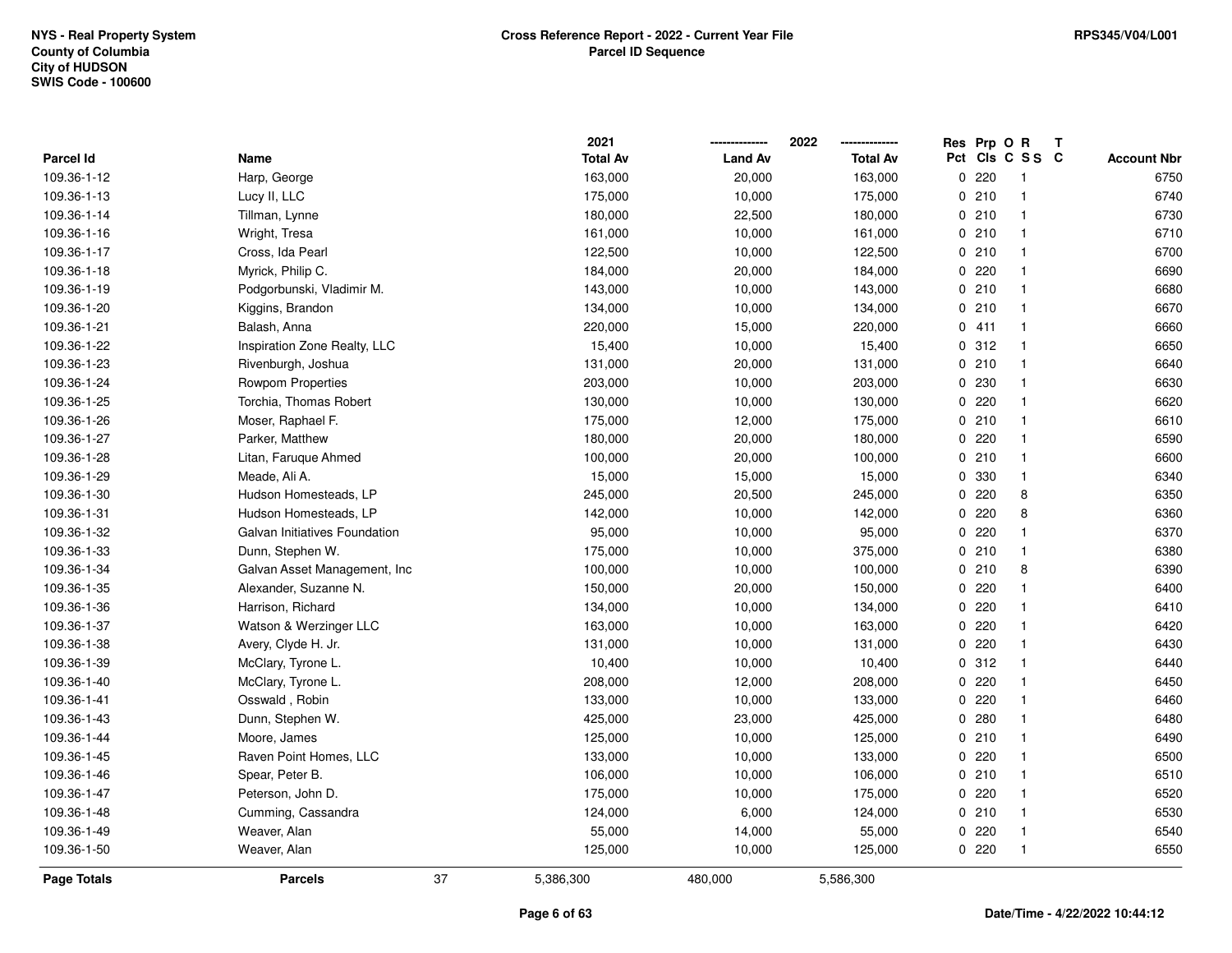|             |                                | 2021            |                | 2022            |             | Res Prp O R |                 | Т |                    |
|-------------|--------------------------------|-----------------|----------------|-----------------|-------------|-------------|-----------------|---|--------------------|
| Parcel Id   | Name                           | <b>Total Av</b> | <b>Land Av</b> | <b>Total Av</b> |             |             | Pct Cls C S S C |   | <b>Account Nbr</b> |
| 109.36-1-51 | Theiss, Stephen                | 10,000          | 10,000         | 10,000          | $\mathbf 0$ | 311         | -1              |   | 6580               |
| 109.36-1-52 | Theiss, Stephen                | 175,000         | 12,000         | 395,000         | 0           | 210         | $\overline{1}$  |   | 6570               |
| 109.36-1-53 | Nooks, Basil                   | 250,000         | 15,000         | 250,000         |             | 0.482       | $\overline{1}$  |   | 6560               |
| 109.36-1-54 | Miller, George                 | 125,000         | 14,000         | 125,000         |             | 0210        | -1              |   | 6240               |
| 109.36-1-55 | Kroenert, George               | 325,000         | 14,000         | 325,000         |             | 0220        |                 |   | 6230               |
| 109.36-1-56 | Hossain, Mohammad A.           | 162,000         | 14,000         | 162,000         | 0           | 220         |                 |   | 6220               |
| 109.36-1-57 | Miah, Mohammed Jaber           | 184,000         | 22,000         | 184,000         |             | 0.220       | -1              |   | 6210               |
| 109.36-1-58 | Ward, Erika                    | 160,000         | 10,500         | 160,000         | 0           | 483         | $\overline{1}$  |   | 6200               |
| 109.36-1-59 | Hudson Homesteads, LP          | 195,000         | 14,000         | 195,000         | 0           | 210         | 8               |   | 6190               |
| 109.36-1-60 | Slowinski, Timothy P.          | 140,000         | 14,000         | 140,000         |             | 0210        | $\mathbf 1$     |   | 6180               |
| 109.36-1-61 | Lee, Winston A.                | 169,000         | 14,000         | 169,000         |             | 0.220       |                 |   | 6170               |
| 109.36-1-62 | Arnold, Lindsey                | 560,000         | 14,000         | 560,000         |             | 0210        |                 |   | 6165               |
| 109.36-1-63 | Fiorillo, Dominic              | 187,000         | 14,000         | 187,000         |             | 0220        |                 |   | 6160               |
| 109.36-1-64 | Nagelmann, Antony              | 120,000         | 14,000         | 185,000         |             | 0220        |                 |   | 6150               |
| 109.36-1-65 | Gallardo, David D.             | 150,000         | 14,000         | 150,000         | 0           | 220         | -1              |   | 6140               |
| 109.36-1-66 | Hudson Properties Holding Corp | 60,000          | 16,800         | 60,000          |             | 0 483       | $\mathbf{1}$    |   | 6130               |
| 109.36-1-67 | Litan, Faruque A.              | 134,000         | 16,800         | 134,000         |             | 0482        | $\overline{1}$  |   | 6120               |
| 109.36-1-68 | Khan, Salman U.                | 193,000         | 22,000         | 193,000         |             | 0 230       | -1              |   | 6110               |
| 109.43-1-1  | Galvan Initiatives Foundation  | 37,000          | 37,000         | 37,000          |             | 0.311       | -1              |   | 1280               |
| 109.43-1-2  | Galvan Initiatives Foundation  | 299,000         | 24,500         | 299,000         |             | 0.220       |                 |   | 1290               |
| 109.43-1-3  | Rivers, Keith                  | 500,000         | 24,500         | 573,000         |             | 0210        |                 |   | 1300               |
| 109.43-1-4  | Woodhull, Nathan               | 423,000         | 17,500         | 423,000         |             | 0210        | -1              |   | 1310               |
| 109.43-1-5  | Steed, Laurie                  | 375,000         | 17,500         | 375,000         |             | 0210        | -1              |   | 1320               |
| 109.43-1-6  | Rose, Kevin                    | 470,000         | 17,500         | 470,000         |             | 0210        | $\mathbf{1}$    |   | 1330               |
| 109.43-1-7  | Bonsignore, Anthony            | 700,000         | 36,000         | 700,000         |             | 0210        | -1              |   | 1340               |
| 109.43-1-8  | Galvan Initiatives Foundation  | 275,000         | 17,500         | 275,000         |             | 0210        | 1               |   | 1350               |
| 109.43-1-9  | Favreau, Steven K.             | 434,000         | 17,500         | 634,000         |             | 0220        |                 |   | 1360               |
| 109.43-1-10 | Whalen, Deborah                | 627,000         | 17,500         | 627,000         |             | 0210        |                 |   | 1370               |
| 109.43-1-11 | Adams, James Boyd              | 700,000         | 28,000         | 700,000         |             | 0210        |                 |   | 1380               |
| 109.43-1-12 | Galvan Initiatives Foundation  | 360,000         | 28,000         | 360,000         |             | 0220        | -1              |   | 1390               |
| 109.43-1-13 | Waldman, Carol J.              | 520,000         | 39,000         | 520,000         |             | 0210        | -1              |   | 1400               |
| 109.43-1-14 | Galvan Initiatives Foundation  | 425,000         | 41,300         | 425,000         |             | 0411        | $\mathbf{1}$    |   | 1410               |
| 109.43-1-15 | Parker, Kingsley               | 295,000         | 31,500         | 295,000         | 50          | 482         | $\mathbf 1$     |   | 1420               |
| 109.43-1-16 | Haddad Nicholas C.             | 825,000         | 44,000         | 825,000         |             | 0210        |                 |   | 1430               |
| 109.43-1-17 | St. Michaels Ukrainian         | 540,000         | 58,500         | 540,000         | 0           | 620         | 8               |   | 2090               |
| 109.43-1-18 | Young, Bettina L.              | 235,000         | 14,000         | 235,000         |             | 0210        |                 |   | 2080               |
| 109.43-1-20 | Herring, Donniell Jerome       | 235,000         | 14,000         | 235,000         |             | 0210        | $\mathbf{1}$    |   | 2070               |
| Page Totals | 37<br><b>Parcels</b>           | 11,574,000      | 790,400        | 12,132,000      |             |             |                 |   |                    |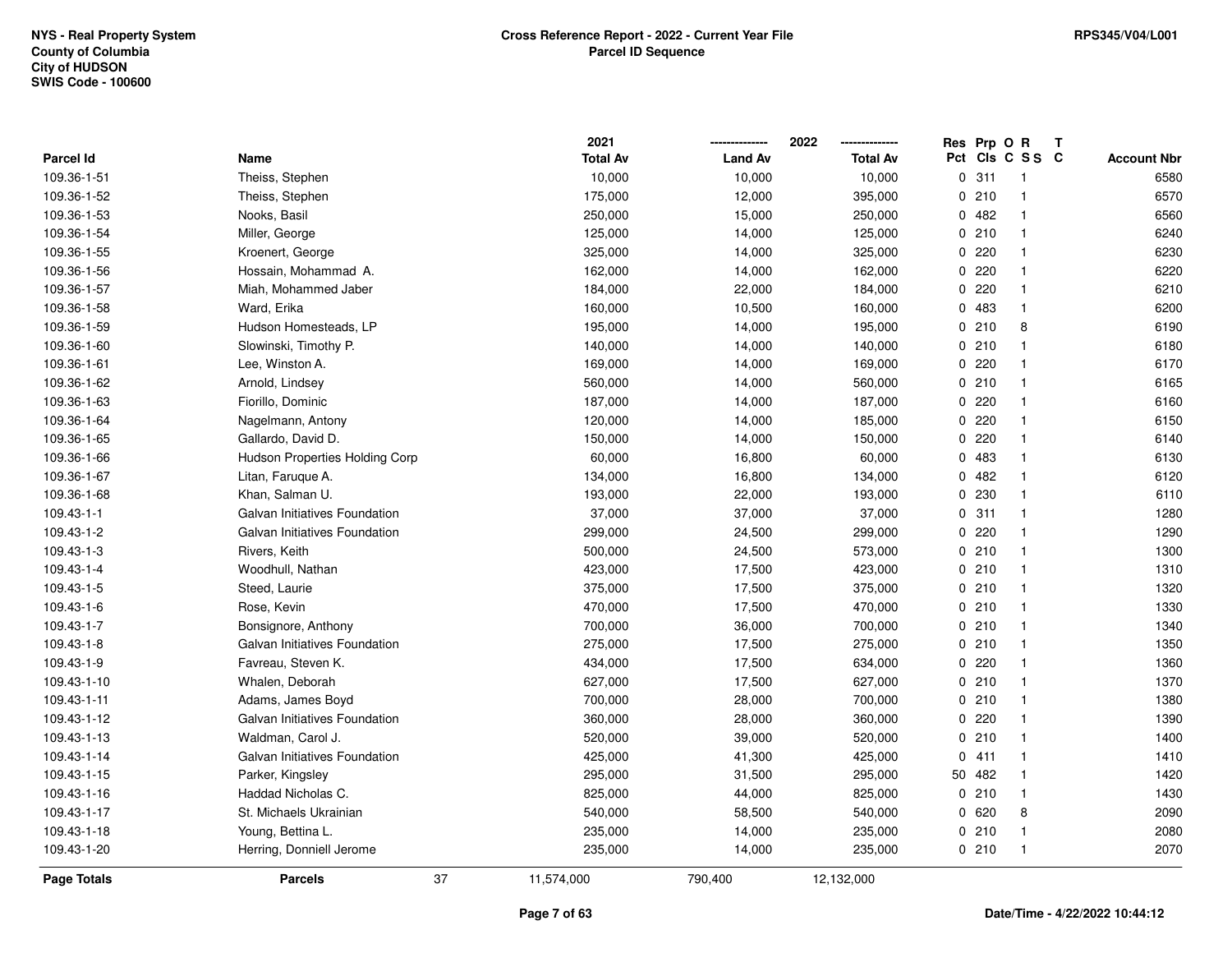|                    |                               | 2021            |                | 2022            |     | Res Prp O R |                | T |                    |
|--------------------|-------------------------------|-----------------|----------------|-----------------|-----|-------------|----------------|---|--------------------|
| Parcel Id          | Name                          | <b>Total Av</b> | <b>Land Av</b> | <b>Total Av</b> | Pct |             | CIS C S S C    |   | <b>Account Nbr</b> |
| 109.43-1-21        | Young, Bettina L.             | 235,000         | 14,000         | 235,000         |     | 0210        | $\overline{1}$ |   | 2060               |
| 109.43-1-22        | Weinert, Adam Hewlett         | 366,000         | 36,500         | 366,000         |     | 0210        | $\mathbf{1}$   |   | 2050               |
| 109.43-1-23        | River House Project, LLC      | 500,000         | 46,500         | 500,000         |     | 0 464       | $\mathbf{1}$   |   | 2040               |
| 109.43-1-24        | HUDSON COLLECTIVE REALTY LLC  | 420,000         | 21,000         | 420,000         |     | 0 230       | $\mathbf{1}$   |   | 2030               |
| 109.43-1-25        | HUDSON COLLECTIVE REALTY, LLC | 325,000         | 21,000         | 325,000         |     | 0220        | 1              |   | 2020               |
| 109.43-1-26        | HUDSON COLLECTIVE REALTY, LLC | 24,500          | 24,500         | 24,500          |     | 0.311       | $\mathbf{1}$   |   | 2010               |
| 109.43-1-27        | Bogle, Ronald Eugene          | 275,000         | 35,000         | 275,000         |     | 0210        | $\mathbf{1}$   |   | 2000               |
| 109.43-1-28        | Bogle, Ronald Eugene          | 31,500          | 31,500         | 31,500          |     | 0.311       | $\mathbf{1}$   |   | 1990               |
| 109.43-1-29        | Kilday, Raymond J.            | 210,000         | 28,000         | 210,000         |     | 0.220       | $\mathbf{1}$   |   | 1980               |
| 109.43-1-30        | Kowalski, Richard             | 210,000         | 24,500         | 210,000         |     | 0.220       | $\mathbf{1}$   |   | 1970               |
| 109.43-1-31        | Rusconi, Jeremiah             | 105,000         | 31,500         | 105,000         |     | 0 449       | $\mathbf{1}$   |   | 1960               |
| 109.43-1-32        | Rusconi, Jeremiah             | 375,000         | 33,000         | 375,000         |     | 0482        | 1              |   | 1950               |
| 109.43-1-33        | THRK, LLC                     | 60,000          | 9,000          | 60,000          |     | 0 449       | 1              |   | 1940               |
| 109.43-1-35        | 38 S Front Street, LLC        | 425,000         | 9,000          | 450,000         |     | 0481        | 1              |   | 1920               |
| 109.43-1-36        | Kalpataru LLC                 | 425,000         | 27,000         | 450,000         |     | 0411        | $\mathbf{1}$   |   | 2100               |
| 109.43-1-37        | Wilbraham Corp.               | 340,000         | 30,800         | 340,000         |     | 0425        | $\mathbf{1}$   |   | 2110               |
| 109.43-1-38        | Rusconi, Jeremiah             | 185,000         | 26,900         | 185,000         |     | 0210        | $\mathbf{1}$   |   | 2280               |
| 109.43-1-39        | Rusconi, Jeremiah             | 38,500          | 38,500         | 38,500          |     | 0.311       | $\mathbf{1}$   |   | 2290               |
| 109.43-1-40        | Rusconi, Jeremiah             | 15,000          | 15,000         | 15,000          |     | 0 330       | 1              |   | 2510               |
| 109.43-1-41        | Rusconi, Jeremiah             | 20,000          | 15,000         | 20,000          |     | 0481        | $\mathbf{1}$   |   | 2500               |
| 109.43-1-42        | Rusconi, Jeremiah P.          | 185,000         | 35,000         | 185,000         |     | $0$ 220     | $\mathbf{1}$   |   | 2300               |
| 109.43-1-43        | Robinson, Denyell             | 210,000         | 46,300         | 210,000         |     | 0220        | 1              |   | 2310               |
| 109.43-1-44        | Simon, Susan                  | 350,000         | 26,300         | 350,000         |     | 0210        | $\mathbf{1}$   |   | 2320               |
| 109.43-1-45        | South Front St Holding        | 28,000          | 7,000          | 28,000          |     | 0 331       | $\mathbf{1}$   |   | 2490               |
| 109.43-1-46        | Friss, Genowefa               | 285,000         | 35,000         | 285,000         |     | $0$ 220     | $\mathbf{1}$   |   | 2480               |
| 109.43-1-47        | Husak, Frances                | 254,000         | 39,400         | 254,000         |     | 0.220       | 1              |   | 2330               |
| 109.43-1-48        | Cody, Ralphine                | 269,000         | 44,400         | 269,000         |     | 0210        | 1              |   | 2340               |
| 109.43-1-49        | Garvey, Joanne                | 275,000         | 24,500         | 275,000         |     | 0.220       | 1              |   | 2470               |
| 109.43-1-50        | Sabri, Salih                  | 109,100         | 24,500         | 109,100         |     | 0.312       | $\mathbf{1}$   |   | 25951              |
| 109.43-1-51        | Sabri, Salih                  | 250,000         | 45,000         | 45,000          |     | 0.311       | $\mathbf{1}$   |   | 2360               |
| 109.43-1-52        | Rusconi, Jeremiah             | 150,000         | 45,600         | 150,000         |     | 0220        | $\mathbf{1}$   |   | 2350               |
| 109.43-1-53        | Allen Street Hill LLC         | 44,400          | 44,400         | 44,400          |     | 0.311       | $\mathbf{1}$   |   | 2370               |
| 109.43-1-54        | Allen Street Hill LLC         | 21,000          | 21,000         | 21,000          |     | 0.311       | $\mathbf{1}$   |   | 2450               |
| 109.43-1-55        | Vidor, Nicole                 | 505,000         | 48,800         | 505,000         |     | 0220        | $\mathbf{1}$   |   | 2380               |
| 109.43-1-56        | Occhibove, Robert J.          | 545,000         | 45,000         | 545,000         |     | 0210        | $\mathbf{1}$   |   | 2390               |
| 109.43-1-57        | Perkins, Elvis                | 550,000         | 35,000         | 550,000         |     | 0210        | $\mathbf{1}$   |   | 2400               |
| 109.43-1-58        | Stone, Anthony                | 540,000         | 45,600         | 540,000         |     | 0210        | $\mathbf{1}$   |   | 2410               |
| <b>Page Totals</b> | 37<br><b>Parcels</b>          | 9,156,000       | 1,131,000      | 9,001,000       |     |             |                |   |                    |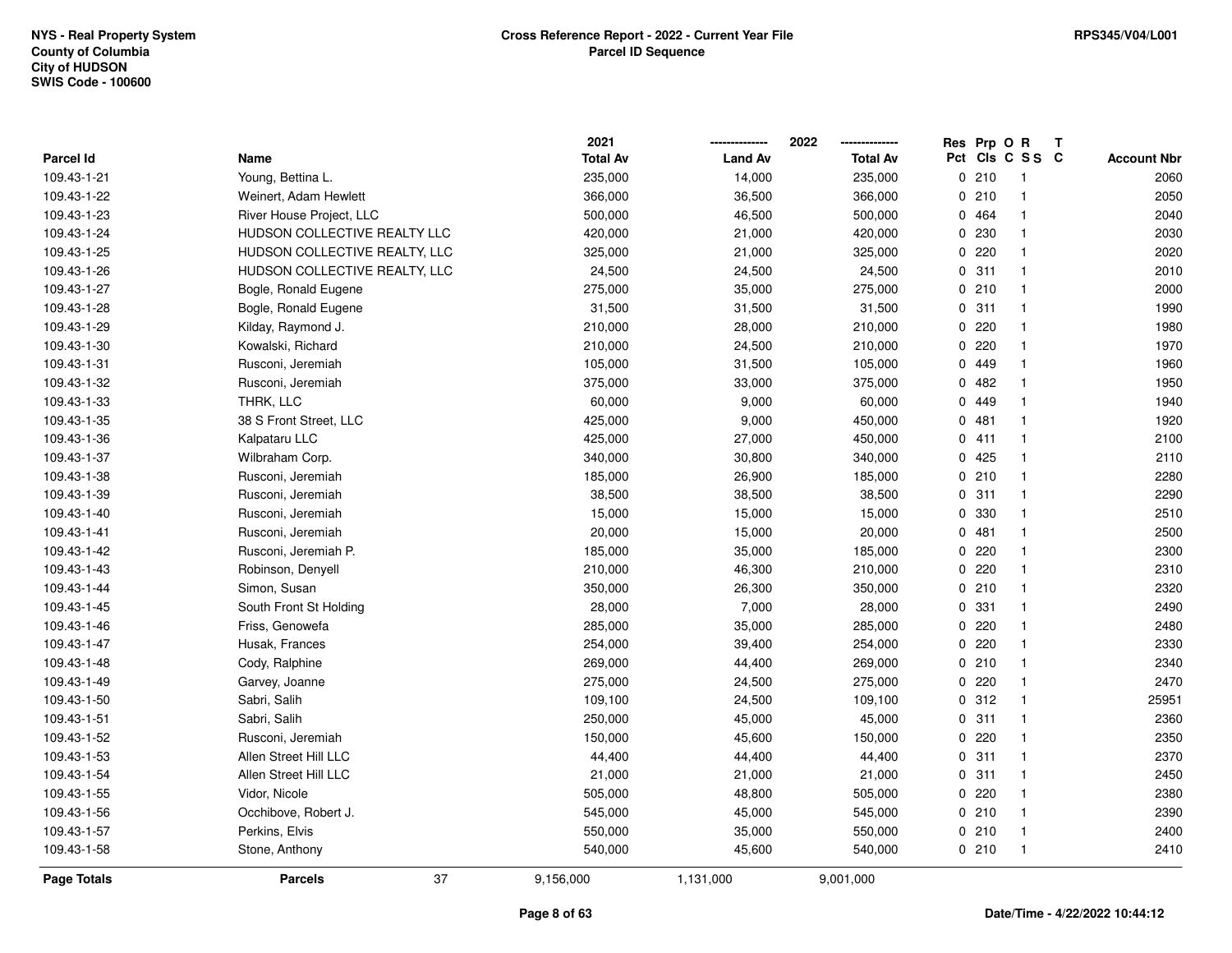|                  |                                  | 2021            |                | 2022            | Res | Prp O R |                 | T. |                    |
|------------------|----------------------------------|-----------------|----------------|-----------------|-----|---------|-----------------|----|--------------------|
| <b>Parcel Id</b> | Name                             | <b>Total Av</b> | <b>Land Av</b> | <b>Total Av</b> |     |         | Pct Cls C S S C |    | <b>Account Nbr</b> |
| 109.43-1-59      | Laurence, Karen                  | 150,000         | 44,400         | 150,000         |     | 0210    | -1              |    | 2420               |
| 109.43-1-60      | McGhee, Matt                     | 185,000         | 39,400         | 185,000         |     | 0210    | $\mathbf{1}$    |    | 2430               |
| 109.43-1-61      | Hudson Collective Realty, LLC    | 490,000         | 57,400         | 490,000         |     | 0 220   | $\mathbf 1$     |    | 2440               |
| 109.43-1-62      | 41 Cross St. Hospitality, LLC    | 4,900,000       | 53,300         | 4,900,000       |     | 0 414   | 8               |    | 2980               |
| 109.43-1-63      | Stage Works on the Hudson        | 14,000          | 14,000         | 14,000          |     | 0 330   | $\mathbf 1$     |    | 2990               |
| 109.43-1-64      | Stageworks on The Hudson         | 23,000          | 23,000         | 23,000          |     | 0 330   |                 |    | 219                |
| 109.43-1-65      | Sabri, Salih                     | 410,000         | 17,500         | 410,000         |     | 0210    | $\mathbf{1}$    |    | 3010               |
| 109.43-1-66      | South Front Street, Holdings LLC | 175,000         | 17,500         | 365,000         |     | 0 210   | $\mathbf 1$     |    | 3020               |
| 109.43-1-67      | 25 Cross Street, LLC             | 320,000         | 24,500         | 320,000         |     | 0210    | $\mathbf{1}$    |    | 3030               |
| 109.43-1-68      | South Front St LLC               | 296,000         | 17,500         | 296,000         |     | 0210    | $\mathbf{1}$    |    | 3040               |
| 109.43-1-69      | South Front Street Holding LLC   | 1,200,000       | 76,500         | 1,200,000       |     | 0 482   | $\mathbf 1$     |    | 3100               |
| 109.43-2-1       | Alamri, Ali                      | 400,000         | 12,000         | 400,000         |     | 0481    | $\mathbf 1$     |    | 230                |
| 109.43-2-2       | Konigsberg, David B.             | 540,000         | 27,000         | 540,000         |     | 0481    | $\mathbf 1$     |    | 240                |
| 109.43-2-3       | Moore, Elizabeth                 | 650,000         | 106,000        | 650,000         |     | 0 283   | $\mathbf{1}$    |    | 250                |
| 109.43-2-4       | Daughters Of The American Rev.   | 495,000         | 35,300         | 495,000         |     | 0 681   | 8               |    | 260                |
| 109.43-2-5       | Kyle Fraser Foundation, The      | 800,000         | 33,000         | 800,000         |     | 0482    | $\mathbf{1}$    |    | 270                |
| 109.43-2-6       | Whally, LLC                      | 650,000         | 76,000         | 650,000         |     | 0 283   | $\mathbf{1}$    |    | 280                |
| 109.43-2-7       | Rea, Kevin                       | 475,000         | 18,000         | 475,000         |     | 0481    | $\mathbf{1}$    |    | 290                |
| 109.43-2-8       | Clip Shoe INC                    | 622,000         | 92,000         | 622,000         |     | 0 220   | $\mathbf 1$     |    | 300                |
| 109.43-2-9       | Slowinski, Timothy               | 270,000         | 15,000         | 270,000         |     | 0481    | $\mathbf 1$     |    | 310                |
| 109.43-2-10      | HX3, LLC                         | 860,000         | 76,000         | 860,000         |     | $0$ 220 |                 |    | 320                |
| 109.43-2-11      | 127 Warren St. LLC               | 778,000         | 84,000         | 778,000         |     | 0 283   | $\mathbf 1$     |    | 330                |
| 109.43-2-12      | Osattin, Philip D.               | 685,000         | 76,000         | 685,000         |     | 0210    | $\mathbf{1}$    |    | 340                |
| 109.43-2-13      | Lutens, Antoine                  | 747,000         | 68,000         | 747,000         |     | 0210    | $\mathbf{1}$    |    | 350                |
| 109.43-2-14      | Margolis, Laura                  | 620,000         | 68,000         | 620,000         |     | 0210    | $\mathbf 1$     |    | 360                |
| 109.43-2-15      | Hudson Second Street, LLC        | 510,000         | 9,000          | 510,000         |     | 0482    | $\mathbf 1$     |    | 370                |
| 109.43-2-16      | <b>DHBK Hudson LLC</b>           | 620,000         | 15,000         | 620,000         |     | 0481    | $\mathbf 1$     |    | 380                |
| 109.43-2-17.1    | Galvan Civic I, Inc.             | 800,000         | 30,000         | 800,000         |     | 0481    | $\overline{1}$  |    | 3586               |
| 109.43-2-17.2    | Galvan Initiatives Foundation    | 8,000           | 8,000          | 8,000           |     | 0 311   | $\mathbf 1$     |    | 3585               |
| 109.43-2-18      | Digital Fabrication Works hop,   | 8,000           | 8,000          | 8,000           |     | 0.311   | $\mathbf{1}$    |    | 4050               |
| 109.43-2-19      | <b>Digital Fabrication Works</b> | 20,500          | 20,500         | 20,500          |     | 0.311   | $\mathbf{1}$    |    | 4060               |
| 109.43-2-20      | <b>Digital Fabrication Works</b> | 125,000         | 4,000          | 125,000         |     | 0220    | $\mathbf 1$     |    | 4070               |
| 109.43-2-21      | Goat Island LLC                  | 380,000         | 7,500          | 380,000         |     | 0481    | $\mathbf 1$     |    | 3760               |
| 109.43-2-22      | Lowery, Sandra M.                | 154,000         | 16,000         | 154,000         |     | 0 220   | $\mathbf 1$     |    | 3770               |
| 109.43-2-24      | Prison Alley Properties, LLC     | 285,000         | 21,000         | 285,000         |     | 0210    | $\mathbf{1}$    |    | 3790               |
| 109.43-2-25      | Magee, Shanan                    | 10,000          | 10,000         | 10,000          |     | 0 311   | $\mathbf 1$     |    | 4040               |
| 109.43-2-26      | Herring, Michael                 | 169,000         | 14,000         | 169,000         |     | 0210    | $\overline{1}$  |    | 3810               |
| Page Totals      | 37<br><b>Parcels</b>             | 19,844,500      | 1,334,300      | 20,034,500      |     |         |                 |    |                    |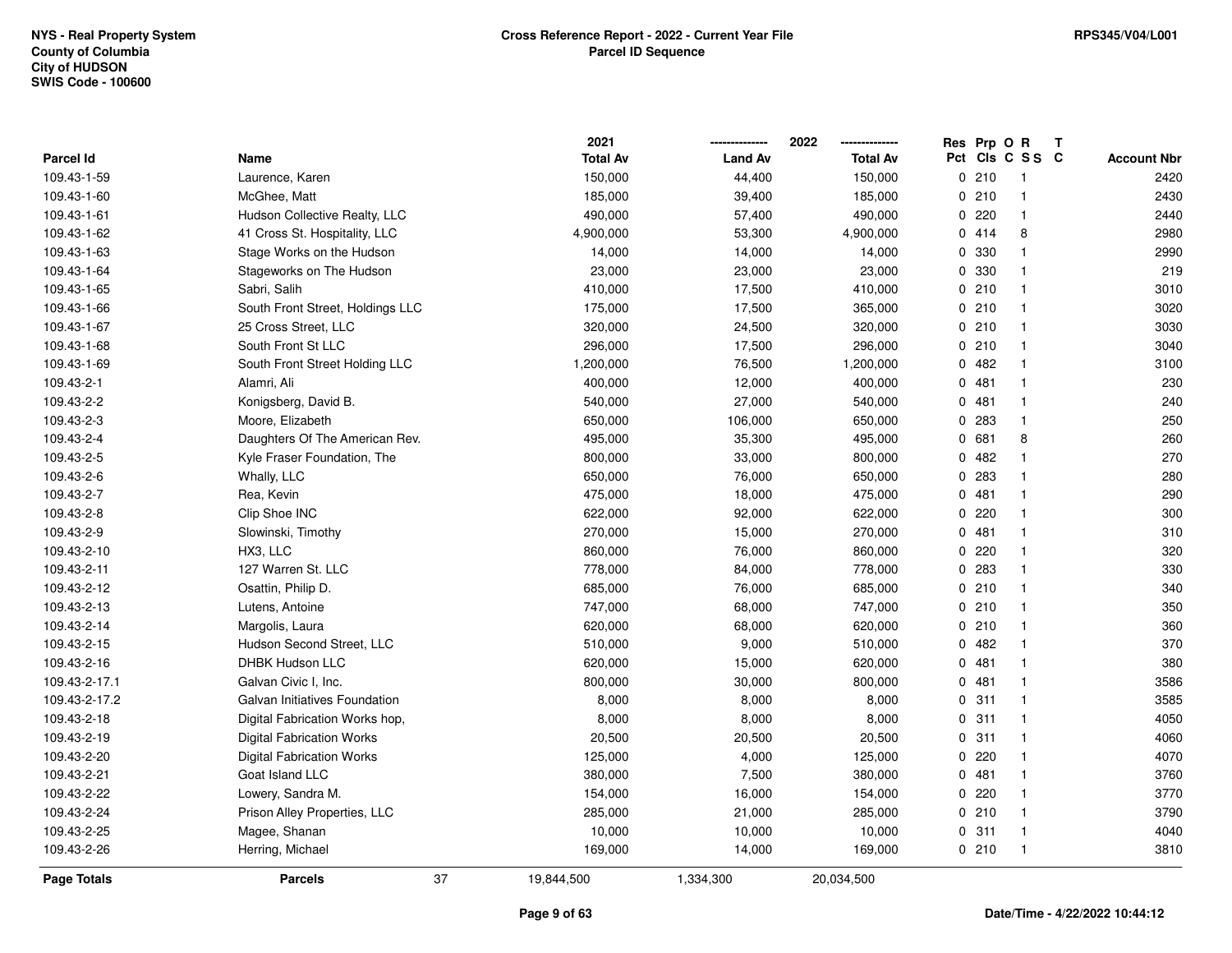|                    |                               |    | 2021            |                | 2022<br>------------- | Res | Prp OR |                | T |                    |
|--------------------|-------------------------------|----|-----------------|----------------|-----------------------|-----|--------|----------------|---|--------------------|
| Parcel Id          | Name                          |    | <b>Total Av</b> | <b>Land Av</b> | <b>Total Av</b>       | Pct |        | CIs C S S C    |   | <b>Account Nbr</b> |
| 109.43-2-27        | Magee, Shanan                 |    | 4,000           | 4,000          | 4,000                 |     | 0.311  | -1             |   | 4960               |
| 109.43-2-28        | Giles, Gloria G.              |    | 700,000         | 76,000         | 700,000               | 0   | 220    | $\mathbf{1}$   |   | 3590               |
| 109.43-2-29        | 208 Warren, LLC               |    | 460,000         | 21,000         | 460,000               |     | 0481   | $\mathbf{1}$   |   | 3600               |
| 109.43-2-30        | The Brooklyn Cottage, LLC     |    | 517,500         | 32,300         | 517,500               |     | 0.482  | $\mathbf{1}$   |   | 3610               |
| 109.43-2-31        | 12 City Hall Place, LLC       |    | 925,000         | 33,000         | 925,000               |     | 0414   | -1             |   | 3620               |
| 109.43-2-32        | Gallean, Fabrice S.           |    | 850,000         | 35,300         | 850,000               |     | 25 482 | 1              |   | 3630               |
| 109.43-2-33        | 222-224 Warren LLC            |    | 500,000         | 33,800         | 500,000               |     | 0481   |                |   | 3640               |
| 109.43-2-34        | Lippert, Charles              |    | 460,000         | 30,000         | 460,000               |     | 0481   | $\mathbf{1}$   |   | 3650               |
| 109.43-2-35        | Haddad, Nicholas C.           |    | 770,000         | 32,300         | 770,000               | 0   | 481    | $\mathbf{1}$   |   | 620                |
| 109.43-2-36        | <b>Torpid Enterprises LLC</b> |    | 570,000         | 18,000         | 570,000               | 0   | 481    | $\mathbf{1}$   |   | 610                |
| 109.43-2-37        | Darrell, Peter                |    | 1,040,000       | 27,000         | 1,040,000             | 79  | 481    | $\mathbf{1}$   |   | 600                |
| 109.43-2-38        | Polenberg, Myron              |    | 820,000         | 33,000         | 820,000               | 60  | 481    | 1              |   | 590                |
| 109.43-2-40        | Langdon Partners LLC          |    | 10,000          | 9,000          | 10,000                |     | 0 331  | $\mathbf 1$    |   | 570                |
| 109.43-2-41        | Langdon Partners LLC          |    | 900,000         | 30,000         | 900,000               |     | 0481   | $\mathbf{1}$   |   | 560                |
| 109.43-2-42        | Rector, Harry M.              |    | 525,000         | 12,000         | 525,000               | 0   | 481    | -1             |   | 550                |
| 109.43-2-43        | Fitzgerald, Michael           |    | 615,000         | 27,000         | 615,000               | 99  | 481    | $\mathbf{1}$   |   | 540                |
| 109.43-2-44        | Bujan, Charles R.             |    | 798,421         | 30,000         | 798,421               |     | 0481   | $\mathbf{1}$   |   | 530                |
| 109.43-2-45        | Damiani, Joan                 |    | 425,000         | 15,000         | 425,000               |     | 0481   | $\mathbf{1}$   |   | 520                |
| 109.43-2-46        | City of Hudson                |    | 19,200          | 18,000         | 19,200                |     | 0 331  | 8              |   | 510                |
| 109.43-2-47        | City Of Hudson                |    | 19,200          | 18,000         | 19,200                |     | 0 331  | 8              |   | 500                |
| 109.43-2-48        | Rockefeller, William          |    | 360,000         | 84,000         | 382,500               |     | 0.220  | 1              |   | 490                |
| 109.43-2-49        | Rockefeller, William          |    | 310,000         | 84,000         | 382,500               | 0   | 220    | 1              |   | 480                |
| 109.43-2-50        | Rudolph Rose Realty, LLC      |    | 450,000         | 21,000         | 450,000               | 43  | 481    | $\mathbf{1}$   |   | 470                |
| 109.43-2-51        | 225 Warren Holdings LLC       |    | 845,000         | 21,000         | 845,000               |     | 0481   | $\mathbf 1$    |   | 460                |
| 109.43-2-52        | Mulligan, Thomas              |    | 570,000         | 24,000         | 570,000               |     | 0481   | $\mathbf{1}$   |   | 450                |
| 109.43-2-53        | Wallen, Jessica               |    | 680,000         | 68,000         | 680,000               |     | 0.283  | $\mathbf{1}$   |   | 440                |
| 109.43-2-54        | Haddad, Nicholas C.           |    | 755,000         | 43,500         | 755,000               |     | 0482   | $\mathbf 1$    |   | 430                |
| 109.43-2-55        | Passive Aggressive Housing,   |    | 92,000          | 92,000         | 120,285               |     | 0.311  | $\mathbf{1}$   |   | 420                |
| 109.43-2-56        | Tamaroff, Ruth                |    | 525,000         | 18,000         | 525,000               | 63  | 481    | 1              |   | 410                |
| 109.43-2-57        | 205-207 Warren Street, LLC    |    | 395,000         | 32,300         | 395,000               |     | 0481   | $\mathbf{1}$   |   | 400                |
| 109.43-2-58        | Galvan Asset Management, Inc. |    | 825,000         | 33,000         | 825,000               |     | 0481   | 8              |   | 390                |
| 109.43-2-58.-1     | Galvan Asset Management, Inc. |    | 430,000         | 33,000         | 430,000               |     | 0481   | $\mathbf{1}$   |   | 390                |
| 109.43-2-59        | Semel, Eric                   |    | 585,000         | 35,000         | 585,000               |     | 0210   | -1             |   | 950                |
| 109.43-2-60.1      | Union & South Second, LLC     |    | 620,000         | 36,000         | 620,000               |     | 0 283  | 1              |   | 940                |
| 109.43-2-60.2      | Union & South Second, LLC     |    | 455,000         | 7,000          | 455,000               |     | 0210   | $\mathbf{1}$   |   | 941                |
| 109.43-2-61        | Watts, Michael                |    | 600,000         | 28,000         | 600,000               |     | 0220   | 1              |   | 930                |
| 109.43-2-62        | Leviseur, Elsa Trust.         |    | 35,500          | 35,500         | 35,500                |     | 0.311  | $\overline{1}$ |   | 920                |
| <b>Page Totals</b> | <b>Parcels</b>                | 37 | 19,460,821      | 1,230,000      | 19,584,106            |     |        |                |   |                    |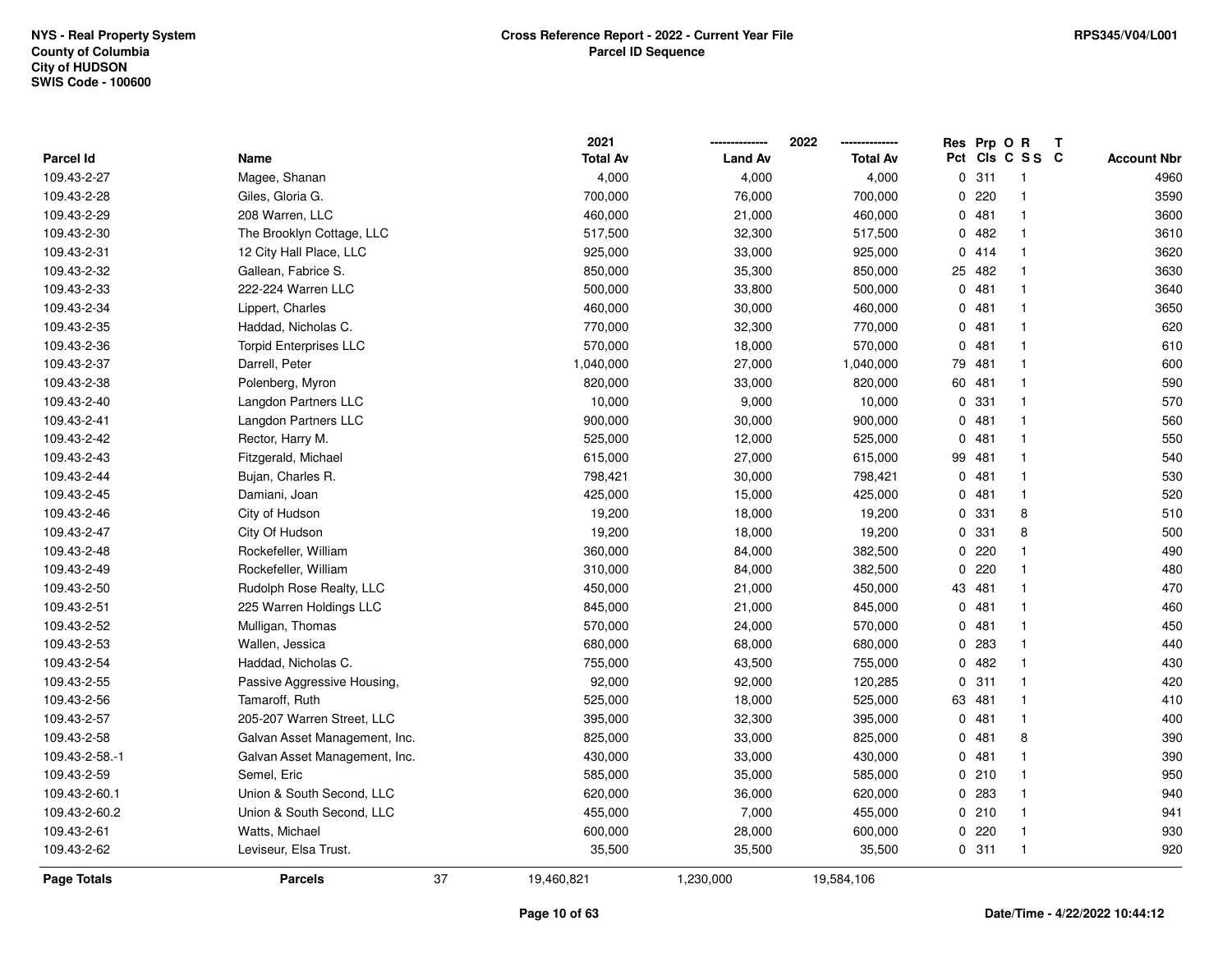|               |                                      | 2021            |                | 2022            | Res          | Prp O R |                         | Т |                    |
|---------------|--------------------------------------|-----------------|----------------|-----------------|--------------|---------|-------------------------|---|--------------------|
| Parcel Id     | Name                                 | <b>Total Av</b> | <b>Land Av</b> | <b>Total Av</b> |              |         | Pct Cls C S S C         |   | <b>Account Nbr</b> |
| 109.43-2-64   | Leviseur, Elsa Trust.                | 700,000         | 38,500         | 700,000         | $\Omega$     | 220     | -1                      |   | 900                |
| 109.43-2-65   | Wiesendanger, Verena                 | 753,000         | 37,000         | 753,000         | $\Omega$     | 210     | $\mathbf{1}$            |   | 890                |
| 109.43-2-66   | Roberts, Albert                      | 600,000         | 38,500         | 600,000         |              | 0220    | $\mathbf{1}$            |   | 880                |
| 109.43-2-67.1 | Wolff, Rebecca                       | 525,000         | 28,000         | 525,000         |              | 0220    | -1                      |   | 871                |
| 109.43-2-67.2 | Morris, Edward H.                    | 565,000         | 28,000         | 565,000         |              | 0210    | -1                      |   | 872                |
| 109.43-2-68   | Schultz, Richard                     | 375,000         | 17,500         | 375,000         |              | 0210    | -1                      |   | 860                |
| 109.43-2-69.3 | Howard Long Marcello Laferia, Howard | 745,000         | 35,500         | 745,000         |              | 0210    | $\mathbf{1}$            |   | 856                |
| 109.43-2-69.4 | Weil, Robert                         | 655,000         | 29,900         | 655,000         |              | 0210    | $\mathbf{1}$            |   | 858                |
| 109.43-3-1    | Saint Nicholas Ukranian              | 455,000         | 32,300         | 455,000         | 0            | 620     | 8                       |   | 630                |
| 109.43-3-2    | Saint Nicholas Ukranian              | 175,000         | 34,500         | 175,000         | $\mathbf{0}$ | 620     | 8                       |   | 640                |
| 109.43-3-3    | <b>Hudson Meters LLC</b>             | 650,000         | 35,000         | 650,000         | 0            | 220     |                         |   | 650                |
| 109.43-3-4    | Haddad, Arthur                       | 24,500          | 24,500         | 24,500          |              | 0.311   |                         |   | 660                |
| 109.43-3-5    | Haddad, Arthur                       | 40,500          | 40,500         | 40,500          |              | 0.311   |                         |   | 670                |
| 109.43-3-6    | Byrd, David                          | 746,000         | 21,000         | 746,000         |              | 0210    | -1                      |   | 680                |
| 109.43-3-8    | Flicker, Jonathon                    | 450,000         | 17,500         | 450,000         |              | 0210    | $\mathbf{1}$            |   | 700                |
| 109.43-3-9.3  | Hudson Capital Union, LLC            | 668,000         | 25,000         | 668,000         |              | 0210    | $\overline{\mathbf{1}}$ |   | 710                |
| 109.43-3-12   | Voorhees, David W.                   | 487,000         | 44,000         | 487,000         |              | 0210    | $\mathbf{1}$            |   | 740                |
| 109.43-3-13   | Brennan, Lindsay                     | 365,000         | 24,500         | 365,000         |              | 0210    | $\mathbf{1}$            |   | 750                |
| 109.43-3-14   | Galvan Initiatives Foundation        | 475,000         | 24,500         | 475,000         |              | 0.220   | -1                      |   | 760                |
| 109.43-3-15   | Jackson, Joseph                      | 650,000         | 31,500         | 650,000         |              | 0210    | -1                      |   | 770                |
| 109.43-3-16   | Scherer, Alexandre                   | 700,000         | 38,500         | 700,000         |              | 0210    | $\overline{\mathbf{1}}$ |   | 780                |
| 109.43-3-18   | Union Pine QOZB, LLC                 | 275,000         | 33,000         | 510,000         |              | 0411    | -1                      |   | 800                |
| 109.43-3-19   | Union Pine QOZB, LLC                 | 225,000         | 31,500         | 510,000         | 0            | 230     | -1                      |   | 810                |
| 109.43-3-20   | Cho, Woo Jung A.                     | 345,000         | 21,000         | 345,000         | 0            | 220     | $\mathbf 1$             |   | 820                |
| 109.43-3-21   | Nesin, Jeffrey                       | 450,000         | 28,000         | 450,000         |              | 0210    | $\mathbf 1$             |   | 830                |
| 109.43-3-22.1 | 258 Union Street, LLC                | 640,000         | 28,000         | 640,000         |              | 0210    |                         |   | 840                |
| 109.43-3-22.2 | Smith, Patrick Milling               | 435,000         | 18,000         | 435,000         |              | 0.482   |                         |   | 845                |
| 109.43-3-23   | Galvan Initiatives Foundation        | 350,000         | 35,300         | 350,000         | 0            | 424     | -1                      |   | 1670               |
| 109.43-3-24   | Galvan Initiatives Foundation        | 440,000         | 36,500         | 440,000         | 0            | 220     | -1                      |   | 1660               |
| 109.43-3-25   | Koke, Danette                        | 15,400          | 10,500         | 15,400          | 0            | 312     | -1                      |   | 1650               |
| 109.43-3-26   | Fuquay, Jeff                         | 285,000         | 28,000         | 285,000         |              | 0210    | $\mathbf{1}$            |   | 1640               |
| 109.43-3-27   | Lennox, Jeffrey S.                   | 742,000         | 24,500         | 742,000         |              | 0210    | $\mathbf{1}$            |   | 1630               |
| 109.43-3-28   | Casal, Miriam                        | 400,000         | 24,500         | 484,000         |              | 0.220   |                         |   | 1620               |
| 109.43-3-29   | Neuschatz, Jay M                     | 1,164,000       | 36,500         | 1,164,000       |              | 0210    | -1                      |   | 1610               |
| 109.43-3-30   | Neuschatz, Jay M                     | 36,500          | 36,500         | 36,500          |              | 0.311   | -1                      |   | 1600               |
| 109.43-3-31   | 235 Union St LLC                     | 420,000         | 24,500         | 420,000         |              | 0210    | -1                      |   | 1590               |
| 109.43-3-32   | Gough, Christabel                    | 504,000         | 31,500         | 504,000         |              | 0210    | $\overline{\mathbf{1}}$ |   | 1580               |
| Page Totals   | 37<br><b>Parcels</b>                 | 17,530,900      | 1,094,000      | 18,134,900      |              |         |                         |   |                    |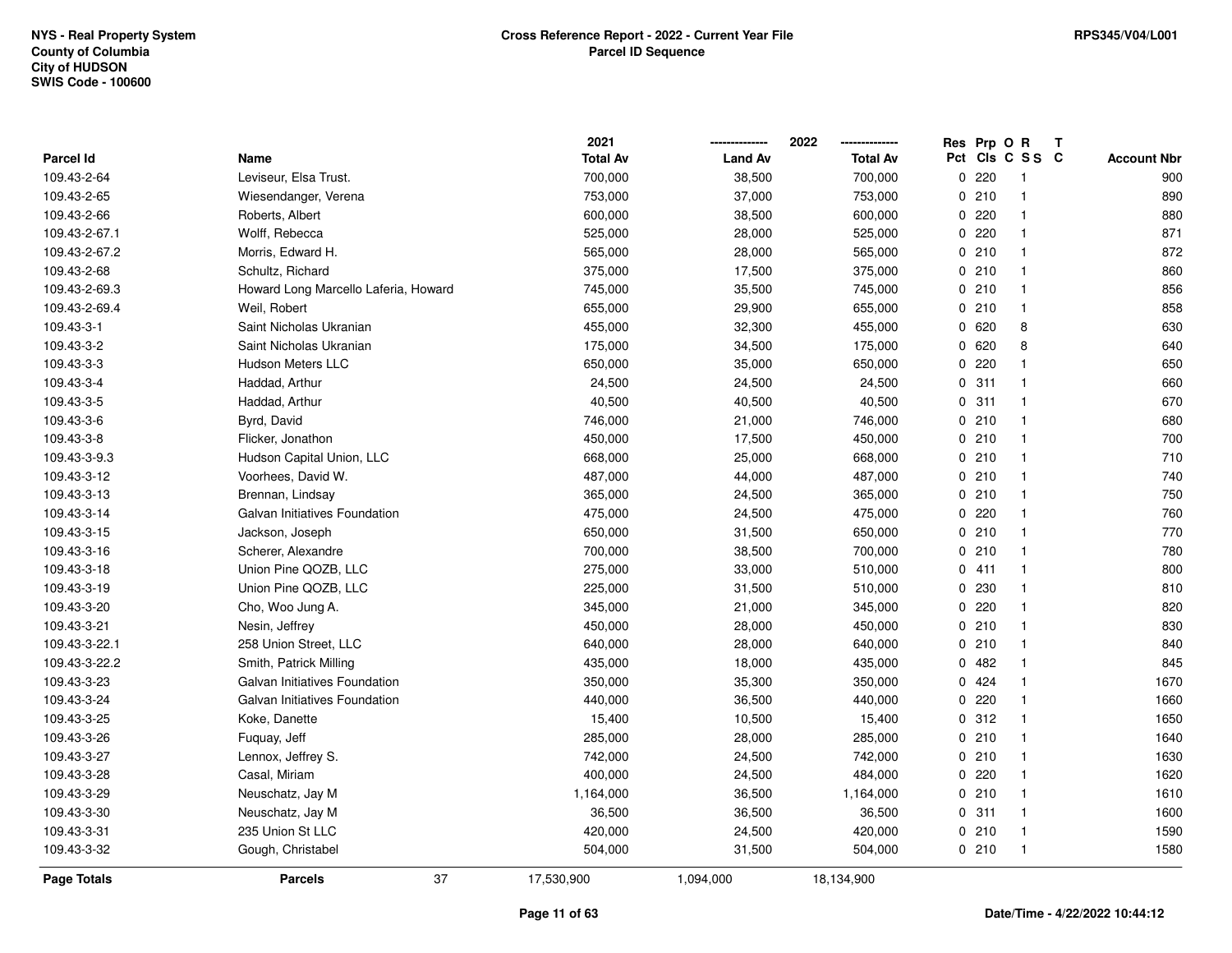|                    |                                 | 2021            |                | 2022            | Res            | Prp O R |                         | Т |                    |
|--------------------|---------------------------------|-----------------|----------------|-----------------|----------------|---------|-------------------------|---|--------------------|
| Parcel Id          | Name                            | <b>Total Av</b> | <b>Land Av</b> | <b>Total Av</b> |                |         | Pct Cls C S S C         |   | <b>Account Nbr</b> |
| 109.43-3-33        | Gough, Christabel               | 545,000         | 24,500         | 545,000         |                | 0210    | -1                      |   | 1570               |
| 109.43-3-34        | <b>Hudson Collective Realty</b> | 425,000         | 24,500         | 425,000         | 0              | 220     | -1                      |   | 1560               |
| 109.43-3-35        | McCarthy, Philip E. II.         | 695,000         | 37,000         | 695,000         |                | 0210    | $\mathbf{1}$            |   | 1550               |
| 109.43-3-36        | Galvan Initiatives Foundation   | 430,000         | 24,500         | 430,000         |                | 0210    | -1                      |   | 1540               |
| 109.43-3-37        | Higgins, Joseph R.              | 662,000         | 24,500         | 662,000         |                | 0210    | -1                      |   | 1530               |
| 109.43-3-38        | Galvan Initiatives Foundation   | 695,000         | 31,500         | 695,000         |                | 0210    |                         |   | 1520               |
| 109.43-3-39        | Galvan Initiatives Foundation   | 20,000          | 10,500         | 20,000          |                | 0.312   | -1                      |   | 1680               |
| 109.43-3-40        | Galvan Initiatives Foundation   | 28,000          | 28,000         | 28,000          | $\Omega$       | 311     | $\mathbf{1}$            |   | 1510               |
| 109.43-3-41        | Galvan Initiatives Foundation   | 385,000         | 24,500         | 385,000         | 0              | 220     |                         |   | 1500               |
| 109.43-3-42        | Llanos Roldan, Ricardo Eduardo  | 704,000         | 37,000         | 904,000         |                | 0210    | $\mathbf{1}$            |   | 1490               |
| 109.43-3-43        | Wagner, Matilda S.              | 305,000         | 31,500         | 305,000         | 0              | 220     | 1                       |   | 1480               |
| 109.43-3-44        | 201 Union Street, LLC           | 550,000         | 27,000         | 550,000         | 50             | 483     |                         |   | 1470               |
| 109.43-3-45        | Galvan Initiatives Foundation   | 380,000         | 30,000         | 380,000         | 0              | 418     |                         |   | 1690               |
| 109.43-3-46        | Haddad, Nicholas C.             | 400,000         | 36,800         | 400,000         | 0              | 482     |                         |   | 1830               |
| 109.43-3-47        | Careau, Steven G.               | 370,000         | 35,000         | 370,000         | 0              | 210     | -1                      |   | 1840               |
| 109.43-3-48        | Marjanovic, Zeljka              | 395,000         | 21,000         | 395,000         | $\overline{0}$ | 220     | $\mathbf{1}$            |   | 1850               |
| 109.43-3-49        | Osuch, Michael                  | 200,000         | 21,000         | 200,000         | 0              | 220     | $\mathbf{1}$            |   | 1860               |
| 109.43-3-50        | Dunn, Yvonne                    | 440,000         | 21,000         | 440,000         |                | 0210    | -1                      |   | 1870               |
| 109.43-3-51        | Simon Mordant Seymour, Trust    | 665,000         | 21,000         | 665,000         |                | 0220    | 1                       |   | 1880               |
| 109.43-3-52        | Simon Mordant Seymour, Trust    | 21,000          | 21,000         | 21,000          |                | 0.311   |                         |   | 1890               |
| 109.43-3-53        | Watson, Johnny C                | 260,000         | 35,500         | 260,000         |                | 0210    | $\overline{\mathbf{1}}$ |   | 1900               |
| 109.43-3-54        | Metz, Julie                     | 635,000         | 38,000         | 635,000         | 0              | 210     | -1                      |   | 1910               |
| 109.43-3-55        | Kanaga, Keith                   | 640,000         | 35,000         | 640,000         | 75             | 210     | $\mathbf{1}$            |   | 1700               |
| 109.43-3-56        | Ford, Charles L.                | 245,000         | 28,000         | 245,000         | 0              | 210     |                         |   | 1710               |
| 109.43-3-57        | Jones, Jennifer C.              | 215,000         | 21,000         | 215,000         |                | 0210    | $\mathbf{1}$            |   | 1720               |
| 109.43-3-58        | Galvan Initiatives Foundation   | 193,000         | 28,000         | 193,000         |                | 0210    |                         |   | 1730               |
| 109.43-3-59        | Wurzbach, Ernest                | 450,000         | 21,000         | 450,000         |                | 0210    |                         |   | 1740               |
| 109.43-3-60        | ORPHEO, LLC                     | 230,000         | 21,000         | 230,000         | 0              | 481     |                         |   | 1750               |
| 109.43-3-61        | Lippert, John J.                | 425,000         | 21,000         | 425,000         |                | 0210    | -1                      |   | 1760               |
| 109.43-3-62        | The Lane 13, LLC                | 345,000         | 24,500         | 345,000         | 0              | 220     | -1                      |   | 1770               |
| 109.43-3-63        | Benn, Jennifer                  | 425,000         | 24,500         | 425,000         | 0              | 220     | -1                      |   | 1780               |
| 109.43-3-64        | Galvan Initiatives Foundation   | 275,000         | 36,500         | 275,000         |                | 0210    | $\mathbf{1}$            |   | 1790               |
| 109.43-3-65        | Joan Evans                      | 330,000         | 21,000         | 330,000         |                | 0481    |                         |   | 1800               |
| 109.43-3-66        | <b>Winston Dorchester LLC</b>   | 450,000         | 24,000         | 450,000         |                | 0481    |                         |   | 1810               |
| 109.43-3-67        | <b>Winston Dorchester LLC</b>   | 300,000         | 21,000         | 300,000         | 0              | 481     |                         |   | 1820               |
| 109.43-3-68        | 221-225 Allen Street LLC        | 360,000         | 33,800         | 360,000         | 0              | 411     |                         |   | 2620               |
| 109.43-3-69        | Fitzgerald, Mary Kathryn        | 235,000         | 35,000         | 235,000         |                | 0220    | $\mathbf{1}$            |   | 2610               |
| <b>Page Totals</b> | 37<br><b>Parcels</b>            | 14,328,000      | 1,000,600      | 14,528,000      |                |         |                         |   |                    |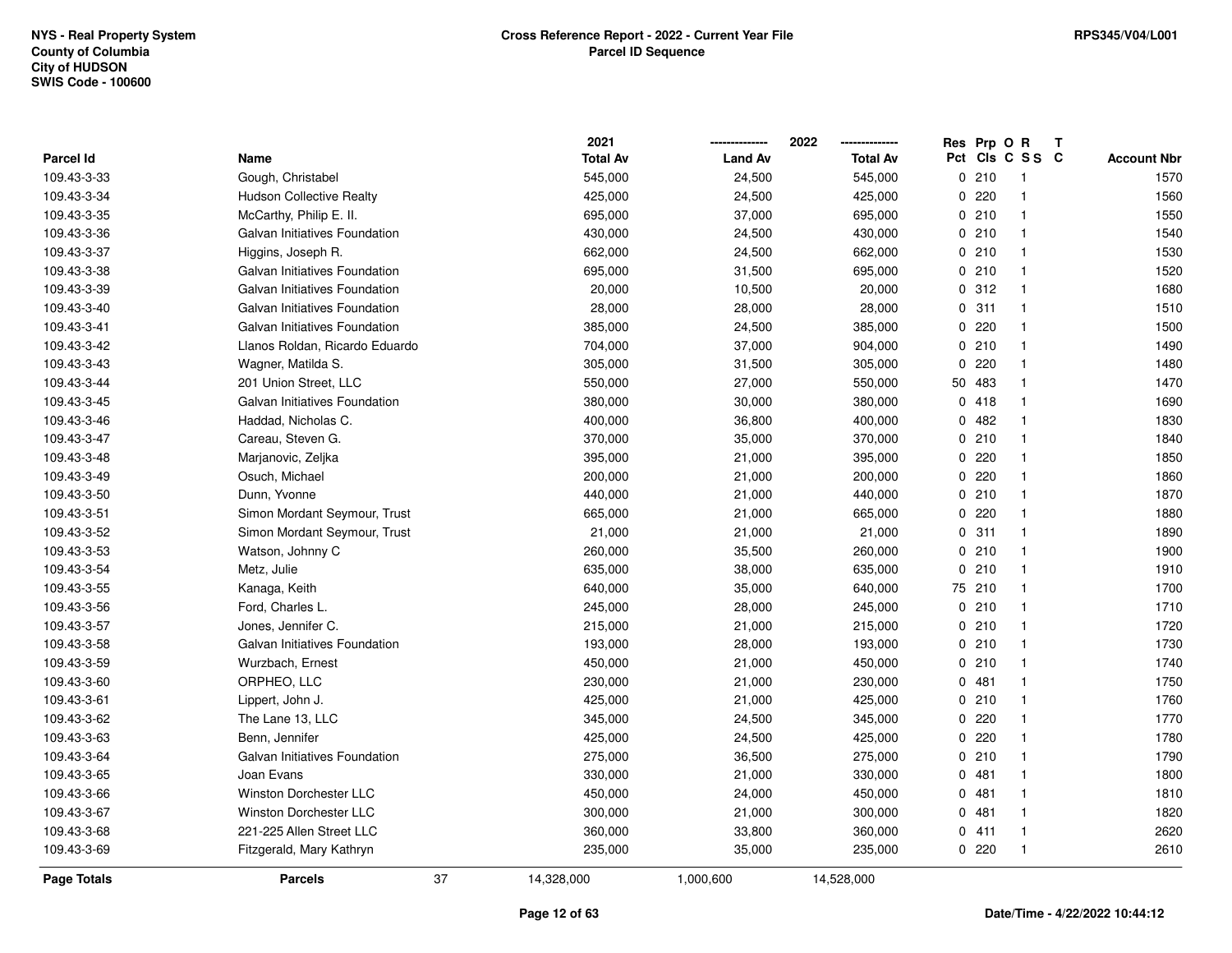|                    |                                   | 2021             |                | 2022            | Res | Prp O R |                | Т |                    |
|--------------------|-----------------------------------|------------------|----------------|-----------------|-----|---------|----------------|---|--------------------|
| Parcel Id          | Name                              | <b>Total Av</b>  | <b>Land Av</b> | <b>Total Av</b> | Pct |         | CIS C S S C    |   | <b>Account Nbr</b> |
| 109.43-3-70        | Dog House Holdings LLC            | 525,000          | 35,000         | 525,000         | 0   | 220     | -1             |   | 2600               |
| 109.43-3-71        | Cohen, Myron & Patricia trustees. | 470,000          | 35,000         | 470,000         | 0   | 220     | $\overline{1}$ |   | 2590               |
| 109.43-3-72        | 211 Allen St LLC                  | 795,000          | 46,900         | 795,000         |     | 0210    | $\mathbf{1}$   |   | 2580               |
| 109.43-3-73        | Osterink, Carole                  | 500,000          | 30,600         | 500,000         |     | 0210    | -1             |   | 2570               |
| 109.43-3-74        | Smith, Andrew                     | 715,000          | 30,600         | 715,000         |     | 0210    | -1             |   | 2560               |
| 109.43-3-75        | Trombley, Jane                    | 610,000          | 30,600         | 610,000         |     | 0210    | -1             |   | 2550               |
| 109.43-3-76        | Adler, Rhodes                     | 626,000          | 35,000         | 626,000         |     | 0210    | -1             |   | 2540               |
| 109.43-3-77.1      | Sultan, Susan                     | 580,000          | 21,900         | 580,000         |     | 0210    | $\overline{1}$ |   | 2530               |
| 109.43-3-77.2      | Kerztman, Debra Jane              | 525,000          | 21,900         | 725,000         |     | 0210    | -1             |   | 2535               |
| 109.43-3-78        | Galvan Initiatives Foundation     | 27,000           | 26,000         | 27,000          |     | 0.351   | $\mathbf{1}$   |   | 2700               |
| 109.43-3-79        | Galvan Initiatives Foundation     | 36,900           | 36,900         | 36,900          |     | 0.311   | -1             |   | 2710               |
| 109.43-3-80        | One Step of Miami, Inc            | 22,000           | 22,000         | 22,000          |     | 0.311   | -1             |   | 2720               |
| 109.44-1-1         | Bell, Elizabeth                   | 207,000          | 14,000         | 207,000         |     | 0 230   |                |   | 6250               |
| 109.44-1-2         | Buffa, Donald                     | 175,000          | 14,000         | 175,000         |     | 0220    | -1             |   | 6260               |
| 109.44-1-3         | Ahmed, Helal                      | 187,000          | 12,000         | 187,000         | 0   | 220     | -1             |   | 6270               |
| 109.44-1-4         | Ivey, Kenneth                     | 150,000          | 14,000         | 150,000         | 0   | 220     | $\overline{1}$ |   | 6280               |
| 109.44-1-5         | Cyphers, Margaret Katherine       | 172,000          | 20,000         | 172,000         | 0   | 220     | $\mathbf{1}$   |   | 6290               |
| 109.44-1-6         | Coleman, Joshua                   | 178,000          | 20,000         | 178,000         |     | 0220    | -1             |   | 6300               |
| 109.44-1-7         | Nooks, Basil                      | 190,000          | 14,000         | 190,000         |     | 0220    | -1             |   | 6310               |
| 109.44-1-8         | Nooks, Basil                      | 175,000          | 20,000         | 175,000         |     | 0220    |                |   | 6320               |
| 109.44-1-9         | Vanta Holdings Corp               | 300,000          | 15,000         | 300,000         |     | 0411    | -1             |   | 6330               |
| 109.44-1-10        | Jay, Sarah                        | 211,000          | 26,500         | 211,000         |     | 0.220   |                |   | 5420               |
| 109.44-1-11        | Solomon, Daniel J.                | 278,000          | 16,000         | 278,000         |     | 0210    | $\overline{1}$ |   | 5410               |
| 109.44-1-12        | Domareck, Scott                   | 536,500          | 20,000         | 536,500         | 0   | 220     | $\overline{1}$ |   | 5400               |
| 109.44-1-13        | Glover, Daniel John               | 128,000          | 14,000         | 128,000         |     | 0210    | $\mathbf{1}$   |   | 5390               |
| 109.44-1-14        | Mendolia, Victor                  | 80,000           | 14,000         | 80,000          |     | 0210    | -1             |   | 5380               |
| 109.44-1-15        | Seibert, Stephanie L.             | 215,000          | 14,000         | 215,000         |     | 0210    |                |   | 5370               |
| 109.44-1-16        | Bodnar, Mark                      | 65,000           | 14,000         | 65,000          |     | 0210    |                |   | 5360               |
| 109.44-1-17        | Galvan Asset Management, Inc.     | 9,500            | 9,000          | 9,500           |     | 0 438   |                |   | 5350               |
| 109.44-1-18        | Galvan Asset Management, Inc.     | 12,500           | 12,000         | 12,500          | 0   | 438     | -1             |   | 5340               |
| 109.44-1-19        | Galvan Asset Management, Inc.     | 750,000          | 23,100         | 750,000         |     | 0411    | 8              |   | 5330               |
| 109.44-1-20.100    | Adam, Robert F.                   | 500,000          | 14,000         | 500,000         |     | 0210    | $\mathbf{1}$   |   | 5320               |
| 109.44-1-20.200    | Adam, Robert F.                   | 500,000          | 14,000         | 500,000         |     | 0210    | -1             |   |                    |
| 109.44-1-21        | Akter, Najma                      | 160,000          | 16,800         | 160,000         |     | 0411    | $\mathbf{1}$   |   | 5310               |
| 109.44-1-22        | DD Gryphon LLC                    | 125,000          | 22,000         | 125,000         |     | 0210    | -1             |   | 5300               |
| 109.44-1-23        | Meyer, Parker                     | 125,000          | 14,000         | 125,000         |     | 0210    |                |   | 5000               |
| 109.44-1-24        | Thomas, George                    | 125,000          | 21,000         | 125,000         |     | 0210    | $\overline{1}$ |   | 5010               |
| <b>Page Totals</b> | <b>Parcels</b>                    | 37<br>10,986,400 | 779,800        | 11,186,400      |     |         |                |   |                    |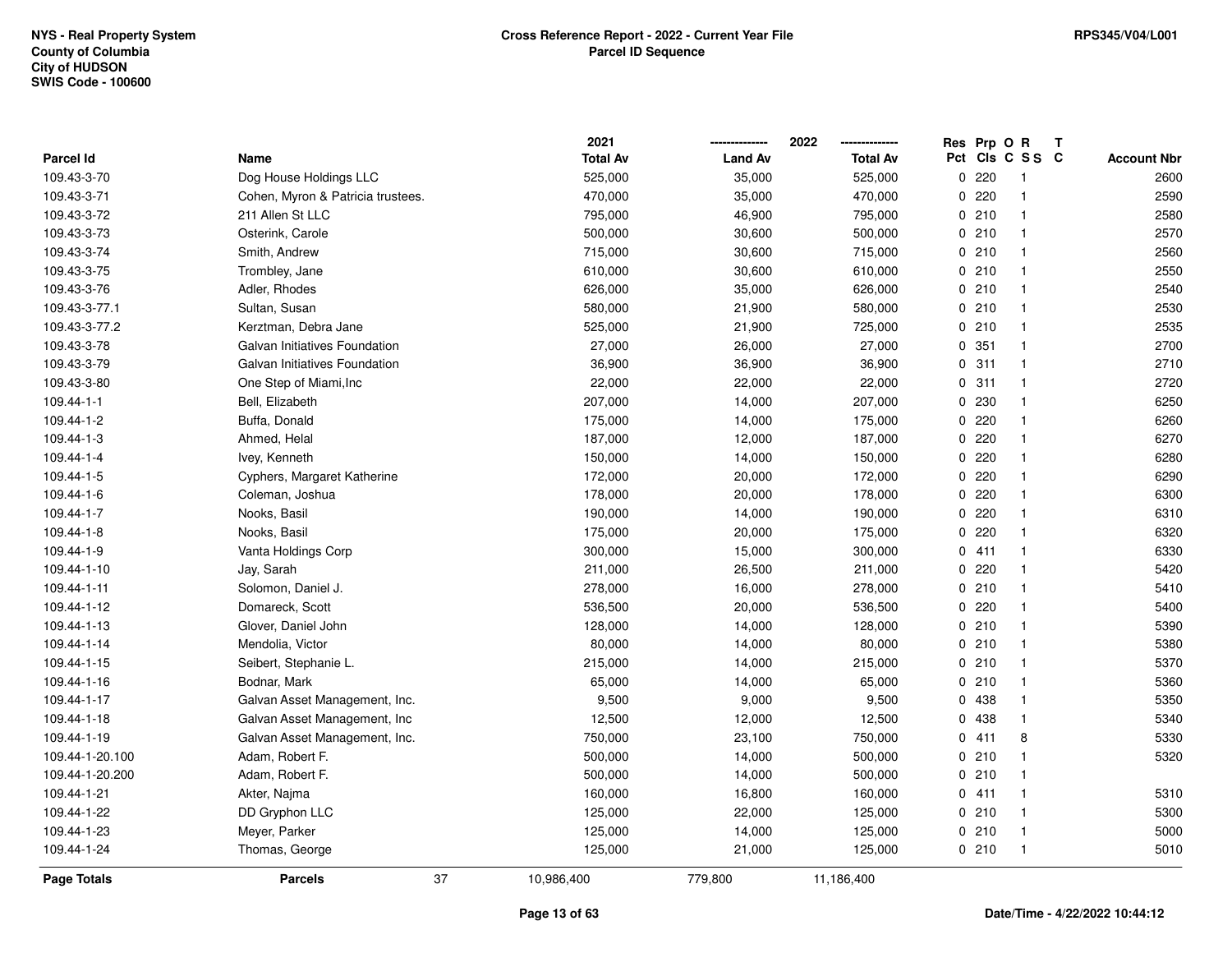|                    |                               |    | 2021            |                | 2022            | Res Prp O R |                         | Т |                    |
|--------------------|-------------------------------|----|-----------------|----------------|-----------------|-------------|-------------------------|---|--------------------|
| Parcel Id          | Name                          |    | <b>Total Av</b> | <b>Land Av</b> | <b>Total Av</b> |             | Pct Cls C S S C         |   | <b>Account Nbr</b> |
| 109.44-1-25        | Akter, Mahfuza                |    | 125,000         | 20,000         | 125,000         | 0210        | -1                      |   | 5020               |
| 109.44-1-26        | Bonczek, Kazimerz             |    | 125,000         | 20,000         | 125,000         | 0210        | $\overline{1}$          |   | 5030               |
| 109.44-1-27        | Uddin, MD Selim               |    | 100,000         | 20,000         | 100,000         | 0210        | $\overline{1}$          |   | 5040               |
| 109.44-1-28        | Hasan, MD Kamrul              |    | 125,000         | 20,000         | 125,000         | 0210        | $\mathbf{1}$            |   | 5050               |
| 109.44-1-29        | Miah, Abdus Satter            |    | 105,000         | 20,000         | 105,000         | 0210        | $\mathbf{1}$            |   | 5060               |
| 109.44-1-31        | Begum, Menoara                |    | 125,000         | 20,000         | 125,000         | 0210        | $\mathbf{1}$            |   | 5080               |
| 109.44-1-33        | Coleman, Pelmo                |    | 170,000         | 14,000         | 170,000         | 0210        | $\overline{1}$          |   | 5100               |
| 109.44-1-34        | Hudson Comm Dev & Planning    |    | 14,000          | 14,000         | 14,000          | 0.311       | 8                       |   | 5110               |
| 109.44-1-35        | Jones, Willette               |    | 145,000         | 14,000         | 145,000         | 0210        | $\mathbf{1}$            |   | 5120               |
| 109.44-1-36.1      | Chowdhury, Iftakher H.        |    | 160,000         | 14,000         | 160,000         | 0210        | $\mathbf{1}$            |   | 5132               |
| 109.44-1-36.2      | Hossain, Mohammad I.          |    | 145,000         | 14,000         | 145,000         | 0210        | $\mathbf{1}$            |   | 5131               |
| 109.44-1-37        | Dorce, Anite                  |    | 160,000         | 18,000         | 160,000         | 0210        | $\mathbf{1}$            |   | 5140               |
| 109.44-1-38        | Prange LLC                    |    | 10,000          | 10,000         | 10,000          | 0.311       | $\overline{1}$          |   | 5150               |
| 109.44-1-39        | Prange, LLC                   |    | 14,000          | 14,000         | 14,000          | 0.311       | $\mathbf{1}$            |   | 5160               |
| 109.44-1-40        | Galvan Asset Management, Inc. |    | 187,000         | 14,000         | 187,000         | 0220        | 8                       |   | 5170               |
| 109.44-1-41        | Hudson Islamic Center, Inc.   |    | 35,000          | 35,000         | 35,000          | 0 330       | 8                       |   | 5180               |
| 109.44-1-43        | Hudson Islamic Center, Inc.   |    | 300,000         | 6,000          | 300,000         | 0 483       | 8                       |   | 5220               |
| 109.44-1-44        | Anderson, Daniel R.           |    | 175,000         | 10,000         | 175,000         | 0220        | $\mathbf{1}$            |   | 5210               |
| 109.44-1-48        | Hudson Islamic Center Inc     |    | 12,000          | 12,000         | 12,000          | 0 330       | $\mathbf{1}$            |   | 3960               |
| 109.44-1-49        | Ferguson, Daniel J.           |    | 180,000         | 4,000          | 180,000         | 0210        | $\mathbf{1}$            |   | 3950               |
| 109.44-1-50        | Housing Resources Real Estate |    | 150,000         | 18,000         | 150,000         | 0220        | 8                       |   | 3990               |
| 109.44-1-51        | Arrott, Anthony               |    | 155,000         | 20,000         | 155,000         | 0220        | $\mathbf{1}$            |   | 4000               |
| $*109.44-1-52$     | Ishii, Kanji                  |    | 6,000           | 6,000          | 6,000           | 0.311       | $\overline{1}$          |   | 4010               |
| $*109.44 - 1 - 53$ | Ishii, Kanji                  |    | 4,000           | 4,000          | 4,000           | 0.311       | $\overline{1}$          |   | 4020               |
| $*109.44 - 1 - 54$ | Ishii, Kanji                  |    | 154,000         | 16,000         | 154,000         | 0210        | $\overline{1}$          |   | 3940               |
| 109.44-1-54.3      | Ishii, Kanji                  |    |                 | 41,800         | 179,800         | 0210        | -1                      |   | 3940               |
| * 109.44-1-55      | Ishii, Kenji                  |    | 15,800          | 14,000         | 15,800          | 0270        | -1                      |   | 3930               |
| 109.44-1-56        | Williams, Gregory             |    | 160,000         | 14,000         | 160,000         | 0 230       | $\overline{\mathbf{1}}$ |   | 3920               |
| 109.44-1-57        | 241 Columbia Lodge LLC        |    | 14,000          | 14,000         | 14,000          | 0.311       | $\overline{1}$          |   | 3910               |
| 109.44-1-59.1      | Anelle, Joseph                |    | 200,000         | 18,200         | 200,000         | 0 483       | $\overline{1}$          |   | 3890               |
| 109.44-1-59.2      | 241 Columbia Lodge LLC        |    | 170,000         | 12,000         | 170,000         | 0400        | $\mathbf{1}$            |   | 3900               |
| 109.44-1-61        | Anelle, Joseph Jr.            |    | 18,000          | 18,000         | 18,000          | 0.311       | $\overline{1}$          |   | 3880               |
| 109.44-1-62        | Hudson Homesteads, LP         |    | 161,000         | 12,000         | 161,000         | 0210        | 8                       |   | 3870               |
| 109.44-1-63        | Hudson Homesteads, LP         |    | 174,000         | 16,000         | 174,000         | 0220        | 8                       |   | 3860               |
| 109.44-1-64        | Gellert, Philip               |    | 140,000         | 20,500         | 140,000         | 0220        | $\mathbf{1}$            |   | 3850               |
| 109.44-1-65        | Johnson, Wayne Garrett        |    | 141,000         | 20,500         | 141,000         | 0210        | -1                      |   | 3840               |
| 109.44-1-66        | Uddin, Mohammad               |    | 125,000         | 14,000         | 125,000         | 0220        | $\overline{1}$          |   | 3830               |
| <b>Page Totals</b> | <b>Parcels</b>                | 33 | 4,020,000       | 552,000        | 4,199,800       |             |                         |   |                    |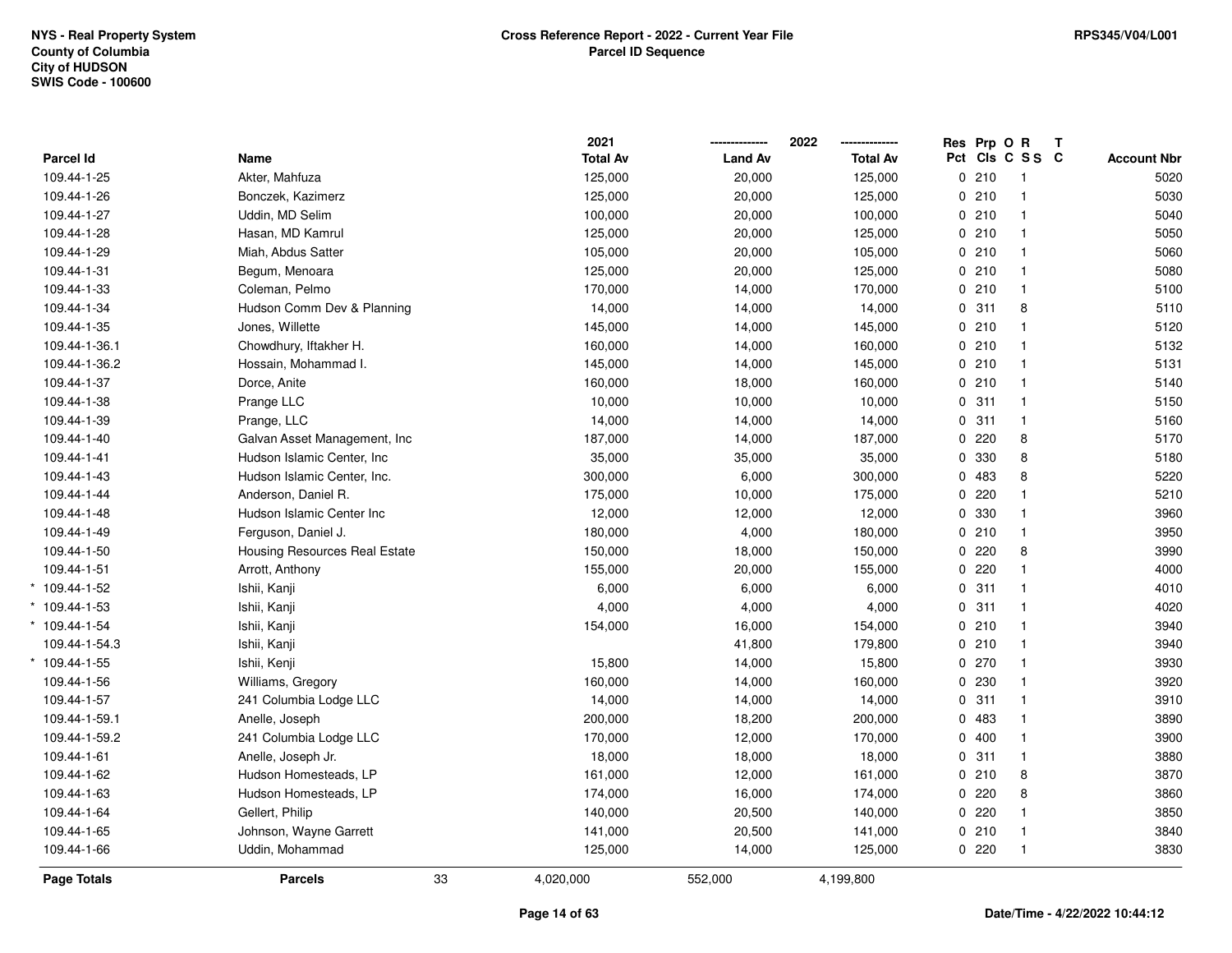|                    |                               |    | 2021            |                | 2022            |     | Res Prp O R |              | Т |                    |
|--------------------|-------------------------------|----|-----------------|----------------|-----------------|-----|-------------|--------------|---|--------------------|
| Parcel Id          | Name                          |    | <b>Total Av</b> | <b>Land Av</b> | <b>Total Av</b> | Pct |             | CIS C S S C  |   | <b>Account Nbr</b> |
| 109.44-1-67        | Hughs, William                |    | 175,000         | 22,000         | 175,000         |     | 0220        | $\mathbf{1}$ |   | 3820               |
| 109.44-1-68        | ACE Chapin LLC                |    | 750,000         | 24,000         | 750,000         |     | 0481        | $\mathbf{1}$ |   | 3660               |
| 109.44-1-69        | Castle, Joan                  |    | 688,000         | 68,000         | 688,000         |     | 0210        | $\mathbf{1}$ |   | 3670               |
| 109.44-1-70        | 234-238 Warren Street, LLC    |    | 575,000         | 31,500         | 575,000         |     | 0481        | $\mathbf{1}$ |   | 3680               |
| 109.44-1-71        | 234-238 Warren Street, LLC    |    | 600,000         | 34,500         | 600,000         |     | 0481        | $\mathbf{1}$ |   | 3690               |
| 109.44-1-72        | Ahern, Joseph F.              |    | 750,000         | 166,000        | 750,000         |     | 0210        | $\mathbf 1$  |   | 3700               |
| 109.44-1-74        | Eaton, Benjamin               |    | 292,600         | 202,600        | 292,600         |     | 0 473       | $\mathbf{1}$ |   | 3720               |
| 109.44-1-76.2      | Perry, Christopher S.         |    | 750,000         | 68,000         | 750,000         |     | 0.220       | $\mathbf{1}$ |   | 3740               |
| 109.44-1-76.11     | Ligon, Glenn                  |    | 750,000         | 60,000         | 750,000         |     | 0210        | $\mathbf{1}$ |   | 3741               |
| 109.44-1-76.12     | Volkmann, Roy                 |    | 560,000         | 18,000         | 560,000         |     | 50 481      | $\mathbf{1}$ |   | 3742               |
| 109.44-1-77.3      | Galvan Civic Housing LLC      |    | 950,000         | 24,000         | 950,000         |     | 0481        | $\mathbf{1}$ |   | 12850              |
| 109.44-2-1         | Kastner, William              |    | 225,000         | 77,000         | 225,000         |     | 0220        | $\mathbf{1}$ |   | 15130              |
| 109.44-2-2         | Gui, Linda                    |    | 318,000         | 67,000         | 318,000         |     | 0210        | 1            |   | 15120              |
| 109.44-2-3         | Pough, Joann L.               |    | 170,000         | 67,000         | 170,000         |     | $0$ 220     | $\mathbf{1}$ |   | 15110              |
| 109.44-2-4         | Haraldsdottir, Kristin        |    | 215,000         | 61,000         | 215,000         |     | 0210        | $\mathbf{1}$ |   | 15100              |
| 109.44-2-5         | Gui, Linda                    |    | 250,000         | 61,000         | 250,000         |     | $0$ 220     | $\mathbf{1}$ |   | 15090              |
| 109.44-2-6         | Moore, Katherine A.           |    | 268,000         | 67,000         | 268,000         |     | 0220        | $\mathbf{1}$ |   | 15080              |
| 109.44-2-7         | Strauss, Robert M.            |    | 250,000         | 67,000         | 250,000         |     | 0.220       | $\mathbf{1}$ |   | 15070              |
| 109.44-2-8         | Ottenberg, Elise              |    | 520,000         | 67,000         | 520,000         |     | 0210        | $\mathbf{1}$ |   | 15060              |
| 109.44-2-9         | Rogovoy, Seth                 |    | 225,000         | 67,000         | 225,000         |     | 0.220       | $\mathbf{1}$ |   | 15050              |
| 109.44-2-10        | Meehan, Kevin                 |    | 559,000         | 134,000        | 559,000         |     | 0210        | $\mathbf{1}$ |   | 15040              |
| 109.44-2-12        | Becker, Margot                |    | 289,000         | 48,000         | 289,000         |     | 0220        | $\mathbf{1}$ |   | 15020              |
| 109.44-2-13        | Paperplay LLC                 |    | 120,000         | 42,000         | 120,000         |     | 0210        | $\mathbf{1}$ |   | 15010              |
| 109.44-2-15        | Paperplay LLC                 |    | 84,900          | 83,000         | 84,900          |     | 0.312       | $\mathbf{1}$ |   | 14990              |
| 109.44-2-16        | 358 State Street LLC          |    | 290,000         | 64,000         | 290,000         |     | 0.230       | $\mathbf{1}$ |   | 14770              |
| 109.44-2-17        | Smith, Vance                  |    | 256,000         | 64,000         | 256,000         |     | 0210        | $\mathbf{1}$ |   | 14760              |
| 109.44-2-18        | Smith, Vance                  |    | 20,000          | 20,000         | 20,000          |     | 0.311       | $\mathbf{1}$ |   | 14750              |
| 109.44-2-20        | Ban, James L. Jr.             |    | 320,000         | 61,000         | 320,000         |     | $0$ 220     | 1            |   | 14730              |
| 109.44-2-21        | Finkel, Jeremy                |    | 231,000         | 42,000         | 300,000         |     | 0210        | $\mathbf{1}$ |   | 14720              |
| 109.44-2-22        | Hudson Collective Realty, LLC |    | 250,000         | 42,000         | 250,000         |     | 0.220       | $\mathbf{1}$ |   | 14710              |
| 109.44-2-23        | Ahmed, Aktar                  |    | 275,000         | 42,000         | 275,000         |     | 0.220       | $\mathbf{1}$ |   | 14700              |
| 109.44-2-24        | Hudson Collective Realty, LLC |    | 150,000         | 42,000         | 150,000         |     | 0.220       | $\mathbf{1}$ |   | 14690              |
| 109.44-2-25        | TWO HAWK HUDSON, LLC          |    | 315,000         | 42,000         | 315,000         |     | 0.220       | $\mathbf{1}$ |   | 14680              |
| 109.44-2-26        | Paperplay, LLC                |    | 295,000         | 64,000         | 295,000         |     | 0210        | $\mathbf{1}$ |   | 14670              |
| 109.44-2-27        | Keil, Traver                  |    | 225,000         | 48,000         | 225,000         |     | 0210        | $\mathbf{1}$ |   | 14660              |
| 109.44-2-28        | Siegel, David                 |    | 470,000         | 69,000         | 470,000         |     | 0220        | $\mathbf{1}$ |   | 14640              |
| 109.44-2-29        | Rapp, Claudia A.              |    | 325,000         | 42,000         | 325,000         |     | 0 230       | $\mathbf{1}$ |   | 14630              |
| <b>Page Totals</b> | <b>Parcels</b>                | 37 | 13,756,500      | 2,268,600      | 13,825,500      |     |             |              |   |                    |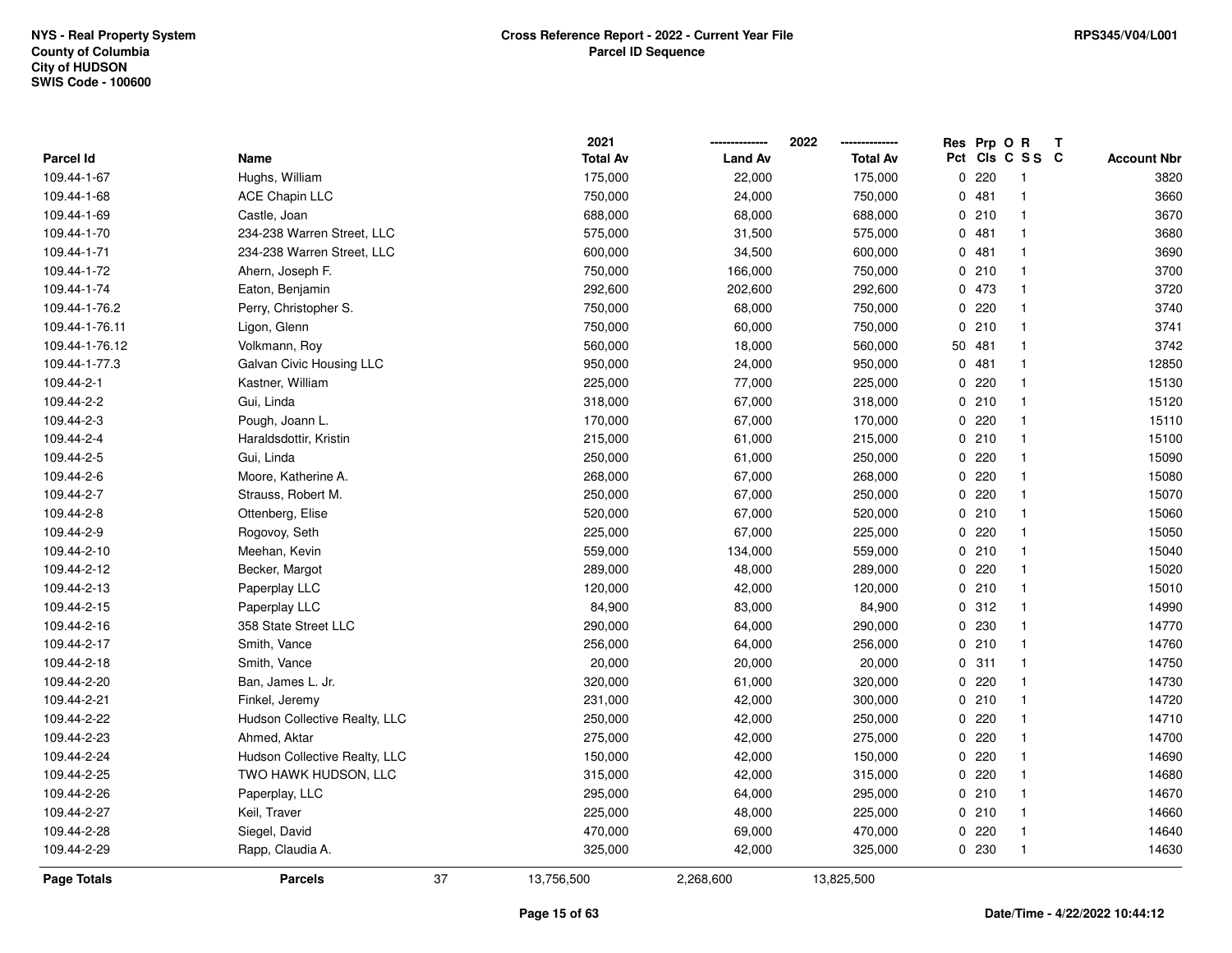|                    |                               |    | 2021            |                | 2022            | Res Prp O R |                         | Т |                    |
|--------------------|-------------------------------|----|-----------------|----------------|-----------------|-------------|-------------------------|---|--------------------|
| Parcel Id          | Name                          |    | <b>Total Av</b> | <b>Land Av</b> | <b>Total Av</b> |             | Pct Cls C S S C         |   | <b>Account Nbr</b> |
| 109.44-2-30        | Braly, Pamela L.              |    | 468,000         | 42,000         | 468,000         | 0210        | -1                      |   | 14620              |
| 109.44-2-31        | Rowpom Properties             |    | 235,000         | 48,000         | 235,000         | 0230        | $\overline{\mathbf{1}}$ |   | 14610              |
| 109.44-2-32        | Merson, Dayna                 |    | 250,000         | 48,000         | 250,000         | 0210        | $\mathbf{1}$            |   | 14600              |
| 109.44-2-33        | Paperplay, LLC                |    | 315,000         | 48,000         | 315,000         | 0220        | $\mathbf{1}$            |   | 14590              |
| 109.44-2-34        | Bruce, Claudia                |    | 304,000         | 48,000         | 304,000         | 0210        | $\mathbf{1}$            |   | 14580              |
| 109.44-2-35        | Bruce, Claudia                |    | 175,000         | 48,000         | 175,000         | 0210        | $\mathbf{1}$            |   | 14570              |
| 109.44-2-36        | Paperplay, LLC                |    | 200,000         | 48,000         | 200,000         | 0220        | $\mathbf{1}$            |   | 14560              |
| 109.44-2-37        | Ali, Mohammed A.              |    | 231,000         | 48,000         | 231,000         | 0210        | $\mathbf{1}$            |   | 14555              |
| 109.44-2-38        | Islam, MD. Serajul            |    | 160,000         | 12,000         | 160,000         | 40 482      | $\overline{\mathbf{1}}$ |   | 14270              |
| 109.44-2-39        | Stissing Works One, LLC       |    | 308,000         | 36,000         | 308,000         | 0 230       | $\mathbf{1}$            |   | 14550              |
| 109.44-2-40        | Hossain, Mohammed S.          |    | 150,000         | 48,000         | 150,000         | 0220        | $\mathbf{1}$            |   | 14280              |
| 109.44-2-41        | Andrew, Trudeau               |    | 160,000         | 36,000         | 260,000         | 0210        | $\mathbf{1}$            |   | 14290              |
| 109.44-2-42        | Andrew, Trudeau               |    | 22,000          | 32,000         | 32,000          | 0.311       | $\mathbf{1}$            |   | 14300              |
| 109.44-2-43        | Galvan Asset Mangement, Inc.  |    | 210,000         | 42,000         | 210,000         | 0.220       | 8                       |   | 14310              |
| 109.44-2-44        | Johnston, David               |    | 495,000         | 42,000         | 495,000         | 0210        | $\mathbf{1}$            |   | 14320              |
| 109.44-2-45        | Akter, Nazma                  |    | 225,000         | 42,000         | 225,000         | 0210        | $\mathbf{1}$            |   | 14330              |
| 109.44-2-46        | Uddin, Mohammed S.            |    | 140,000         | 42,000         | 140,000         | 0210        | $\overline{1}$          |   | 14340              |
| 109.44-2-47        | Martini, Karen                |    | 220,000         | 42,000         | 220,000         | 0 230       | $\mathbf{1}$            |   | 14350              |
| 109.44-2-48        | McBride, Sean                 |    | 390,000         | 42,000         | 390,000         | 0210        | $\mathbf{1}$            |   | 14360              |
| 109.44-2-49        | Galvan Asset Management, Inc. |    | 291,000         | 42,000         | 291,000         | 0220        | 8                       |   | 14370              |
| 109.44-2-50        | Galvan Asset Management, Inc. |    | 291,000         | 42,000         | 291,000         | 0220        | 8                       |   | 14380              |
| 109.44-2-51        | City Of Hudson                |    | 14,000          | 14,000         | 14,000          | 0.311       | 8                       |   | 14390              |
| 109.44-2-52        | Trixie Starr Enterprises, LLC |    | 232,000         | 42,000         | 232,000         | 0220        | $\mathbf{1}$            |   | 14400              |
| 109.44-2-53        | Martini, Karen                |    | 83,500          | 30,000         | 83,500          | 0210        | $\overline{1}$          |   | 14410              |
| 109.44-2-54        | Volo, Richard                 |    | 150,000         | 30,000         | 150,000         | 0210        | $\mathbf{1}$            |   | 14420              |
| 109.44-2-55        | Benschop, Patricia M.         |    | 205,000         | 30,000         | 205,000         | $0$ 220     | $\mathbf{1}$            |   | 14430              |
| 109.44-2-56        | Alam, Akm                     |    | 329,000         | 42,000         | 329,000         | 0 230       | $\mathbf 1$             |   | 14440              |
| 109.44-2-57        | Raven Point, LLC              |    | 258,000         | 42,000         | 258,000         | 0220        | $\mathbf 1$             |   | 14450              |
| 109.44-2-58        | Nelson, Godfrey               |    | 240,000         | 42,000         | 240,000         | 0220        | $\mathbf{1}$            |   | 14460              |
| 109.44-2-59        | Thomas, Jackie E.             |    | 225,000         | 42,000         | 225,000         | 0210        | $\mathbf{1}$            |   | 14470              |
| 109.44-2-60        | DeJong, Rodney                |    | 230,000         | 42,000         | 230,000         | 0210        | $\mathbf{1}$            |   | 14480              |
| 109.44-2-61        | Fitzgerald, Adam              |    | 284,000         | 42,000         | 284,000         | 0230        | $\mathbf{1}$            |   | 14490              |
| 109.44-2-62        | Bronstein, Cheryl             |    | 235,000         | 42,000         | 235,000         | 0220        | $\mathbf{1}$            |   | 14500              |
| 109.44-2-63        | Louie, Tony                   |    | 275,000         | 42,000         | 275,000         | 0220        | $\overline{1}$          |   | 14510              |
| 109.44-2-64        | Zeltser, Lilia                |    | 285,000         | 64,000         | 285,000         | $0$ 220     | $\mathbf 1$             |   | 14520              |
| 109.44-2-65        | Scott, Emma                   |    | 268,000         | 64,000         | 268,000         | 0210        | $\overline{\mathbf{1}}$ |   | 14530              |
| 109.44-2-66        | City Of Hudson                |    | 29,000          | 29,000         | 29,000          | 0 438       | 8                       |   | 14540              |
| <b>Page Totals</b> | <b>Parcels</b>                | 37 | 8,582,500       | 1,517,000      | 8,692,500       |             |                         |   |                    |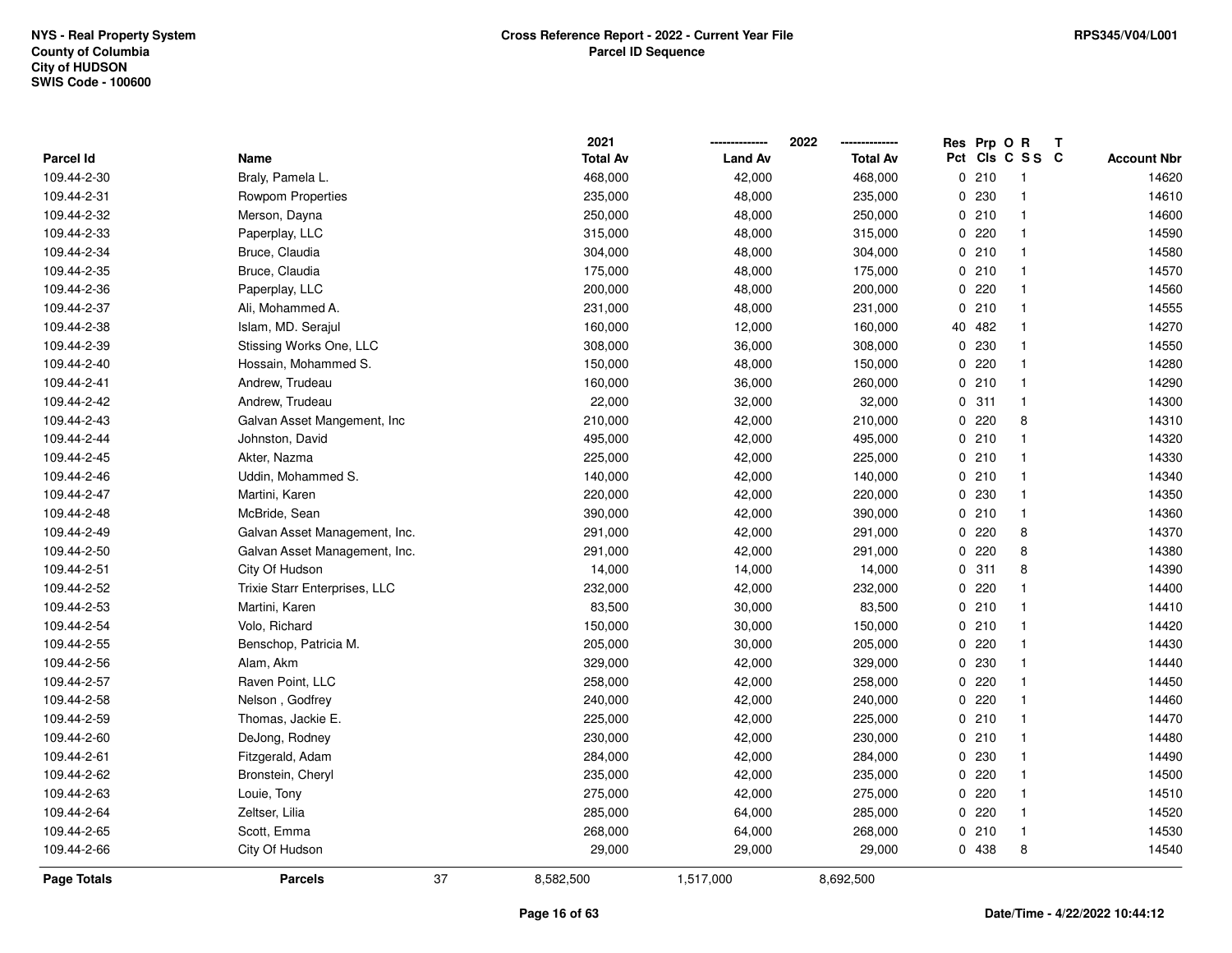|                  |                               |    | 2021            |                | 2022            | Res         | Prp O R |                | $\mathbf{T}$ |                    |
|------------------|-------------------------------|----|-----------------|----------------|-----------------|-------------|---------|----------------|--------------|--------------------|
| <b>Parcel Id</b> | Name                          |    | <b>Total Av</b> | <b>Land Av</b> | <b>Total Av</b> | Pct         |         | CIs C S S C    |              | <b>Account Nbr</b> |
| 109.44-2-67      | Galvan Initiatives Foundation |    | 655,000         | 28,100         | 655,000         | $\mathbf 0$ | 465     | -1             |              | 14785              |
| 109.44-3-1       | Lopez, Jennifer               |    | 218,000         | 48,000         | 218,000         |             | 0210    | -1             |              | 13550              |
| 109.44-3-2       | <b>Upstate Grocery</b>        |    | 300,000         | 60,000         | 300,000         |             | 0486    | $\overline{1}$ |              | 13540              |
| 109.44-3-3       | Smart, Derrick                |    | 225,000         | 42,000         | 225,000         |             | 0210    | $\mathbf{1}$   |              | 13560              |
| 109.44-3-4       | Gellert, Philip               |    | 160,000         | 36,000         | 160,000         |             | 0220    | $\mathbf{1}$   |              | 13570              |
| 109.44-3-5       | Gellert, Philip               |    | 215,000         | 42,000         | 215,000         |             | 0 230   | $\mathbf{1}$   |              | 13580              |
| 109.44-3-6       | Carrillo, Sean                |    | 210,000         | 42,000         | 210,000         |             | 0210    | -1             |              | 13590              |
| 109.44-3-7       | Carrillo, Sean                |    | 64,000          | 64,000         | 64,000          |             | 0.311   | $\mathbf{1}$   |              | 13600              |
| 109.44-3-8       | Monk, Glaron                  |    | 193,000         | 64,000         | 193,000         |             | 0210    | $\mathbf{1}$   |              | 13610              |
| 109.44-3-9       | Stewart, Ohrine E.            |    | 225,000         | 42,000         | 225,000         |             | 0210    | $\mathbf{1}$   |              | 13620              |
| 109.44-3-10      | 324 Columbia St LLC           |    | 225,000         | 42,000         | 225,000         |             | 0210    | $\mathbf{1}$   |              | 13630              |
| 109.44-3-11      | Gundog Holding, LLC           |    | 125,000         | 64,000         | 250,000         |             | 0 230   | $\mathbf{1}$   |              | 13705              |
| 109.44-3-13      | County of Columbia            |    | 300,000         | 274,000        | 300,000         |             | 0 653   | 8              |              | 13660              |
| 109.44-3-20      | Hudson Homesteads, LP         |    | 390,000         | 42,000         | 390,000         |             | 0 230   | 8              |              | 13730              |
| 109.44-3-21      | Green, Dennis                 |    | 650,000         | 42,000         | 650,000         |             | 0.482   | $\mathbf{1}$   |              | 13740              |
| 109.44-3-22      | Hudson Homesteads, LP         |    | 300,000         | 64,000         | 300,000         | 0           | 220     | 8              |              | 13750              |
| 109.44-3-23      | Hudson Homesteads, LP         |    | 242,000         | 42,000         | 242,000         | 0           | 220     | 8              |              | 13760              |
| 109.44-3-24      | Operation Unite NY, Inc.      |    | 220,000         | 76,000         | 220,000         |             | 0 483   | 8              |              | 13770              |
| 109.44-3-28      | Galvan Initiatives Foundation |    | 107,000         | 107,000        | 107,000         |             | 0 330   | $\mathbf{1}$   |              | 13800              |
| 109.44-3-31      | City Of Hudson                |    | 24,500          | 24,500         | 24,500          |             | 0 330   | 8              |              | 13420              |
| 109.44-3-32      | County of Columbia            |    | 7,000,000       | 281,000        | 7,000,000       |             | 0652    | 8              |              | 13410              |
| 109.44-3-41.1    | <b>TMH Real Estate LLC</b>    |    | 500,000         | 130,000        | 500,000         |             | 0 483   | $\mathbf{1}$   |              | 13520              |
| 109.44-3-41.2    | <b>TMH Real Estate LLC</b>    |    | 40,000          | 24,000         | 40,000          | 0           | 331     | $\mathbf{1}$   |              | 12585              |
| 109.44-3-42      | <b>TMH Real Estate LLC</b>    |    | 725,000         | 76,000         | 725,000         |             | 0414    | $\mathbf{1}$   |              | 12560              |
| 109.44-3-43      | <b>TMH Real Estate LLC</b>    |    | 1,000,000       | 112,000        | 1,000,000       |             | 0414    | $\mathbf{1}$   |              | 12570              |
| 109.44-3-44      | <b>TMH Real Estate LLC</b>    |    | 900,000         | 136,000        | 900,000         |             | 0481    | -1             |              | 12580              |
| 109.44-3-45      | Draghi, Christopher           |    | 460,000         | 76,000         | 460,000         |             | 0481    | 1              |              | 12590              |
| 109.44-3-46      | Miller Haddad, Carrie         |    | 492,000         | 68,000         | 492,000         |             | 0.481   | $\mathbf{1}$   |              | 12600              |
| 109.44-3-47      | HUDSON NY, LLC                |    | 620,000         | 76,000         | 620,000         |             | 0481    | -1             |              | 12610              |
| 109.44-3-48      | HUDSON NY, LLC                |    | 550,000         | 76,000         | 550,000         |             | 0481    | $\overline{1}$ |              | 12620              |
| 109.44-3-49      | HUDSON NY, LLC                |    | 1,007,000       | 124,000        | 1,007,000       |             | 0.481   | $\mathbf{1}$   |              | 12630              |
| 109.44-3-50      | City Of Hudson                |    | 76,000          | 76,000         | 76,000          |             | 0 963   | 8              |              | 12640              |
| 109.44-3-51      | City Of Hudson                |    | 76,000          | 76,000         | 76,000          |             | 0 963   | 8              |              | 12650              |
| 109.44-3-52      | Warren Street Holding Co.LLC  |    | 340,000         | 76,000         | 340,000         |             | 0484    | $\mathbf{1}$   |              | 12660              |
| 109.44-3-53      | Warren Street Holding Co.LLC  |    | 79,000          | 76,000         | 79,000          |             | 0 438   | $\overline{1}$ |              | 12670              |
| 109.44-3-54      | Warren St. Gallery, LLC       |    | 71,000          | 68,000         | 71,000          |             | 0 438   | $\overline{1}$ |              | 12680              |
| 109.44-3-55      | Warren St. Gallery, LLC       |    | 800,000         | 84,000         | 800,000         |             | 0481    | $\overline{1}$ |              | 12690              |
| Page Totals      | <b>Parcels</b>                | 37 | 19,784,500      | 2,880,600      | 19,909,500      |             |         |                |              |                    |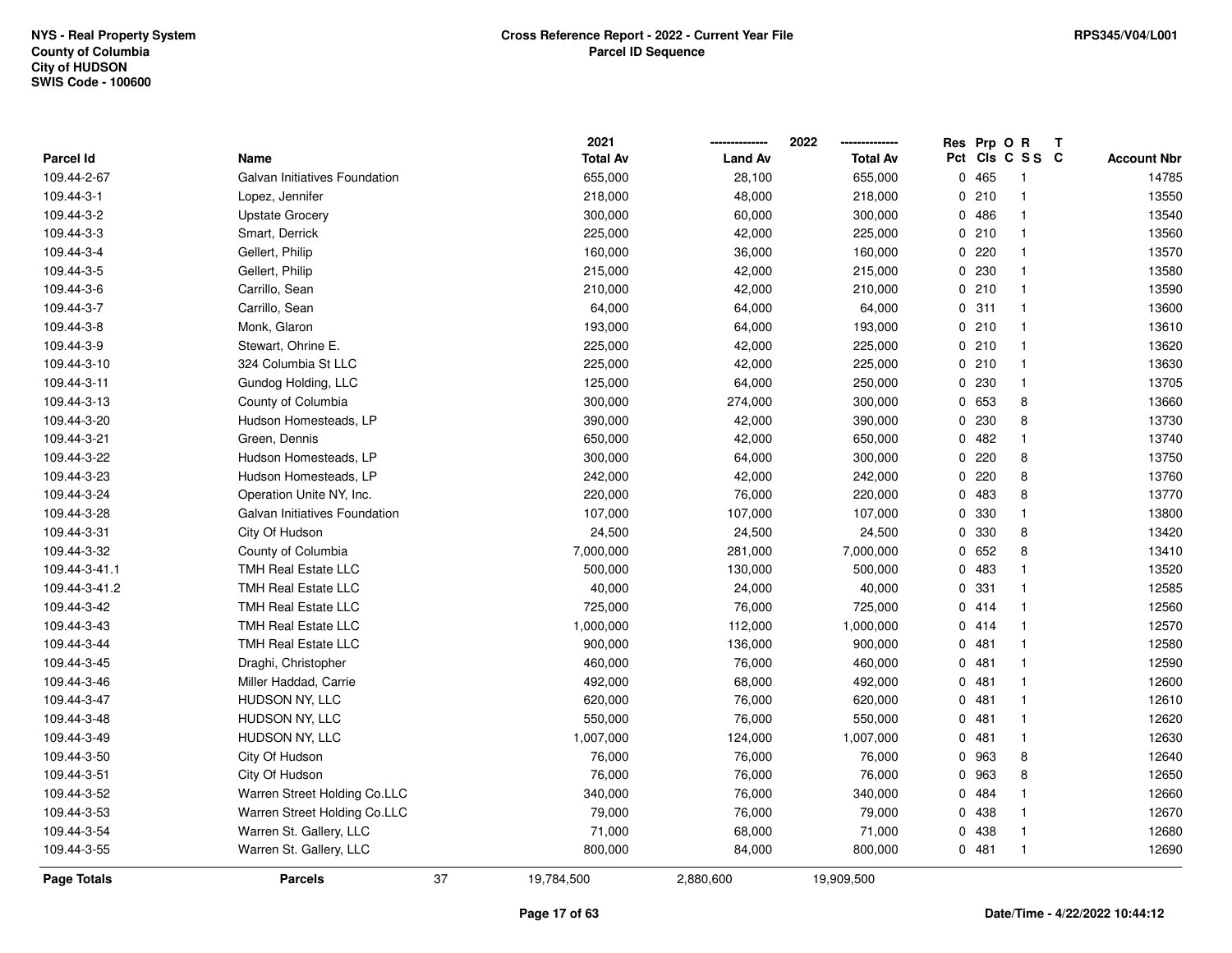|                  |                                     |    | 2021            |                | 2022            |             | Res Prp O R |                 | Т |                    |
|------------------|-------------------------------------|----|-----------------|----------------|-----------------|-------------|-------------|-----------------|---|--------------------|
| Parcel Id        | Name                                |    | <b>Total Av</b> | <b>Land Av</b> | <b>Total Av</b> |             |             | Pct Cls C S S C |   | <b>Account Nbr</b> |
| 109.44-3-56      | City Of Hudson                      |    | 76,000          | 68,000         | 76,000          | $\Omega$    | 438         | 8               |   | 7330               |
| 109.44-3-58      | Central Warren LLC                  |    | 550,000         | 76,000         | 550,000         | 0           | 481         | $\mathbf{1}$    |   | 7310               |
| 109.44-3-59      | Lee, Po Mat                         |    | 520,000         | 68,000         | 520,000         |             | 0481        | $\mathbf{1}$    |   | 7300               |
| 109.44-3-60      | Dardani, Noel                       |    | 900,000         | 124,000        | 900,000         |             | 0481        | $\mathbf{1}$    |   | 7290               |
| $109.51 - 1 - 1$ | <b>Hudson Collective Realty LLC</b> |    | 285,000         | 36,000         | 285,000         |             | 0210        | $\mathbf 1$     |   | 2630               |
| 109.51-1-2       | <b>Hudson Collective Realty</b>     |    | 320,000         | 33,000         | 320,000         |             | 0411        | 1               |   | 2640               |
| 109.51-1-3       | Brockway, Hobart M. III.            |    | 300,000         | 37,000         | 300,000         |             | 0.220       | -1              |   | 2650               |
| 109.51-1-4       | 241 Allen LLC                       |    | 525,000         | 36,500         | 525,000         |             | 0210        | $\mathbf{1}$    |   | 2660               |
| 109.51-1-5       | Myers, David                        |    | 800,000         | 37,000         | 800,000         | 0           | 220         | $\mathbf{1}$    |   | 2670               |
| 109.51-1-6       | <b>Batterby Holding Company</b>     |    | 700,000         | 35,300         | 700,000         |             | 0418        | $\mathbf{1}$    |   | 2680               |
| 109.51-1-7       | St. Mary's Church                   |    | 42,000          | 40,500         | 42,000          |             | 0 438       | 8               |   | 2690               |
| 109.51-1-8       | St. Mary's Church                   |    | 53,500          | 42,000         | 53,500          | $\mathbf 0$ | 438         | 8               |   | 2750               |
| 109.51-1-9       | Brash, Mary A.                      |    | 190,000         | 28,500         | 190,000         |             | 56 210      |                 |   | 2740               |
| 109.51-1-10.2    | Brash, William C.                   |    | 180,000         | 32,800         | 180,000         |             | 0210        | -1              |   | 2736               |
| 109.51-1-11      | One Step of Miami, Inc              |    | 135,000         | 24,000         | 310,000         |             | 0210        | $\mathbf{1}$    |   | 2730               |
| 109.51-1-12.10   | Palermo, Joseph                     |    | 113,000         | 29,000         | 113,000         |             | 0210        | $\mathbf{1}$    |   | 2975               |
| 109.51-1-13      | Kanaga, Elizabeth                   |    | 21,000          | 21,000         | 21,000          |             | 0210        | $\mathbf{1}$    |   | 2960               |
| 109.51-1-14      | Montgomery Street Project           |    | 450,000         | 115,300        | 450,000         |             | 0714        | 8               |   | 2940               |
| 109.51-1-15      | Von Ritter, Heinrich                |    | 86,300          | 85,300         | 86,300          |             | 0.341       | $\mathbf 1$     |   | 2950               |
| 109.51-1-16      | Monseu, Stephanie                   |    | 128,000         | 30,500         | 128,000         |             | 0210        |                 |   | 2961               |
| 109.51-1-17      | Pough, Robert                       |    | 160,000         | 14,000         | 360,000         |             | $0$ 220     | $\mathbf{1}$    |   | 2780               |
| 109.51-1-18      | Pough, Robert C. Jr.                |    | 22,000          | 22,000         | 22,000          |             | 0.311       | $\mathbf{1}$    |   | 2770               |
| 109.51-1-19      | Hodzic, Mersud                      |    | 196,000         | 29,000         | 196,000         |             | 0210        | $\mathbf{1}$    |   | 2790               |
| 109.51-1-20      | Kulyniak, Nicholas                  |    | 137,000         | 22,000         | 137,000         |             | 0210        | $\mathbf{1}$    |   | 2800               |
| 109.51-1-21      | Carter, Sage                        |    | 150,000         | 14,000         | 150,000         |             | 0210        | $\mathbf{1}$    |   | 2810               |
| 109.51-1-22      | Wright, Edward Jr.                  |    | 134,000         | 21,500         | 134,000         |             | 0210        | $\mathbf 1$     |   | 2820               |
| 109.51-1-23      | Wells, Jeremy                       |    | 145,000         | 14,000         | 145,000         |             | 0210        |                 |   | 2830               |
| 109.51-1-24      | Bujanow, Peter                      |    | 169,000         | 14,000         | 169,000         | 0           | 220         | 1               |   | 2840               |
| 109.51-1-25      | Fox, Miriam J.                      |    | 110,000         | 14,000         | 110,000         |             | 0220        | $\overline{1}$  |   | 2850               |
| 109.51-1-26      | Moore, William                      |    | 215,000         | 12,000         | 215,000         | 0           | 230         | -1              |   | 2860               |
| 109.51-1-27      | Perennial Developement, LLC         |    | 161,000         | 12,000         | 161,000         |             | 0210        | $\mathbf{1}$    |   | 2870               |
| 109.51-1-28      | Doty, Rosemary                      |    | 70,000          | 20,500         | 70,000          |             | 0210        | $\mathbf{1}$    |   | 2930               |
| 109.51-1-29      | Hamm, Colleen                       |    | 114,000         | 22,000         | 114,000         |             | 0210        | $\mathbf{1}$    |   | 2910               |
| 109.51-1-30      | Iannucci, Antonia                   |    | 135,000         | 20,500         | 135,000         |             | 0210        | $\mathbf{1}$    |   | 2900               |
| 109.51-1-31      | Price, Kirsten                      |    | 20,500          | 20,500         | 20,500          |             | 0.311       | -1              |   | 2890               |
| 109.51-1-32      | Newberry, Stephen                   |    | 125,000         | 22,000         | 125,000         |             | 0210        | -1              |   | 2880               |
| 109.51-1-33      | Merola, John                        |    | 778,000         | 76,000         | 778,000         |             | 0210        | $\overline{1}$  |   | 10520              |
| Page Totals      | <b>Parcels</b>                      | 37 | 9,216,300       | 1,369,700      | 9,591,300       |             |             |                 |   |                    |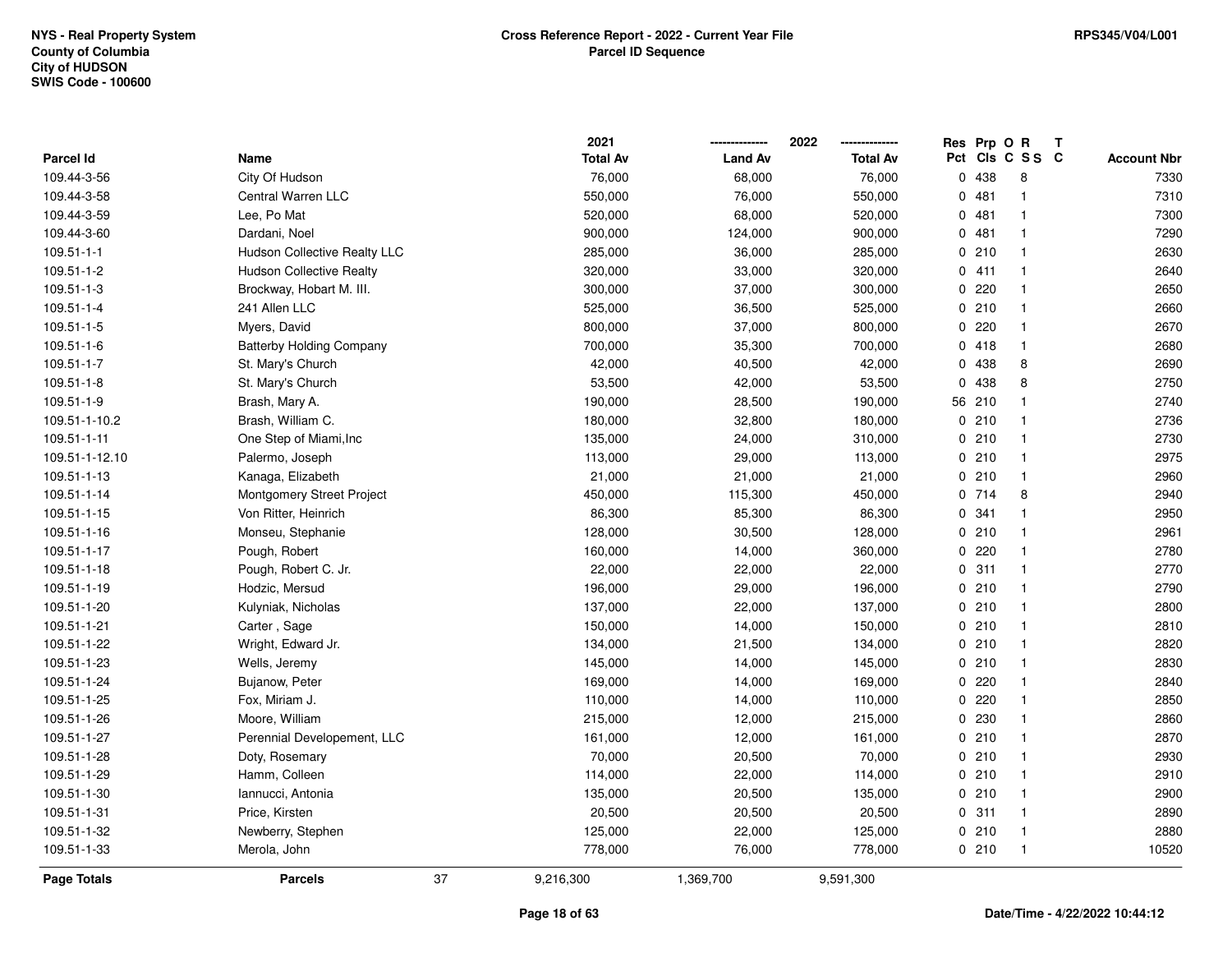|                    |                                 |    | 2021            |                | 2022            |             | Res Prp O R |                 | Т |                    |
|--------------------|---------------------------------|----|-----------------|----------------|-----------------|-------------|-------------|-----------------|---|--------------------|
| Parcel Id          | Name                            |    | <b>Total Av</b> | <b>Land Av</b> | <b>Total Av</b> |             |             | Pct Cls C S S C |   | <b>Account Nbr</b> |
| 109.51-1-34        | Stallings, Henry C.             |    | 675,000         | 57,000         | 675,000         |             | 0210        | $\mathbf{1}$    |   | 10530              |
| 109.51-1-35        | Calhoun, Duncan                 |    | 790,000         | 59,000         | 790,000         |             | 0418        | $\mathbf{1}$    |   | 10540              |
| 109.51-1-36        | Theobald, David                 |    | 860,000         | 57,000         | 860,000         |             | 0210        | $\mathbf{1}$    |   | 10550              |
| 109.51-1-37        | Moredock, Richard               |    | 729,000         | 55,000         | 729,000         |             | 0210        | $\mathbf{1}$    |   | 10560              |
| 109.51-1-38        | St. Mary's Church               |    | 58,000          | 55,000         | 58,000          |             | 0 331       | 8               |   | 10570              |
| 109.51-1-39        | St. Mary's Church               |    | 1,940,000       | 83,000         | 1,940,000       |             | 0 612       | 8               |   | 10390              |
| 109.51-1-40.1      | Camphill Village USA, Inc.      |    | 390,000         | 15,000         | 390,000         |             | 0210        | 8               |   | 10285              |
| 109.51-1-40.2      | Galvan Initiatives Foundation   |    | 220,000         | 51,000         | 220,000         |             | 0 484       | 8               |   | 10280              |
| 109.51-1-41        | Camphill Village USA, Inc.      |    | 701,000         | 55,000         | 701,000         |             | 0210        | 8               |   | 10290              |
| 109.51-1-42        | Robbins, Lawrence J.            |    | 950,000         | 64,000         | 950,000         |             | 0210        | $\mathbf{1}$    |   | 10300              |
| 109.51-1-43.2      | Basner, Melanie                 |    | 728,000         | 52,000         | 728,000         |             | 0210        | $\mathbf{1}$    |   | 10401              |
| 109.51-1-43.12     | Levin, Nicholas                 |    | 550,000         | 53,000         | 550,000         |             | 0210        | $\mathbf{1}$    |   | 10402              |
| 109.51-1-43.111    | Tiger House, LLC                |    | 1,550,000       | 103,000        | 1,550,000       |             | 0418        | -1              |   | 10400              |
| 109.51-1-43.112    | South 5th Street, LLC           |    | 850,000         | 57,000         | 850,000         |             | 0210        | $\mathbf 1$     |   | 10403              |
| 109.51-1-44        | Golby, Wesley                   |    | 871,000         | 71,000         | 871,000         |             | 0210        | $\mathbf{1}$    |   | 10510              |
| 109.51-1-45.1      | Thompson, Anthony               |    | 625,000         | 75,600         | 625,000         |             | 0210        | $\mathbf{1}$    |   | 10415              |
| 109.51-1-45.2      | McCranie, Carol                 |    | 755,000         | 70,000         | 755,000         |             | 0210        | $\mathbf{1}$    |   | 10410              |
| 109.51-1-46        | Kowalski, Richard               |    | 500,000         | 140,000        | 500,000         |             | 0 483       | $\mathbf{1}$    |   | 10420              |
| 109.51-1-47.1      | Galvan Initiatives Foundation   |    | 500,000         | 109,000        | 500,000         |             | 0411        | $\mathbf{1}$    |   | 10430              |
| 109.51-1-47.2      | Thurston, Ellen V.              |    | 400,000         | 73,700         | 400,000         |             | 0210        | $\mathbf{1}$    |   | 10435              |
| 109.51-1-48        | Meadow Ridge Hospitality Grp    |    | 1,000,000       | 203,900        | 1,000,000       |             | 0418        | $\mathbf{1}$    |   | 10440              |
| 109.51-1-49        | XAIPE1901 LLC                   |    | 1,200,000       | 73,000         | 1,200,000       |             | 0210        | $\mathbf{1}$    |   | 10450              |
| 109.51-1-50        | XAIPE1901 LLC                   |    | 250,000         | 75,800         | 250,000         |             | 0210        | $\mathbf{1}$    |   | 10460              |
| 109.52--49.3       | Cohen, Richard A.               |    | 20,000          | 20,000         | 20,000          |             | 0.311       | $\mathbf{1}$    |   |                    |
| 109.52-1-1         | Simons, Jonathan                |    | 475,000         | 76,000         | 475,000         |             | 0482        | $\mathbf{1}$    |   | 7340               |
| 109.52-1-2         | Galvan Initiatives Foundation   |    | 500,000         | 92,000         | 500,000         |             | 0.481       | $\mathbf{1}$    |   | 7350               |
| 109.52-1-3         | Cooney, Perry                   |    | 500,000         | 68,000         | 500,000         |             | 0481        | $\mathbf{1}$    |   | 7360               |
| 109.52-1-4         | Cooney, Perry                   |    | 550,000         | 60,000         | 550,000         |             | 50 481      | $\mathbf{1}$    |   | 7370               |
| 109.52-1-5         | Westbrook, Nancy                |    | 480,000         | 48,000         | 480,000         |             | 0481        | $\mathbf{1}$    |   | 7380               |
| 109.52-1-6         | 325 A Warren Street, LLC        |    | 480,000         | 60,000         | 480,000         | $\mathbf 0$ | 481         | $\mathbf 1$     |   | 7390               |
| 109.52-1-7         | Hudson Opera House Inc          |    | 4,400,000       | 166,000        | 4,400,000       |             | 0.514       | 8               |   | 7400               |
| 109.52-1-8         | Zacker, Sheldon & Charlotte     |    | 920,000         | 92,000         | 920,000         |             | 0481        | $\mathbf{1}$    |   | 7410               |
| 109.52-1-9         | Hudson Hotel Group LLC          |    | 400,000         | 36,000         | 400,000         |             | 0418        | $\mathbf{1}$    |   | 7420               |
| 109.52-1-10        | Marotta, Judith                 |    | 550,000         | 76,000         | 550,000         |             | 50 481      | $\mathbf{1}$    |   | 7430               |
| 109.52-1-11        | 339 Warren Street, LLC          |    | 915,000         | 76,000         | 915,000         |             | 0481        | $\mathbf{1}$    |   | 7440               |
| 109.52-1-12        | <b>Ground Level Enterprises</b> |    | 735,000         | 76,000         | 735,000         |             | 0481        | 1               |   | 7450               |
| 109.52-1-13        | 343-345 Warren St, LLC          |    | 790,000         | 48,000         | 790,000         |             | 0481        | $\mathbf{1}$    |   | 7460               |
| <b>Page Totals</b> | <b>Parcels</b>                  | 36 | 28,787,000      | 2,682,000      | 28,787,000      |             |             |                 |   |                    |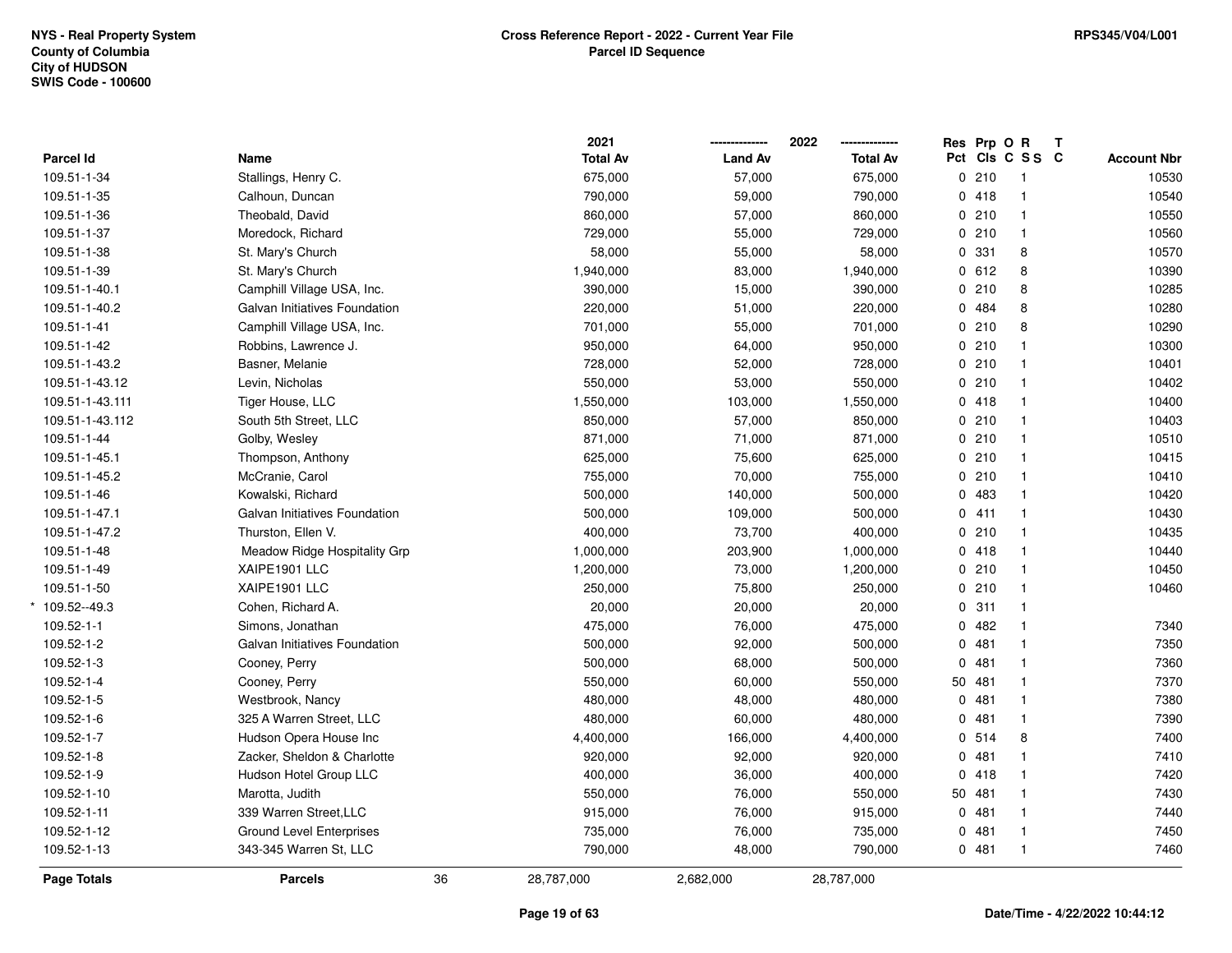|                    |                               | 2021            |                | 2022            | Res          | Prp O R |                         | Т |                    |
|--------------------|-------------------------------|-----------------|----------------|-----------------|--------------|---------|-------------------------|---|--------------------|
| <b>Parcel Id</b>   | Name                          | <b>Total Av</b> | <b>Land Av</b> | <b>Total Av</b> |              |         | Pct Cls C S S C         |   | <b>Account Nbr</b> |
| 109.52-1-15        | 347 Warren St LLC             | 500,000         | 205,000        | 500,000         |              | 0.484   | -1                      |   | 7480               |
| 109.52-1-16        | Katz, Antony                  | 890,000         | 106,000        | 890,000         | $\Omega$     | 482     | $\mathbf{1}$            |   | 7490               |
| 109.52-1-17        | City Of Hudson                | 130,000         | 124,000        | 130,000         |              | 0 653   | 8                       |   | 7500               |
| 109.52-1-18        | First Presbyterian Church     | 905,000         | 237,000        | 905,000         |              | 0620    | 8                       |   | 7510               |
| 109.52-1-19        | Wurlitzer, Rudolph G.         | 1,345,000       | 72,800         | 1,345,000       |              | 0.280   |                         |   | 9330               |
| 109.52-1-20        | Wurlitzer, Rudolph G.         | 86,700          | 38,500         | 86,700          |              | 0.312   |                         |   | 9320               |
| 109.52-1-21        | Eisner, Dolores               | 314,000         | 35,000         | 314,000         |              | 0210    | -1                      |   | 9310               |
| 109.52-1-22        | Roaring Twenties Endeavor LLC | 500,000         | 124,000        | 500,000         |              | 0411    | $\overline{\mathbf{1}}$ |   | 9300               |
| 109.52-1-23        | Davis, Scott J.               | 390,000         | 35,000         | 390,000         | 0            | 220     | -1                      |   | 9290               |
| 109.52-1-24        | Koke, Danette                 | 288,000         | 35,000         | 288,000         |              | 0210    | $\mathbf{1}$            |   | 9280               |
| 109.52-1-25        | Alert, Gary                   | 450,000         | 45,000         | 450,000         |              | 0.220   | -1                      |   | 9270               |
| 109.52-1-26        | Frank, Peter                  | 500,000         | 40,000         | 500,000         |              | 0210    | -1                      |   | 9260               |
| 109.52-1-27        | Rock Solid Church             | 630,000         | 229,000        | 630,000         |              | 0620    | 8                       |   | 9250               |
| 109.52-1-28        | Hudson Hotel Group LLC        | 500,000         | 68,000         | 500,000         | 0            | 418     | -1                      |   | 9420               |
| 109.52-1-29        | Anderson, Margaret R.         | 400,000         | 40,000         | 400,000         |              | 0210    | -1                      |   | 9430               |
| 109.52-1-30        | The Jaffe Living Trust        | 620,000         | 40,000         | 878,750         | $\mathbf{0}$ | 230     | $\mathbf{1}$            |   | 9410               |
| 109.52-1-31        | Hughes, Carroll Jr.           | 482,000         | 54,000         | 482,000         |              | 0210    | $\mathbf{1}$            |   | 9400               |
| 109.52-1-32        | Feingold, Beth J.             | 400,000         | 35,000         | 400,000         |              | 0220    | $\mathbf 1$             |   | 9390               |
| 109.52-1-33        | LaValley, Donald T.           | 350,000         | 35,000         | 350,000         |              | 0.220   | -1                      |   | 9380               |
| 109.52-1-34        | Downey, Donald Martin         | 620,000         | 54,000         | 620,000         |              | 0210    | -1                      |   | 9370               |
| 109.52-1-35        | Caldwell, Joseph              | 515,000         | 35,000         | 515,000         |              | 0210    | $\mathbf{1}$            |   | 9360               |
| 109.52-1-36        | Zimmerman, Richard            | 470,000         | 35,000         | 470,000         |              | 0210    | -1                      |   | 9350               |
| 109.52-1-37        | City of Hudson                | 840,000         | 205,000        | 840,000         | 0            | 682     | 8                       |   | 9340               |
| 109.52-1-38        | I.C.R. Irrevocable Trust      | 1,300,000       | 130,000        | 1,300,000       | 0            | 481     | $\mathbf 1$             |   | 9440               |
| 109.52-1-39        | Malanga, Gerard               | 165,000         | 25,000         | 165,000         |              | 0210    | -1                      |   | 9450               |
| 109.52-1-40        | Wilson, Burnett               | 428,000         | 35,000         | 428,000         |              | 0210    |                         |   | 9460               |
| 109.52-1-41        | Trow, Thomas S.               | 360,000         | 54,000         | 360,000         |              | 0.220   |                         |   | 9470               |
| 109.52-1-42        | Kerber, Margaret              | 400,000         | 35,000         | 400,000         | 0            | 220     | -1                      |   | 9480               |
| 109.52-1-43        | Cook, Albert                  | 352,000         | 15,000         | 352,000         |              | 0210    | $\overline{\mathbf{1}}$ |   | 9490               |
| 109.52-1-44        | Quigley, Thomas               | 395,000         | 15,000         | 395,000         | 0            | 210     | -1                      |   | 9500               |
| 109.52-1-45        | Lanza, Eleonora Bianca        | 685,000         | 53,000         | 685,000         | 0            | 230     | $\mathbf{1}$            |   | 9510               |
| 109.52-1-46        | Richter, Mary                 | 427,000         | 30,000         | 427,000         |              | 0.220   | $\mathbf 1$             |   | 9520               |
| 109.52-1-47        | Oliver, Peter E.              | 725,000         | 40,000         | 725,000         |              | 0210    | -1                      |   | 9530               |
| 109.52-1-48        | Biber, Hugh                   | 650,000         | 35,000         | 650,000         |              | 0210    | -1                      |   | 9540               |
| 109.52-1-49        | Barry, Norman                 | 640,000         | 35,000         | 640,000         |              | 0210    | -1                      |   | 9550               |
| 109.52-1-50        | Freitas, Joseph               | 363,000         | 45,000         | 363,000         |              | 0210    | -1                      |   | 9560               |
| 109.52-1-51        | McDonald, Jeffrey David       | 450,000         | 57,000         | 450,000         |              | 0210    | $\overline{\mathbf{1}}$ |   | 9570               |
| <b>Page Totals</b> | 37<br><b>Parcels</b>          | 19,465,700      | 2,531,300      | 19,724,450      |              |         |                         |   |                    |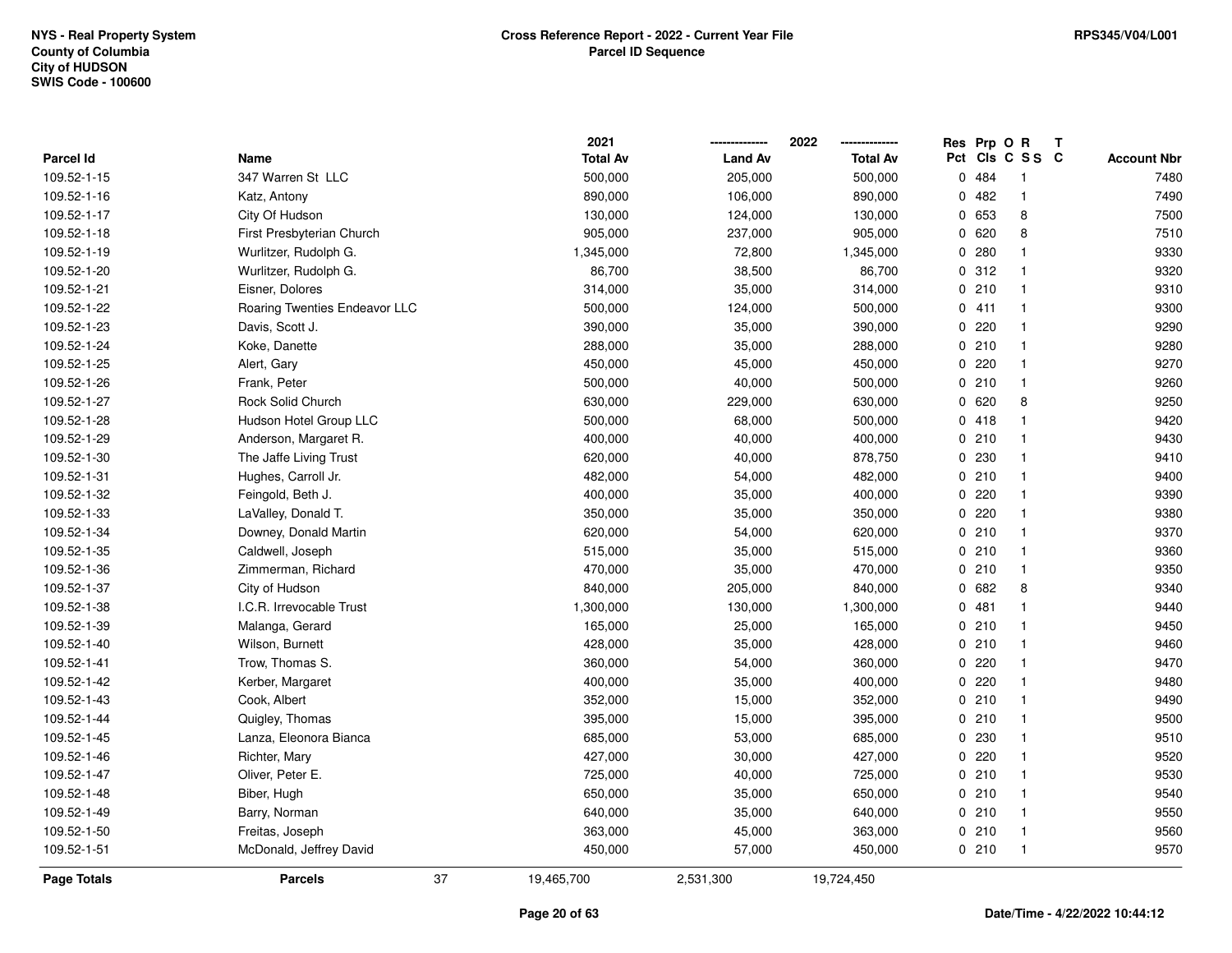|                  |                               | 2021             |                | 2022            | Res Prp O R |                 | Т                  |
|------------------|-------------------------------|------------------|----------------|-----------------|-------------|-----------------|--------------------|
| <b>Parcel Id</b> | Name                          | <b>Total Av</b>  | <b>Land Av</b> | <b>Total Av</b> |             | Pct Cls C S S C | <b>Account Nbr</b> |
| 109.52-1-52      | Skrocki, Frank                | 565,000          | 55,000         | 565,000         | 0210        | $\overline{1}$  | 9580               |
| 109.52-1-53      | Lependorf, Jeffrey            | 525,000          | 35,000         | 525,000         | 0210        | $\mathbf{1}$    | 9590               |
| 109.52-1-54      | <b>Hudson Monthly Meeting</b> | 100,000          | 76,000         | 100,000         | 0620        | 8               | 9600               |
| 109.52-1-55      | 345 Union St Hudson LLC       | 550,000          | 124,000        | 550,000         | 0 230       | $\mathbf{1}$    | 9610               |
| 109.52-1-56      | 349 Union Street, LLC         | 660,000          | 124,000        | 660,000         | 50 220      | $\mathbf 1$     | 9620               |
| 109.52-1-57      | Giroux, David                 | 30,000           | 30,000         | 30,000          | 0.311       | $\mathbf{1}$    | 9670               |
| 109.52-1-58      | Giroux, David                 | 465,000          | 40,000         | 465,000         | 0210        | $\mathbf{1}$    | 9630               |
| 109.52-1-59      | Galvan Initiatives Foundation | 387,000          | 10,000         | 387,000         | $0$ 220     | $\mathbf{1}$    | 9640               |
| 109.52-1-60      | Quattro, Joseph               | 310,000          | 15,000         | 310,000         | 0210        | $\overline{1}$  | 9650               |
| 109.52-1-61      | Pushkin Properties LLC        | 425,000          | 55,000         | 425,000         | 0 483       | $\mathbf{1}$    | 9660               |
| 109.52-1-62      | Columbia County Courthouse    | 4,200,000        | 437,500        | 4,200,000       | 0 652       | 8               | 10490              |
| 109.52-1-63      | Columbia County-Lot           | 209,700          | 193,700        | 209,700         | 0 438       | 8               | 10480              |
| 109.52-1-64      | Savillo, Robert               | 765,000          | 80,000         | 765,000         | 0210        | $\mathbf 1$     | 10470              |
| 109.52-1-65      | Denney, James D.              | 915,000          | 55,000         | 915,000         | 0210        | $\mathbf 1$     | 10380              |
| 109.52-1-66      | Wilson, Steven                | 855,000          | 56,000         | 855,000         | 0210        | $\mathbf{1}$    | 10370              |
| 109.52-1-67      | 346-354 Allen Street LLC      | 750,000          | 64,000         | 750,000         | 0.220       | $\overline{1}$  | 10360              |
| 109.52-1-68      | Mabley, Thomas III.           | 750,000          | 65,000         | 750,000         | 0210        | $\mathbf{1}$    | 10350              |
| 109.52-1-69      | Meyer, Peter                  | 633,000          | 67,500         | 633,000         | 0220        | $\mathbf 1$     | 10340              |
| 109.52-1-70      | Butterfield, Barry J.         | 660,000          | 51,000         | 860,000         | 33 482      | $\mathbf{1}$    | 10330              |
| 109.52-1-71      | Wilson, Edna M.               | 693,000          | 51,000         | 693,000         | 0210        | $\mathbf{1}$    | 10320              |
| 109.52-1-72      | Smith, Howard Joseph III.     | 815,000          | 35,000         | 815,000         | 0210        | $\mathbf{1}$    | 10310              |
| 109.52-2-1       | County Of Columbia            | 2,400,000        | 29,000         | 2,400,000       | 0 652       | 8               | 14020              |
| 109.52-2-2       | McDonald, II, Nathan          | 255,000          | 42,000         | 255,000         | 0220        | $\mathbf{1}$    | 14030              |
| 109.52-2-3       | Reed, Maija                   | 200,000          | 42,000         | 200,000         | 0210        | $\mathbf{1}$    | 14040              |
| 109.52-2-4       | Morrison, Darlene             | 194,000          | 42,000         | 194,000         | 0210        | $\mathbf{1}$    | 14050              |
| 109.52-2-5       | Shaff, Valerie                | 251,000          | 42,000         | 251,000         | $0$ 220     | $\mathbf 1$     | 14060              |
| 109.52-2-6       | Fish, Judith Ann              | 120,000          | 64,000         | 120,000         | 0210        | $\mathbf{1}$    | 14070              |
| 109.52-2-7       | Aoki-Saffer, Hara             | 280,000          | 42,000         | 280,000         | 0220        | $\mathbf{1}$    | 14080              |
| 109.52-2-8       | Argent Partners, LLC          | 180,000          | 16,800         | 180,000         | 0411        | $\mathbf{1}$    | 14090              |
| 109.52-2-9       | Loomis, Louis                 | 251,000          | 42,000         | 251,000         | 0220        | $\mathbf{1}$    | 14100              |
| 109.52-2-15      | Paperplay, LLC                | 160,000          | 64,000         | 160,000         | 0220        | $\mathbf{1}$    | 13840              |
| 109.52-2-16      | County of Columbia            | 122,000          | 107,000        | 122,000         | 0 438       | 8               | 13830              |
| 109.52-2-17      | Hudson/Huntington Realty, LLC | 900,000          | 100,000        | 900,000         | 0.482       | $\mathbf{1}$    | 13480              |
| 109.52-2-18      | Hudson/Huntington Realty, LLC | 8,800            | 7,500          | 8,800           | 0 331       | $\mathbf{1}$    | 13490              |
| 109.52-2-19      | Cannonball Factory, LLC       | 960,000          | 225,000        | 960,000         | 0482        | $\mathbf{1}$    | 13470              |
| 109.52-2-20      | 357 Columbia St LLC           | 250,000          | 100,000        | 250,000         | 0 449       | $\mathbf 1$     | 13460              |
| 109.52-2-21      | Mussman, Linda                | 165,000          | 130,000        | 165,000         | 0 449       | $\mathbf{1}$    | 13450              |
| Page Totals      | <b>Parcels</b>                | 37<br>21,959,500 | 2,815,000      | 22,159,500      |             |                 |                    |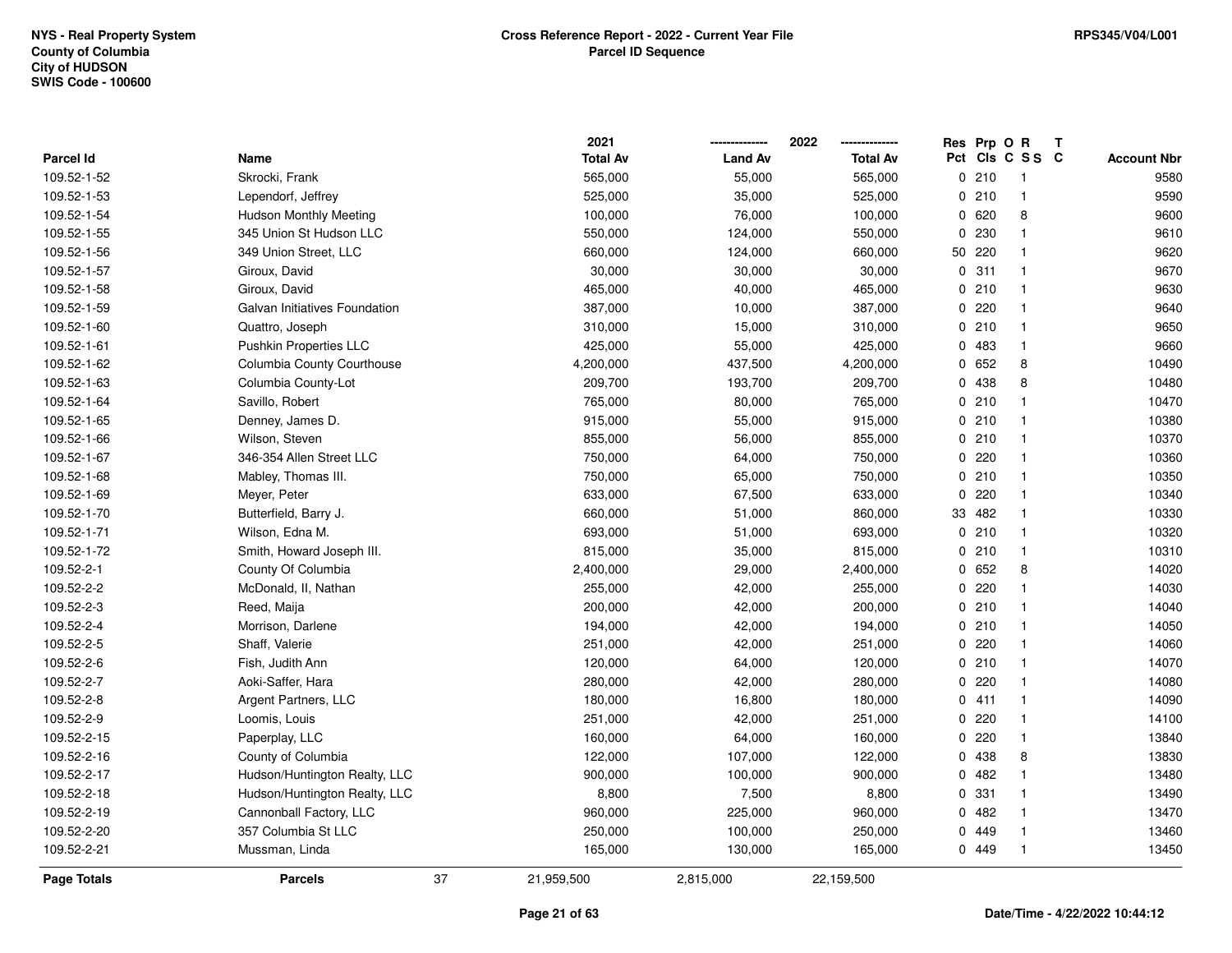|                    |                                | 2021             |                | 2022            | Res         | Prp O R |                | Т |                    |
|--------------------|--------------------------------|------------------|----------------|-----------------|-------------|---------|----------------|---|--------------------|
| <b>Parcel Id</b>   | Name                           | <b>Total Av</b>  | <b>Land Av</b> | <b>Total Av</b> | Pct         |         | CIS C S S C    |   | <b>Account Nbr</b> |
| 109.52-2-22        | Mussman, Linda                 | 165,000          | 130,000        | 165,000         | $\mathbf 0$ | 449     | -1             |   | 13440              |
| 109.52-2-23        | Goldfarb, Maximillian          | 610,000          | 76,000         | 610,000         | 0           | 210     | $\mathbf{1}$   |   | 12700              |
| 109.52-2-24        | 340 Warren St LLC              | 960,000          | 68,000         | 960,000         |             | 0481    | $\mathbf{1}$   |   | 12710              |
| 109.52-2-25        | 342 Warren Street LLC          | 725,000          | 68,000         | 725,000         |             | 0.481   | $\overline{1}$ |   | 12720              |
| 109.52-2-26        | Abstract Realism, LLC          | 825,000          | 68,000         | 825,000         |             | 0481    | $\mathbf 1$    |   | 12730              |
| 109.52-2-27        | Galvan Initiatives Foundation  | 550,000          | 68,000         | 550,000         |             | 0481    | -1             |   | 12740              |
| 109.52-2-28        | David K. Kermani Living Trust  | 800,000          | 100,000        | 800,000         |             | 0481    | $\overline{1}$ |   | 12750              |
| 109.52-2-29        | Foundation for Agric Integrity | 650,000          | 76,000         | 650,000         | 0           | 220     | $\overline{1}$ |   | 12760              |
| 109.52-2-30        | <b>Galvan Partners LLC</b>     | 400,000          | 76,000         | 400,000         |             | 0481    | $\mathbf{1}$   |   | 12770              |
| 109.52-2-31        | <b>Galvan Partners LLC</b>     | 390,000          | 76,000         | 390,000         |             | 0481    | $\mathbf{1}$   |   | 12780              |
| 109.52-2-32        | Legg, John                     | 600,000          | 76,000         | 600,000         |             | 0481    | $\mathbf{1}$   |   | 12790              |
| 109.52-2-33        | <b>Warren Works LLC</b>        | 600,000          | 76,000         | 600,000         |             | 0.481   | $\mathbf{1}$   |   | 12800              |
| 109.52-2-34        | Camphill Hudson, Inc.          | 1,265,000        | 84,000         | 1,265,000       |             | 0.481   | 8              |   | 12810              |
| 109.52-2-35        | Tranti Property Mgmt., LLC     | 552,000          | 60,000         | 552,000         |             | 0.220   | $\mathbf{1}$   |   | 12820              |
| 109.52-2-36        | Soehngen, Erica                | 586,000          | 68,000         | 586,000         | $\mathbf 0$ | 481     | $\mathbf{1}$   |   | 12830              |
| 109.52-2-37        | Galvan Civic I, Inc.           | 1,800,000        | 205,000        | 1,800,000       | 0           | 481     | $\mathbf{1}$   |   | 12840              |
| 109.52-2-41        | Water Canyon, LLC              | 283,000          | 24,000         | 283,000         | 0           | 230     | $\mathbf{1}$   |   | 13340              |
| 109.52-2-42        | Water Canyon, LLC              | 294,000          | 60,000         | 294,000         |             | 0.220   | $\mathbf{1}$   |   | 13345              |
| 109.52-2-44        | Helsinki On The Hudson, LLC    | 700,000          | 124,000        | 700,000         |             | 0421    | $\mathbf{1}$   |   | 13110              |
| 109.52-2-45        | Helsinki On The Hudson, LLC    | 350,000          | 124,000        | 350,000         |             | 0421    | $\mathbf{1}$   |   | 13120              |
| 109.52-2-46.3      | Helsinki On The Hudson, LLC    | 200,000          | 94,000         | 200,000         |             | 0421    | $\mathbf{1}$   |   |                    |
| 109.52-2-47.3      | Helsinki on the Hudson         | 60,000           | 60,000         | 60,000          | 0           | 330     | -1             |   |                    |
| 109.52-2-48.3      | Cohen, Richard A.              | 210,000          | 52,000         | 210,000         |             | 0210    | $\mathbf{1}$   |   |                    |
| 109.52-2-49        | Harlem Hudson Organization     | 83,000           | 83,000         | 83,000          |             | 0 484   | $\mathbf{1}$   |   | 13160              |
| 109.52-2-49.3      | Cohen, Richard A.              |                  | 20,000         | 20,000          |             | 0.311   | $\mathbf{1}$   |   |                    |
| 109.52-2-50        | Four Two Five LLC              | 135,000          | 42,000         | 135,000         |             | 0210    | -1             |   | 13170              |
| 109.52-2-52        | Hunt Jr, Randy                 | 283,000          | 64,000         | 283,000         |             | 0210    | -1             |   | 13190              |
| 109.52-2-53        | Johnson, Barbara               | 280,000          | 42,000         | 280,000         |             | 0210    | $\overline{1}$ |   | 13200              |
| 109.52-2-54        | Johnson, Barbara               | 10,000           | 10,000         | 10,000          |             | 0 330   | $\overline{1}$ |   | 13210              |
| 109.52-2-55        | Johnson, Barbara               | 10,000           | 10,000         | 10,000          | 0           | 330     | $\mathbf{1}$   |   | 13220              |
| 109.52-2-56.1      | Finkle, Robert II.             | 10,200           | 8,000          | 10,200          | 0           | 331     | $\mathbf{1}$   |   | 13235              |
| 109.52-2-56.2      | Twin County Recovery Services  | 390,000          | 142,000        | 390,000         |             | 0410    | 8              |   | 13230              |
| 109.52-2-57        | Coon, Alan                     | 6,000            | 6,000          | 6,000           |             | 0 330   | $\mathbf{1}$   |   | 13240              |
| 109.52-2-58        | 420 Warren St. LLC             | 240,000          | 160,000        | 240,000         |             | 0410    | $\overline{1}$ |   | 13250              |
| 109.52-2-61        | Tin House LLC                  | 127,500          | 124,000        | 127,500         |             | 0 331   | $\mathbf{1}$   |   | 13280              |
| 109.52-2-62        | Christie, Arthur               | 390,000          | 64,000         | 390,000         |             | 0.283   | -1             |   | 13300              |
| 109.52-2-63        | Martino, Nancy                 | 332,000          | 24,000         | 332,000         |             | 0210    | $\mathbf{1}$   |   | 13310              |
| <b>Page Totals</b> | <b>Parcels</b>                 | 37<br>15,871,700 | 2,712,000      | 15,891,700      |             |         |                |   |                    |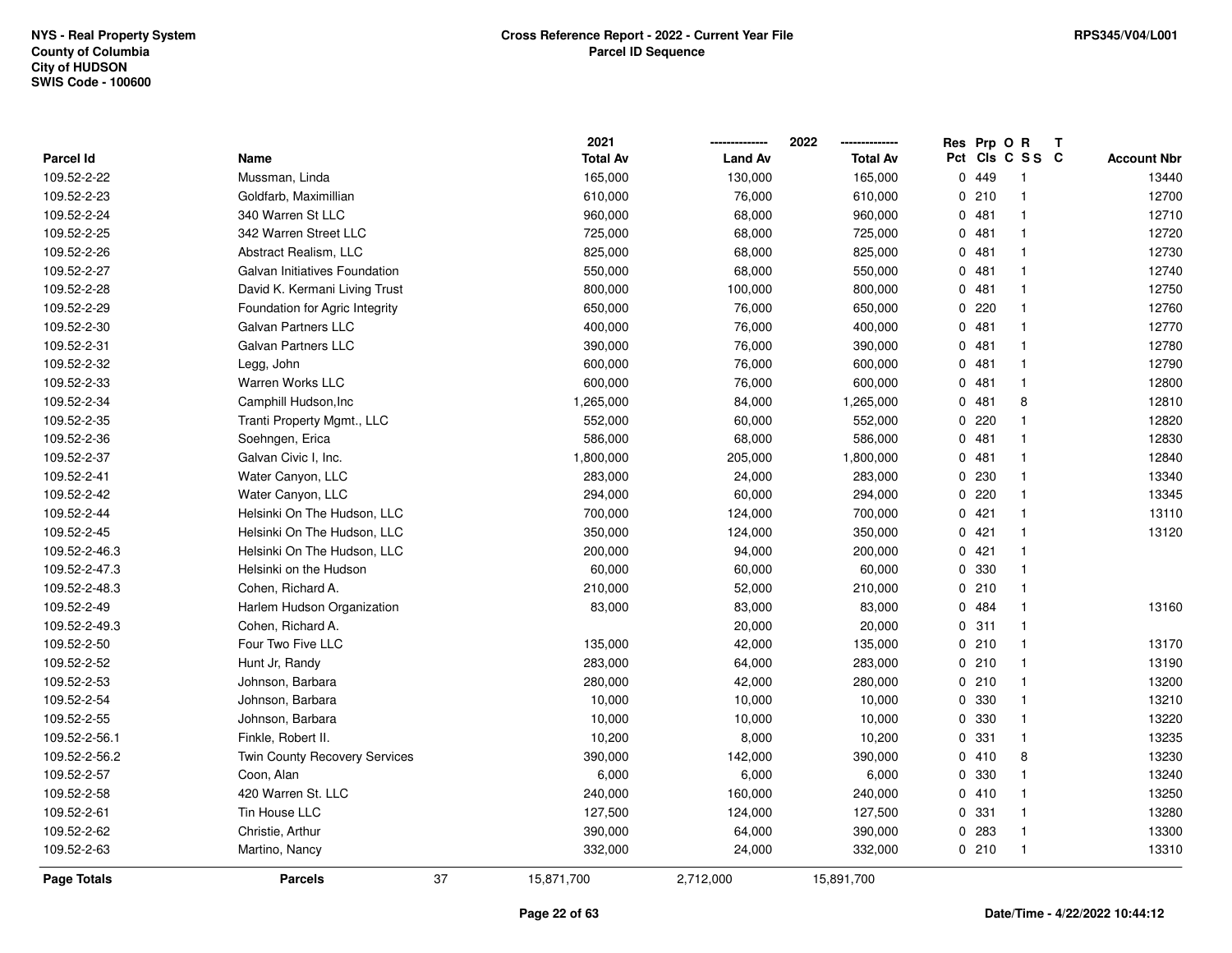|                    |                               | 2021            |                | 2022            |    | Res Prp O R |                 | Т |                    |
|--------------------|-------------------------------|-----------------|----------------|-----------------|----|-------------|-----------------|---|--------------------|
| <b>Parcel Id</b>   | Name                          | <b>Total Av</b> | <b>Land Av</b> | <b>Total Av</b> |    |             | Pct Cls C S S C |   | <b>Account Nbr</b> |
| 109.52-2-64        | Pavlinovic, Lilly             | 270,000         | 36,000         | 270,000         |    | 0210        | $\overline{1}$  |   | 13290              |
| 109.52-2-65        | Dougherty, Anthony            | 227,000         | 18,000         | 227,000         |    | 0210        | $\mathbf{1}$    |   | 13320              |
| 109.52-3-1         | Galvan Initiatives Foundation | 175,000         | 12,000         | 175,000         |    | 0210        | $\mathbf{1}$    |   | 12890              |
| 109.52-3-2         | Galvan Initiatives Foundation | 450,000         | 112,000        | 450,000         |    | 0481        | $\mathbf{1}$    |   | 12880              |
| 109.52-3-3         | Galvan Initiatives Foundation | 84,000          | 84,000         | 84,000          |    | 0 330       | $\mathbf{1}$    |   | 12900              |
| 109.52-3-4         | White Whale Limited           | 570,000         | 100,000        | 570,000         |    | 0.482       | $\mathbf 1$     |   | 12910              |
| 109.52-3-5         | Galvan Initiatives Foundation | 900,000         | 178,000        | 900,000         |    | 0411        | $\mathbf{1}$    |   | 12920              |
| 109.52-3-6         | 420 Warren Realty LLC         | 1,400,000       | 124,000        | 1,400,000       |    | 0482        | $\mathbf{1}$    |   | 12930              |
| 109.52-3-7         | 422 Warren ST LLC             | 750,000         | 60,000         | 750,000         |    | 0210        | $\mathbf{1}$    |   | 12940              |
| 109.52-3-8         | Davies, Christopher           | 672,000         | 60,000         | 672,000         |    | 0210        | $\mathbf{1}$    |   | 12950              |
| 109.52-3-9         | France, Hillary               | 870,000         | 60,000         | 870,000         |    | 0481        | $\mathbf{1}$    |   | 12960              |
| 109.52-3-10        | HUDSON NY, LLC                | 712,500         | 124,000        | 712,500         |    | 0481        | $\mathbf{1}$    |   | 12970              |
| 109.52-3-11        | Jones Property Holdings LLC   | 775,000         | 68,000         | 775,000         |    | 0481        | $\mathbf{1}$    |   | 12980              |
| 109.52-3-12        | CRD Properties, LLC           | 410,000         | 84,000         | 410,000         |    | 0481        | $\mathbf{1}$    |   | 12990              |
| 109.52-3-13        | <b>Lyndsey Partners LLC</b>   | 585,000         | 76,000         | 585,000         |    | 0481        | $\mathbf{1}$    |   | 13000              |
| 109.52-3-14        | Finkle, Robert II.            | 700,000         | 76,000         | 700,000         |    | 0481        | $\mathbf{1}$    |   | 13010              |
| 109.52-3-15        | Raelson, Douglas A.           | 640,000         | 48,000         | 640,000         |    | 0481        | $\mathbf{1}$    |   | 13020              |
| 109.52-3-16        | Basquali, Mister              | 700,000         | 48,000         | 700,000         |    | 50 481      | $\mathbf{1}$    |   | 13030              |
| 109.52-3-17        | Seymour Capital, LTD          | 750,000         | 68,000         | 750,000         |    | 0481        | $\mathbf{1}$    |   | 13040              |
| 109.52-3-18        | Oliver, Maria J.              | 900,000         | 84,000         | 900,000         |    | 0481        | $\mathbf{1}$    |   | 13050              |
| 109.52-3-19        | Bergtold-Mulcahy, Mary E.     | 800,000         | 68,000         | 800,000         |    | 0481        | $\mathbf{1}$    |   | 13060              |
| 109.52-3-20        | McCalister, Bryan L.          | 960,000         | 92,000         | 960,000         | 50 | 481         | $\mathbf{1}$    |   | 13070              |
| 109.52-3-21        | Otera, LLC                    | 800,000         | 148,000        | 800,000         |    | 0.514       | $\mathbf{1}$    |   | 13080              |
| 109.52-3-22        | <b>Hudson City Properties</b> | 700,000         | 124,000        | 700,000         |    | 0482        | $\mathbf{1}$    |   | 13090              |
| 109.52-3-23        | <b>Hudson City Properties</b> | 100,000         | 94,000         | 100,000         |    | 0 438       | $\mathbf{1}$    |   | 13100              |
| 109.52-3-26        | Galvan Initiatives Foundation | 181,000         | 178,000        | 181,000         |    | 0 331       | $\mathbf{1}$    |   | 7730               |
| 109.52-3-27        | Galvan Initiatives Foundation | 900,000         | 148,000        | 900,000         |    | 0.482       | $\mathbf{1}$    |   | 7720               |
| 109.52-3-28        | 445 Warren Street, LLC        | 1,140,000       | 124,000        | 1,140,000       |    | 0.482       | 1               |   | 7710               |
| 109.52-3-29        | Pink and Green, LLC           | 625,000         | 84,000         | 625,000         |    | 0481        | $\mathbf{1}$    |   | 7700               |
| 109.52-3-30        | <b>Hudson Meters LLC</b>      | 640,000         | 68,000         | 640,000         |    | 0481        | $\mathbf{1}$    |   | 7690               |
| 109.52-3-31        | AG MANAGEMENT PARTNERS LL     | 1,100,000       | 100,000        | 1,100,000       |    | 0481        | $\mathbf{1}$    |   | 7680               |
| 109.52-3-32        | T3B LLC                       | 1,375,000       | 148,000        | 1,375,000       |    | 0481        | $\mathbf{1}$    |   | 7670               |
| 109.52-3-33        | ReCast 431 Warren Street, LLC | 740,000         | 76,000         | 740,000         |    | 0482        | $\mathbf{1}$    |   | 7660               |
| 109.52-3-34        | City Of Hudson                | 570,000         | 76,000         | 570,000         |    | 0481        | 8               |   | 7650               |
| 109.52-3-35        | 427 Warren OZBE               | 584,000         | 106,000        | 584,000         |    | 0481        | $\mathbf{1}$    |   | 7640               |
| 109.52-3-36        | City Of Hudson                | 70,000          | 68,000         | 70,000          |    | 0 331       | 8               |   | 7630               |
| 109.52-3-37        | Dimauro Real Estate, Gary     | 285,000         | 60,000         | 285,000         |    | 0482        | $\mathbf{1}$    |   | 7620               |
| <b>Page Totals</b> | 37<br><b>Parcels</b>          | 24,110,500      | 3,282,000      | 24,110,500      |    |             |                 |   |                    |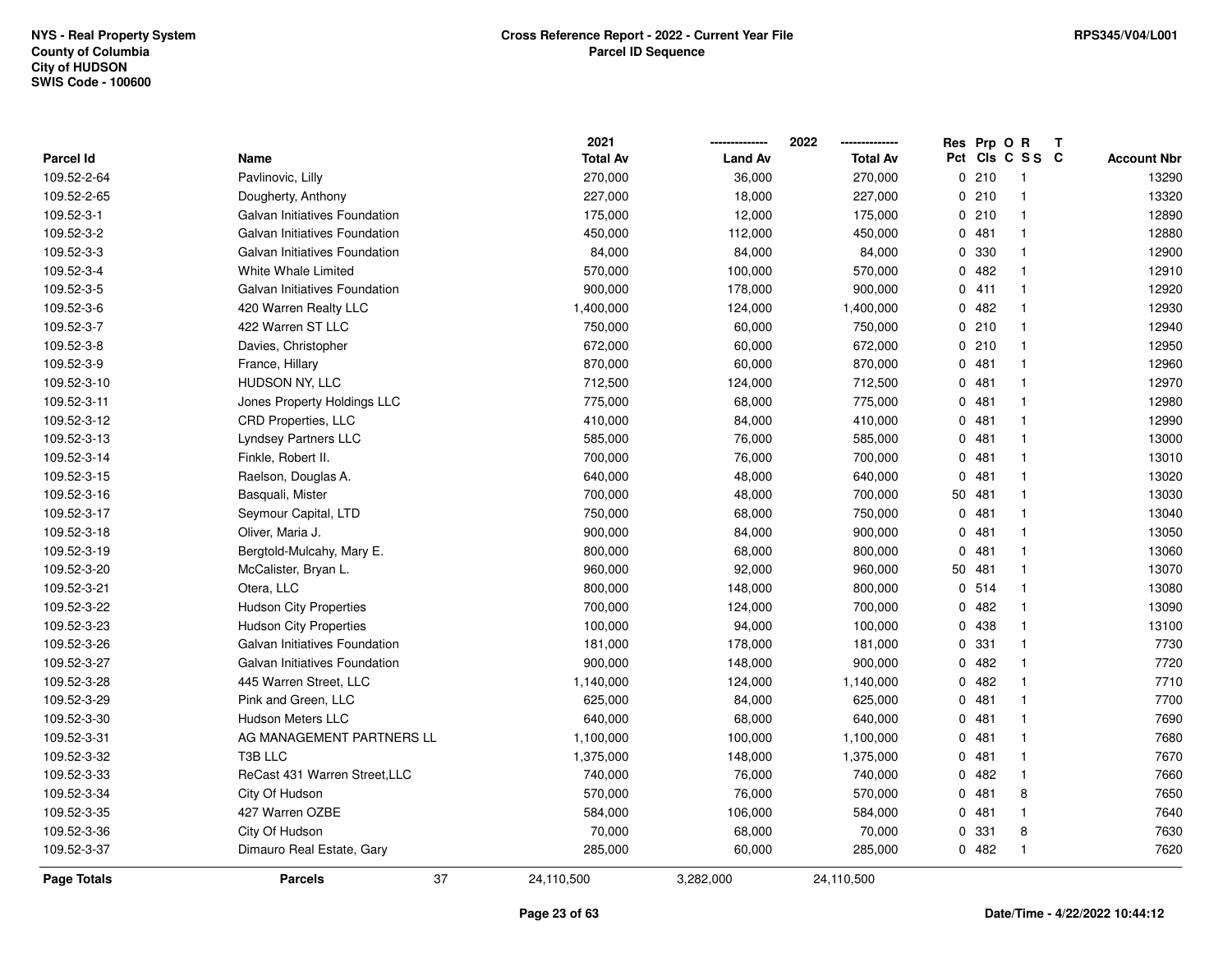|             |                               | 2021             |                | 2022            | Res      | Prp O R |                 | Т |                    |
|-------------|-------------------------------|------------------|----------------|-----------------|----------|---------|-----------------|---|--------------------|
| Parcel Id   | Name                          | <b>Total Av</b>  | <b>Land Av</b> | <b>Total Av</b> |          |         | Pct Cls C S S C |   | <b>Account Nbr</b> |
| 109.52-3-38 | Black, Julia                  | 625,000          | 76,000         | 625,000         |          | 0481    | -1              |   | 7610               |
| 109.52-3-39 | Greif, Paula                  | 375,000          | 36,000         | 375,000         | 0        | 481     | -1              |   | 7600               |
| 109.52-3-40 | Rosings Park, LLC             | 850,000          | 100,000        | 850,000         |          | 0481    | $\mathbf{1}$    |   | 7590               |
| 109.52-3-41 | Paper Elephant LLC            | 780,000          | 76,000         | 780,000         |          | 0481    | -1              |   | 7580               |
| 109.52-3-42 | 420 Warren Realty LLC         | 73,000           | 68,000         | 73,000          |          | 0 438   |                 |   | 7570               |
| 109.52-3-44 | EJS Studio, Inc.              | 685,000          | 84,000         | 685,000         |          | 0481    |                 |   | 7550               |
| 109.52-3-45 | Capital Resources KA LLC      | 840,000          | 76,000         | 840,000         | 0        | 481     |                 |   | 7540               |
| 109.52-3-46 | 68 Pear Tree Ln Holdings, LLC | 800,000          | 76,000         | 800,000         | $\Omega$ | 481     |                 |   | 7530               |
| 109.52-3-47 | Skutt, LLC                    | 945,000          | 76,000         | 945,000         | 0        | 481     |                 |   | 7520               |
| 109.52-3-48 | Hx3, LLC                      | 600,000          | 48,000         | 600,000         |          | 0220    | -1              |   | 7760               |
| 109.52-3-49 | Layton, Peter                 | 723,000          | 15,000         | 723,000         |          | 0210    | 1               |   | 7770               |
| 109.52-3-50 | U.S. Post Office              | 1,320,000        | 205,000        | 1,320,000       |          | 0652    | 8               |   | 9050               |
| 109.52-3-51 | U.S. Post Office Lot          | 130,000          | 124,000        | 130,000         |          | 0 438   | 8               |   | 9060               |
| 109.52-3-52 | 414 Union, LLC                | 500,000          | 124,000        | 500,000         | 0        | 464     |                 |   | 9070               |
| 109.52-3-53 | Verizon New York, Inc.        | 650,000          | 166,000        | 650,000         | 0        | 831     | 6               |   | 9080               |
| 109.52-3-54 | 424 Union St Hudson, LLC      | 350,000          | 35,000         | 350,000         |          | 0210    | $\mathbf{1}$    |   | 9090               |
| 109.52-3-55 | Petersen, David Scott         | 380,000          | 35,000         | 380,000         |          | 0210    | $\mathbf{1}$    |   | 9100               |
| 109.52-3-56 | Weiss, Andrew                 | 490,000          | 35,000         | 490,000         |          | 0220    | -1              |   | 9110               |
| 109.52-3-57 | Slutsky, Jacob Gregory        | 462,000          | 20,000         | 462,000         |          | 0.220   |                 |   | 9120               |
| 109.52-3-58 | MAD Building, , LLC           | 775,000          | 184,000        | 775,000         |          | 0 483   |                 |   | 9130               |
| 109.52-3-60 | John and Elaine Eichelberger  | 635,000          | 35,000         | 635,000         |          | 0210    | $\mathbf{1}$    |   | 9150               |
| 109.52-3-61 | Attard, Andrew M.             | 518,000          | 50,000         | 518,000         | 0        | 220     |                 |   | 9160               |
| 109.52-3-62 | Ungar, Rosemarie              | 575,000          | 50,000         | 575,000         |          | 0210    | $\mathbf{1}$    |   | 9170               |
| 109.52-3-63 | Karras, Andrea                | 495,000          | 35,000         | 495,000         |          | 0210    |                 |   | 9180               |
| 109.52-3-64 | Hansen, Susan                 | 530,000          | 35,000         | 530,000         |          | 0210    | $\mathbf{1}$    |   | 9190               |
| 109.52-3-65 | Liburt, Ellen Joy             | 277,000          | 40,000         | 277,000         |          | 0210    |                 |   | 9200               |
| 109.52-3-66 | Harris, Brett I.              | 475,000          | 30,000         | 475,000         |          | 0210    |                 |   | 9210               |
| 109.52-3-67 | The Anne L. Gui Trust         | 400,000          | 40,000         | 400,000         |          | 0.220   |                 |   | 9220               |
| 109.52-3-68 | Hill Wiker, Elizabeth         | 616,000          | 40,000         | 616,000         |          | 0210    | -1              |   | 9230               |
| 109.52-3-69 | Morris, Margaret              | 430,000          | 51,000         | 430,000         |          | 0210    | -1              |   | 9240               |
| 109.52-3-70 | Partridge, Roxanne            | 775,000          | 55,000         | 775,000         | 0        | 280     | -1              |   | 9710               |
| 109.52-3-71 | Christ Episcopal Church       | 415,000          | 124,000        | 415,000         |          | 0620    | 8               |   | 9700               |
| 109.52-3-72 | Christ Episcopal Church       | 550,000          | 223,000        | 550,000         |          | 0620    | 8               |   | 9690               |
| 109.52-3-73 | Christ Episcopal Church       | 495,000          | 237,000        | 495,000         |          | 0620    | 8               |   | 9680               |
| 109.52-3-74 | Zhang, Nancy                  | 670,000          | 30,000         | 670,000         |          | 0210    |                 |   | 9930               |
| 109.52-3-75 | Old Hudson House LLC          | 925,000          | 30,000         | 925,000         |          | 0220    |                 |   | 9940               |
| 109.52-3-76 | Meyers, Robert J.             | 650,000          | 30,000         | 650,000         |          | 0210    | $\mathbf{1}$    |   | 9950               |
| Page Totals | <b>Parcels</b>                | 37<br>21,784,000 | 2,794,000      | 21,784,000      |          |         |                 |   |                    |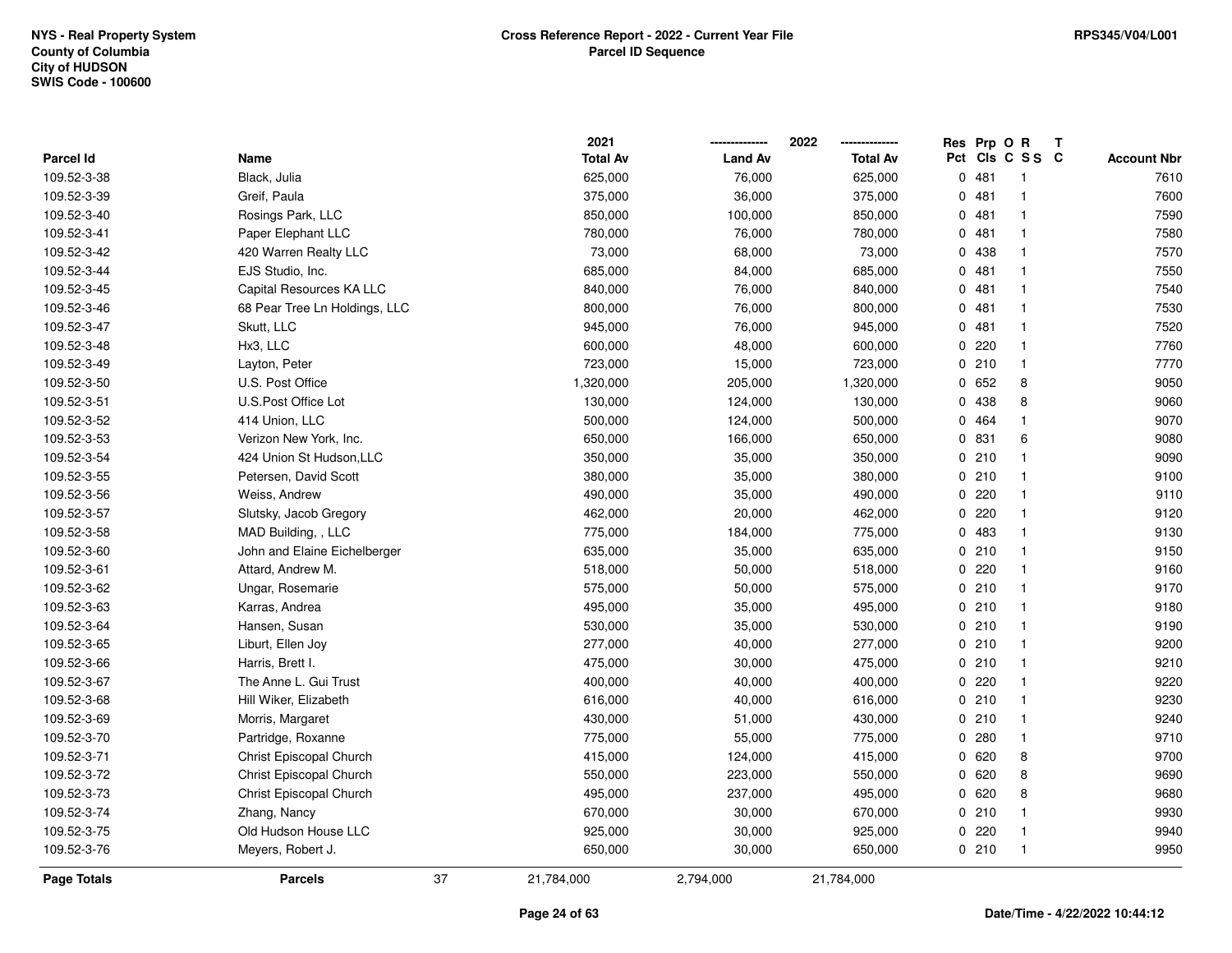|                  |                           |    | 2021            |                | 2022            |    | Res Prp O R |                         | Т |                    |
|------------------|---------------------------|----|-----------------|----------------|-----------------|----|-------------|-------------------------|---|--------------------|
| <b>Parcel Id</b> | Name                      |    | <b>Total Av</b> | <b>Land Av</b> | <b>Total Av</b> |    |             | Pct Cls C S S C         |   | <b>Account Nbr</b> |
| 109.52-3-77      | Bryant, Jennings          |    | 500,000         | 30,000         | 500,000         |    | 0 283       | $\overline{\mathbf{1}}$ |   | 9960               |
| 109.52-3-78      | Gray, Betsy Hart          |    | 694,000         | 30,000         | 694,000         |    | 0210        | $\overline{1}$          |   | 9970               |
| 109.52-3-79      | Schwartz, Phillip         |    | 758,000         | 53,000         | 758,000         |    | 0210        | $\overline{1}$          |   | 9810               |
| 109.52-3-80      | Harrell, Jack M.          |    | 520,000         | 63,000         | 520,000         |    | 0 483       | $\overline{1}$          |   | 9820               |
| 109.52-3-81      | LaFleur, Carolyn          |    | 590,000         | 45,000         | 590,000         |    | 0210        | $\mathbf{1}$            |   | 9830               |
| 109.60-1-1       | St. Mary's Church Bldg.   |    | 2,020,000       | 287,500        | 2,020,000       |    | 0620        | 8                       |   | 9980               |
| 109.60-1-2       | St. Mary's Church Rectory |    | 1,510,000       | 230,000        | 1,510,000       |    | 0620        | 8                       |   | 9990               |
| 109.60-1-3       | McCloskey Comm Serv Corp. |    | 75,000          | 71,000         | 75,000          |    | 0 438       | 8                       |   | 10000              |
| 109.60-1-4       | RDS-Hudson LLC            |    | 369,000         | 57,000         | 369,000         |    | 0 483       | $\mathbf{1}$            |   | 10010              |
| 109.60-1-5       | Connor, Curran            |    | 585,000         | 123,000        | 585,000         |    | 0 483       | $\overline{1}$          |   | 10020              |
| 109.60-1-6       | Grossman, Morris E.       |    | 731,000         | 69,300         | 731,000         |    | 0210        | $\overline{1}$          |   | 10030              |
| 109.60-1-7       | West, Dawn                |    | 475,000         | 61,000         | 475,000         |    | 0210        | $\overline{1}$          |   | 10040              |
| 109.60-1-8       | Fochetta, Katherine A.    |    | 650,000         | 63,000         | 650,000         |    | 0210        | $\mathbf 1$             |   | 10050              |
| 109.60-1-9       | Robins, Marc D.           |    | 565,000         | 63,000         | 565,000         |    | 0210        | $\mathbf{1}$            |   | 10060              |
| 109.60-1-10      | Pledger, Carol            |    | 870,000         | 75,300         | 870,000         |    | 0210        | $\overline{1}$          |   | 10070              |
| 109.60-1-11      | Simmonds, Michael A.      |    | 830,000         | 58,000         | 830,000         |    | 0210        | $\overline{1}$          |   | 9920               |
| 109.60-1-12      | Graziolo, Elizabeth       |    | 593,000         | 45,000         | 593,000         |    | 0210        | $\overline{1}$          |   | 9910               |
| 109.60-1-13      | Pierce, David             |    | 575,000         | 30,000         | 575,000         |    | 0210        | $\overline{1}$          |   | 9900               |
| 109.60-1-14      | DePhillips, Marilyn       |    | 495,000         | 30,000         | 495,000         |    | 0210        | $\overline{1}$          |   | 9890               |
| 109.60-1-15.1    | Zimmermann, Nicholas P.   |    | 572,000         | 20,000         | 572,000         |    | 0210        | $\overline{\mathbf{1}}$ |   | 9880               |
| 109.60-1-15.2    | Mikic, Catherine          |    | 515,000         | 20,000         | 515,000         |    | 0210        | $\overline{1}$          |   | 9881               |
| 109.60-1-16      | Nicoletti, Nicholas       |    | 400,000         | 35,000         | 400,000         |    | 0210        | $\overline{1}$          |   | 9870               |
| 109.60-1-17      | Kronenberg, Nir           |    | 433,000         | 40,000         | 433,000         | 75 | 283         | $\overline{1}$          |   | 9860               |
| 109.60-1-18      | Cannava, Paul             |    | 700,000         | 51,000         | 700,000         |    | 0210        | $\overline{1}$          |   | 9850               |
| 109.60-1-19      | Zimmerman, Arnold         |    | 540,000         | 45,000         | 540,000         |    | 0210        | $\overline{1}$          |   | 9840               |
| 109.60-1-20      | Umsted, Katharine         |    | 455,000         | 35,000         | 455,000         |    | 0 230       | -1                      |   | 9720               |
| 109.60-1-21      | Umsted, Katharine         |    | 60,700          | 35,000         | 60,700          |    | 0.312       | $\overline{1}$          |   | 9730               |
| 109.60-1-22      | Wheeler, Carol J.         |    | 275,000         | 15,000         | 275,000         |    | 0210        | $\overline{1}$          |   | 9800               |
| 109.60-1-23      | Taylor, Annabel           |    | 552,000         | 15,000         | 652,000         |    | 0210        | $\overline{1}$          |   | 9740               |
| 109.60-1-24      | Taylor, Annabel           |    | 65,000          | 35,000         | 105,000         |    | 0.312       | $\overline{1}$          |   | 9750               |
| 109.60-1-25      | Noonan, Thomas            |    | 645,000         | 54,000         | 645,000         |    | 0210        | $\overline{1}$          |   | 9760               |
| 109.60-1-26      | 453 Union LLC             |    | 825,000         | 58,000         | 825,000         |    | 0.280       | $\overline{1}$          |   | 9770               |
| 109.60-1-27      | Sternal, Thomas W.        |    | 590,000         | 35,000         | 590,000         |    | 0210        | $\overline{1}$          |   | 9780               |
| 109.60-1-28      | Billingsley, Boyce A.     |    | 735,000         | 35,000         | 735,000         |    | 0210        | $\overline{1}$          |   | 9790               |
| 109.60-1-29      | Savulich, Andrew          |    | 500,000         | 58,000         | 500,000         |    | 0210        | $\overline{1}$          |   | 10080              |
| 109.60-1-31      | Johnson, Raymond W.       |    | 350,000         | 51,000         | 350,000         |    | 0230        | $\overline{1}$          |   | 10090              |
| 109.60-1-32      | Mclaughlin, John C.       |    | 552,000         | 51,000         | 552,000         |    | 0210        | $\overline{1}$          |   | 10100              |
| Page Totals      | <b>Parcels</b>            | 37 | 22,169,700      | 2,172,100      | 22,309,700      |    |             |                         |   |                    |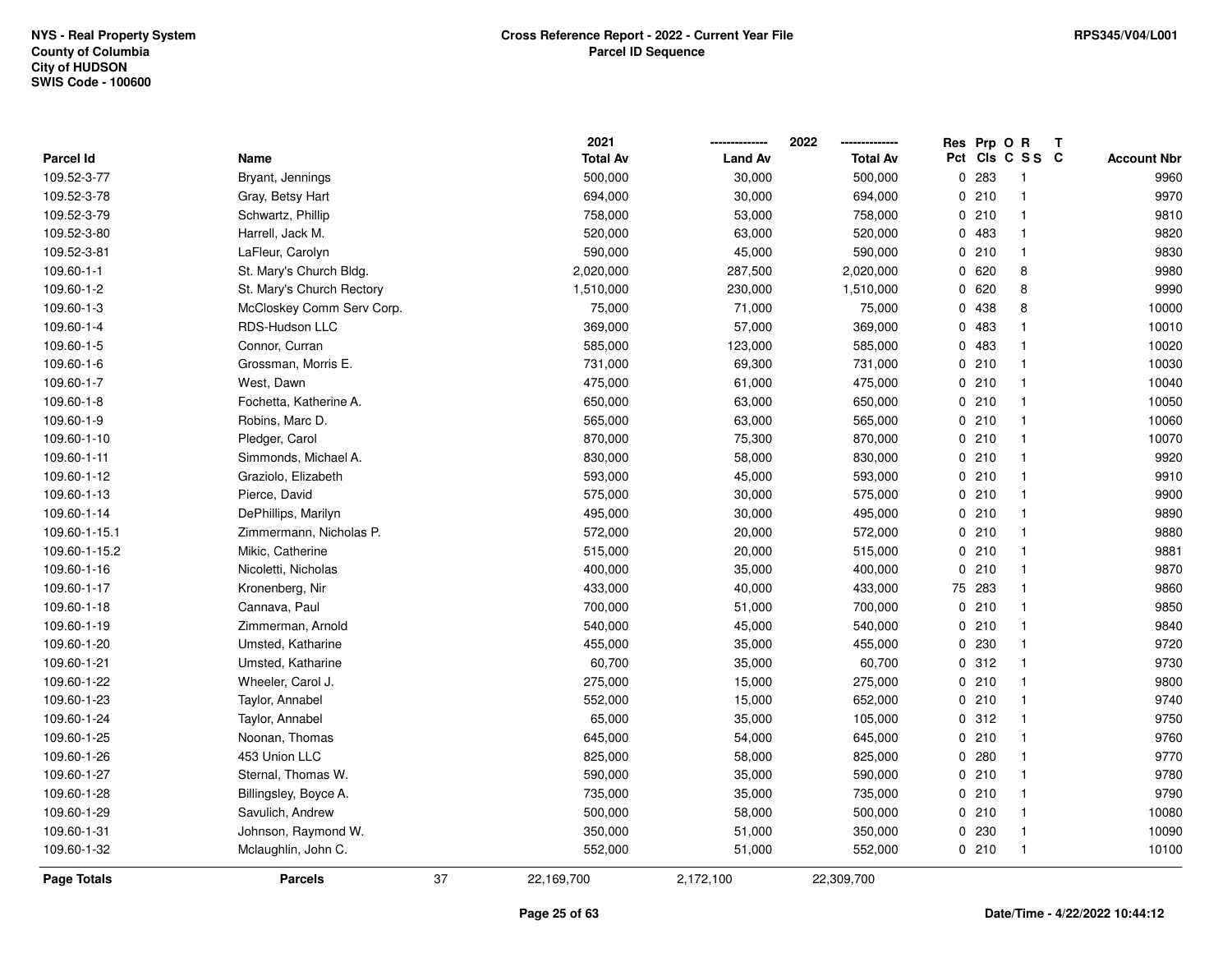|                    |                               |    | 2021            |                | 2022            | Res Prp O R |                 | Т |                    |
|--------------------|-------------------------------|----|-----------------|----------------|-----------------|-------------|-----------------|---|--------------------|
| Parcel Id          | Name                          |    | <b>Total Av</b> | <b>Land Av</b> | <b>Total Av</b> |             | Pct Cls C S S C |   | <b>Account Nbr</b> |
| 109.60-1-33        | Maness, Michael               |    | 462,000         | 51,000         | 462,000         | 0220        | -1              |   | 10110              |
| 109.60-1-34        | Lunt, Alexandra               |    | 750,000         | 45,000         | 750,000         | 0210        | $\overline{1}$  |   | 10120              |
| 109.60-1-35        | Galvan Initiatives Foundation |    | 450,000         | 49,000         | 450,000         | 0411        | $\mathbf{1}$    |   | 10130              |
| 109.60-1-36        | Delmar, Steven                |    | 540,000         | 35,000         | 540,000         | 0210        | $\mathbf{1}$    |   | 10140              |
| 109.60-1-37        | Donaldson, Leigh and Maki     |    | 375,000         | 35,000         | 375,000         | 0220        | $\mathbf{1}$    |   | 10150              |
| 109.60-1-39        | Kanelba Trust                 |    | 510,000         | 53,000         | 510,000         | 0210        | $\mathbf{1}$    |   | 10170              |
| 109.60-1-40        | Barry, Miranda R.             |    | 650,000         | 68,800         | 650,000         | 0210        | $\overline{1}$  |   | 10180              |
| 109.60-1-41        | Nance, Harry J.               |    | 680,000         | 57,000         | 680,000         | 0210        | $\mathbf{1}$    |   | 10190              |
| 109.60-1-42        | Ramoska, Patricia             |    | 475,000         | 62,000         | 475,000         | 75 230      | $\overline{1}$  |   | 10200              |
| 109.60-1-43        | Law, Terence R.               |    | 487,000         | 69,500         | 487,000         | 0210        | $\overline{1}$  |   | 10210              |
| 109.60-1-45        | Garewal, Karan                |    | 360,000         | 67,500         | 360,000         | 0210        | $\mathbf 1$     |   | 10230              |
| 109.60-1-46        | Ganley, Michael J.            |    | 426,000         | 52,000         | 426,000         | $0$ 220     | $\mathbf 1$     |   | 10240              |
| 109.60-1-47        | Kappel, Rachel                |    | 375,000         | 35,000         | 375,000         | 0220        |                 |   | 8900               |
| 109.60-1-48        | Hunka, John                   |    | 450,000         | 35,000         | 450,000         | 0210        | $\mathbf 1$     |   | 8890               |
| 109.60-1-49        | Garvey-Bell Family            |    | 450,000         | 40,000         | 450,000         | 0220        | $\mathbf{1}$    |   | 8880               |
| 109.60-1-50        | Byrne, Christopher            |    | 539,000         | 57,000         | 539,000         | 0210        | $\mathbf{1}$    |   | 8870               |
| 109.60-1-50.3      | Byrne, Christopher            |    |                 | 57,000         | 660,000         | 0210        | $\mathbf{1}$    |   | 8870               |
| 109.60-1-50.4      | 521 Warren LLC                |    |                 | 57,000         | 80,000          | 0.312       | $\mathbf 1$     |   | 8870               |
| 109.60-1-51        | <b>GMAE 1029 LLC</b>          |    | 402,000         | 40,000         | 402,000         | 0220        | $\mathbf{1}$    |   | 8860               |
| 109.60-1-52        | Peck, Nora                    |    | 476,000         | 54,000         | 476,000         | 0220        |                 |   | 8850               |
| 109.60-1-53        | Riley, Alison B.              |    | 455,000         | 25,000         | 455,000         | 0210        | $\mathbf{1}$    |   | 8840               |
| 109.60-1-54        | Moore, James Jr.              |    | 455,000         | 45,000         | 455,000         | 0210        | $\mathbf 1$     |   | 8830               |
| 109.60-1-55        | Streitz, Peter                |    | 490,000         | 25,000         | 490,000         | 0210        | $\overline{1}$  |   | 8820               |
| 109.60-1-56        | Pirtle, Woodrow               |    | 575,000         | 25,000         | 575,000         | 0210        | $\mathbf{1}$    |   | 8810               |
| 109.60-1-57        | Housman, Charles              |    | 535,000         | 25,000         | 535,000         | 0210        | $\mathbf{1}$    |   | 8800               |
| 109.60-1-58        | The Spark of Hudson LLC       |    | 900,000         | 53,000         | 900,000         | 0 464       | $\mathbf 1$     |   | 8790               |
| 109.60-1-60        | Trustco, Bank                 |    | 800,000         | 200,000        | 800,000         | 0462        | $\mathbf 1$     |   | 7780               |
| $110.5 - 1 - 1.1$  | Firemen's Association Of      |    | 25,800,000      | 708,300        | 25,800,000      | 0 633       | 8               |   | 15830              |
| 110.5-1-1.2        | City of Hudson IDA            |    | 278,600         | 240,600        | 278,600         | 0.341       | 8               |   | 15831              |
| $110.5 - 1 - 2$    | Toussaint, Fred               |    | 187,000         | 29,200         | 187,000         | 0210        | $\mathbf{1}$    |   | 15864              |
| $110.5 - 1 - 3$    | Siegel, Alan E.               |    | 265,000         | 28,700         | 265,000         | 0210        | $\mathbf{1}$    |   | 15863              |
| $110.5 - 1 - 4$    | Hickey, Daniel P. Jr.         |    | 211,000         | 31,600         | 211,000         | 0210        | $\mathbf{1}$    |   | 15862              |
| $110.5 - 1 - 5$    | Sustaita, Russell             |    | 244,000         | 29,700         | 244,000         | 0210        | $\mathbf{1}$    |   | 15861              |
| $110.5 - 1 - 6$    | Ryder, David A.               |    | 5,500           | 5,500          | 5,500           | 0.311       | $\mathbf{1}$    |   | 15865              |
| $110.5 - 1 - 7$    | Medina, Felix                 |    | 168,000         | 26,000         | 168,000         | 0210        | $\overline{1}$  |   | 15835              |
| 110.5-1-9          | Ryder, David                  |    | 210,000         | 31,600         | 210,000         | 0210        | $\mathbf{1}$    |   | 15866              |
| 110.5-1-10         | Watson & Werzinger LLC        |    | 60,000          | 29,200         | 60,000          | 0210        | $\overline{1}$  |   | 15867              |
| <b>Page Totals</b> | <b>Parcels</b>                | 36 | 39,957,100      | 2,521,200      | 40,697,100      |             |                 |   |                    |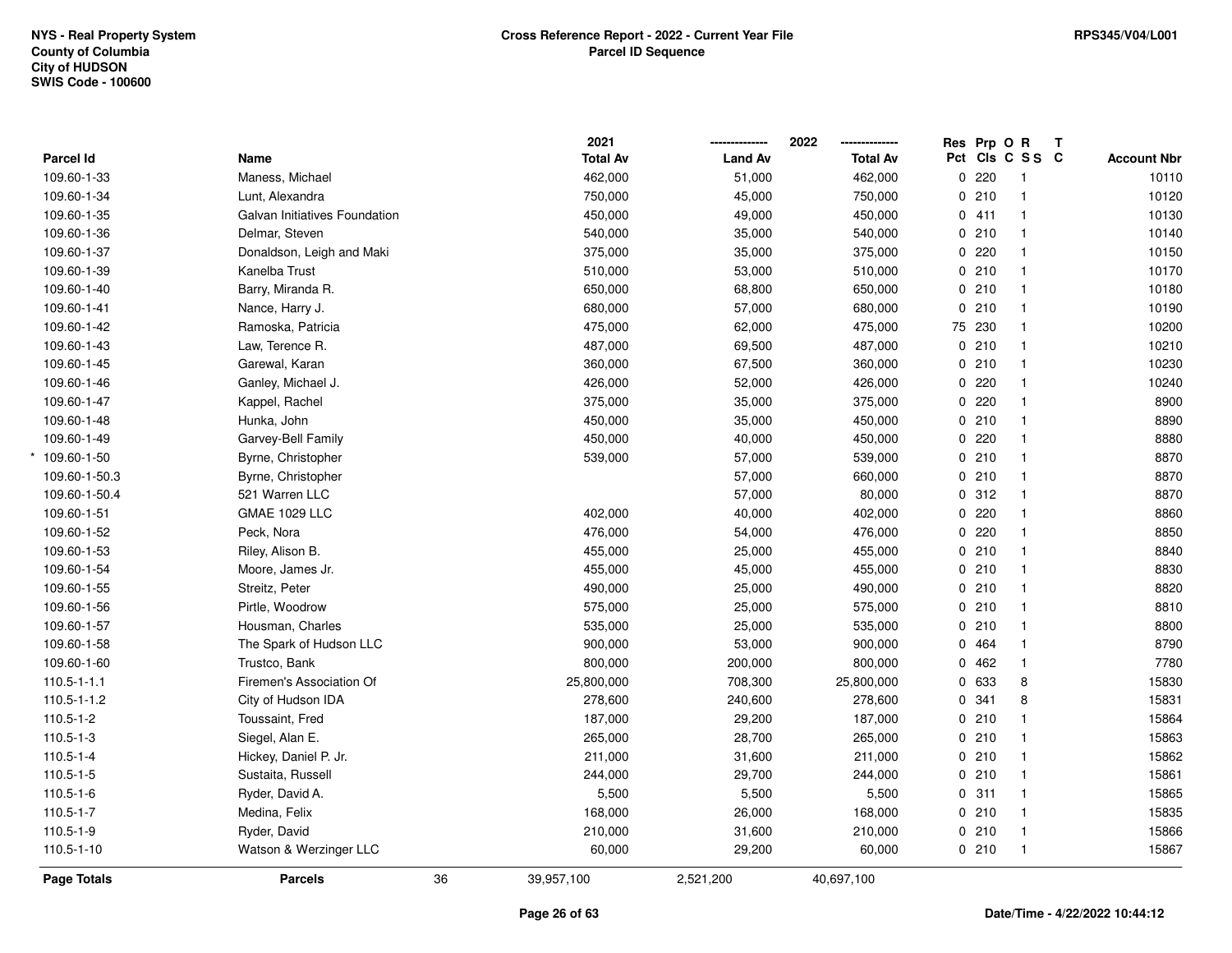|                     |                             |    | 2021            |                | 2022            | Res Prp O R |                         | Т |                    |
|---------------------|-----------------------------|----|-----------------|----------------|-----------------|-------------|-------------------------|---|--------------------|
| Parcel Id           | Name                        |    | <b>Total Av</b> | <b>Land Av</b> | <b>Total Av</b> |             | Pct Cls C S S C         |   | <b>Account Nbr</b> |
| $110.5 - 1 - 11$    | Fenoff, Patricia            |    | 229,000         | 30,400         | 229,000         | 0210        | $\overline{\mathbf{1}}$ |   | 15868              |
| 110.5-1-12          | John David Realty LLC       |    | 900,000         | 171,300        | 900,000         | 0714        | $\mathbf{1}$            |   | 15832              |
| 110.5-1-13          | John David Realty LLC       |    | 300,000         | 108,800        | 300,000         | 0 449       | $\mathbf{1}$            |   | 15833              |
| $110.6 - 1 - 1$     | Hudson City School Dist     |    | 15,740,000      | 337,500        | 15,740,000      | 0 612       | 8                       |   | 15850              |
| $110.6 - 1 - 1 - 1$ | Hudson City School Dist     |    | 2,400,000       | 0              | 2,400,000       | 0 331       | 8                       |   | 15850              |
| $110.6 - 1 - 3$     | Zoda, Vincent               |    | 36,400          | 36,400         | 36,400          | 0.311       | $\mathbf{1}$            |   |                    |
| 110.6-1-5           | McKenna, Christina R.       |    | 155,000         | 38,700         | 155,000         | 0210        | $\mathbf{1}$            |   | 24680              |
| 110.6-1-6           | Bogarski, Samantha          |    | 145,000         | 31,600         | 145,000         | 0210        | $\mathbf{1}$            |   | 24670              |
| $110.6 - 1 - 7$     | Tong, Brandon               |    | 225,000         | 35,700         | 225,000         | 0.220       | $\mathbf{1}$            |   | 24660              |
| $110.6 - 1 - 8$     | Suraci, Mary C.             |    | 178,000         | 31,600         | 178,000         | 0210        | $\mathbf{1}$            |   | 24650              |
| 110.6-1-9           | Hudson City School Dist     |    | 600             | 600            | 600             | 0 330       | 8                       |   | 3200               |
| 110.6-1-10          | Nasir, Safiqul              |    | 130,000         | 32,500         | 130,000         | 0210        | $\mathbf{1}$            |   | 24480              |
| 110.6-1-12          | Clanton-Anthony, Mary       |    | 112,000         | 27,100         | 112,000         | 0210        | $\mathbf{1}$            |   | 24640              |
| 110.6-1-13          | Hudson Gardens, LLC         |    | 3,000,000       | 60,500         | 3,000,000       | 0411        | $\mathbf{1}$            |   | 24635              |
| 110.6-1-14          | Harry Howard LLC            |    | 142,000         | 30,400         | 142,000         | 0210        | $\mathbf{1}$            |   | 24630              |
| 110.6-1-15          | Harry Howard LLC            |    | 175,000         | 35,400         | 175,000         | 0210        | $\mathbf{1}$            |   | 24620              |
| 110.6-1-16          | Chowdhury, Ashraf Hussain   |    | 179,000         | 32,900         | 179,000         | 0210        | $\mathbf{1}$            |   | 24610              |
| 110.6-1-17          | Egan, James J.              |    | 165,000         | 38,100         | 165,000         | 0210        | $\mathbf{1}$            |   | 24600              |
| 110.6-1-18          | Decaprio, Anna              |    | 186,000         | 36,300         | 186,000         | 0210        | $\mathbf{1}$            |   | 24580              |
| 110.6-1-19          | Leonard, Stephen            |    | 215,000         | 34,400         | 215,000         | 0210        | $\mathbf{1}$            |   | 24570              |
| 110.6-1-22          | Sopko, Diana                |    | 219,000         | 36,300         | 219,000         | 0210        | $\mathbf{1}$            |   | 24550              |
| 110.6-1-23          | Beckert, Trustee, Robert A. |    | 232,000         | 28,700         | 232,000         | 0210        | $\mathbf{1}$            |   | 24530              |
| 110.6-1-24          | Pietrish, Sherban           |    | 13,000          | 13,000         | 13,000          | 0.311       | $\mathbf{1}$            |   | 24540              |
| 110.6-1-25          | Pietrish, Sherban           |    | 249,000         | 32,500         | 249,000         | 0210        | $\mathbf{1}$            |   | 24370              |
| 110.6-1-26          | Bartolotta, Russel C.       |    | 302,000         | 31,600         | 302,000         | 0210        | $\mathbf{1}$            |   | 24380              |
| 110.6-1-27          | Reinhold, Fred R.           |    | 242,000         | 29,700         | 242,000         | 0210        | $\mathbf{1}$            |   | 24390              |
| 110.6-1-28          | In Flight, Inc.             |    | 250,000         | 34,800         | 250,000         | 0410        | 8                       |   | 24400              |
| 110.6-1-29          | Ghani, Khaleda              |    | 200,000         | 29,500         | 200,000         | 0210        | $\mathbf 1$             |   | 25440              |
| 110.6-1-30          | Wurster, Peter M.           |    | 205,000         | 28,900         | 205,000         | 0210        | $\mathbf{1}$            |   | 25430              |
| 110.6-1-31          | Pilarinos, Dennis           |    | 261,000         | 28,900         | 261,000         | 0210        | $\mathbf{1}$            |   | 25420              |
| 110.6-1-32          | Moon, Roland F. Jr.         |    | 236,000         | 28,900         | 236,000         | 0210        | $\mathbf{1}$            |   | 25410              |
| 110.6-1-33          | Gerlach, William C          |    | 205,000         | 28,900         | 205,000         | 0210        | $\mathbf{1}$            |   | 25400              |
| 110.6-1-34          | Alert, Coleen               |    | 284,000         | 36,500         | 284,000         | 0210        | $\mathbf{1}$            |   | 24590              |
| 110.6-1-35          | Hopkins, Drew T.            |    | 199,000         | 28,900         | 199,000         | 0210        | $\mathbf{1}$            |   | 25390              |
| 110.6-1-36          | Snyder, Tim                 |    | 321,000         | 29,500         | 321,000         | 0210        | $\mathbf{1}$            |   | 24420              |
| 110.6-1-37          | Griffin, Donna Lee          |    | 166,000         | 28,900         | 166,000         | 0210        | $\mathbf{1}$            |   | 25380              |
| 110.6-1-38          | Chowdhury, Akhlaqur R.      |    | 279,000         | 29,500         | 279,000         | 0210        | $\mathbf{1}$            |   | 24430              |
| Page Totals         | <b>Parcels</b>              | 36 | 12,736,000      | 1,317,700      | 12,736,000      |             |                         |   |                    |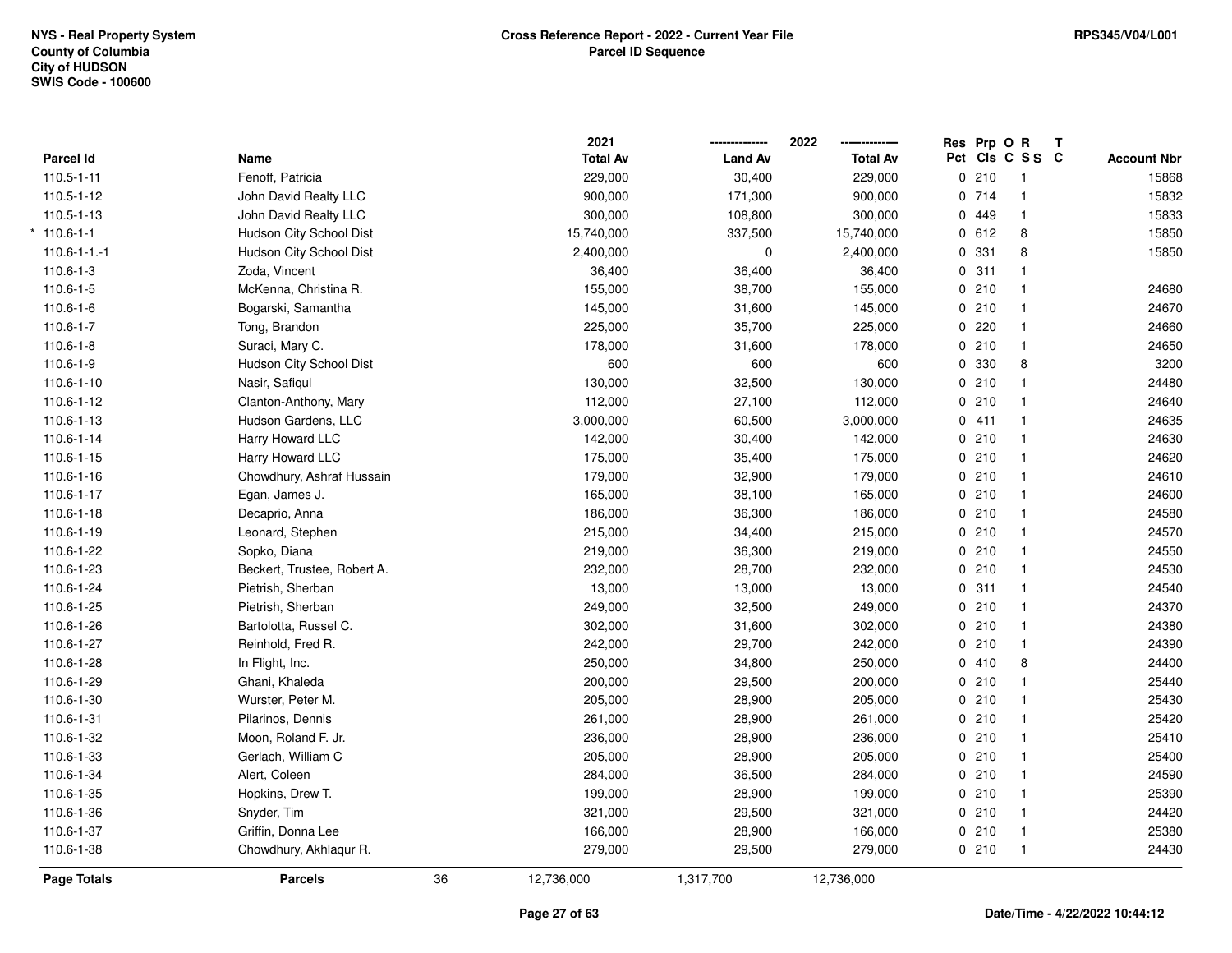|                    |                                 | 2021            |                | 2022            | Res Prp O R |                         | Т |                    |
|--------------------|---------------------------------|-----------------|----------------|-----------------|-------------|-------------------------|---|--------------------|
| Parcel Id          | Name                            | <b>Total Av</b> | <b>Land Av</b> | <b>Total Av</b> |             | Pct Cls C S S C         |   | <b>Account Nbr</b> |
| 110.6-1-39         | McEvoy, Ryan S.                 | 195,000         | 28,900         | 195,000         | 0210        | -1                      |   | 25220              |
| 110.6-1-40         | Zibella, Anthony Jr.            | 250,000         | 29,700         | 250,000         | 0210        | $\mathbf{1}$            |   | 24440              |
| 110.6-1-41         | Smith, Jason                    | 240,000         | 28,900         | 240,000         | 0210        | $\overline{1}$          |   | 25210              |
| 110.6-1-42         | DeMarco, Anthony Francis        | 185,000         | 28,900         | 185,000         | 0210        | $\mathbf{1}$            |   | 25200              |
| 110.6-1-43         | Diarra-Khaldun, Zuhirah         | 334,000         | 33,200         | 334,000         | 0210        | $\mathbf 1$             |   | 24450              |
| 110.6-1-44         | Cole, Gregory                   | 255,000         | 30,000         | 255,000         | 0210        | $\mathbf{1}$            |   | 24460              |
| 110.6-1-45         | Scalera, Richard                | 270,000         | 28,700         | 270,000         | 0210        | $\mathbf 1$             |   | 24470              |
| 110.6-1-46         | Neefus, Dustin, Trustee, Neefus | 246,000         | 35,800         | 246,000         | 0210        | $\mathbf{1}$            |   | 24920              |
| 110.6-1-49         | Cozzolino, Charles N. Jr.       | 264,000         | 34,100         | 264,000         | 0210        | $\overline{1}$          |   | 24510              |
| 110.6-1-50         | Harper, James                   | 235,000         | 33,800         | 235,000         | 0210        | $\overline{1}$          |   | 24520              |
| 110.6-1-51         | Gardner, Paulina                | 225,000         | 32,900         | 225,000         | 0210        | $\mathbf{1}$            |   | 24840              |
| 110.6-1-52         | Gazzera, David A.               | 290,000         | 37,000         | 290,000         | 0210        | $\mathbf 1$             |   | 24850              |
| 110.6-1-53         | Bernockie, Leo                  | 192,000         | 33,500         | 192,000         | 0210        |                         |   | 24860              |
| 110.6-1-54         | Hyer, Patricia A.               | 205,000         | 32,500         | 205,000         | 0210        | $\mathbf{1}$            |   | 24870              |
| 110.6-1-55         | Hobday, Peter                   | 180,000         | 32,300         | 180,000         | 0210        | $\mathbf{1}$            |   | 24880              |
| 110.6-1-56         | Hobday, Peter                   | 27,600          | 27,600         | 27,600          | 0.311       | $\mathbf{1}$            |   | 24900              |
| 110.6-1-58         | Sarker, Abdul                   | 255,000         | 36,500         | 255,000         | 0210        | $\mathbf{1}$            |   | 24930              |
| 110.6-1-59         | Bartolotta, Russell C.          | 5,000           | 5,000          | 5,000           | 0.311       | $\overline{1}$          |   | 24950              |
| 110.6-1-60         | Martin, John T.                 | 190,000         | 30,800         | 190,000         | 0210        | $\mathbf{1}$            |   | 24940              |
| 110.6-1-61         | Lecesse, Roger F. Jr.           | 161,000         | 32,200         | 161,000         | 0210        | $\mathbf 1$             |   | 24960              |
| 110.6-1-62         | Nance, Erica                    | 340,000         | 35,300         | 340,000         | 0210        | $\mathbf{1}$            |   | 24970              |
| 110.6-1-65         | Pizza, Joseph T.                | 261,000         | 36,400         | 261,000         | 0210        | $\overline{\mathbf{1}}$ |   | 25190              |
| 110.6-1-67         | Hudson Elks Lodge 787           | 440,000         | 50,500         | 440,000         | 0 534       | $\overline{\mathbf{1}}$ |   | 15834              |
| 110.6-2-1          | Segar, Timothy                  | 30,400          | 30,400         | 30,400          | 0.311       | $\overline{\mathbf{1}}$ |   | 25370              |
| 110.6-2-2          | Cuckerstein, Justin             | 235,000         | 28,900         | 235,000         | 0210        | 1                       |   | 25360              |
| 110.6-2-3          | Van Deusen, Neal A.             | 254,000         | 28,900         | 254,000         | 0210        | $\mathbf{1}$            |   | 25350              |
| 110.6-2-4          | Meicht, Neil A.                 | 229,000         | 28,900         | 229,000         | 0210        | 1                       |   | 25340              |
| 110.6-2-5          | Sweet, Donna M.                 | 247,000         | 32,300         | 247,000         | 0210        |                         |   | 25330              |
| 110.6-2-6          | Hutchings, Timothy P.           | 230,000         | 32,300         | 230,000         | 0210        | $\mathbf{1}$            |   | 25320              |
| 110.6-2-7          | Pierro, Patricia L.             | 260,000         | 28,900         | 260,000         | 0210        | $\mathbf{1}$            |   | 25310              |
| 110.6-2-8          | Rubino, Leslie                  | 181,000         | 28,900         | 181,000         | 0210        | $\mathbf{1}$            |   | 25300              |
| 110.6-2-9          | Goldman, Justin                 | 211,000         | 28,900         | 211,000         | 0210        | $\overline{1}$          |   | 25290              |
| 110.6-2-10         | Robinson, Rachel M.             | 200,000         | 28,900         | 200,000         | 0210        | $\mathbf{1}$            |   | 25280              |
| 110.6-2-11         | Stickles, Marianne              | 221,000         | 32,300         | 221,000         | 0210        | $\mathbf{1}$            |   | 25270              |
| 110.6-2-12         | Nelson, Nora                    | 235,000         | 32,300         | 235,000         | 0210        | $\mathbf 1$             |   | 25260              |
| 110.6-2-13         | Weed, Abdul D.                  | 187,000         | 28,900         | 187,000         | 0210        | $\mathbf 1$             |   | 25250              |
| 110.6-2-14         | Ali, Toron                      | 178,000         | 28,900         | 178,000         | 0210        | $\overline{\mathbf{1}}$ |   | 25160              |
| <b>Page Totals</b> | <b>Parcels</b>                  | 37<br>8,144,000 | 1,154,200      | 8,144,000       |             |                         |   |                    |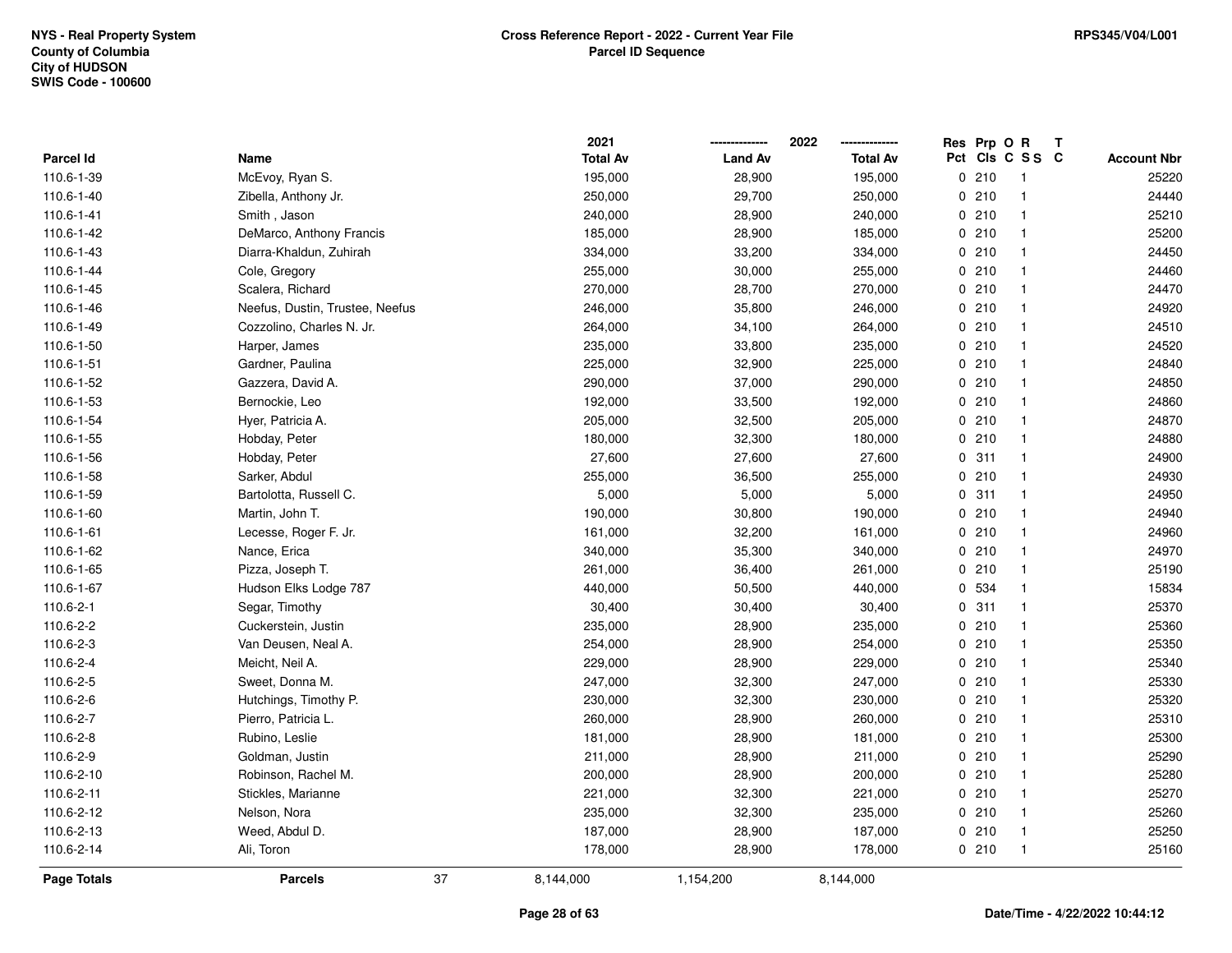|                    |                                    |    | 2021            |                | 2022            | Res | Prp O R |                | Т |                    |
|--------------------|------------------------------------|----|-----------------|----------------|-----------------|-----|---------|----------------|---|--------------------|
| <b>Parcel Id</b>   | Name                               |    | <b>Total Av</b> | <b>Land Av</b> | <b>Total Av</b> | Pct |         | CIs C S S C    |   | <b>Account Nbr</b> |
| 110.6-2-15         | Clark, Michael J.                  |    | 241,000         | 29,200         | 241,000         | 0   | 210     | -1             |   | 25170              |
| 110.6-2-16         | Pierro, Michele A.                 |    | 289,000         | 31,200         | 289,000         | 0   | 210     | $\overline{1}$ |   | 24830              |
| 110.6-2-17         | Salvatore, Jacqueline              |    | 211,000         | 32,200         | 211,000         |     | 0210    | $\mathbf{1}$   |   | 24820              |
| 110.6-2-18         | Reed, Sherry L.                    |    | 133,000         | 32,200         | 133,000         |     | 0210    | -1             |   | 24810              |
| 110.6-2-19         | Shook, Mary Ann                    |    | 218,000         | 32,200         | 218,000         |     | 0210    | $\overline{1}$ |   | 24800              |
| 110.6-2-20         | Lucke, Robert S.                   |    | 194,000         | 32,200         | 194,000         |     | 0210    | -1             |   | 24790              |
| 110.6-2-21         | Grandinetti, Daniel J.             |    | 133,000         | 32,200         | 133,000         |     | 0210    | -1             |   | 24780              |
| 110.6-2-22         | Blanks, Adrianne                   |    | 186,000         | 32,200         | 186,000         |     | 0210    | $\mathbf{1}$   |   | 24770              |
| 110.6-2-23         | Bednar, George                     |    | 274,000         | 32,200         | 274,000         |     | 0210    | $\mathbf{1}$   |   | 24760              |
| 110.6-2-24         | Kildiss, Aigars                    |    | 227,000         | 32,200         | 227,000         |     | 0210    | $\mathbf{1}$   |   | 24750              |
| 110.6-2-25         | Brodowski, John T.                 |    | 175,000         | 32,200         | 175,000         |     | 0210    | $\mathbf{1}$   |   | 24740              |
| 110.6-2-26         | Bernockie, Leo P.                  |    | 32,200          | 32,200         | 32,200          |     | 0.311   | -1             |   | 24730              |
| 110.6-2-27         | Mackerer, James                    |    | 323,000         | 32,200         | 323,000         |     | 0210    |                |   | 24720              |
| 110.6-2-28         | Ponkos, Rudolph                    |    | 205,000         | 32,200         | 205,000         |     | 0210    | $\overline{1}$ |   | 24710              |
| 110.6-2-29         | Ilam, Mohammad                     |    | 204,000         | 32,500         | 204,000         |     | 0210    | $\mathbf{1}$   |   | 24700              |
| 110.6-2-30         | City of Hudson                     |    | 233,000         | 33,100         | 233,000         |     | 0210    | $\mathbf{1}$   |   | 25140              |
| 110.6-2-31         | Ziemba, Edward                     |    | 191,000         | 29,500         | 191,000         |     | 0210    | $\mathbf{1}$   |   | 25130              |
| 110.6-2-32         | Griffin, Charles                   |    | 161,000         | 29,500         | 161,000         |     | 0210    | $\mathbf{1}$   |   | 25120              |
| 110.6-2-33         | Morelock, Jennifer                 |    | 207,000         | 29,500         | 207,000         |     | 0210    | $\mathbf{1}$   |   | 25110              |
| 110.6-2-34         | Schermerhorn, James W.             |    | 179,000         | 29,500         | 179,000         |     | 0210    | $\mathbf{1}$   |   | 25100              |
| 110.6-2-35         | Bernockie, Darryl                  |    | 203,000         | 31,600         | 203,000         |     | 0210    | $\mathbf{1}$   |   | 25090              |
| 110.6-2-36         | Francis, Walter A.                 |    | 185,000         | 31,600         | 185,000         |     | 0210    | -1             |   | 25080              |
| 110.6-2-37         | Sanders, Grace                     |    | 161,000         | 29,500         | 161,000         |     | 0210    | $\overline{1}$ |   | 25070              |
| 110.6-2-38         | McClary, Tyrone                    |    | 175,000         | 31,600         | 175,000         |     | 0210    | $\overline{1}$ |   | 25060              |
| 110.6-2-39         | Francis, Byron                     |    | 180,000         | 31,600         | 180,000         |     | 0210    | $\mathbf{1}$   |   | 25050              |
| 110.6-2-40         | McElroy, Chris                     |    | 148,000         | 31,600         | 148,000         |     | 0210    | -1             |   | 25040              |
| 110.6-2-41         | Shallo, Antoinette Trust           |    | 178,000         | 31,600         | 178,000         |     | 0210    | -1             |   | 25030              |
| 110.6-2-42         | Krager, Derek                      |    | 244,000         | 31,600         | 244,000         |     | 0210    | -1             |   | 25020              |
| 110.6-2-43         | Pierro, Nicolas M.                 |    | 221,000         | 29,500         | 221,000         |     | 0210    | $\mathbf{1}$   |   | 25010              |
| 110.6-2-44         | June, Debra D.                     |    | 198,000         | 31,200         | 198,000         |     | 0210    | $\mathbf{1}$   |   | 25000              |
| 110.6-2-45         | Grener, Jeffery                    |    | 235,000         | 32,000         | 235,000         |     | 0210    | $\mathbf{1}$   |   | 25150              |
| 110.6-2-46         | Anelle, Antoinette E.              |    | 250,000         | 29,700         | 250,000         |     | 0210    | $\mathbf{1}$   |   | 25230              |
| 110.6-2-47         | Mittermayr, Teresa                 |    | 155,000         | 29,500         | 155,000         |     | 0210    | $\mathbf{1}$   |   | 25240              |
| $110.9 - 1 - 1$    | <b>Hudson City School District</b> |    | 9,900           | 9,900          | 9,900           |     | 0.311   | 8              |   | 14950              |
| 110.9-1-2          | Johnson, Sharon A.                 |    | 171,000         | 32,500         | 171,000         |     | 0210    | $\mathbf{1}$   |   | 14960              |
| 110.9-1-3          | City Of Hudson                     |    | 10,000          | 10,000         | 10,000          |     | 0.311   | 8              |   | 15860              |
| $110.9 - 1 - 4$    | Steim, Stephen G.                  |    | 285,000         | 32,900         | 285,000         |     | 0210    | $\overline{1}$ |   | 14970              |
| <b>Page Totals</b> | <b>Parcels</b>                     | 37 | 7,025,100       | 1,118,300      | 7,025,100       |     |         |                |   |                    |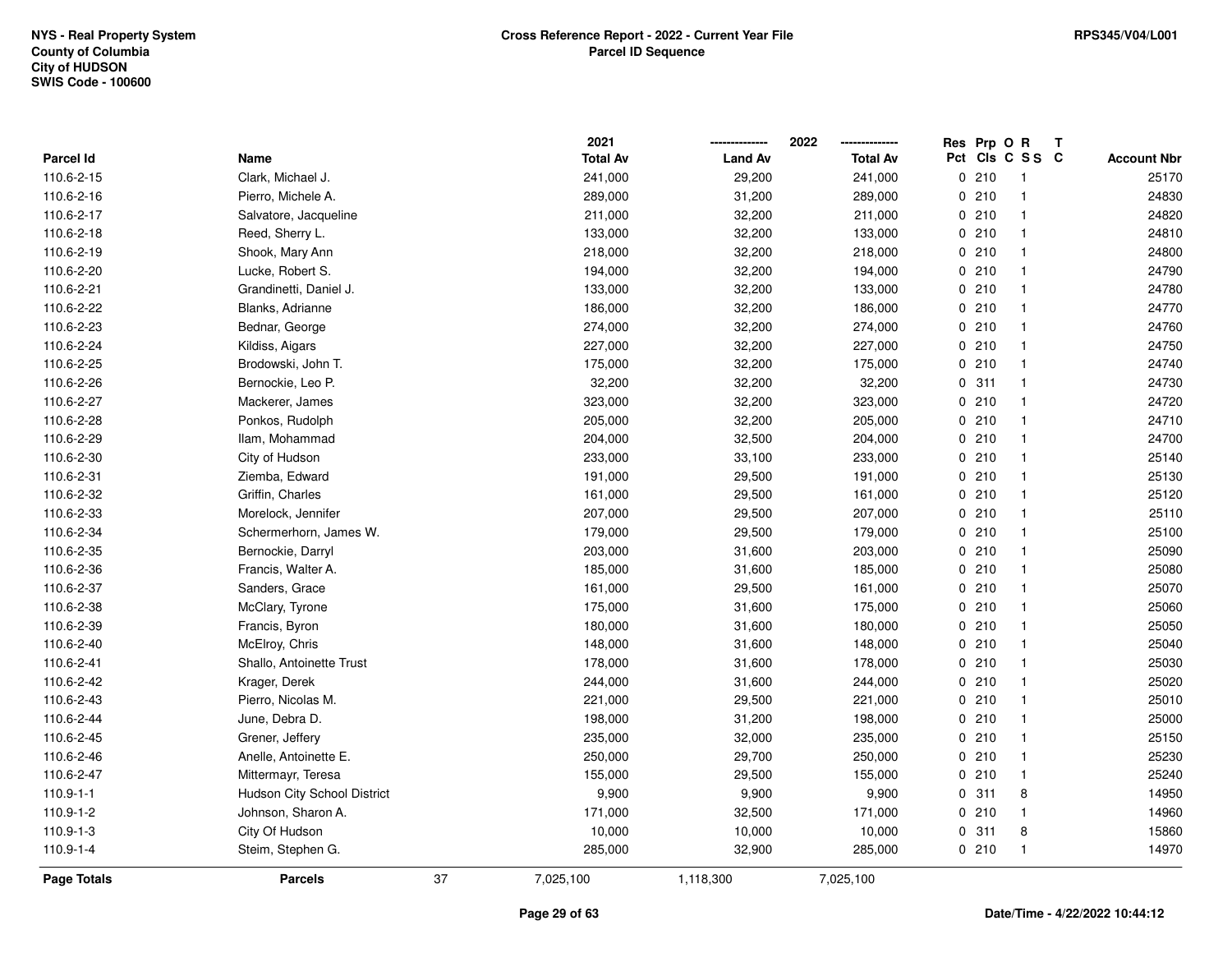|                  |                           |    | 2021            |                | 2022            | Res Prp O R |                 | Т |                    |
|------------------|---------------------------|----|-----------------|----------------|-----------------|-------------|-----------------|---|--------------------|
| <b>Parcel Id</b> | Name                      |    | <b>Total Av</b> | <b>Land Av</b> | <b>Total Av</b> |             | Pct Cls C S S C |   | <b>Account Nbr</b> |
| 110.9-1-5        | Kindel, Rudolph           |    | 183,000         | 30,000         | 183,000         | 0210        | $\overline{1}$  |   | 14980              |
| 110.9-1-6        | City Of Hudson            |    | 83,000          | 83,000         | 83,000          | 0.311       | 8               |   | 14920              |
| 110.9-1-7        | City Of Hudson            |    | 31,800          | 31,800         | 31,800          | 0.311       | 8               |   | 14940              |
| 110.9-1-9        | O'Neill, James            |    | 175,000         | 34,900         | 175,000         | 0210        | -1              |   | 15600              |
| 110.9-1-10       | Yakir, Benjamin David     |    | 160,000         | 23,400         | 160,000         | 0210        | $\mathbf{1}$    |   | 15610              |
| 110.9-1-11       | Race, Reginald            |    | 147,000         | 27,300         | 147,000         | 0210        | $\mathbf{1}$    |   | 15620              |
| 110.9-1-12       | Atabeigi, Haleh           |    | 175,000         | 28,100         | 175,000         | 0210        | $\overline{1}$  |   | 15630              |
| 110.9-1-13       | Accorsi, Luis             |    | 265,000         | 27,900         | 265,000         | 0210        | $\mathbf{1}$    |   | 15640              |
| 110.9-1-14       | Cowan, Shirley M.         |    | 132,000         | 28,100         | 132,000         | 0210        | $\overline{1}$  |   | 15650              |
| 110.9-1-15       | Klacsmann, Tatiana        |    | 155,000         | 27,600         | 155,000         | 0210        | $\overline{1}$  |   | 15660              |
| 110.9-1-16       | Lloyd, Abigail            |    | 230,000         | 34,100         | 230,000         | 0 220       | $\mathbf 1$     |   | 15670              |
| 110.9-1-17       | Tynan, James E.           |    | 195,000         | 32,200         | 195,000         | 0210        | $\mathbf 1$     |   | 15680              |
| 110.9-1-18       | Wisdom, Nicole            |    | 201,000         | 28,100         | 201,000         | 0210        | $\mathbf 1$     |   | 15690              |
| 110.9-1-19       | Bhuiyan, Nurul Islam      |    | 172,000         | 27,900         | 172,000         | 0210        | $\mathbf 1$     |   | 15700              |
| 110.9-1-20       | Nahhas, Larissa           |    | 297,000         | 27,900         | 297,000         | 0210        | $\mathbf{1}$    |   | 15710              |
| 110.9-1-21       | Hoffman, Jacob R.         |    | 150,000         | 28,100         | 150,000         | 0210        | $\overline{1}$  |   | 15720              |
| 110.9-1-22       | Lesem, Kristina           |    | 157,000         | 33,700         | 157,000         | 0210        | $\mathbf{1}$    |   | 15730              |
| 110.9-1-23       | Brown, Arlene             |    | 221,000         | 29,200         | 221,000         | 0210        | $\mathbf{1}$    |   | 15740              |
| 110.9-1-24       | Hazel, Eleen              |    | 177,000         | 32,600         | 177,000         | 0210        | $\mathbf{1}$    |   | 15750              |
| 110.9-1-25       | Hazel, Eleen              |    | 29,500          | 29,500         | 29,500          | 0.311       | $\mathbf{1}$    |   | 15760              |
| 110.9-1-26       | City Of Hudson            |    | 9,100           | 9,100          | 9,100           | 0.311       | 8               |   | 15770              |
| 110.9-1-27       | Hudson City Housing Fund  |    | 2,828,300       | 156,500        | 2,595,500       | 0 411       | $\mathbf{1}$    |   | 24350              |
| 110.9-1-28       | City Of Hudson            |    | 51,200          | 51,200         | 51,200          | 0.311       | 8               |   | 24330              |
| 110.9-1-29       | Koweek, Richard M.        |    | 265,000         | 34,800         | 265,000         | 0210        | $\mathbf{1}$    |   | 24060              |
| 110.9-1-31       | Nabozny, Michael          |    | 265,000         | 36,800         | 265,000         | 0210        | $\mathbf{1}$    |   | 24080              |
| 110.9-1-32       | Richardson, Ellis         |    | 247,000         | 32,300         | 247,000         | 0210        | $\mathbf{1}$    |   | 24090              |
| 110.9-1-33       | Richardson, Ellis         |    | 32,300          | 32,300         | 32,300          | 0.311       | $\mathbf 1$     |   | 24100              |
| 110.9-1-34       | Daskaloudi, Vasiliki      |    | 305,000         | 32,300         | 305,000         | 0210        | $\mathbf{1}$    |   | 24110              |
| 110.9-1-35       | Heinz, Kristal            |    | 200,000         | 32,200         | 200,000         | 0210        | $\mathbf{1}$    |   | 24120              |
| 110.9-1-36       | Heinz, Kristal            |    | 31,600          | 31,600         | 31,600          | 0.311       | $\mathbf{1}$    |   | 24130              |
| 110.9-1-37       | Cook, Pauline             |    | 249,000         | 35,200         | 249,000         | 0210        | $\overline{1}$  |   | 24140              |
| 110.9-1-38       | Janice S. Koweek Trust    |    | 280,000         | 35,300         | 340,000         | 0210        | $\mathbf{1}$    |   | 24150              |
| 110.9-1-39       | City Of Hudson            |    | 5,300           | 5,300          | 5,300           | 0.311       | 8               |   | 23880              |
| 110.9-1-40       | McGivern, Francine Hunter |    | 285,000         | 78,700         | 285,000         | 0210        | $\mathbf{1}$    |   | 23900              |
| 110.9-1-41       | Rothbart, Daniel          |    | 220,000         | 63,000         | 220,000         | 0210        | $\mathbf{1}$    |   | 23890              |
| 110.9-1-42       | City Of Hudson            |    | 34,100          | 34,100         | 34,100          | 0 330       | 8               |   | 20015              |
| 110.9-1-43       | City Of Hudson            |    | 36,200          | 36,200         | 36,200          | 0 330       | 8               |   | 20020              |
| Page Totals      | <b>Parcels</b>            | 37 | 8,680,400       | 1,382,300      | 8,507,600       |             |                 |   |                    |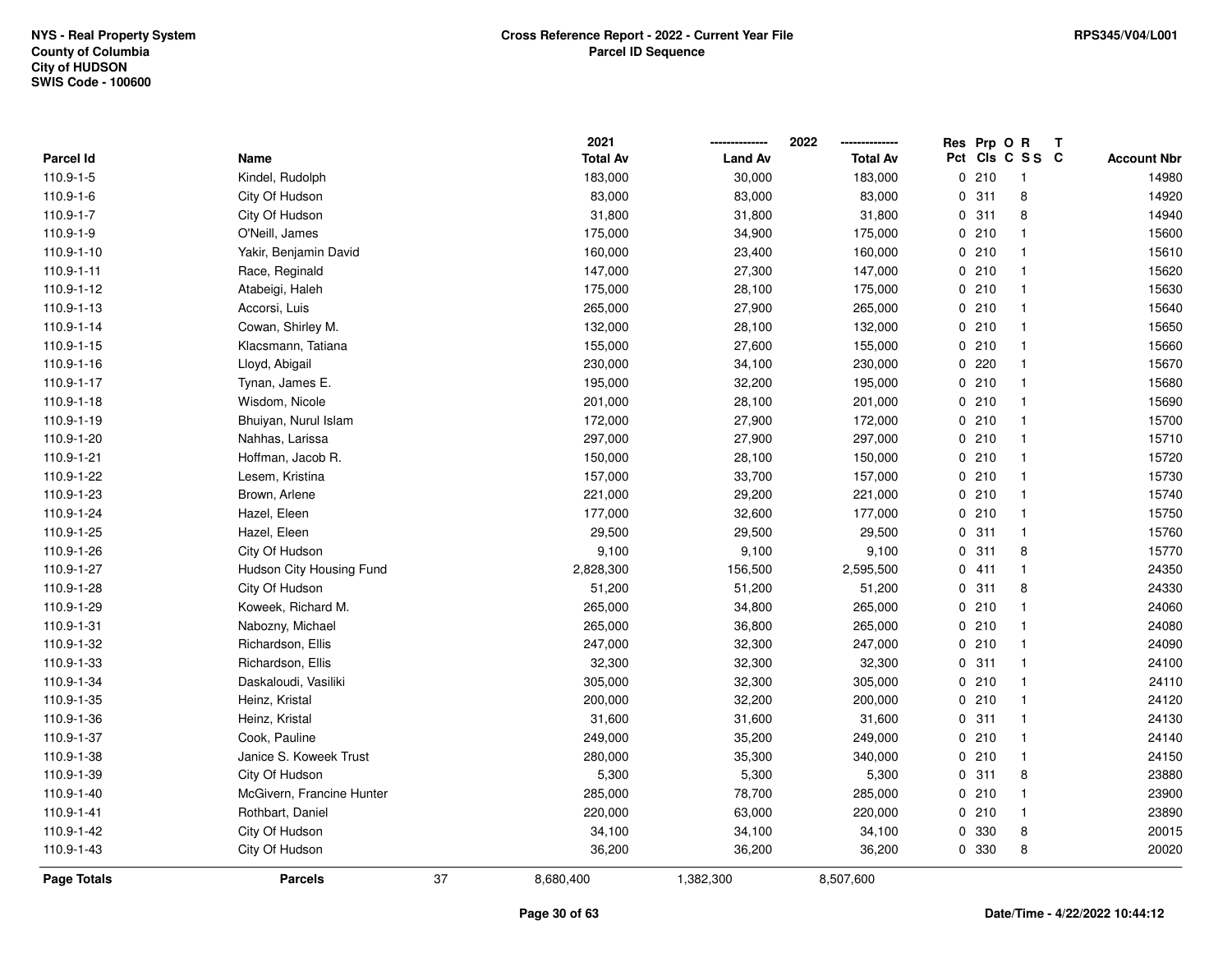|                  |                               |    | 2021            |                | 2022            | Res Prp O R |                 | Т |                    |
|------------------|-------------------------------|----|-----------------|----------------|-----------------|-------------|-----------------|---|--------------------|
| Parcel Id        | Name                          |    | <b>Total Av</b> | <b>Land Av</b> | <b>Total Av</b> |             | Pct Cls C S S C |   | <b>Account Nbr</b> |
| 110.9-1-44       | Huovinen, Tuulikki            |    | 39,600          | 27,600         | 39,600          | 0.312       | -1              |   | 20010              |
| 110.9-1-45       | Huovinen, Tuulikki            |    | 208,000         | 27,300         | 208,000         | 0210        | $\overline{1}$  |   | 20000              |
| 110.9-1-46       | Dolan, Donald A.              |    | 280,000         | 29,200         | 280,000         | 0210        | $\overline{1}$  |   | 19990              |
| 110.9-1-47       | Grayzel, Roland               |    | 200,000         | 26,300         | 200,000         | 0210        | $\mathbf{1}$    |   | 19980              |
| 110.9-1-48       | Vailakis, Nikiforos           |    | 216,000         | 26,300         | 216,000         | 0210        | $\mathbf{1}$    |   | 19970              |
| 110.9-1-49       | Connor, John Jr.              |    | 32,300          | 32,300         | 32,300          | 0.311       | $\mathbf{1}$    |   | 19960              |
| 110.9-1-50       | Connor, John Jr.              |    | 229,000         | 33,400         | 229,000         | 0210        | $\overline{1}$  |   | 19950              |
| 110.9-1-51       | City Of Hudson                |    | 83,400          | 83,400         | 83,400          | 0 963       | 8               |   | 20040              |
| 110.9-1-52       | City Of Hudson                |    | 385,000         | 114,500        | 385,000         | 0 963       | 8               |   | 20050              |
| 110.9-1-53       | Hoon, James                   |    | 155,000         | 48,000         | 155,000         | 0210        | $\mathbf{1}$    |   | 20060              |
| 110.9-1-54       | Galvan Initiatives Foundation |    | 304,000         | 43,700         | 304,000         | 0 433       | $\mathbf{1}$    |   | 20080              |
| 110.9-1-55       | City Of Hudson                |    | 91,500          | 91,500         | 91,500          | 0.311       | 8               |   | 20070              |
| 110.9-1-57       | County of Columbia            |    | 2,625,000       | 96,500         | 2,625,000       | 0 652       | 8               |   | 20155              |
| $*$ 110.9-1-58   | New York Central Lines-6      |    | 143,500         | 143,500        | 143,500         | 0 843       | 6               |   | 20150              |
| 110.9-1-59       | Stevenson, Hope A.            |    | 225,000         | 82,900         | 225,000         | 0210        | $\mathbf{1}$    |   | 20160              |
| 110.9-1-60       | Baron, Diane                  |    | 295,000         | 76,500         | 295,000         | 0220        | $\overline{1}$  |   | 20090              |
| 110.9-1-61       | Hanway, Paul D.               |    | 278,000         | 65,000         | 278,000         | 0210        | $\overline{1}$  |   | 20100              |
| 110.9-1-62       | McCutcheon III, Cory Roland   |    | 21,000          | 21,000         | 21,000          | 0 330       | $\mathbf{1}$    |   | 20110              |
| 110.9-1-63       | McCutcheon III, Cory Roland   |    | 20,500          | 20,500         | 20,500          | 0 330       | $\mathbf{1}$    |   | 20120              |
| 110.9-1-64       | McCutcheon III, Cory Roland   |    | 220,000         | 72,000         | 220,000         | 0210        | $\overline{1}$  |   | 20130              |
| $*$ 110.9-1-65   | County of Columbia            |    | 45,600          | 45,600         | 45,600          | 0 330       | 8               |   | 20170              |
| 110.9-1-66.1     | Galvan Initiatives Foundation |    | 725,000         | 54,500         | 725,000         | 0 449       | $\mathbf{1}$    |   | 20145              |
| 110.9-1-66.2     | New York Central Lines-6      |    | 65,600          | 65,600         | 65,600          | 0 843       | 6               |   | 20140              |
| $110.10 - 1 - 1$ | Hudson City School            |    | 11,300,000      | 238,500        | 11,300,000      | 0 612       | 8               |   | 24360              |
| 110.10-1-2       | Williams, Alexander           |    | 170,000         | 28,900         | 170,000         | 0210        | $\mathbf{1}$    |   | 23700              |
| 110.10-1-3       | Miller, Daniel J              |    | 240,000         | 32,200         | 240,000         | 0210        | -1              |   | 23690              |
| 110.10-1-4       | City Of Hudson                |    | 11,300          | 11,300         | 11,300          | 0.311       | 8               |   | 23650              |
| 110.10-1-5       | McDonald, Andrew J.           |    | 258,000         | 32,200         | 258,000         | 0210        | $\overline{1}$  |   | 23680              |
| 110.10-1-6       | Reid, Maurice                 |    | 166,000         | 28,400         | 166,000         | 0210        | $\mathbf{1}$    |   | 23670              |
| $110.10 - 1 - 7$ | Loomis, Mary                  |    | 239,000         | 35,600         | 239,000         | 0210        | $\overline{1}$  |   | 23960              |
| 110.10-1-8       | Dickey, Elizabeth             |    | 260,000         | 33,400         | 260,000         | 0210        | $\overline{1}$  |   | 23970              |
| 110.10-1-9       | Lossi, Paul                   |    | 226,000         | 32,900         | 226,000         | 0210        | $\overline{1}$  |   | 23990              |
| 110.10-1-10      | Lossi, Paul                   |    | 32,300          | 29,200         | 32,300          | 0.312       | $\overline{1}$  |   | 23980              |
| 110.10-1-11      | Rion, Charles & Clare         |    | 145,000         | 28,900         | 145,000         | 0210        | $\overline{1}$  |   | 24000              |
| 110.10-1-12      | Studio Girasol, Inc           |    | 172,000         | 28,700         | 172,000         | 0210        | $\mathbf{1}$    |   | 24010              |
| 110.10-1-13      | Mann-Martin, Deborah Coleman  |    | 28,700          | 28,700         | 28,700          | 0.311       | $\overline{1}$  |   | 24020              |
| 110.10-1-14      | Mann-Martin, Deborah Coleman  |    | 28,700          | 28,700         | 28,700          | 0.311       | $\overline{1}$  |   | 24030              |
| Page Totals      | <b>Parcels</b>                | 35 | 19,975,900      | 1,755,600      | 19,975,900      |             |                 |   |                    |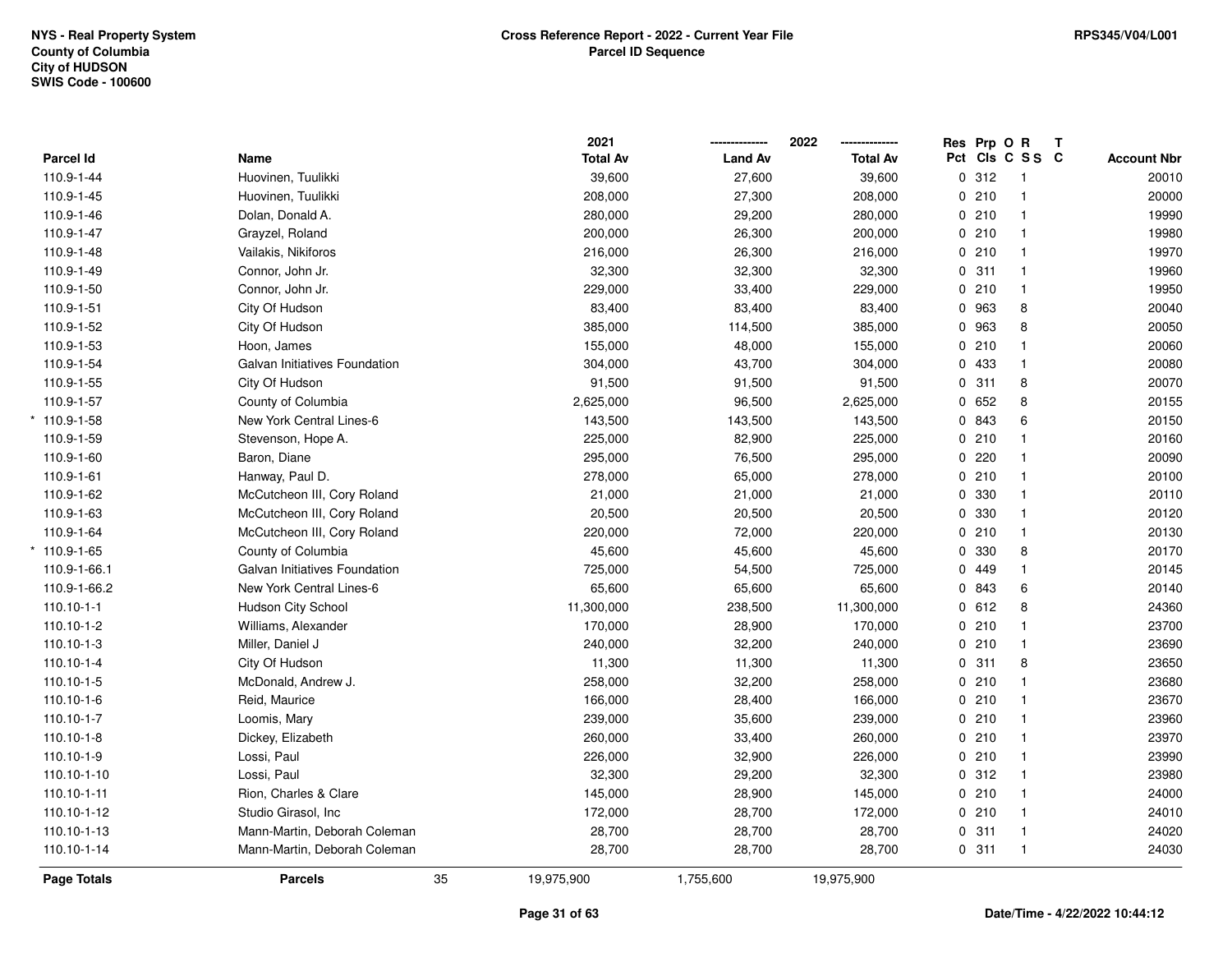|                  |                              |    | 2021            |                | 2022            |   | Res Prp O R |                 | Т |                    |
|------------------|------------------------------|----|-----------------|----------------|-----------------|---|-------------|-----------------|---|--------------------|
| Parcel Id        | Name                         |    | <b>Total Av</b> | <b>Land Av</b> | <b>Total Av</b> |   |             | Pct Cls C S S C |   | <b>Account Nbr</b> |
| 110.10-1-15      | Mann-Martin, Deborah Coleman |    | 41,900          | 28,900         | 41,900          |   | 0.312       | -1              |   | 24040              |
| 110.10-1-16      | Mann-Martin, Deborah Coleman |    | 245,000         | 29,200         | 245,000         | 0 | 210         | $\overline{1}$  |   | 24050              |
| 110.10-1-17      | Hettesheimer, Bruce G.       |    | 226,000         | 35,600         | 226,000         |   | 0210        | $\mathbf{1}$    |   | 19945              |
| 110.10-1-18      | Shetsky, Eugene E.           |    | 236,000         | 35,400         | 236,000         |   | 0210        | $\overline{1}$  |   | 19940              |
| 110.10-1-19      | Norton, Brianna Lynne        |    | 222,000         | 32,800         | 222,000         |   | 0210        | -1              |   | 19930              |
| 110.10-1-20      | Pierro, Mary Ellen           |    | 195,000         | 33,800         | 195,000         |   | 0210        | $\overline{1}$  |   | 19920              |
| 110.10-1-22      | Taylor, Annabel              |    | 199,000         | 40,100         | 199,000         |   | 0210        | $\mathbf{1}$    |   | 19900              |
| 110.10-1-24      | City Of Hudson               |    | 44,000          | 44,000         | 44,000          | 0 | 311         | 8               |   | 19600              |
| 110.10-1-25.11   | Parmentier, Charles          |    | 5,000           | 5,000          | 5,000           | 0 | 311         | $\mathbf{1}$    |   | 19256              |
| 110.10-1-25.12   | 18 Bayley, LLC               |    | 270,000         | 35,700         | 270,000         |   | 0210        | $\mathbf{1}$    |   | 19257              |
| 110.10-1-26      | Kamenovsky, Sophia           |    | 192,000         | 32,900         | 192,000         |   | 0210        | -1              |   | 22620              |
| 110.10-1-27      | 61-63 Fairview LLC           |    | 400,000         | 69,000         | 400,000         |   | 0 485       | 1               |   | 19270              |
| 110.10-1-28      | Hamilton, Rory               |    | 221,000         | 35,300         | 221,000         |   | 0210        | $\mathbf 1$     |   | 19260              |
| 110.10-1-29      | City of Hudson               |    | 34,000          | 34,000         | 34,000          |   | 0.311       | 8               |   | 19252              |
| 110.10-1-58      | New York Central Lines-6     |    |                 | 143,500        | 143,500         | 0 | 843         | 6               |   | 20150              |
| 110.10-1-65      | County of Columbia           |    |                 | 45,600         | 45,600          | 0 | 330         | 8               |   | 20170              |
| 110.10-2-1       | Nicholson, Brian E.          |    | 202,000         | 26,300         | 202,000         | 0 | 220         | $\mathbf{1}$    |   | 23510              |
| 110.10-2-2       | Brown, Lance N.              |    | 150,000         | 26,300         | 150,000         |   | 0210        | -1              |   | 23500              |
| 110.10-2-3       | Elliott, Justin              |    | 193,000         | 28,900         | 193,000         |   | 0210        | $\mathbf 1$     |   | 23480              |
| 110.10-2-4       | Carlee Holdings, LLC         |    | 185,000         | 27,100         | 185,000         |   | 0210        | 1               |   | 23490              |
| 110.10-2-5       | Carlee Holdings, LLC         |    | 39,000          | 33,000         | 39,000          |   | 0 438       | 1               |   | 23230              |
| 110.10-2-6       | Pizer, Alan                  |    | 34,800          | 30,800         | 34,800          |   | 0 438       | -1              |   | 23240              |
| 110.10-2-7       | One Oakwood BLVD LLC         |    | 129,000         | 20,800         | 129,000         |   | 0210        | $\overline{1}$  |   | 23260              |
| 110.10-2-8       | Miah, Soleman I.             |    | 204,000         | 20,800         | 204,000         |   | 0210        | $\mathbf{1}$    |   | 23270              |
| 110.10-2-9       | Carlee Holdings, LLC         |    | 16,900          | 15,900         | 16,900          |   | 0 438       | $\mathbf{1}$    |   | 23450              |
| 110.10-2-10      | One Oakwood BLVD LLC         |    | 10,400          | 10,400         | 10,400          |   | 0.311       | -1              |   | 23460              |
| 110.10-2-11      | Pough JR., Robert C.         |    | 42,700          | 23,400         | 42,700          |   | 0.312       | -1              |   | 23470              |
| 110.10-2-12      | Pizer, Alan                  |    | 300,000         | 38,300         | 300,000         |   | 0483        | 1               |   | 23250              |
| $110.14 - 1 - 1$ | St. Marks Second Lutheran    |    | 375,000         | 31,200         | 375,000         |   | 0210        | 8               |   | 22330              |
| 110.14-1-3       | St. Marks Second Lutheran    |    | 27,100          | 27,100         | 27,100          | 0 | 311         | 8               |   | 22290              |
| 110.14-1-4       | St. Marks Second Lutheran    |    | 27,100          | 27,100         | 27,100          | 0 | 311         | 8               |   | 22270              |
| 110.14-1-5       | St. Marks Second Lutheran    |    | 27,100          | 27,100         | 27,100          |   | 0.311       | 8               |   | 22250              |
| 110.14-1-6       | St. Marks Second Lutheran    |    | 27,100          | 27,100         | 27,100          |   | 0.311       | 8               |   | 22240              |
| 110.14-1-7       | St. Marks Second Lutheran    |    | 29,300          | 27,100         | 29,300          |   | 0.312       | 8               |   | 22220              |
| $110.14 - 1 - 8$ | Barone, Anna                 |    | 199,000         | 31,200         | 199,000         |   | 0210        | $\mathbf{1}$    |   | 22190              |
| 110.14-1-9       | St. Marks Second Lutheran    |    | 390,000         | 39,000         | 390,000         |   | 0620        | 8               |   | 22080              |
| 110.14-1-10      | St. Marks Second Lutheran    |    | 63,800          | 51,800         | 63,800          |   | 0 438       | 8               |   | 22085              |
| Page Totals      | <b>Parcels</b>               | 37 | 5,203,200       | 1,271,500      | 5,392,300       |   |             |                 |   |                    |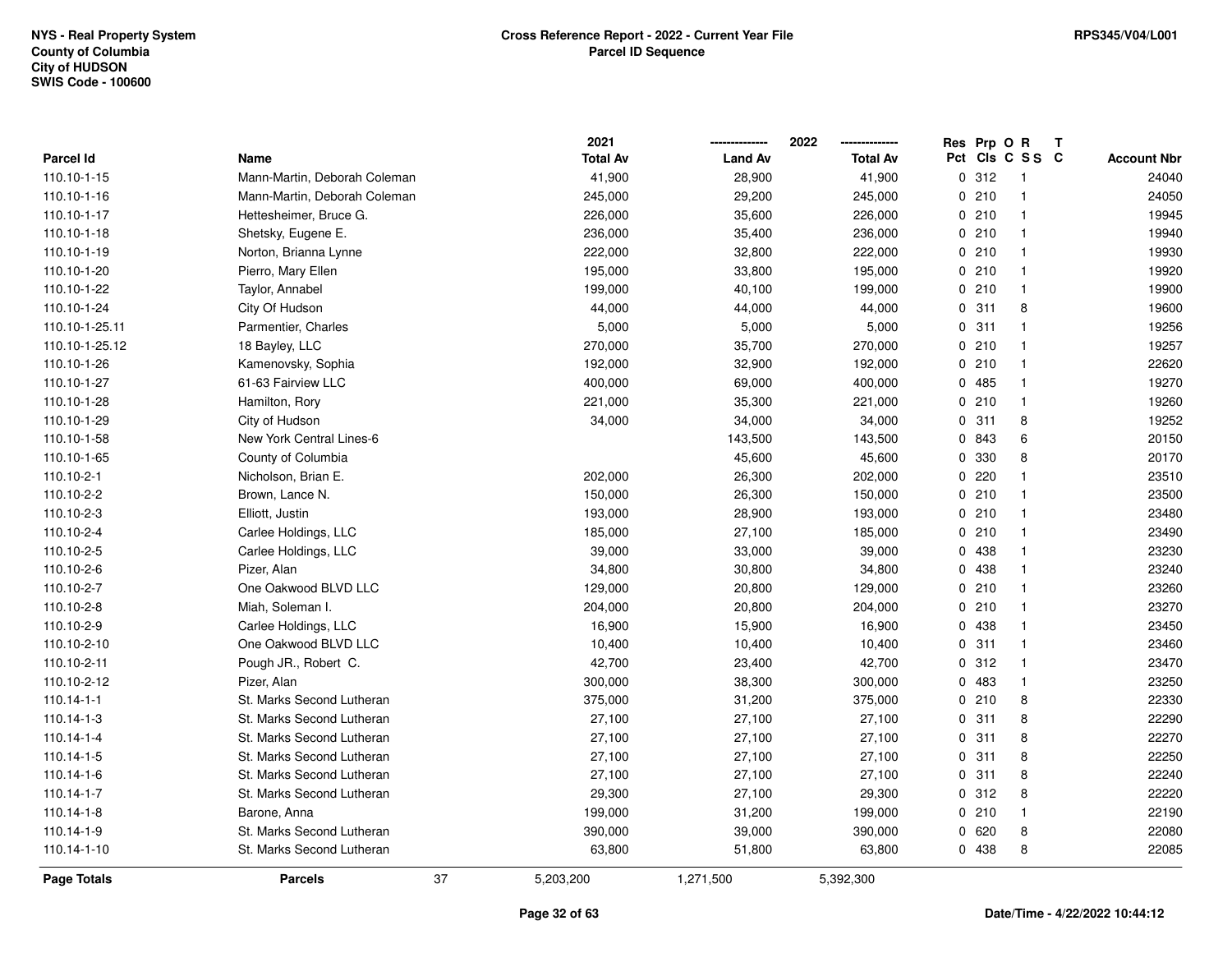|                  |                               |    | 2021            |                | 2022            |     | Res Prp O R |                | Т |                    |
|------------------|-------------------------------|----|-----------------|----------------|-----------------|-----|-------------|----------------|---|--------------------|
| <b>Parcel Id</b> | Name                          |    | <b>Total Av</b> | <b>Land Av</b> | <b>Total Av</b> | Pct |             | CIS C S S C    |   | <b>Account Nbr</b> |
| 110.14-1-13      | Galvan Initiatives Foundation |    | 211,000         | 37,200         | 211,000         |     | 0210        | -1             |   | 22170              |
| 110.14-1-14      | Galvan Initiatives Foundation |    | 172,000         | 28,700         | 172,000         | 0   | 210         | $\overline{1}$ |   | 22160              |
| 110.14-1-15      | Galvan Initiatives Foundation |    | 198,000         | 27,600         | 198,000         |     | 0210        | $\mathbf{1}$   |   | 22150              |
| 110.14-1-16      | Galvan Initiatives Foundation |    | 610,000         | 49,500         | 610,000         |     | 0 431       | -1             |   | 22140              |
| 110.14-1-17      | Data, Stanislaw               |    | 199,000         | 26,800         | 199,000         |     | 0220        | -1             |   | 22130              |
| 110.14-1-18      | Quaium, MD Abdul              |    | 141,000         | 27,300         | 141,000         |     | 0210        | -1             |   | 22110              |
| 110.14-1-19      | Gellert, Philip D.            |    | 160,000         | 27,300         | 160,000         |     | 0.220       | $\mathbf{1}$   |   | 22090              |
| 110.14-2-1       | 921 Columbia LLC              |    | 375,000         | 33,800         | 375,000         | 0   | 483         | $\overline{1}$ |   | 21040              |
| 110.14-2-2       | 921 Columbia LLC              |    | 26,300          | 26,300         | 26,300          | 0   | 311         | $\overline{1}$ |   | 21050              |
| 110.14-2-3       | Stalker, Antoinette M.        |    | 177,000         | 23,400         | 177,000         |     | 0220        | $\mathbf{1}$   |   | 21060              |
| 110.14-2-4       | Alam, MD Shahinur             |    | 228,000         | 27,600         | 228,000         |     | 0.220       | -1             |   | 21070              |
| 110.14-2-5       | <b>PLL Properties LLC</b>     |    | 275,000         | 27,600         | 275,000         |     | 0.220       | -1             |   | 21080              |
| 110.14-2-6       | Payne, Jacqeline Aurora       |    | 301,000         | 28,900         | 301,000         |     | 0210        | -1             |   | 21090              |
| 110.14-2-7       | Destafano, Julie              |    | 385,000         | 34,800         | 385,000         |     | 0.280       | -1             |   | 21100              |
| 110.14-2-8       | 949-955 Columbia Owner LLC    |    | 360,000         | 45,000         | 360,000         |     | 0 483       | $\overline{1}$ |   | 21110              |
| 110.14-2-9       | 949-955 Columbia Owner LLC    |    | 185,000         | 32,800         | 185,000         | 0   | 220         | $\mathbf{1}$   |   | 21120              |
| 110.14-2-10      | Graciet, Stephanie            |    | 216,000         | 20,800         | 316,000         |     | 0210        | $\mathbf{1}$   |   | 21130              |
| 110.14-2-11      | Balle, Marie H.               |    | 214,000         | 20,800         | 214,000         |     | 0210        | $\mathbf{1}$   |   | 21140              |
| 110.14-2-12      | Ishmael, Adam                 |    | 90,000          | 20,800         | 494,700         |     | 0210        | -1             |   | 21150              |
| 110.14-2-13      | McKenna Family Trust          |    | 255,000         | 31,200         | 255,000         |     | 0210        | -1             |   | 21160              |
| 110.14-2-14      | Donatelli, Marie E.           |    | 156,000         | 28,400         | 156,000         |     | 0210        | $\mathbf{1}$   |   | 21170              |
| 110.14-2-16      | Penderleith, Eric             |    | 166,000         | 15,600         | 166,000         |     | 0210        | -1             |   | 21190              |
| 110.14-2-17      | Welz, Allyson                 |    | 262,000         | 18,200         | 262,000         |     | 0 230       | $\mathbf{1}$   |   | 21200              |
| 110.14-2-18      | Hallenbeck, William H. Jr.    |    | 172,000         | 26,000         | 172,000         | 0   | 210         | $\mathbf{1}$   |   | 21210              |
| 110.14-2-19      | Hamezopoulos, Spiro           |    | 5,200           | 5,200          | 5,200           |     | 0.311       | $\mathbf{1}$   |   | 21230              |
| 110.14-2-20      | Hamezopoulos, Spiro           |    | 217,000         | 28,900         | 217,000         |     | $0$ 220     | -1             |   | 21220              |
| 110.14-2-21      | The Dena L.Zola               |    | 350,000         | 53,700         | 350,000         |     | 0210        | -1             |   | 12460              |
| 110.14-2-22      | City Of Hudson                |    | 184,500         | 184,500        | 184,500         |     | 0 695       | 8              |   | 12490              |
| 110.17-1-1       | Carey, Gregg E.               |    | 635,000         | 32,300         | 635,000         |     | 0210        | $\mathbf{1}$   |   | 10900              |
| 110.17-1-2       | McManus, Chris                |    | 650,000         | 33,700         | 650,000         |     | 0210        | $\mathbf{1}$   |   | 10910              |
| 110.17-1-3       | Vanhiel, Daniel               |    | 200,000         | 28,100         | 200,000         |     | 0210        | $\mathbf{1}$   |   | 10920              |
| 110.17-1-4       | Fulton, Griffi                |    | 160,000         | 29,500         | 485,000         |     | 0210        | $\mathbf{1}$   |   | 10930              |
| 110.17-1-5       | Camacho, Juan                 |    | 318,000         | 33,700         | 318,000         |     | 0210        | $\mathbf{1}$   |   | 10940              |
| 110.17-1-6       | Anderson, Joseph              |    | 276,000         | 33,700         | 276,000         |     | 0210        | $\overline{1}$ |   | 10950              |
| 110.17-1-7       | Dziewior, Chad                |    | 500,000         | 33,700         | 500,000         |     | 0 230       | -1             |   | 10960              |
| 110.17-1-8       | Okun, Sonja                   |    | 345,000         | 27,100         | 345,000         |     | 0210        | -1             |   | 12040              |
| 110.17-1-9       | Bertrand, Anne                |    | 470,000         | 27,300         | 470,000         |     | 0210        | $\overline{1}$ |   | 12050              |
| Page Totals      | <b>Parcels</b>                | 37 | 9,845,000       | 1,237,800      | 10,674,700      |     |             |                |   |                    |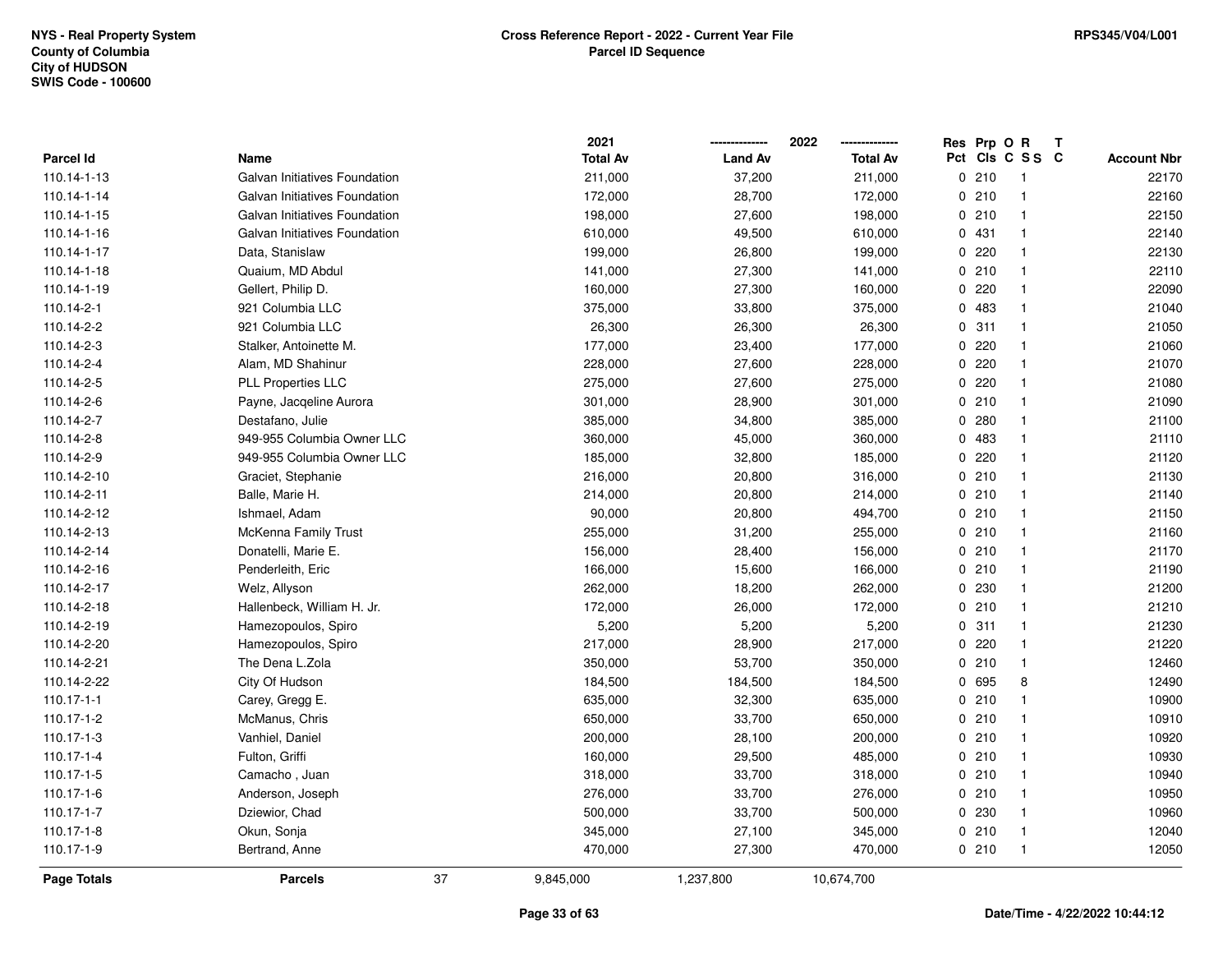|                    |                           |    | 2021            |                | 2022            | Res Prp O R |                 | T |                    |
|--------------------|---------------------------|----|-----------------|----------------|-----------------|-------------|-----------------|---|--------------------|
| <b>Parcel Id</b>   | Name                      |    | <b>Total Av</b> | <b>Land Av</b> | <b>Total Av</b> |             | Pct Cls C S S C |   | <b>Account Nbr</b> |
| 110.17-1-10.2      | Simmons, Robert T.        |    | 150,000         | 15,600         | 150,000         | 0210        | -1              |   | 12061              |
| 110.17-1-10.11     | Cossa, Otello             |    | 284,000         | 26,800         | 284,000         | 0220        | $\mathbf{1}$    |   | 12060              |
| 110.17-1-10.12     | Burke, III, Thomas F.     |    | 249,000         | 15,600         | 249,000         | 0.220       | 1               |   | 12062              |
| 110.17-1-11        | Starr, Jeffrey            |    | 315,000         | 30,000         | 315,000         | 0210        | $\mathbf{1}$    |   | 12070              |
| 110.17-1-12        | Young, Thomas             |    | 475,000         | 27,900         | 475,000         | 0210        | 1               |   | 12080              |
| 110.17-1-13        | Revene, Kathryn S.        |    | 361,000         | 27,900         | 361,000         | 0.220       | 1               |   | 12090              |
| 110.17-1-14        | Ball, Susan L.            |    | 304,000         | 29,200         | 304,000         | 0210        | 1               |   | 12100              |
| 110.17-1-15        | Goodman, Hallie F.        |    | 270,000         | 32,300         | 350,000         | 0210        | $\mathbf{1}$    |   | 12110              |
| 110.17-1-16        | Kennedy, Nicholas Varela  |    | 525,000         | 29,700         | 525,000         | 0210        | $\mathbf{1}$    |   | 12120              |
| 110.17-1-17        | Curran, Susan L.          |    | 284,000         | 28,400         | 304,000         | 0210        | $\mathbf{1}$    |   | 12130              |
| 110.17-1-18        | Povey, Thad E.            |    | 550,000         | 27,900         | 775,000         | 0210        | $\mathbf{1}$    |   | 12140              |
| 110.17-1-19        | Ernst, Andrew Chancy      |    | 307,000         | 29,200         | 307,000         | 0210        | $\mathbf{1}$    |   | 12150              |
| 110.17-1-20        | Mitnick, Marcia           |    | 325,000         | 27,100         | 325,000         | 0.220       | 1               |   | 12160              |
| 110.17-1-21        | Soule, Philippe           |    | 342,000         | 27,100         | 342,000         | $0$ 220     | 1               |   | 12170              |
| 110.17-1-22        | Coffey, Kyle              |    | 297,000         | 28,400         | 297,000         | 0210        | $\mathbf{1}$    |   | 12180              |
| 110.17-1-23        | Heyl, Dorothy             |    | 450,000         | 32,000         | 450,000         | 0210        | $\mathbf{1}$    |   | 12190              |
| 110.17-1-24        | Friedman, John K.         |    | 440,000         | 32,900         | 440,000         | 0210        | $\mathbf{1}$    |   | 12200              |
| 110.17-1-25        | Dusharm, Darren J.        |    | 270,000         | 30,400         | 270,000         | 0210        | $\mathbf{1}$    |   | 12210              |
| 110.17-1-26        | Hallenbeck, Julia J.      |    | 276,000         | 30,400         | 276,000         | 0210        | 1               |   | 12220              |
| 110.17-1-27        | Hallenbeck, Julia         |    | 30,400          | 30,400         | 30,400          | 0.311       | $\mathbf{1}$    |   | 12230              |
| 110.17-1-28        | Macchi, Kathleen          |    | 276,000         | 30,400         | 276,000         | 0210        | 1               |   | 12240              |
| 110.17-1-29        | Cartwright, Cornelia      |    | 8,800           | 8,800          | 8,800           | 0.311       | $\mathbf 1$     |   | 12250              |
| 110.17-1-30        | City Of Hudson            |    | 620,000         | 105,000        | 620,000         | 0822        | 8               |   | 12500              |
| 110.17-1-31        | Judd, Rainer Y.           |    | 440,000         | 75,900         | 440,000         | 0210        | $\mathbf{1}$    |   | 11980              |
| 110.17-1-32        | McMullan, Patrick W. III. |    | 725,000         | 74,000         | 725,000         | 0210        | $\mathbf{1}$    |   | 11970              |
| 110.17-1-33        | Salinger, Stephen         |    | 450,000         | 61,000         | 450,000         | 0.220       | 1               |   | 11960              |
| 110.17-1-34        | Wilson, Benjamin          |    | 650,000         | 63,000         | 650,000         | 0.220       | $\mathbf{1}$    |   | 11950              |
| 110.17-1-36        | Clark, Trustee, Agi       |    | 60,000          | 60,000         | 60,000          | 0.311       | $\mathbf{1}$    |   | 11940              |
| 110.17-1-37        | Gwirceman, Orit           |    | 780,000         | 71,500         | 780,000         | 0210        | $\mathbf{1}$    |   | 11920              |
| 110.17-1-38        | Schedule A                |    | 380,000         | 71,300         | 380,000         | 0210        | $\mathbf{1}$    |   | 12300              |
| 110.17-1-40        | Goldweitz, Julie          |    | 325,000         | 61,000         | 325,000         | 0210        | $\mathbf{1}$    |   | 12320              |
| 110.17-1-41        | Goldweitz, Julie          |    | 40,500          | 40,500         | 40,500          | 0.311       | $\mathbf{1}$    |   | 12330              |
| 110.17-1-42        | Bach East LLC             |    | 290,000         | 61,000         | 290,000         | 0210        | $\mathbf{1}$    |   | 12340              |
| 110.17-1-43        | Beck, William             |    | 600,000         | 61,000         | 600,000         | 0210        | 1               |   | 12350              |
| 110.17-1-44        | Delaney, Patrick          |    | 308,000         | 61,000         | 308,000         | 0210        | 1               |   | 12360              |
| 110.17-1-45        | City Of Hudson            |    | 36,500          | 36,500         | 36,500          | 0.311       | 8               |   | 12370              |
| 110.17-1-46        | City Of Hudson            |    | 39,000          | 39,000         | 39,000          | 0.311       | 8               |   | 12380              |
| <b>Page Totals</b> | <b>Parcels</b>            | 37 | 12,533,200      | 1,540,100      | 12,858,200      |             |                 |   |                    |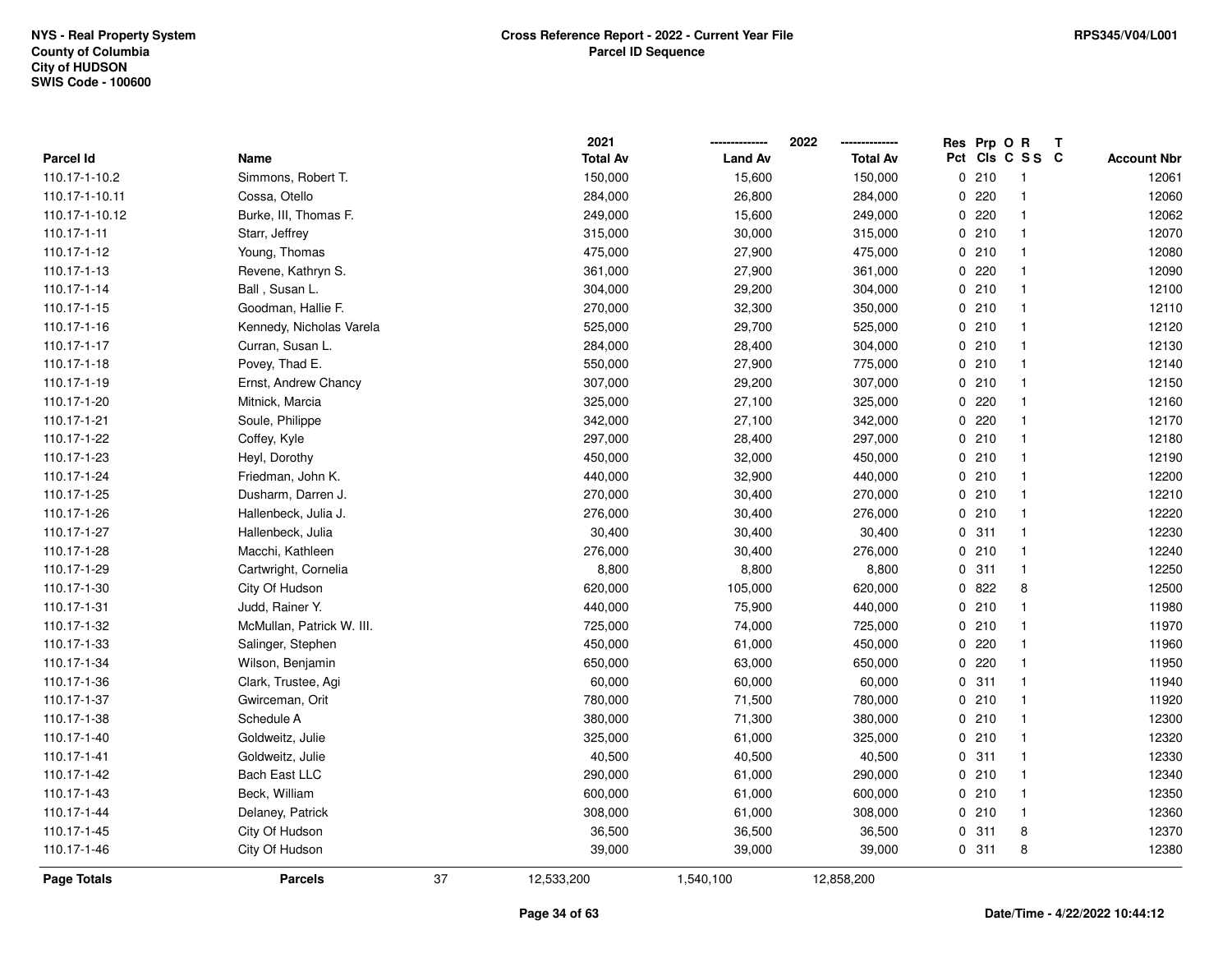|                  |                                | 2021            |                | 2022            |             | Res Prp O R |                         | Т |                    |
|------------------|--------------------------------|-----------------|----------------|-----------------|-------------|-------------|-------------------------|---|--------------------|
| <b>Parcel Id</b> | Name                           | <b>Total Av</b> | <b>Land Av</b> | <b>Total Av</b> | Pct         |             | CIS C S S C             |   | <b>Account Nbr</b> |
| 110.17-1-47      | Mt Ray Homeowners Assoc, Inc.  | 22,500          | 22,500         | 22,500          | $\mathbf 0$ | 311         | -1                      |   | 12390              |
| 110.17-1-49      | Mt. Ray Homeowners Assoc, Inc. | 74,300          | 74,300         | 74,300          | 0           | 311         | $\overline{\mathbf{1}}$ |   | 12400              |
| 110.17-1-50      | Mt. Ray Homeowners Assoc, Inc  | 53,000          | 53,000         | 53,000          |             | 0.311       | $\mathbf{1}$            |   | 12414              |
| 110.17-1-51      | Moore, Donald A.               | 230,000         | 30,000         | 230,000         |             | 0210        | -1                      |   | 12416              |
| 110.17-1-52      | Brennan, Sara                  | 275,000         | 30,000         | 275,000         |             | 0210        | $\mathbf{1}$            |   | 12417              |
| 110.17-1-53      | Remington, Richard             | 271,000         | 30,000         | 271,000         |             | 0210        | -1                      |   | 12415              |
| 110.17-1-54      | Graham Jr, Vincent             | 285,000         | 30,000         | 285,000         |             | 0210        | $\mathbf{1}$            |   | 12445              |
| 110.17-1-55      | Semel, Susan                   | 248,000         | 30,000         | 248,000         |             | 0210        | $\mathbf{1}$            |   | 12438              |
| 110.17-1-56      | Stevens, Robin                 | 400,000         | 30,000         | 400,000         |             | 0210        | $\mathbf{1}$            |   | 12439              |
| 110.17-1-57      | Leli, Ubaldo                   | 248,000         | 30,000         | 248,000         |             | 0210        | $\mathbf{1}$            |   | 12418              |
| 110.17-1-58      | Donegan, Brendan               | 248,000         | 30,000         | 248,000         |             | 0210        | $\mathbf{1}$            |   | 12419              |
| 110.17-1-59      | Segna, Stephen C.              | 285,000         | 30,000         | 285,000         |             | 0210        | $\mathbf 1$             |   | 12421              |
| 110.17-1-60      | Cross, Richard                 | 248,000         | 30,000         | 248,000         |             | 0210        |                         |   | 12422              |
| 110.17-1-61      | Denaro, Daniela R.             | 260,000         | 30,000         | 260,000         |             | 0210        | $\mathbf{1}$            |   | 12423              |
| 110.17-1-62      | Stensland, Harry               | 285,000         | 30,000         | 285,000         |             | 0210        | $\mathbf{1}$            |   | 12424              |
| 110.17-1-63      | Living Trust, David Murphy     | 320,000         | 30,000         | 320,000         |             | 0210        | $\mathbf{1}$            |   | 12426              |
| 110.17-1-64      | Lewis, Gary S.                 | 211,000         | 30,000         | 211,000         |             | 0210        | $\mathbf{1}$            |   | 12427              |
| 110.17-1-65      | Tolle, Steven L.               | 270,000         | 30,000         | 270,000         |             | 0210        | $\mathbf{1}$            |   | 12428              |
| 110.17-1-66      | Thompson, Michann              | 270,000         | 30,000         | 270,000         |             | 0210        | $\mathbf{1}$            |   | 12429              |
| 110.17-1-67      | Mc Cornock, Kevin              | 223,000         | 30,000         | 223,000         |             | 0210        | -1                      |   | 12431              |
| 110.17-1-68      | Bickett, David                 | 192,000         | 30,000         | 192,000         |             | 0210        | $\mathbf{1}$            |   | 12432              |
| 110.17-1-69      | Berberich, Mary Lee            | 220,000         | 30,000         | 220,000         |             | 0210        | -1                      |   | 12433              |
| 110.17-1-70      | Liptay, Lynne M                | 270,000         | 30,000         | 270,000         |             | 0210        | $\mathbf{1}$            |   | 12434              |
| 110.17-1-71      | Poland, Jeanne M.              | 270,000         | 30,000         | 270,000         |             | 0210        | $\mathbf{1}$            |   | 12436              |
| 110.17-1-72      | Alvarez, Pia M.                | 313,000         | 30,000         | 313,000         |             | 0210        | $\mathbf{1}$            |   | 12437              |
| 110.17-1-73      | Academy Hill Dev Corp          | 30,000          | 30,000         | 30,000          |             | 0.311       | $\mathbf{1}$            |   | 12441              |
| 110.17-1-74.2    | Generous PDK LLC               | 385,000         | 30,000         | 385,000         |             | 0210        | -1                      |   | 25580              |
| 110.17-1-74.12   | Ferrandiz, Lawrence            | 315,000         | 30,000         | 315,000         |             | 0210        | $\mathbf{1}$            |   | 25570              |
| 110.17-1-74.111  | Mt Ray Homeowners Assoc, Inc.  | 1,000           | 1,000          | 1,000           |             | 0.311       | -1                      |   | 25700              |
| 110.17-1-74.112  | Suttmeier, Maria J.            | 368,000         | 30,000         | 368,000         |             | 0210        | $\mathbf{1}$            |   | 25650              |
| 110.17-1-75.2    | Marino, Dennis                 | 330,000         | 30,000         | 330,000         |             | 0210        | $\mathbf{1}$            |   | 25620              |
| 110.17-1-75.12   | Hillje, Scott J.               | 330,000         | 30,000         | 330,000         |             | 0210        | $\mathbf{1}$            |   | 25610              |
| 110.17-1-75.111  | Mt Ray Homeowners Assoc, Inc.  | 1,000           | 1,000          | 1,000           |             | 0.311       | $\mathbf{1}$            |   | 25900              |
| 110.17-1-75.112  | Wallace, Ryan                  | 330,000         | 30,000         | 330,000         |             | 0210        | $\mathbf{1}$            |   | 25600              |
| 110.17-1-76.2    | Taylor, William J.             | 424,000         | 30,000         | 424,000         |             | 0210        | $\mathbf{1}$            |   | 25640              |
| 110.17-1-76.11   | Mt Ray Homeowners Assoc, Inc.  | 1,000           | 1,000          | 1,000           |             | 0.311       | -1                      |   | 25800              |
| 110.17-1-76.12   | Goldman, Rosemary              | 370,000         | 30,000         | 370,000         |             | 0210        | $\mathbf{1}$            |   | 25630              |
| Page Totals      | <b>Parcels</b>                 | 37<br>8,876,800 | 1,082,800      | 8,876,800       |             |             |                         |   |                    |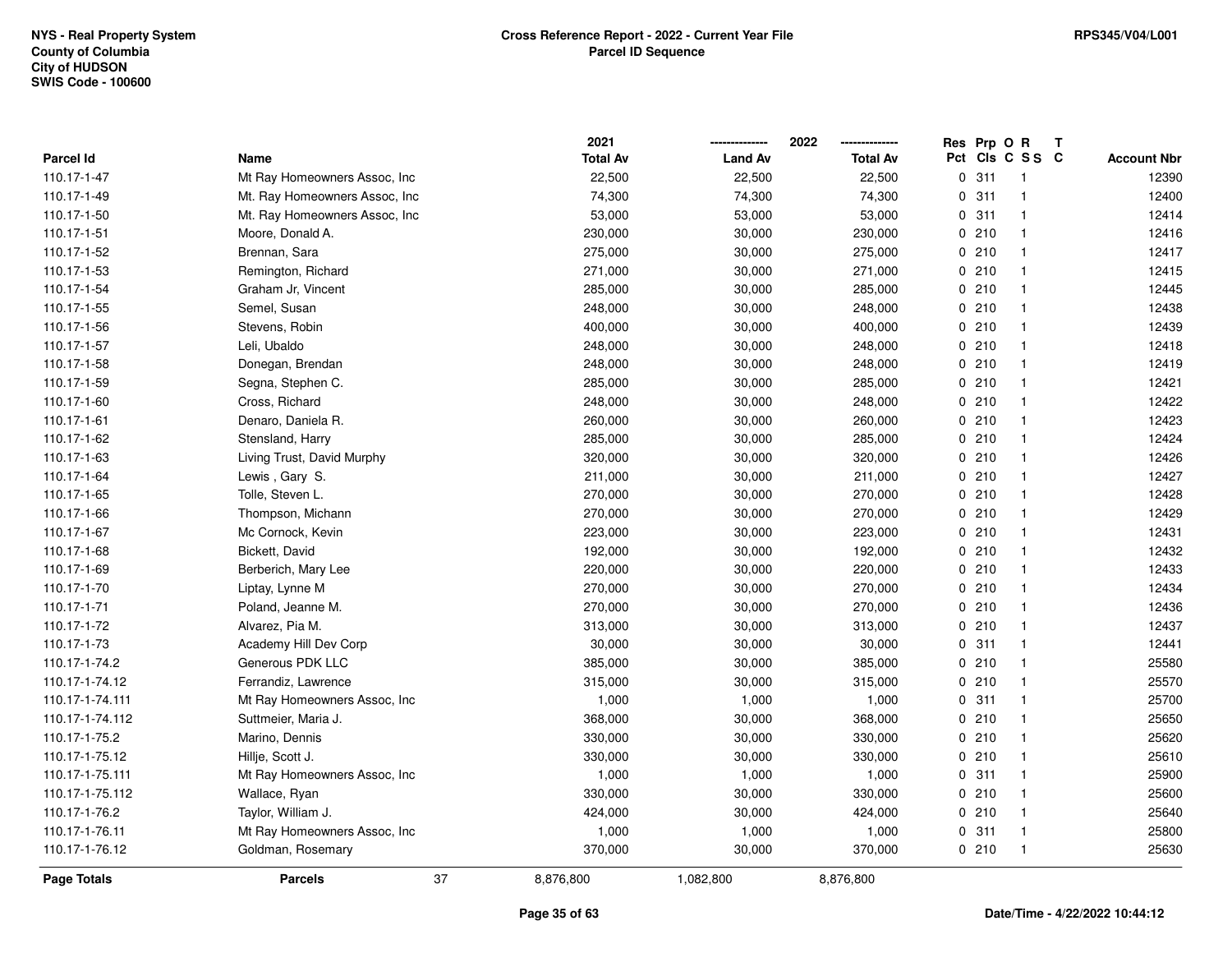|                  |                                | 2021            |                | 2022            | Res Prp O R |                         | Т |                    |
|------------------|--------------------------------|-----------------|----------------|-----------------|-------------|-------------------------|---|--------------------|
| <b>Parcel Id</b> | Name                           | <b>Total Av</b> | <b>Land Av</b> | <b>Total Av</b> |             | Pct Cls C S S C         |   | <b>Account Nbr</b> |
| 110.17-1-77.111  | Mt. Ray Homeowners, Inc.       | 45,000          | 45,000         | 45,000          | 0.311       | $\overline{\mathbf{1}}$ |   | 21882              |
| 110.17-1-77.112  | Cape Orient 2021 Trust         | 274,000         | 30,000         | 274,000         | 0210        | $\overline{1}$          |   | 10001              |
| 110.17-1-77.120  | Oehl, Robert S.                | 285,000         | 30,000         | 285,000         | 0210        | $\overline{\mathbf{1}}$ |   | 10003              |
| 110.17-1-77.200  | Sheldon, William G.            | 306,000         | 30,000         | 306,000         | 0210        | $\overline{\mathbf{1}}$ |   | 21881              |
| 110.17-1-78.3    | Mt. Ray Homeowners Assoc. Inc. | 30,000          | 30,000         | 30,000          | 0.311       | $\overline{\mathbf{1}}$ |   | 10006              |
| 110.17-1-78.4    | Adriance, Kinberly A.          | 291,000         | 30,000         | 291,000         | 0210        | -1                      |   | 10005              |
| 110.17-1-78.5    | Pike, Ann                      | 315,000         | 30,000         | 315,000         | 0210        | $\overline{\mathbf{1}}$ |   | 10002              |
| 110.17-1-78.6    | Friedman, Carol                | 293,000         | 30,000         | 293,000         | 0210        | $\overline{\mathbf{1}}$ |   | 10004              |
| 110.17-1-79      | Academy Hill Dev Corp          | 30,000          | 30,000         | 30,000          | 0.311       | $\overline{1}$          |   | 12448              |
| 110.17-1-80      | Academy Hill Dev Corp          | 30,000          | 30,000         | 30,000          | 0.311       | $\overline{\mathbf{1}}$ |   | 12449              |
| 110.17-1-81.2    | Castresana, Juan               | 298,000         | 30,000         | 298,000         | 0210        | $\overline{\mathbf{1}}$ |   | 12455              |
| 110.17-1-81.12   | Salomon, Michael Aaron         | 284,000         | 30,000         | 284,000         | 0210        | $\overline{\mathbf{1}}$ |   | 12454              |
| 110.17-1-81.111  | Mt Ray Homeowners Assoc., Inc. | 30,000          | 30,000         | 30,000          | 0.311       | -1                      |   | 12452              |
| 110.17-1-81.112  | Gebhardt, Philip J.            | 266,000         | 30,000         | 266,000         | 0210        | $\mathbf{1}$            |   | 12453              |
| 110.17-1-82      | Academy Hill Dev Corp          | 1,000           | 1,000          | 1,000           | 0.311       | $\overline{1}$          |   | 12452              |
| 110.17-1-83      | Clark, Agi Trustee.            | 851,000         | 126,000        | 851,000         | 0210        | $\overline{\mathbf{1}}$ |   | 11930              |
| 110.17-1-84      | Herrman, Janice                | 368,000         | 30,000         | 368,000         | 0210        | $\overline{1}$          |   | 25590              |
| 110.17-1-85      | Harter, Kathy                  | 300,000         | 30,000         | 300,000         | 0210        | -1                      |   | 12456              |
| $110.18 - 1 - 1$ | City Of Hudson                 | 610,000         | 396,500        | 610,000         | 0 695       | 8                       |   | 12510              |
| 110.37-1-1       | Hudson City School             | 6,300,000       | 133,500        | 6,300,000       | 0 612       | 8                       |   | 14780              |
| 110.37-1-2       | Berger, Jacob Louis            | 251,000         | 48,000         | 251,000         | 0220        | $\mathbf{1}$            |   | 14790              |
| 110.37-1-3       | Pfiel, Grant                   | 125,000         | 24,000         | 125,000         | 0210        | -1                      |   | 14800              |
| 110.37-1-4       | Coons, James A.                | 118,000         | 30,000         | 118,000         | 0210        | $\overline{\mathbf{1}}$ |   | 14805              |
| 110.37-1-5       | Herring, Mary                  | 141,000         | 30,000         | 141,000         | 0210        | $\overline{\mathbf{1}}$ |   | 14810              |
| 110.37-1-6       | Hughes, Mary A.                | 114,000         | 60,000         | 114,000         | 0210        | $\overline{\mathbf{1}}$ |   | 14820              |
| 110.37-1-7       | Tiano, Thomas J. Jr.           | 275,000         | 42,000         | 275,000         | $0$ 220     | -1                      |   | 14830              |
| 110.37-1-8       | Feuer, Zachary                 | 179,000         | 48,000         | 179,000         | 0210        | -1                      |   | 14840              |
| 110.37-1-9       | Ivey, Shirley J.               | 148,000         | 36,000         | 148,000         | 0210        | $\overline{\mathbf{1}}$ |   | 14850              |
| 110.37-1-10      | Lehrer, Paul                   | 400,000         | 42,000         | 400,000         | 0210        | $\overline{\mathbf{1}}$ |   | 14860              |
| 110.37-1-11      | Belton, Jennifer               | 300,000         | 54,000         | 300,000         | $0$ 220     | $\overline{1}$          |   | 14870              |
| 110.37-1-12      | Rusk, Adam                     | 365,000         | 54,000         | 365,000         | 0220        | $\overline{\mathbf{1}}$ |   | 14880              |
| 110.37-1-13      | Podgorbunski, Vladimir         | 271,000         | 42,000         | 271,000         | 0220        | $\overline{\mathbf{1}}$ |   | 14890              |
| 110.37-1-14      | Bonge Realty Corp.             | 450,000         | 29,900         | 450,000         | 0411        | $\overline{1}$          |   | 14900              |
| 110.37-1-15      | Testa, Mariano                 | 550,000         | 71,000         | 550,000         | 0210        | $\overline{\mathbf{1}}$ |   | 14910              |
| 110.37-1-16      | Santiago, Samuel               | 225,000         | 79,500         | 225,000         | 0210        | $\overline{1}$          |   | 14930              |
| 110.37-1-17      | Sheldon, Evelyn A.             | 300,000         | 78,000         | 300,000         | 0210        | $\overline{\mathbf{1}}$ |   | 15570              |
| 110.37-1-18      | Reh, Susan M.                  | 82,300          | 72,000         | 82,300          | 0.312       | $\overline{1}$          |   | 15560              |
| Page Totals      | 37<br><b>Parcels</b>           | 15,501,300      | 1,992,400      | 15,501,300      |             |                         |   |                    |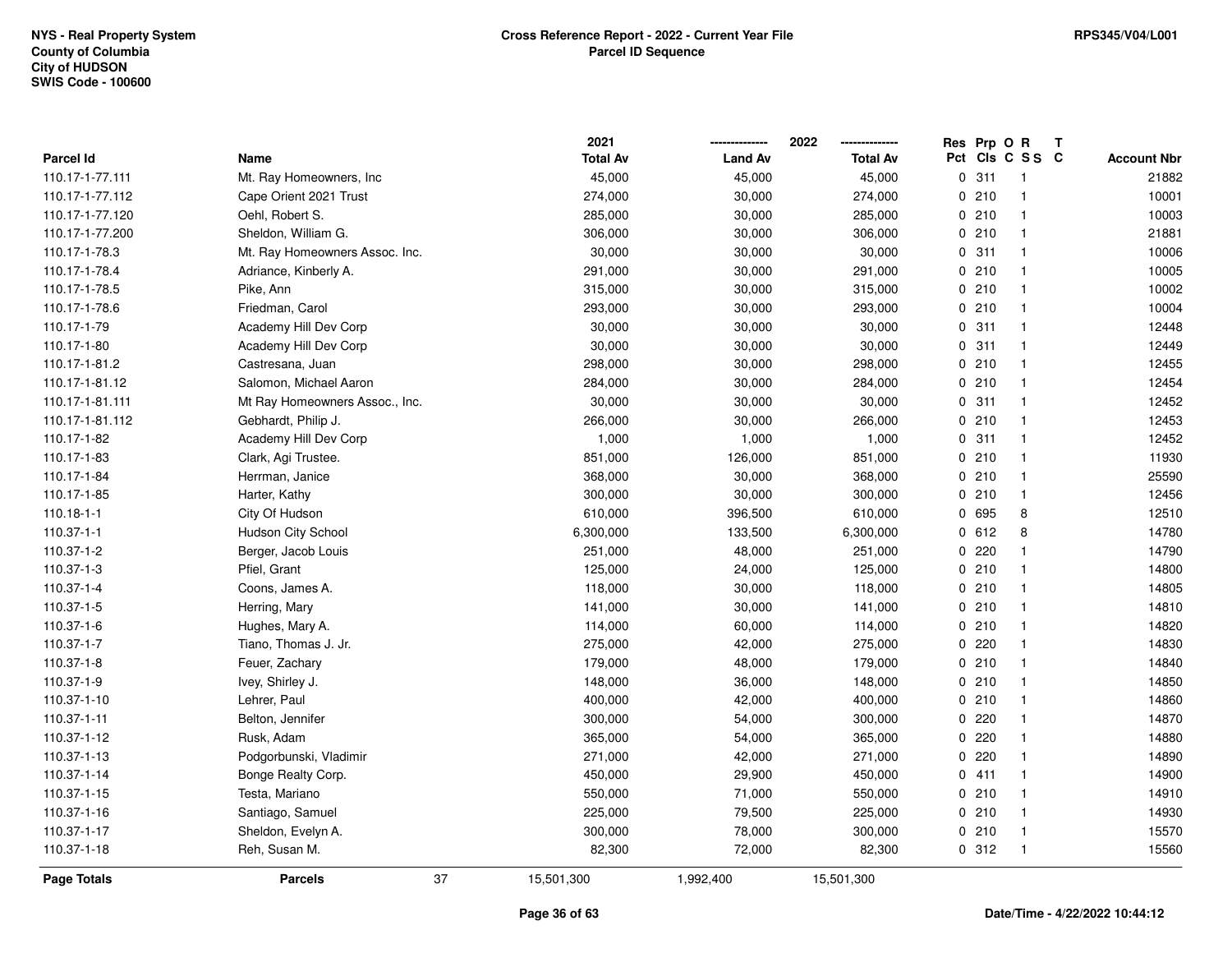|                  |                            |    | 2021            |                | 2022            |             | Res Prp O R |                | Т |                    |
|------------------|----------------------------|----|-----------------|----------------|-----------------|-------------|-------------|----------------|---|--------------------|
| <b>Parcel Id</b> | Name                       |    | <b>Total Av</b> | <b>Land Av</b> | <b>Total Av</b> | Pct         |             | CIs C S S C    |   | <b>Account Nbr</b> |
| 110.37-1-19      | Reh, Susan M.              |    | 316,000         | 48,000         | 316,000         | 0           | 230         | -1             |   | 15550              |
| 110.37-1-20      | Strobert, Kianja           |    | 75,000          | 16,800         | 75,000          |             | 0482        | $\overline{1}$ |   | 15540              |
| 110.37-1-21      | Macheski, Sylvia B.        |    | 165,000         | 78,600         | 165,000         |             | 0210        | $\mathbf{1}$   |   | 15480              |
| 110.37-1-22      | Crone, Kirby               |    | 398,000         | 66,000         | 398,000         |             | 0210        | -1             |   | 15470              |
| 110.37-1-23      | Rice, Glenn                |    | 260,000         | 48,000         | 260,000         |             | 0210        | -1             |   | 15410              |
| 110.37-1-24      | Crone, Kirby               |    | 48,000          | 48,000         | 48,000          |             | 0.311       | -1             |   | 15420              |
| 110.37-1-25      | 77 North Fifth Street, Inc |    | 400,000         | 19,100         | 400,000         |             | 0 483       | -1             |   | 15430              |
| 110.37-1-26      | Adinolfi, Carlo            |    | 295,000         | 19,100         | 295,000         |             | 0 483       | $\overline{1}$ |   | 15440              |
| 110.37-1-27      | McNulty, Michael           |    | 270,000         | 19,100         | 270,000         |             | 0482        | $\mathbf{1}$   |   | 15450              |
| 110.37-1-28      | Mitchell, Earle C.         |    | 425,000         | 64,000         | 425,000         |             | 0210        | $\mathbf{1}$   |   | 15460              |
| 110.37-1-29      | Hann, Morag                |    | 290,000         | 65,000         | 290,000         |             | 0210        | -1             |   | 15490              |
| 110.37-1-30      | Risch, Earl R. Jr.         |    | 330,000         | 71,000         | 330,000         |             | 0210        | -1             |   | 15500              |
| 110.37-1-31      | VILLA SOFIA, LLC           |    | 615,000         | 64,000         | 615,000         |             | 0210        |                |   | 15510              |
| 110.37-1-32      | HV Flag LLC03052019        |    | 375,000         | 64,000         | 375,000         |             | 0210        | $\mathbf{1}$   |   | 15520              |
| 110.37-1-33      | Meadow, Amy                |    | 357,000         | 64,000         | 357,000         | $\mathbf 0$ | 220         | -1             |   | 15530              |
| 110.37-1-34      | City Of Hudson             |    | 14,000          | 14,000         | 14,000          |             | 0.311       | 8              |   | 15580              |
| 110.37-1-36      | Depace, Mark               |    | 34,400          | 34,400         | 34,400          | 0           | 311         | $\mathbf{1}$   |   | 15790              |
| 110.37-1-37      | Depace, Mark               |    | 516,000         | 64,000         | 516,000         |             | 0220        | $\mathbf{1}$   |   | 15800              |
| 110.37-1-38      | Zito, Jeffrey              |    | 280,000         | 64,000         | 280,000         |             | 0210        | -1             |   | 15810              |
| 110.37-1-39      | Roland, Sean               |    | 318,000         | 65,000         | 318,000         |             | 0220        |                |   | 23710              |
| 110.37-1-40      | Okuneva, Olga              |    | 322,000         | 65,000         | 322,000         |             | $0$ 220     | $\mathbf{1}$   |   | 23720              |
| 110.37-1-41      | Colwell, Beth A.           |    | 259,000         | 75,500         | 259,000         |             | 0.220       | -1             |   | 23730              |
| 110.37-1-42      | Bodnar, Mark               |    | 202,000         | 75,000         | 202,000         |             | 0210        | $\mathbf{1}$   |   | 23740              |
| 110.37-1-43      | Bodnar, Mark               |    | 18,000          | 18,000         | 18,000          |             | 0.311       | $\mathbf{1}$   |   | 23750              |
| 110.37-1-44      | Sawicky, Leonard           |    | 368,000         | 79,300         | 368,000         |             | 0210        | $\mathbf{1}$   |   | 23760              |
| 110.37-1-45      | Ronsani, Carmine A.        |    | 325,000         | 78,600         | 325,000         |             | 0210        | -1             |   | 23770              |
| 110.37-1-46      | City Of Hudson             |    | 16,000          | 16,000         | 16,000          |             | 0.311       | 8              |   | 23780              |
| 110.37-1-47      | Shin, Catherine H.         |    | 175,000         | 70,000         | 175,000         |             | 0210        | $\mathbf{1}$   |   | 23790              |
| 110.37-1-48      | Shin, Catherine H.         |    | 22,500          | 22,500         | 22,500          |             | 0.311       | -1             |   | 23800              |
| 110.37-1-49      | Carnig, Jennifer E.        |    | 215,000         | 79,300         | 215,000         | $\mathbf 0$ | 210         | $\mathbf{1}$   |   | 23810              |
| 110.39-1-3       | TANIA, LLC                 |    | 220,000         | 26,800         | 220,000         | 50          | 220         | $\mathbf{1}$   |   | 23630              |
| 110.39-1-4       | Zapata, Hector Julio       |    | 220,000         | 28,400         | 220,000         |             | 0.220       | $\mathbf{1}$   |   | 23620              |
| 110.39-1-5       | Shivers, Joseph            |    | 128,000         | 27,300         | 128,000         |             | 0210        | $\mathbf{1}$   |   | 23610              |
| 110.39-1-6       | Welsh, Adam B.             |    | 234,000         | 29,500         | 234,000         |             | 0210        | $\overline{1}$ |   | 23600              |
| 110.39-1-7       | Welsh, Adam                |    | 26,300          | 26,300         | 26,300          |             | 0.311       | $\overline{1}$ |   | 23590              |
| 110.39-1-9       | Borrelle, Ellen            |    | 206,000         | 32,500         | 206,000         |             | 0210        | -1             |   | 23570              |
| 110.39-1-11      | R&A Fairview LLC           |    | 185,000         | 26,300         | 185,000         |             | 0210        | $\overline{1}$ |   | 23550              |
| Page Totals      | <b>Parcels</b>             | 37 | 8,923,200       | 1,772,400      | 8,923,200       |             |             |                |   |                    |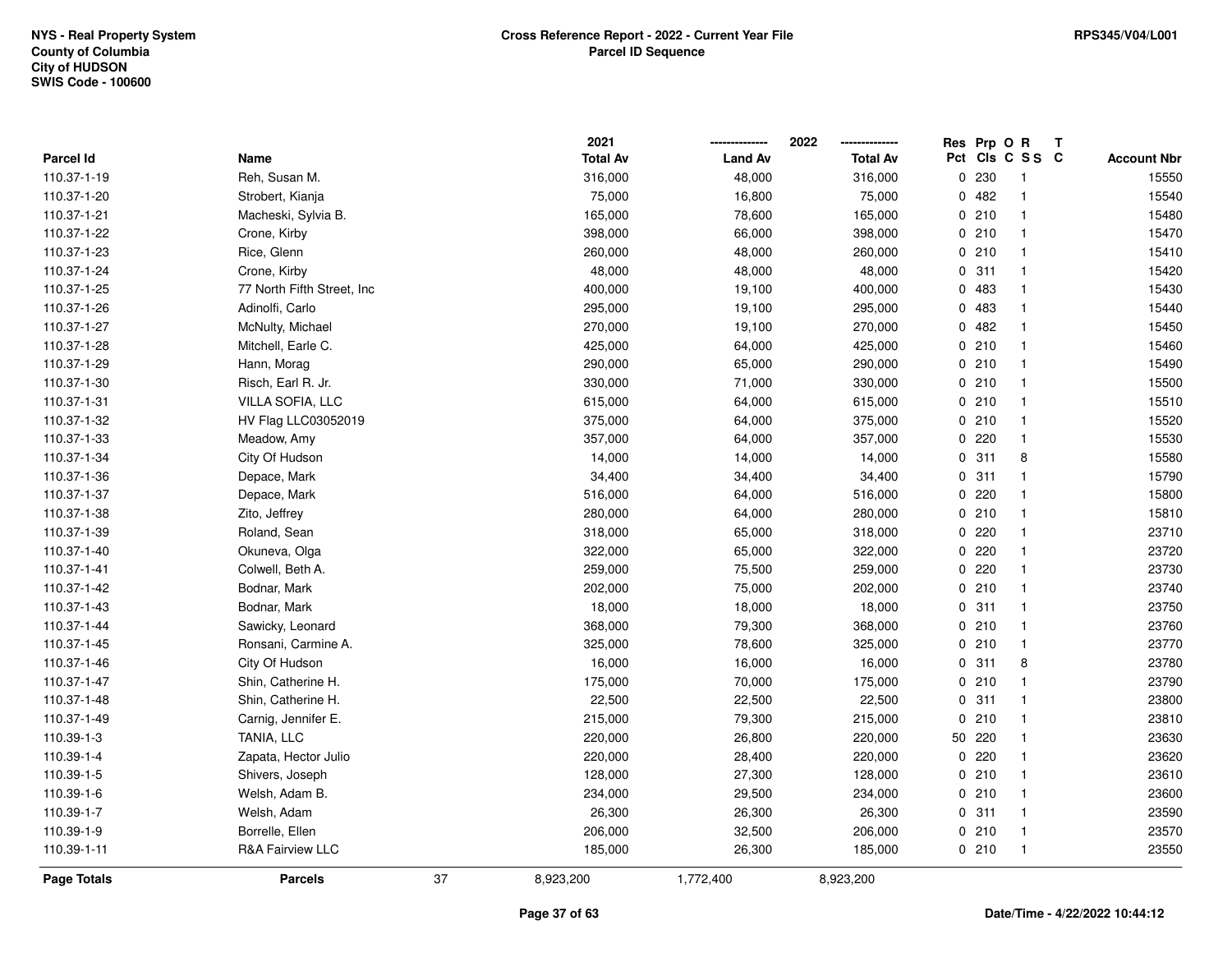|                    |                           |    | 2021            |                | 2022            | Res Prp O R |                 | Т |                    |
|--------------------|---------------------------|----|-----------------|----------------|-----------------|-------------|-----------------|---|--------------------|
| Parcel Id          | Name                      |    | <b>Total Av</b> | <b>Land Av</b> | <b>Total Av</b> |             | Pct Cls C S S C |   | <b>Account Nbr</b> |
| 110.39-1-12        | De Joy, Frank L.          |    | 205,000         | 26,500         | 205,000         | 0.220       | $\mathbf{1}$    |   | 23540              |
| 110.39-1-14        | Guarino, Kelly            |    | 142,000         | 28,900         | 142,000         | 0210        | $\mathbf{1}$    |   | 23520              |
| 110.39-1-15        | Verspyck, Chipman         |    | 175,000         | 20,800         | 175,000         | 0210        | $\mathbf{1}$    |   | 23280              |
| 110.39-1-16        | Verspyck, Chipman         |    | 23,400          | 23,400         | 23,400          | 0.311       | $\mathbf{1}$    |   | 23285              |
| 110.39-1-17        | Preisser-Brady, Aline M.  |    | 185,000         | 23,400         | 185,000         | 0.220       | $\mathbf{1}$    |   | 23290              |
| 110.39-1-18        | Preisser-Brady, Aline M.  |    | 5,000           | 5,000          | 5,000           | 0.311       | $\mathbf{1}$    |   | 23300              |
| 110.39-1-19        | Allison, Sean             |    | 133,000         | 26,500         | 133,000         | 0210        | $\mathbf{1}$    |   | 23310              |
| 110.39-1-20        | Sarker, Ariful I.         |    | 242,000         | 27,300         | 242,000         | 0.220       | $\mathbf{1}$    |   | 23320              |
| 110.39-1-21        | Clark, Michael C.         |    | 235,000         | 27,300         | 235,000         | 0.220       | $\mathbf{1}$    |   | 23330              |
| 110.39-1-22        | Paone, Joseph S. Sr.      |    | 231,000         | 26,000         | 231,000         | 0.220       | $\mathbf{1}$    |   | 23340              |
| 110.39-1-23        | Hossain, MD Nazmul        |    | 210,000         | 23,400         | 210,000         | 0.220       | $\mathbf{1}$    |   | 23350              |
| 110.39-1-24        | BKO Boulevards, LLC       |    | 26,300          | 26,300         | 26,300          | 0.311       | $\mathbf{1}$    |   | 23355              |
| 110.39-1-25        | BKO Boulevards, LLC       |    | 100,000         | 15,900         | 100,000         | 0 483       | $\mathbf{1}$    |   | 24200              |
| 110.39-1-26        | Sarker, MD Afsar Ali      |    | 221,000         | 28,900         | 221,000         | 0210        | $\mathbf{1}$    |   | 24160              |
| 110.39-1-27        | Fuss, Charlotte           |    | 170,000         | 26,500         | 170,000         | 0210        | $\mathbf{1}$    |   | 24170              |
| 110.39-1-28        | Clark, Eric D.            |    | 227,000         | 27,600         | 227,000         | 0210        | $\mathbf{1}$    |   | 24180              |
| 110.39-1-29        | City Of Hudson            |    | 29,700          | 29,700         | 29,700          | 0.311       | 8               |   | 24190              |
| 110.39-1-31        | Hoque, Rejaul             |    | 220,000         | 27,900         | 220,000         | 0.220       | $\mathbf{1}$    |   | 24320              |
| 110.39-1-32        | Brandow, Ashley           |    | 200,000         | 27,900         | 200,000         | 0210        | $\mathbf{1}$    |   | 24310              |
| 110.39-1-33        | <b>BKO Boulevards LLC</b> |    | 26,500          | 26,500         | 26,500          | 0.311       | $\mathbf{1}$    |   | 24300              |
| 110.39-1-34        | <b>BKO Boulevards LLC</b> |    | 300,000         | 15,000         | 300,000         | 0 483       | $\overline{1}$  |   | 24290              |
| 110.39-1-35        | <b>BKO Boulevards LLC</b> |    | 20,800          | 20,800         | 20,800          | 0.311       | $\mathbf{1}$    |   | 24280              |
| 110.39-1-36        | <b>BKO Boulevards LLC</b> |    | 28,000          | 23,400         | 28,000          | 0.312       | $\mathbf{1}$    |   | 24270              |
| 110.39-1-37        | Miller, Kenneth Blaine    |    | 29,200          | 29,200         | 29,200          | 0.311       | $\mathbf{1}$    |   | 24260              |
| 110.39-1-38        | Asbee, Christina N.       |    | 210,000         | 26,300         | 210,000         | 0210        | $\mathbf{1}$    |   | 24250              |
| 110.39-1-39        | Fields, Justin L.         |    | 219,000         | 28,100         | 219,000         | 0.220       | $\mathbf{1}$    |   | 24240              |
| 110.39-1-40        | Jennings, Timothy         |    | 219,000         | 28,100         | 219,000         | 0.220       | $\mathbf{1}$    |   | 24230              |
| 110.39-1-41        | Almstead, Gregory J.      |    | 187,000         | 28,100         | 187,000         | 0210        | $\mathbf{1}$    |   | 24220              |
| 110.39-1-42        | Kelley, Josephine C.      |    | 251,000         | 28,100         | 251,000         | 50 220      | $\mathbf{1}$    |   | 24210              |
| 110.39-1-43        | Sound Bay LTD             |    | 340,000         | 20,400         | 340,000         | 0 483       | $\mathbf{1}$    |   | 23360              |
| 110.39-1-44        | Sound Bay LTD             |    | 251,000         | 26,000         | 251,000         | 0.220       | $\mathbf{1}$    |   | 23370              |
| 110.39-1-45        | Maloy, Patrick            |    | 231,000         | 26,000         | 231,000         | 0210        | $\mathbf{1}$    |   | 23380              |
| 110.39-1-46        | Gustavson, Kjirsten S.    |    | 206,000         | 26,000         | 206,000         | 0210        | $\mathbf{1}$    |   | 23390              |
| 110.39-1-47        | Papa, Benedetto           |    | 35,700          | 26,000         | 35,700          | 0.312       | $\mathbf{1}$    |   | 23400              |
| 110.39-1-48        | Papa, Benedetto           |    | 172,000         | 23,400         | 172,000         | 0210        | $\mathbf{1}$    |   | 23410              |
| 110.39-1-49        | Papa, Benedetto and Joan  |    | 23,400          | 23,400         | 23,400          | 0.311       | $\mathbf{1}$    |   | 23420              |
| 110.39-1-50        | Khandoker, Marzana        |    | 160,000         | 26,300         | 160,000         | 0210        | $\mathbf{1}$    |   | 23430              |
| <b>Page Totals</b> | <b>Parcels</b>            | 37 | 5,890,000       | 920,300        | 5,890,000       |             |                 |   |                    |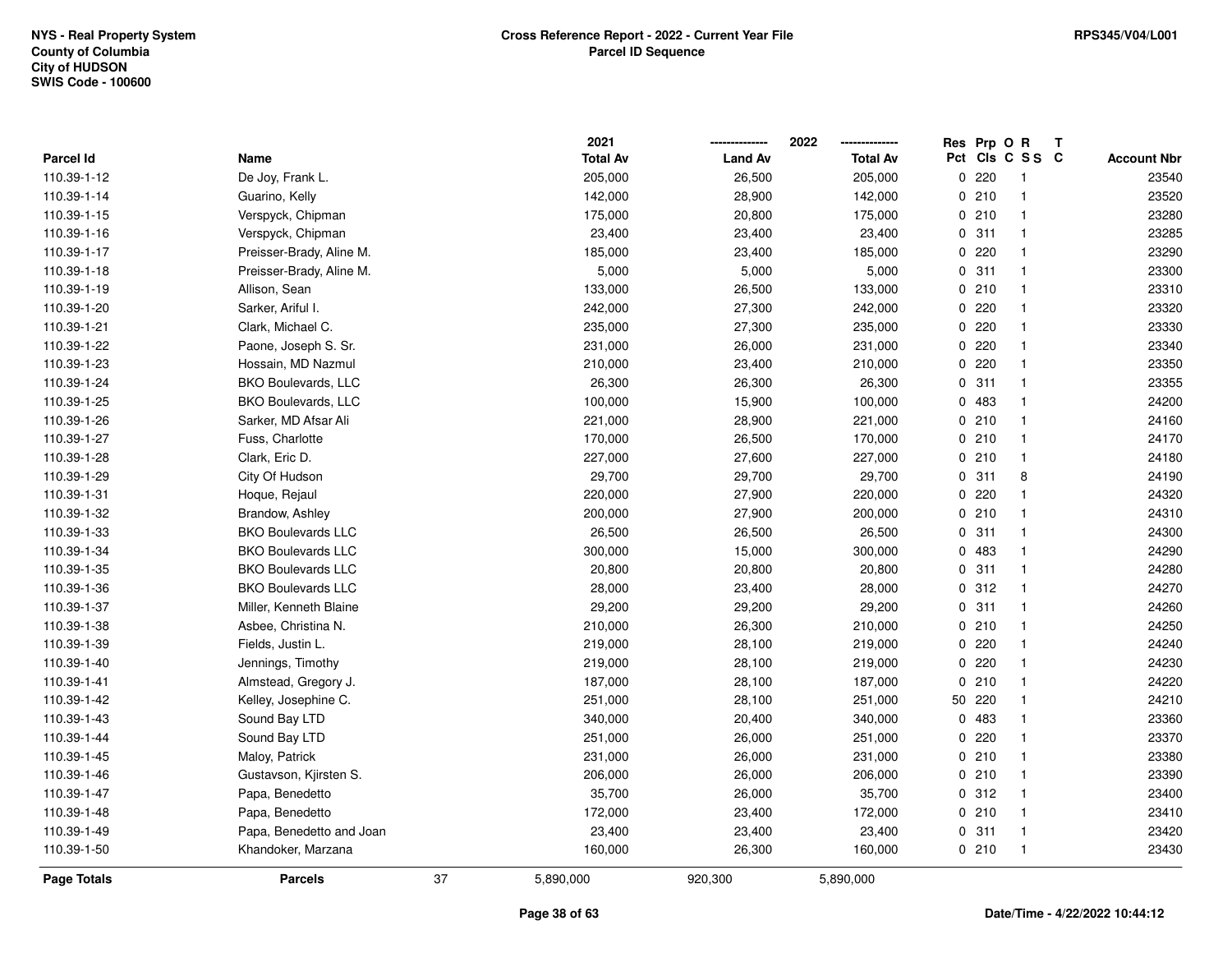|                    |                               |    | 2021            |                | 2022            |              | Res Prp O R |                 | Т |                    |
|--------------------|-------------------------------|----|-----------------|----------------|-----------------|--------------|-------------|-----------------|---|--------------------|
| <b>Parcel Id</b>   | Name                          |    | <b>Total Av</b> | <b>Land Av</b> | <b>Total Av</b> |              |             | Pct Cls C S S C |   | <b>Account Nbr</b> |
| 110.39-1-51        | Khandoker, Marzana            |    | 176,000         | 26,300         | 176,000         |              | 0210        | -1              |   | 23440              |
| 110.45-1-1         | Podd, Edith M.                |    | 314,000         | 42,000         | 314,000         | 0            | 210         | $\mathbf{1}$    |   | 14110              |
| 110.45-1-2         | Mitchinson, Bruce Edward      |    | 285,000         | 42,000         | 285,000         |              | 0210        | $\mathbf{1}$    |   | 14120              |
| 110.45-1-3         | Orleans Group, LLC            |    | 290,000         | 42,000         | 290,000         |              | 0210        | $\mathbf{1}$    |   | 14130              |
| 110.45-1-4         | Orleans Group, LLC            |    | 14,000          | 14,000         | 14,000          |              | 0.311       | $\mathbf{1}$    |   | 14140              |
| 110.45-1-5         | Dier, Martin R.               |    | 180,000         | 42,000         | 180,000         |              | 0.220       | -1              |   | 14150              |
| 110.45-1-6         | Robinson, Robert L.           |    | 200,000         | 42,000         | 200,000         | 0            | 220         | -1              |   | 14160              |
| 110.45-1-7         | Lee, Susane                   |    | 240,000         | 42,000         | 240,000         |              | 0210        | $\mathbf{1}$    |   | 14170              |
| 110.45-1-8         | Cunningham III, James P.      |    | 307,000         | 42,000         | 616,250         | $\Omega$     | 220         | $\overline{1}$  |   | 14180              |
| 110.45-1-10        | Pacific Studios, LLC          |    | 770,000         | 64,000         | 770,000         | $\Omega$     | 220         | $\mathbf{1}$    |   | 14200              |
| 110.45-1-11.1      | Rosemarie Sherman Estate      |    | 210,000         | 7,500          | 210,000         |              | 0.482       | -1              |   | 14210              |
| 110.45-1-11.2      | Sherman, Rosemarie            |    | 18,000          | 18,000         | 18,000          |              | 0.311       | $\mathbf 1$     |   | 14215              |
| 110.45-1-13        | North Fifth Street Assoc., LP |    | 220,000         | 12,000         | 220,000         | 0            | 220         | 8               |   | 14230              |
| 110.45-1-14        | North Fifth Street Assoc., LP |    | 220,000         | 12,000         | 220,000         | 0            | 220         | 8               |   | 14240              |
| 110.45-1-15        | North Fifth Street Assoc., LP |    | 220,000         | 12,000         | 220,000         | 0            | 220         | 8               |   | 14250              |
| 110.45-1-16        | North Fifth Street Assoc., LP |    | 490,000         | 15,900         | 490,000         | $\Omega$     | 481         | 8               |   | 14260              |
| 110.45-1-17        | Grayzel, John A.              |    | 282,000         | 42,000         | 282,000         | 0            | 220         | $\mathbf 1$     |   | 17360              |
| 110.45-1-18        | Grayzel, John A.              |    | 14,000          | 14,000         | 14,000          |              | 0.311       | $\mathbf{1}$    |   | 17350              |
| 110.45-1-19        | Hoque, Rejaul                 |    | 280,000         | 42,000         | 280,000         |              | 0.220       | -1              |   | 17340              |
| 110.45-1-20        | Murphy, Alison                |    | 386,000         | 42,000         | 386,000         |              | 0210        | -1              |   | 17330              |
| 110.45-1-21        | Gallo, Joseph                 |    | 281,000         | 42,000         | 281,000         |              | 0.220       | $\mathbf 1$     |   | 17120              |
| 110.45-1-22        | Gallo, Joseph                 |    | 65,000          | 42,000         | 65,000          |              | 0210        | $\mathbf{1}$    |   | 17130              |
| 110.45-1-23        | Morton, Mark M.               |    | 300,000         | 64,000         | 300,000         | 0            | 210         | $\overline{1}$  |   | 17140              |
| 110.45-1-24        | Iqbal, Jahed                  |    | 240,000         | 42,000         | 240,000         | $\Omega$     | 220         | $\mathbf{1}$    |   | 17150              |
| 110.45-1-25        | Casa Stately, LLC             |    | 200,000         | 42,000         | 200,000         | 0            | 220         | $\mathbf{1}$    |   | 17160              |
| 110.45-1-26        | Courbois, Stephen             |    | 272,000         | 42,000         | 272,000         |              | 0.220       | -1              |   | 17170              |
| 110.45-1-27        | Beebe, Mark                   |    | 200,000         | 36,000         | 200,000         |              | 0210        | -1              |   | 17180              |
| 110.45-1-28        | Capital Resources KA LLC      |    | 276,000         | 42,000         | 276,000         | $\mathbf{0}$ | 230         | -1              |   | 17190              |
| 110.45-1-29        | Powers, Laura                 |    | 14,000          | 14,000         | 14,000          |              | 0.311       | $\mathbf{1}$    |   | 17320              |
| 110.45-1-30        | Virgo, Stephanie              |    | 286,000         | 42,000         | 286,000         | 0            | 220         | $\mathbf{1}$    |   | 17215              |
| 110.45-1-31        | Pulver, Robert D.             |    | 240,000         | 42,000         | 240,000         | 0            | 220         | $\mathbf{1}$    |   | 17210              |
| 110.45-1-32        | Pulver, Rodney                |    | 263,000         | 64,000         | 263,000         | 0            | 220         | $\mathbf{1}$    |   | 17220              |
| 110.45-1-33        | Wolfberg, Jeanette            |    | 250,000         | 36,000         | 250,000         |              | 0210        | $\mathbf{1}$    |   | 17230              |
| 110.45-1-34        | 539 State Street, LLC         |    | 300,000         | 48,000         | 300,000         |              | 0220        | -1              |   | 17240              |
| 110.45-1-35        | Yalkezian, Sophie             |    | 399,000         | 61,000         | 547,000         |              | 0210        | -1              |   | 16670              |
| 110.45-1-36        | Gellert, Philip               |    | 135,000         | 33,000         | 135,000         | 0            | 483         | -1              |   | 16660              |
| 110.45-1-37        | Gellert, Philip               |    | 120,000         | 42,000         | 120,000         |              | 0210        | $\mathbf{1}$    |   | 16650              |
| <b>Page Totals</b> | <b>Parcels</b>                | 37 | 8,957,000       | 1,349,700      | 9,414,250       |              |             |                 |   |                    |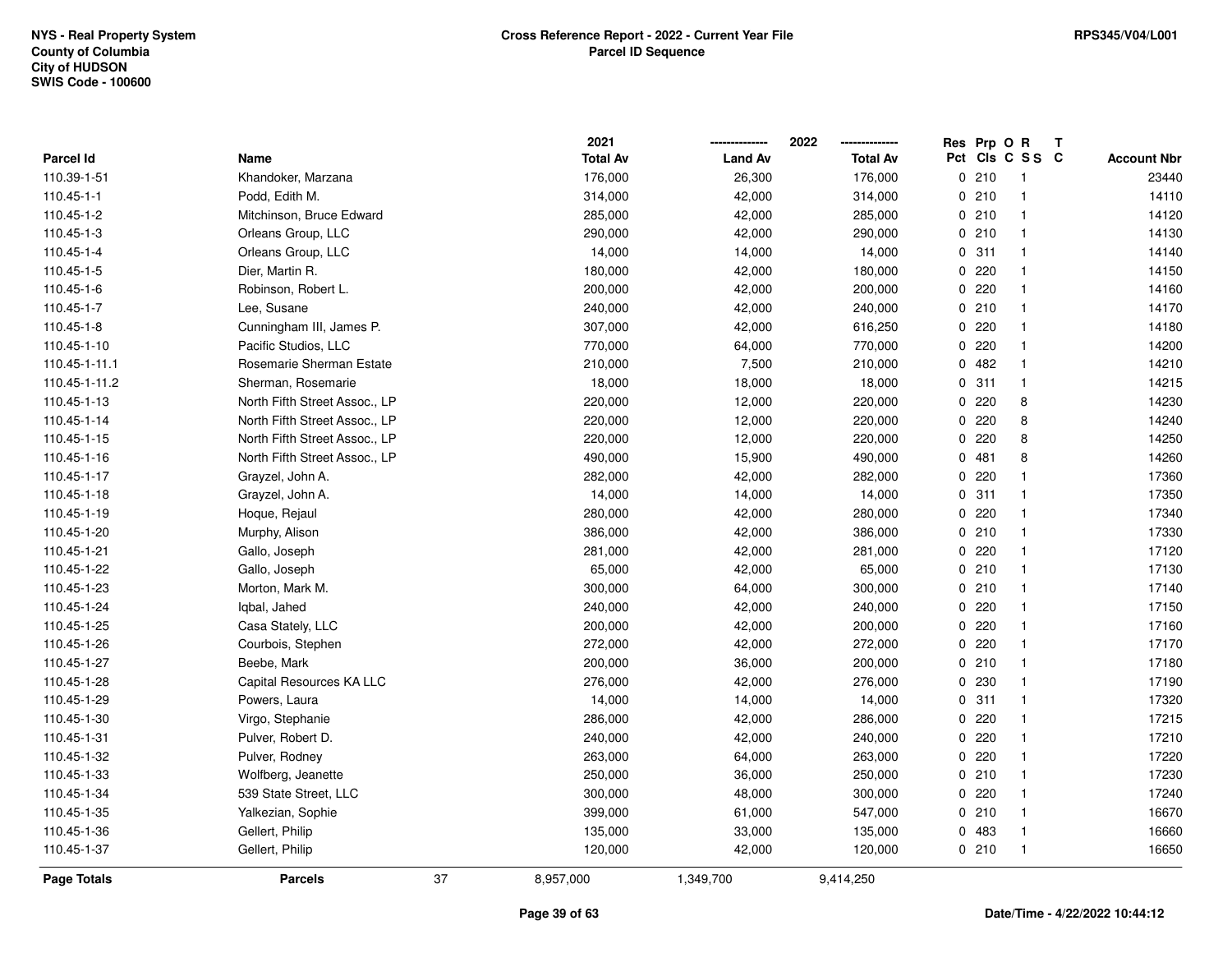|                  |                               | 2021            |                | 2022            | Res         | Prp O R |                 | Т |                    |
|------------------|-------------------------------|-----------------|----------------|-----------------|-------------|---------|-----------------|---|--------------------|
| <b>Parcel Id</b> | Name                          | <b>Total Av</b> | <b>Land Av</b> | <b>Total Av</b> |             |         | Pct Cls C S S C |   | <b>Account Nbr</b> |
| 110.45-1-38      | Gellert, Philip               | 180,000         | 42,000         | 180,000         | $\mathbf 0$ | 220     | $\mathbf{1}$    |   | 16640              |
| 110.45-1-39      | City Of Hudson                | 20,500          | 20,500         | 20,500          | 0           | 311     | 8               |   | 16630              |
| 110.45-1-40      | Roberts, Cosby                | 271,000         | 36,000         | 271,000         |             | 0.220   | $\mathbf{1}$    |   | 16620              |
| 110.45-1-41      | Lohrenz, Bradley              | 296,000         | 42,000         | 296,000         |             | 0 230   | $\mathbf{1}$    |   | 16610              |
| 110.45-1-42      | Durfee, Lisa                  | 200,000         | 30,000         | 200,000         |             | 0210    | $\mathbf{1}$    |   | 16810              |
| 110.45-1-43      | Chomeides, Michael A.         | 225,000         | 30,000         | 225,000         |             | 0210    | $\mathbf{1}$    |   | 16800              |
| 110.45-1-44      | Cross, La Dawn                | 150,000         | 30,000         | 150,000         |             | 0210    | $\mathbf{1}$    |   | 16790              |
| 110.45-1-45      | Grenoble, Song R Griffin      | 265,000         | 48,000         | 265,000         |             | 0210    | $\mathbf{1}$    |   | 16780              |
| 110.45-1-46      | Hamilton, Alan B.             | 8,000           | 8,000          | 8,000           |             | 0.311   | $\mathbf{1}$    |   | 16600              |
| 110.45-1-47      | Hamilton, Alan B.             | 130,000         | 9,000          | 130,000         |             | 0.482   | $\mathbf{1}$    |   | 16770              |
| 110.45-1-48.-1   | Galvan Asset Management, Inc. | 110,000         | 9,000          | 110,000         |             | 0481    | 8               |   | 13990              |
| 110.45-1-48.-2   | Hudson Homesteads, LP         | 135,000         | 9,000          | 135,000         |             | 0481    | 8               |   | 13991              |
| 110.45-1-49      | Hudson Premier Property, LLC  | 590,000         | 7,500          | 590,000         | 0           | 482     | $\mathbf 1$     |   | 14000              |
| 110.45-1-50      | Morshed, Yasser               | 260,000         | 9,000          | 260,000         | 0           | 482     | $\mathbf{1}$    |   | 14010              |
| 110.45-1-51      | Hossain, Mohammed             | 150,000         | 61,000         | 150,000         |             | 0210    | $\mathbf{1}$    |   | 13980              |
| 110.45-1-53      | Mitchell, Miranda             | 220,000         | 62,000         | 220,000         |             | 0210    | $\mathbf{1}$    |   | 13950              |
| 110.45-1-54      | Wilson, Calvin                | 173,000         | 61,000         | 173,000         |             | 0210    | $\mathbf{1}$    |   | 13940              |
| 110.45-1-55      | Akter, Amana                  | 130,000         | 42,000         | 130,000         |             | 0210    | $\mathbf{1}$    |   | 13930              |
| 110.45-1-56      | Alam, Murshid                 | 130,000         | 42,000         | 130,000         |             | 0210    | $\mathbf{1}$    |   | 13920              |
| 110.45-1-57      | <b>US Bank Trust AS</b>       | 275,000         | 42,000         | 275,000         |             | 0210    | $\mathbf{1}$    |   | 13910              |
| 110.45-1-58      | Time & Space Limited          | 850,000         | 82,800         | 850,000         |             | 0.511   | 8               |   | 13900              |
| 110.45-1-59      | 24 North Fifth LLC            | 550,000         | 15,000         | 550,000         |             | 0210    | $\mathbf{1}$    |   | 16590              |
| 110.45-1-61      | Rosa Illud Chocolate          | 175,000         | 30,000         | 175,000         |             | 0210    | $\mathbf{1}$    |   | 16570              |
| 110.45-1-62      | Rosa Illud Chocolate          | 275,000         | 30,000         | 275,000         |             | 0210    | $\mathbf{1}$    |   | 16560              |
| 110.45-1-63      | Jaz, Andrew                   | 285,000         | 36,000         | 285,000         |             | 0210    | $\mathbf{1}$    |   | 16550              |
| 110.45-1-64      | Tillman, Ruby                 | 360,000         | 48,000         | 360,000         |             | $0$ 220 | $\mathbf{1}$    |   | 16540              |
| 110.45-1-65      | Sarker, Rabeya                | 200,000         | 48,000         | 200,000         |             | 0210    | 1               |   | 16340              |
| 110.45-1-66      | 511 Columbia Street, LLC      | 279,000         | 36,000         | 279,000         |             | 0210    | $\mathbf{1}$    |   | 16350              |
| 110.45-1-67      | Bruce H. Babitt, As Trustee   | 420,000         | 33,000         | 420,000         | 0           | 481     | $\mathbf{1}$    |   | 16370              |
| 110.45-1-68      | Bruce H. Babitt, As Trustee   | 280,000         | 33,000         | 280,000         | 0           | 449     | $\mathbf{1}$    |   | 16360              |
| 110.45-2-1       | Podgorbunski, Vladimir        | 260,000         | 60,000         | 260,000         | 0           | 220     | $\mathbf{1}$    |   | 15330              |
| 110.45-2-2       | Ritter, Michael T.            | 305,000         | 18,000         | 305,000         |             | 0210    | $\mathbf{1}$    |   | 15340              |
| 110.45-2-3       | J & J Digs Inc                | 180,000         | 48,000         | 460,750         |             | 0.220   | $\mathbf{1}$    |   | 15350              |
| 110.45-2-4       | Lacy, Ryan                    | 280,000         | 30,000         | 280,000         |             | $0$ 220 | $\mathbf{1}$    |   | 15360              |
| 110.45-2-5       | Short Street LLC              | 250,000         | 18,000         | 250,000         | 0           | 220     | $\mathbf{1}$    |   | 15400              |
| 110.45-2-6       | Anger, Zia Florence           | 235,000         | 36,000         | 235,000         |             | 0220    | $\mathbf{1}$    |   | 15390              |
| 110.45-2-7       | Niles Weed, Jonathan          | 522,000         | 24,000         | 522,000         |             | 0210    | $\mathbf{1}$    |   | 15380              |
| Page Totals      | 37<br><b>Parcels</b>          | 9,624,500       | 1,265,800      | 9,905,250       |             |         |                 |   |                    |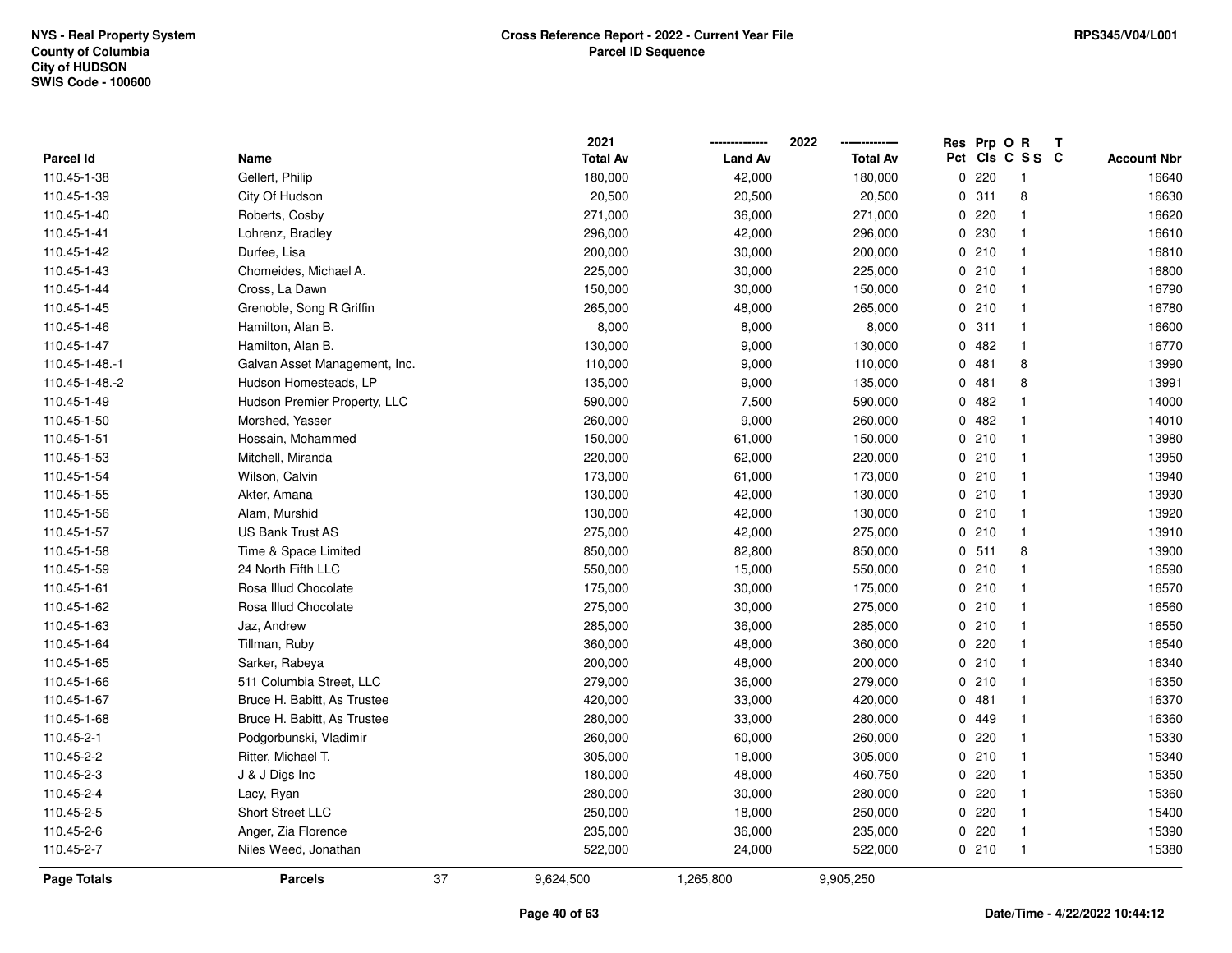|                    |                               |    | 2021            |                | 2022            | Res Prp O R |                         | Т |                    |
|--------------------|-------------------------------|----|-----------------|----------------|-----------------|-------------|-------------------------|---|--------------------|
| Parcel Id          | Name                          |    | <b>Total Av</b> | <b>Land Av</b> | <b>Total Av</b> |             | Pct Cls C S S C         |   | <b>Account Nbr</b> |
| 110.45-2-8         | Keith, Staley                 |    | 231,000         | 18,000         | 231,000         | 0210        | $\overline{\mathbf{1}}$ |   | 15370              |
| 110.45-2-10        | Bulla, Charles Brittain       |    | 355,000         | 48,000         | 355,000         | 0.220       | $\overline{1}$          |   | 15260              |
| 110.45-2-11        | Blanchard, Andreau            |    | 259,000         | 60,000         | 259,000         | 0.220       | $\overline{1}$          |   | 15270              |
| 110.45-2-12        | Scott, Samuel                 |    | 258,000         | 54,000         | 258,000         | 0.220       | $\overline{1}$          |   | 15280              |
| 110.45-2-13        | Galvan Initiatives Foundation |    | 280,000         | 48,000         | 280,000         | 0210        | $\mathbf{1}$            |   | 15290              |
| 110.45-2-14        | Galvan Initiatives Foundation |    | 440,000         | 67,000         | 440,000         | 0210        | 8                       |   | 15310              |
| 110.45-2-15        | Galvan Initiatives Foundation |    | 440,000         | 67,000         | 440,000         | 0 230       | 8                       |   | 15300              |
| 110.45-2-16        | Mahoney, Larissa E.           |    | 435,000         | 76,000         | 495,000         | 0210        | $\mathbf{1}$            |   | 17840              |
| 110.45-2-17        | Bloom, Molly                  |    | 277,000         | 69,000         | 277,000         | 0210        | $\overline{1}$          |   | 17850              |
| 110.45-2-18        | Chermayeff, Alexandra         |    | 220,000         | 60,000         | 220,000         | 0220        | $\overline{1}$          |   | 17860              |
| 110.45-2-19        | MacCormack, Penny             |    | 561,000         | 63,000         | 561,000         | 0210        | $\overline{1}$          |   | 17870              |
| 110.45-2-20        | Levenstein, Laura             |    | 510,000         | 17,700         | 510,000         | 0411        | $\overline{1}$          |   | 17880              |
| 110.45-2-21        | Platner, Delphyne             |    | 310,000         | 67,000         | 670,000         | 0220        | $\overline{1}$          |   | 17890              |
| 110.45-2-22        | Posner MD, Norman Ames        |    | 540,000         | 67,000         | 540,000         | 0210        | $\overline{1}$          |   | 17900              |
| 110.45-2-23        | Kilmer, Stanley E.            |    | 297,000         | 48,000         | 297,000         | 0210        | $\overline{1}$          |   | 17940              |
| 110.45-2-24        | Chen, Daniel                  |    | 278,000         | 48,000         | 703,000         | 0210        | $\overline{1}$          |   | 17930              |
| 110.45-2-25        | Walker, Peta G.               |    | 236,602         | 60,000         | 236,602         | 0210        | $\overline{1}$          |   | 17920              |
| 110.45-2-27        | Galvan Initiatives Foundation |    | 290,000         | 54,000         | 290,000         | 0 220       | $\overline{1}$          |   | 17830              |
| 110.45-2-28        | Carla Sadoff Living Trust     |    | 250,000         | 68,000         | 250,000         | 0210        | $\overline{1}$          |   | 17820              |
| 110.45-2-29.1      | Hollis, Timothy T.            |    | 320,000         | 36,000         | 320,000         | 0220        | $\mathbf{1}$            |   | 17816              |
| 110.45-2-29.2      | Hollis, Timothy T.            |    | 435,000         | 54,000         | 435,000         | 0210        | $\overline{1}$          |   | 17817              |
| 110.45-2-30        | Able, Aaron                   |    | 554,000         | 30,000         | 554,000         | 0210        | $\overline{1}$          |   | 17750              |
| 110.45-2-31        | <b>CNJ Affiliates LTD</b>     |    | 510,000         | 16,800         | 510,000         | 0.482       | $\overline{1}$          |   | 17760              |
| 110.45-2-32        | Harrison, Richard             |    | 260,000         | 42,000         | 260,000         | 0220        | $\overline{1}$          |   | 17770              |
| 110.45-2-33        | Revuelta, Manuel              |    | 475,000         | 42,000         | 475,000         | 0210        | $\overline{1}$          |   | 17780              |
| 110.45-2-34        | Wood, Jane                    |    | 323,000         | 64,000         | 323,000         | 0210        | $\overline{1}$          |   | 17790              |
| 110.45-2-35        | Reilly, Kathleen R.           |    | 290,000         | 42,000         | 290,000         | 0 220       | $\overline{1}$          |   | 17800              |
| 110.45-2-36        | Vidor, Quentin                |    | 299,000         | 42,000         | 299,000         | 0220        | $\overline{1}$          |   | 17810              |
| 110.45-2-37        | Hart, Shaun                   |    | 220,000         | 9,000          | 220,000         | 0411        | $\overline{1}$          |   | 17610              |
| 110.45-2-38        | Carone, Claude                |    | 225,000         | 7,800          | 225,000         | 0210        | $\overline{1}$          |   | 17740              |
| 110.45-2-39        | Carone, Claude                |    | 130,000         | 24,000         | 130,000         | 0210        | $\overline{1}$          |   | 17730              |
| 110.45-2-40        | Pullen, Mildred L.            |    | 270,000         | 24,000         | 270,000         | 0210        | $\overline{1}$          |   | 17720              |
| 110.45-2-41        | Low, Jonathon                 |    | 330,000         | 42,000         | 330,000         | 0210        | $\overline{1}$          |   | 17620              |
| 110.45-2-42        | Khan, Mohammed Rubel          |    | 230,000         | 42,000         | 230,000         | $0$ 220     | $\overline{1}$          |   | 17630              |
| 110.45-2-43        | Wolfe, Christina              |    | 271,000         | 42,000         | 271,000         | $0$ 220     | $\overline{1}$          |   | 17640              |
| 110.45-2-44        | Orr, Bernadette S.            |    | 259,000         | 42,000         | 259,000         | 0220        | $\overline{1}$          |   | 17650              |
| 110.45-2-45        | Solovay, Paul                 |    | 266,000         | 42,000         | 266,000         | 0.220       | $\overline{1}$          |   | 17660              |
| <b>Page Totals</b> | <b>Parcels</b>                | 37 | 12,134,602      | 1,703,300      | 12,979,602      |             |                         |   |                    |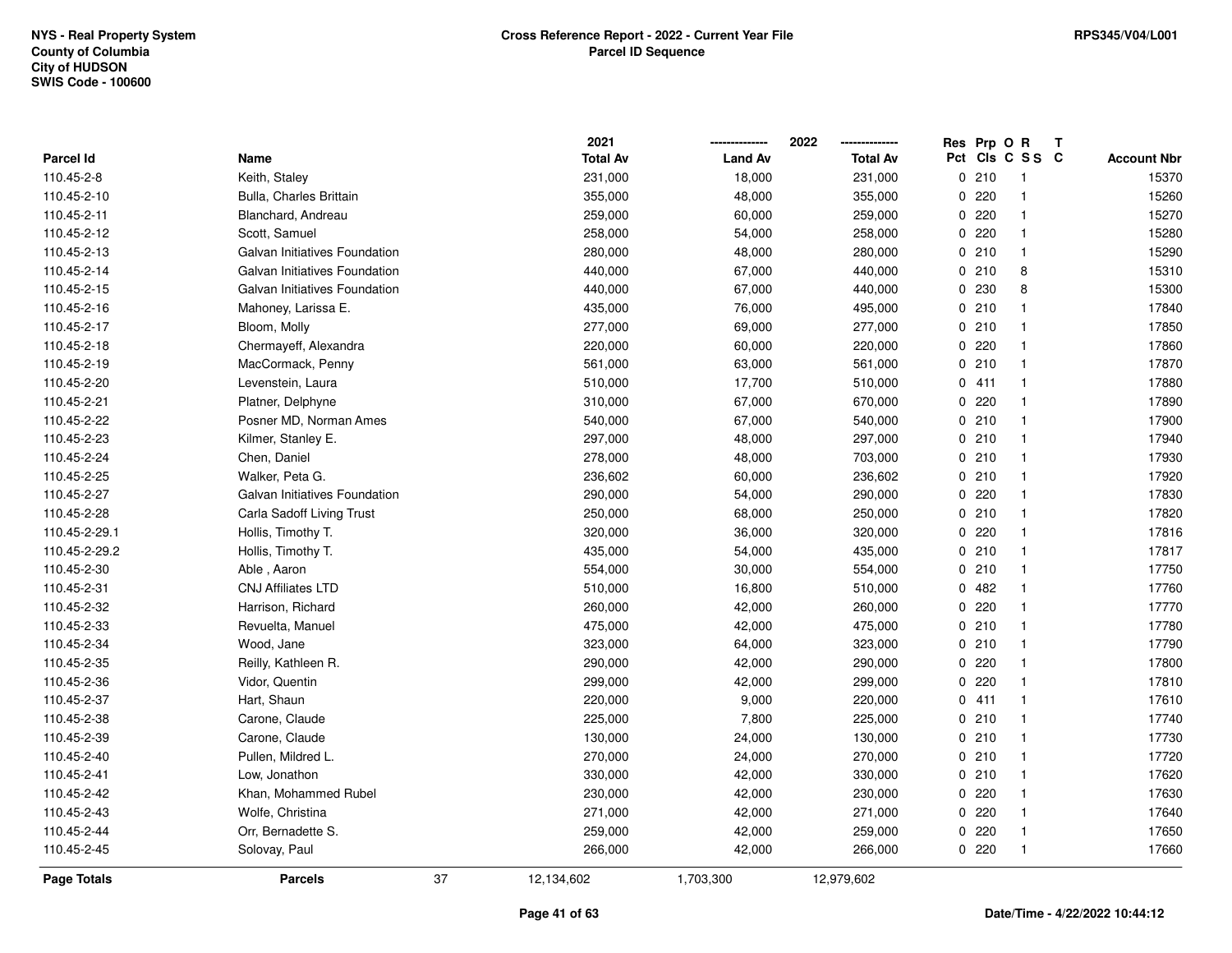|                    |                        |    | 2021            |                | 2022            |    | Res Prp O R |                         | Т |                    |
|--------------------|------------------------|----|-----------------|----------------|-----------------|----|-------------|-------------------------|---|--------------------|
| Parcel Id          | Name                   |    | <b>Total Av</b> | <b>Land Av</b> | <b>Total Av</b> |    |             | Pct Cls C S S C         |   | <b>Account Nbr</b> |
| 110.45-2-46        | Liton, Jahorul I.      |    | 350,000         | 64,000         | 350,000         |    | 0.280       | $\overline{\mathbf{1}}$ |   | 17670              |
| 110.45-2-47        | Liton, Jahorul I.      |    | 18,000          | 18,000         | 18,000          |    | 0.311       | $\overline{1}$          |   | 17680              |
| 110.45-2-48        | Hinds, Oliver          |    | 16,000          | 16,000         | 16,000          |    | 0.311       | $\overline{1}$          |   | 17710              |
| 110.45-2-49        | Hinds, Oliver          |    | 268,000         | 67,000         | 268,000         |    | 0220        | $\mathbf{1}$            |   | 17700              |
| 110.45-2-50        | Rizzo, John F.         |    | 266,000         | 65,000         | 266,000         |    | 0220        | $\mathbf{1}$            |   | 17690              |
| 110.45-2-51        | Sideri, Leonardo       |    | 285,000         | 36,000         | 285,000         |    | 0210        | $\mathbf{1}$            |   | 17590              |
| 110.45-2-52.2      | Carter, Shirley M.     |    | 275,000         | 24,000         | 275,000         |    | 0210        | $\overline{\mathbf{1}}$ |   | 17583              |
| 110.45-2-52.12     | Buckley, Kirin         |    | 275,000         | 24,000         | 275,000         |    | 0210        | $\mathbf{1}$            |   | 17582              |
| 110.45-2-52.111    | Dearman, Jill          |    | 449,000         | 30,000         | 449,000         |    | 0210        | $\overline{\mathbf{1}}$ |   | 17580              |
| 110.45-2-52.112    | Chick, Austin          |    | 275,000         | 24,000         | 275,000         |    | 0210        | $\mathbf{1}$            |   | 17581              |
| 110.45-2-53        | Johnson, Bradley       |    | 240,000         | 42,000         | 240,000         |    | 0220        | $\overline{1}$          |   | 17570              |
| 110.45-2-54        | Grubler, Matthew       |    | 66,100          | 60,000         | 66,100          |    | 0.312       | $\overline{1}$          |   | 17550              |
| 110.45-2-55        | Grubler, Matthew       |    | 233,000         | 42,000         | 233,000         |    | 60 220      | 1                       |   | 17560              |
| 110.45-2-56        | 546 State Street, LLC  |    | 308,000         | 42,000         | 308,000         |    | 0220        | $\mathbf{1}$            |   | 17540              |
| 110.45-2-57        | Virgo, Rennell         |    | 300,000         | 42,000         | 300,000         |    | 0220        | $\overline{\mathbf{1}}$ |   | 17530              |
| 110.45-2-58        | Kalaw, Maria Carina    |    | 308,000         | 42,000         | 508,000         |    | 0220        | $\overline{\mathbf{1}}$ |   | 17520              |
| 110.45-2-59        | Bullitt, Jill          |    | 200,000         | 61,000         | 200,000         |    | 0210        | $\overline{1}$          |   | 17510              |
| 110.45-2-60        | Jargow, Louis          |    | 170,000         | 63,000         | 170,000         |    | 0210        | $\overline{1}$          |   | 17500              |
| 110.45-2-61        | Bodnar, Mark           |    | 266,000         | 42,000         | 266,000         |    | 0220        | $\mathbf{1}$            |   | 17490              |
| 110.45-2-62        | Ahmed, Hasan           |    | 315,000         | 24,000         | 315,000         |    | 0210        | $\mathbf{1}$            |   | 17480              |
| 110.45-2-63        | Choudbury, Sabith      |    | 200,000         | 18,000         | 200,000         |    | 50 220      | $\overline{1}$          |   | 17600              |
| 110.45-2-64        | Molla, Ali Hossain     |    | 230,000         | 10,000         | 230,000         | 99 | 411         | -1                      |   | 17460              |
| 110.45-2-65        | Michael Gansberg, LLC  |    | 229,000         | 24,000         | 229,000         |    | 0 230       | $\overline{\mathbf{1}}$ |   | 17450              |
| 110.45-2-66        | Allen Morgan, Laura    |    | 179,000         | 30,000         | 179,000         |    | 0220        | $\mathbf{1}$            |   | 17440              |
| 110.45-2-67.2      | Nguyen, Ashley L.      |    | 145,000         | 30,000         | 145,000         |    | 0210        | $\overline{1}$          |   | 17436              |
| 110.45-2-67.110    | Patterson, Ross        |    | 247,000         | 30,000         | 247,000         |    | 0210        | $\mathbf{1}$            |   | 17430              |
| 110.45-2-67.120    | Schnauffer, Mayfield   |    | 210,000         | 30,000         | 210,000         |    | 0210        | $\mathbf{1}$            |   | 17437              |
| 110.45-2-68        | Albanese, Dominic      |    | 347,000         | 64,000         | 347,000         |    | 0 230       | $\mathbf 1$             |   | 17420              |
| 110.45-2-69        | Maven Reid Corporation |    | 450,000         | 13,500         | 450,000         |    | 0481        | $\overline{\mathbf{1}}$ |   | 17410              |
| 110.45-2-70        | Niesen, Roderick Jr.   |    | 150,000         | 48,000         | 150,000         |    | 0220        | $\mathbf{1}$            |   | 17400              |
| 110.45-2-71        | 508-510 State St. LLC  |    | 225,000         | 17,400         | 225,000         |    | 0411        | $\overline{\mathbf{1}}$ |   | 17390              |
| 110.45-2-72        | Raven Point Homes, LLC |    | 173,000         | 30,000         | 173,000         |    | 0.220       | $\overline{1}$          |   | 17380              |
| 110.45-2-73.1      | Teale, Jamison         |    | 200,000         | 18,000         | 200,000         |    | 0210        | $\overline{1}$          |   | 17370              |
| 110.45-2-73.2      | Teale, Jamison         |    | 150,000         | 12,000         | 150,000         |    | 0210        | $\mathbf{1}$            |   | 17371              |
| 110.45-2-74        | Badila, Pamela         |    | 150,000         | 42,000         | 150,000         |    | $0$ 220     | $\mathbf 1$             |   | 17470              |
| 110.45-2-75        | Galvan Civic I, Inc.   |    | 3,900,000       | 39,700         | 3,900,000       |    | 0 611       | 8                       |   | 15250              |
| 110.45-2-76        | Foote, Henry Jameson   |    | 445,000         | 48,000         | 445,000         |    | 0220        | $\overline{1}$          |   | 15230              |
| <b>Page Totals</b> | <b>Parcels</b>         | 37 | 12,513,100      | 1,332,600      | 12,713,100      |    |             |                         |   |                    |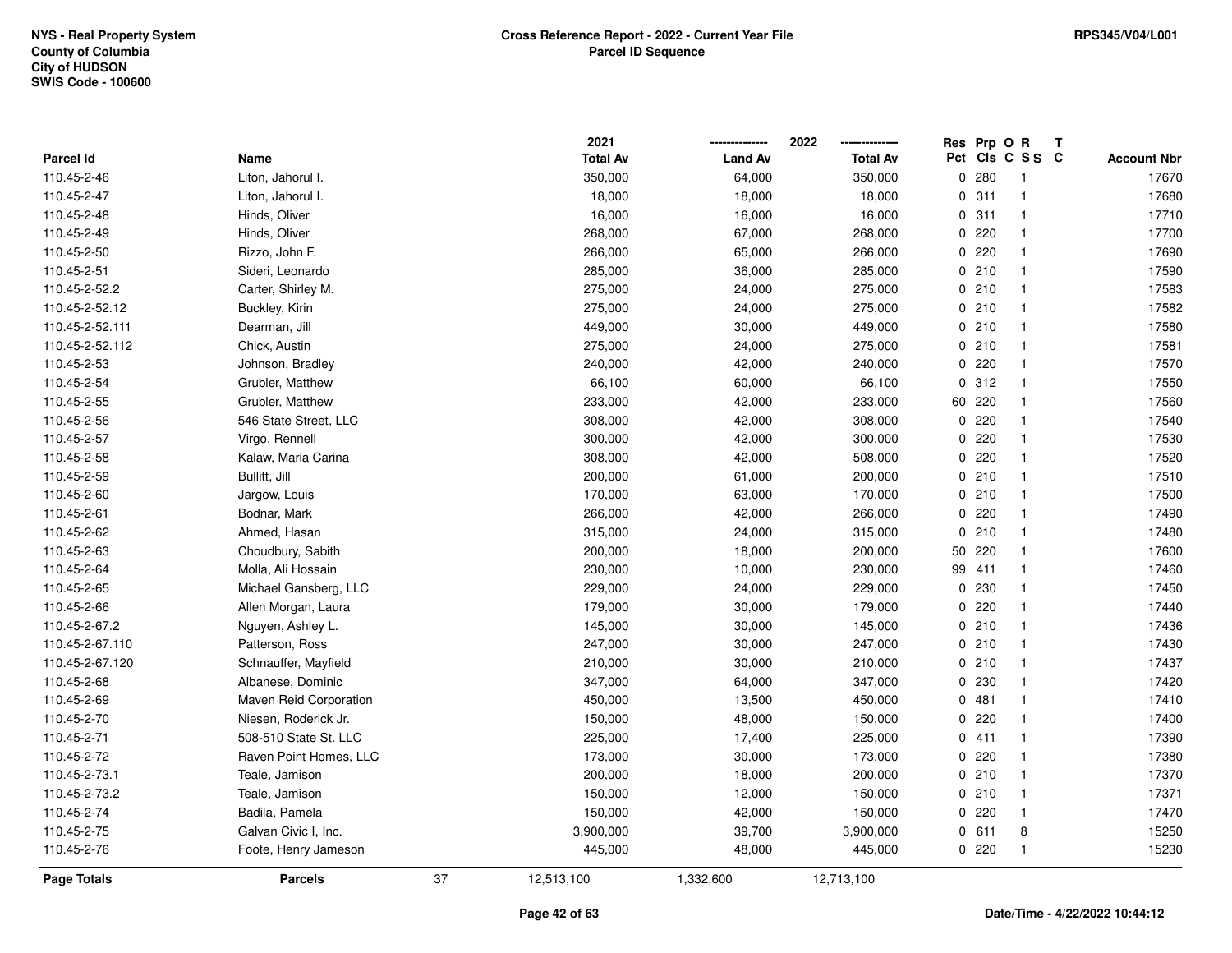|                    |                                  | 2021            |                | 2022<br>------------- | Res | Prp O R |                 | T |                    |
|--------------------|----------------------------------|-----------------|----------------|-----------------------|-----|---------|-----------------|---|--------------------|
| Parcel Id          | Name                             | <b>Total Av</b> | <b>Land Av</b> | <b>Total Av</b>       |     |         | Pct Cls C S S C |   | <b>Account Nbr</b> |
| 110.45-2-77        | Galvan Initiatives Foundation    | 125,000         | 36,000         | 125,000               |     | 0210    | -1              |   | 15240              |
| 110.45-2-79        | Perry, Jacob H.                  | 500,000         | 64,000         | 500,000               | 0   | 210     | $\mathbf{1}$    |   | 15210              |
| 110.45-2-80        | Bokaer, Jonah                    | 500,000         | 16,800         | 500,000               |     | 0 483   | $\mathbf 1$     |   | 15200              |
| 110.45-2-81        | Naba, Najat                      | 450,000         | 42,000         | 450,000               |     | 0210    | $\mathbf{1}$    |   | 15190              |
| 110.45-2-82        | LaDue, Sharon                    | 272,000         | 54,000         | 272,000               |     | 0220    |                 |   | 15180              |
| 110.45-2-83        | Rossman, David                   | 119,000         | 48,000         | 119,000               |     | $0$ 220 |                 |   | 15170              |
| 110.45-2-84        | Wells, Jordyn                    | 175,000         | 30,000         | 175,000               |     | 0.220   |                 |   | 15160              |
| 110.45-2-85        | Khan, Mohi U                     | 161,000         | 36,000         | 161,000               |     | 0.220   |                 |   | 15150              |
| 110.45-3-1         | Waterhouse, Dennis               | 180,000         | 73,000         | 180,000               |     | 0210    | $\mathbf{1}$    |   | 23820              |
| 110.45-3-3         | Schuette, Susan                  | 215,000         | 78,400         | 215,000               |     | 0210    | $\mathbf 1$     |   | 23840              |
| 110.45-3-4         | Boyles, Jane C.                  | 171,000         | 77,800         | 171,000               |     | 0210    | $\mathbf{1}$    |   | 23850              |
| 110.45-3-6         | City Of Hudson                   | 22,000          | 22,000         | 22,000                |     | 0.311   | 8               |   | 23885              |
| 110.45-3-7         | Rosenthal, Thomas                | 290,000         | 69,000         | 290,000               |     | 0210    |                 |   | 23860              |
| 110.45-3-9         | Ressler-Towsky, Marita           | 205,000         | 65,000         | 205,000               |     | 0210    |                 |   | 18470              |
| 110.45-3-10        | Keeler, Thomas Jay               | 350,000         | 65,000         | 350,000               |     | 0210    | $\mathbf{1}$    |   | 18460              |
| 110.45-3-11        | Hall, George Timothy             | 210,000         | 65,000         | 210,000               |     | 0210    | $\mathbf{1}$    |   | 18450              |
| 110.45-3-12        | Tattersall-Hill, Zachary         | 28,000          | 8,000          | 28,000                |     | 0.312   | $\mathbf{1}$    |   | 18440              |
| 110.45-3-13        | Peets, Helen                     | 184,000         | 54,000         | 184,000               |     | 0210    | $\mathbf{1}$    |   | 18430              |
| 110.45-3-14        | Thomas, Lynch                    | 181,000         | 54,000         | 181,000               |     | 0210    |                 |   | 18420              |
| 110.45-3-15        | Adler, Amy                       | 360,000         | 54,000         | 360,000               |     | 0210    | $\mathbf 1$     |   | 18410              |
| 110.45-3-16        | Woitaszek, Genevieve L.          | 60,200          | 54,000         | 60,200                |     | 0.312   |                 |   | 18400              |
| 110.45-3-17        | Rice, Christoper George          | 400,000         | 63,000         | 400,000               |     | 0220    |                 |   | 18390              |
| 110.45-3-18        | Crimmins, Kelly                  | 314,000         | 48,000         | 314,000               | 0   | 220     | $\mathbf{1}$    |   | 18380              |
| 110.45-3-19        | Muller, Konrad                   | 320,000         | 48,000         | 320,000               |     | 0210    | $\mathbf 1$     |   | 18370              |
| 110.45-3-20        | Williams, Wayne R. Sr.1.         | 225,000         | 48,000         | 225,000               |     | 0210    | $\mathbf{1}$    |   | 18360              |
| 110.45-3-21        | Dorothy F Wirth, Third Party Sup | 215,000         | 18,000         | 215,000               |     | 0210    |                 |   | 18610              |
| 110.45-3-22        | Dabney, Anthony                  | 240,000         | 18,000         | 240,000               |     | 0210    |                 |   | 18600              |
| 110.45-3-23        | Blaser, Antonio                  | 265,000         | 18,000         | 265,000               |     | 0210    |                 |   | 18590              |
| 110.45-3-24        | Abbas, Alicia                    | 240,000         | 18,000         | 240,000               |     | 0210    | $\mathbf 1$     |   | 18580              |
| 110.45-3-25        | Eife, Diana                      | 150,000         | 18,000         | 150,000               |     | 0210    | $\mathbf{1}$    |   | 18570              |
| 110.45-3-26        | Chicane, David                   | 240,000         | 18,000         | 300,000               |     | 0210    | $\mathbf{1}$    |   | 18560              |
| 110.45-3-27        | Clark, Katherine W.              | 160,000         | 18,000         | 160,000               |     | 0210    | $\mathbf{1}$    |   | 18550              |
| 110.45-3-28        | Bace, Kaja                       | 275,000         | 18,000         | 275,000               |     | 0210    | $\mathbf 1$     |   | 18540              |
| 110.45-3-29        | Dean, Linda                      | 275,000         | 30,000         | 275,000               |     | 0210    |                 |   | 18520              |
| 110.45-3-30        | McMahon, Elise                   | 150,000         | 18,000         | 150,000               |     | 0210    |                 |   | 18530              |
| 110.45-3-31        | Dean, Linda                      | 185,000         | 36,000         | 185,000               |     | 0220    |                 |   | 18510              |
| 110.45-3-32        | Parker, Colleen                  | 430,000         | 63,000         | 430,000               |     | 0210    | $\mathbf{1}$    |   | 18500              |
| <b>Page Totals</b> | <b>Parcels</b>                   | 37<br>8,842,200 | 1,564,000      | 8,902,200             |     |         |                 |   |                    |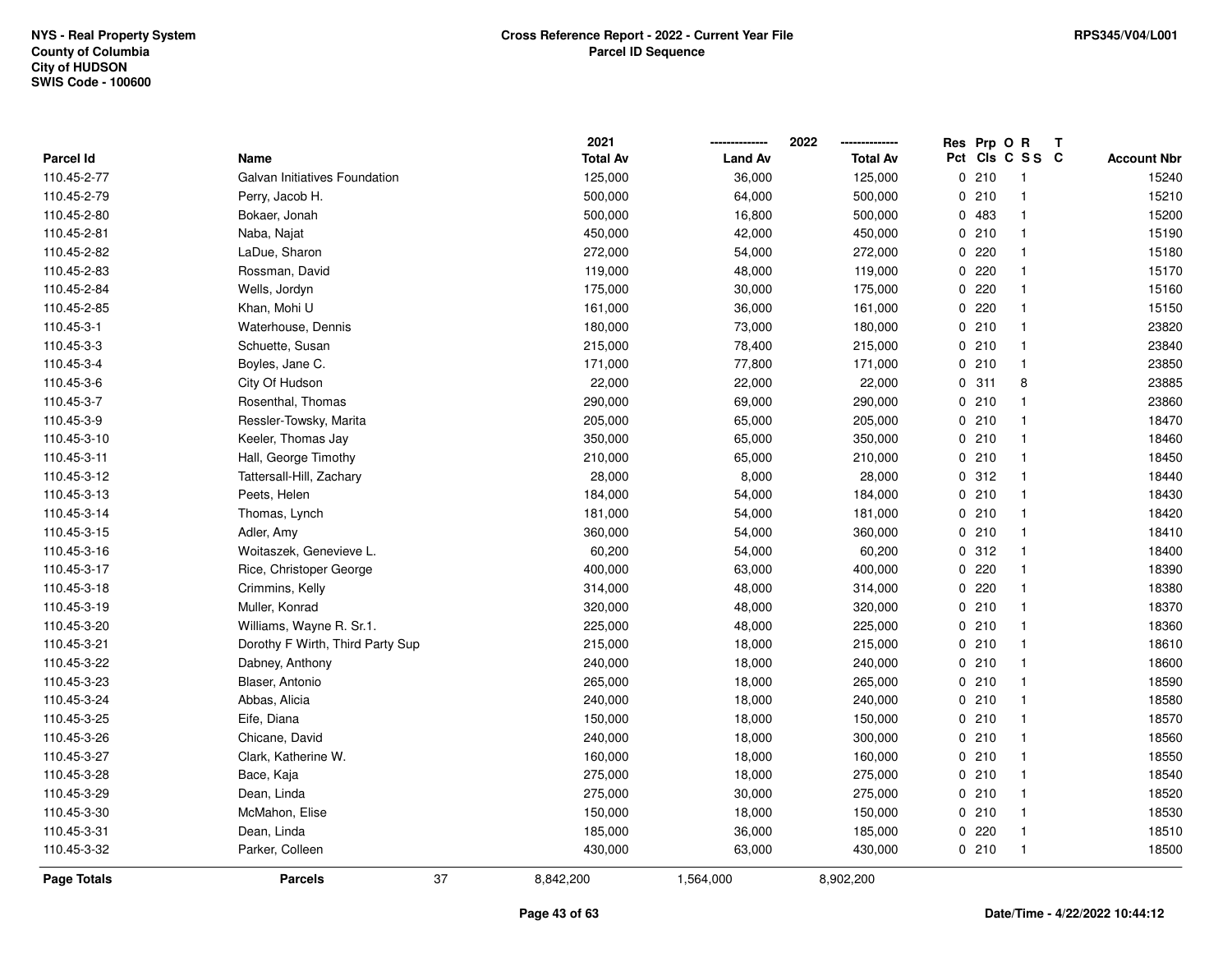|                    |                            |    | 2021            |                | 2022            | Res Prp O R |                         | Т |                    |
|--------------------|----------------------------|----|-----------------|----------------|-----------------|-------------|-------------------------|---|--------------------|
| <b>Parcel Id</b>   | Name                       |    | <b>Total Av</b> | <b>Land Av</b> | <b>Total Av</b> |             | Pct Cls C S S C         |   | <b>Account Nbr</b> |
| 110.45-3-33        | Elmasri, Kamal             |    | 555,000         | 60,000         | 555,000         | 0210        | -1                      |   | 18490              |
| 110.45-3-34        | Fasciocco, Alicia          |    | 515,000         | 24,000         | 515,000         | 0210        | $\overline{\mathbf{1}}$ |   | 18630              |
| 110.45-3-35        | Rand, Keith                |    | 265,000         | 60,000         | 265,000         | 0210        | $\overline{1}$          |   | 18160              |
| 110.45-3-36        | Hogg, Michael Lindsay      |    | 520,000         | 42,000         | 520,000         | 0210        | $\overline{1}$          |   | 18170              |
| 110.45-3-37        | Levin, Robin L.            |    | 318,000         | 48,000         | 318,000         | 0220        | $\mathbf{1}$            |   | 18180              |
| 110.45-3-38        | Harrison, Richard G.       |    | 305,000         | 48,000         | 305,000         | 0220        | $\overline{1}$          |   | 18190              |
| 110.45-3-40        | Jeffs, Philip              |    | 580,000         | 70,000         | 580,000         | 0210        | $\overline{\mathbf{1}}$ |   | 18200              |
| 110.45-3-42        | 530 Washington LLC         |    | 451,000         | 60,000         | 451,000         | 0210        | $\mathbf{1}$            |   | 18230              |
| 110.45-3-43        | Zaslavsky, Sergey          |    | 250,000         | 48,000         | 250,000         | 0220        | $\overline{\mathbf{1}}$ |   | 18250              |
| 110.45-3-44        | Tattersall-Hill, Zachary   |    | 230,000         | 42,000         | 230,000         | 0220        | $\mathbf{1}$            |   | 18260              |
| 110.45-3-45        | Snider, Suzanne            |    | 300,000         | 60,000         | 300,000         | 0210        | $\overline{1}$          |   | 18270              |
| 110.45-3-46        | Snider, Suzanne            |    | 56,600          | 48,000         | 56,600          | 0.312       | $\overline{1}$          |   | 18280              |
| 110.45-3-47        | Garrison, Helen            |    | 310,000         | 54,000         | 310,000         | 50 220      | $\overline{1}$          |   | 18290              |
| 110.45-3-48        | Hilton, Elyse              |    | 365,000         | 64,000         | 365,000         | 0210        | $\mathbf{1}$            |   | 18300              |
| 110.45-3-49        | Grandinetti, Jamie         |    | 270,000         | 42,000         | 270,000         | 0210        | $\overline{\mathbf{1}}$ |   | 18310              |
| 110.45-3-50        | Scordo, Peter              |    | 300,000         | 61,000         | 300,000         | 0210        | $\overline{\mathbf{1}}$ |   | 18320              |
| 110.45-3-51        | Urra, Deborah              |    | 360,000         | 61,000         | 360,000         | 0 230       | $\overline{1}$          |   | 18330              |
| 110.45-3-52        | Mrozowski, Ryan            |    | 357,000         | 81,300         | 357,000         | 0.220       | $\overline{1}$          |   | 18340              |
| 110.45-3-53        | Campbell, John             |    | 315,000         | 42,000         | 315,000         | 0220        | $\mathbf{1}$            |   | 18350              |
| 110.45-3-54        | Parson, Christopher        |    | 260,000         | 54,000         | 260,000         | 0220        | $\overline{1}$          |   | 18130              |
| 110.45-3-55        | Miesmer, Joshua            |    | 225,000         | 42,000         | 225,000         | 0220        | $\overline{1}$          |   | 18120              |
| 110.45-3-56        | Dorcas Churchill Avery LLC |    | 235,000         | 42,000         | 235,000         | 0220        | $\overline{\mathbf{1}}$ |   | 18110              |
| 110.45-3-57        | Allen, Neil T.             |    | 275,000         | 48,000         | 275,000         | 0210        | $\mathbf{1}$            |   | 18100              |
| 110.45-3-58        | Walker, Willie Lee Jr.     |    | 300,000         | 48,000         | 300,000         | 0210        | $\overline{\mathbf{1}}$ |   | 18090              |
| 110.45-3-59        | Walker, Willie Lee Jr.     |    | 48,300          | 42,000         | 48,300          | 0.312       | $\overline{\mathbf{1}}$ |   | 18080              |
| 110.45-3-60        | McGee, Dylan               |    | 362,000         | 42,000         | 362,000         | 0210        | $\mathbf{1}$            |   | 18070              |
| 110.45-3-61        | Otten, Kelcey              |    | 220,000         | 24,000         | 220,000         | 0210        | $\mathbf{1}$            |   | 18060              |
| 110.45-3-62        | Calderone, Joel A.         |    | 293,000         | 24,000         | 293,000         | 0210        | $\mathbf{1}$            |   | 18050              |
| 110.45-3-63        | Kane, Jennifer J.          |    | 316,000         | 24,000         | 316,000         | 0210        | $\overline{\mathbf{1}}$ |   | 18040              |
| 110.45-3-64        | Barrow III, Solomon        |    | 425,000         | 36,000         | 425,000         | 0210        | $\mathbf{1}$            |   | 18150              |
| 110.45-3-65        | Gawron, Grazyna            |    | 30,000          | 24,000         | 30,000          | 0.312       | $\overline{\mathbf{1}}$ |   | 18140              |
| 110.45-3-66        | Gawron, Grazyna            |    | 260,000         | 18,000         | 260,000         | 0210        | $\overline{1}$          |   | 17950              |
| 110.45-3-67        | Gawron, Grazyna            |    | 260,000         | 24,000         | 260,000         | 0210        | $\mathbf{1}$            |   | 17960              |
| 110.45-3-68        | Ryan, Bartholomew          |    | 225,000         | 36,000         | 225,000         | 0220        | $\overline{1}$          |   | 17970              |
| 110.45-3-69        | HudsonProspect, LLC        |    | 306,000         | 67,000         | 306,000         | 0220        | $\mathbf{1}$            |   | 17980              |
| 110.45-3-70        | Akhter, Rasheda            |    | 196,000         | 42,000         | 196,000         | 0 230       | $\mathbf{1}$            |   | 17990              |
| 110.45-3-71        | Debnath, Hiran K.          |    | 318,000         | 42,000         | 318,000         | 0220        | $\overline{\mathbf{1}}$ |   | 18000              |
| <b>Page Totals</b> | <b>Parcels</b>             | 37 | 11,176,900      | 1,694,300      | 11,176,900      |             |                         |   |                    |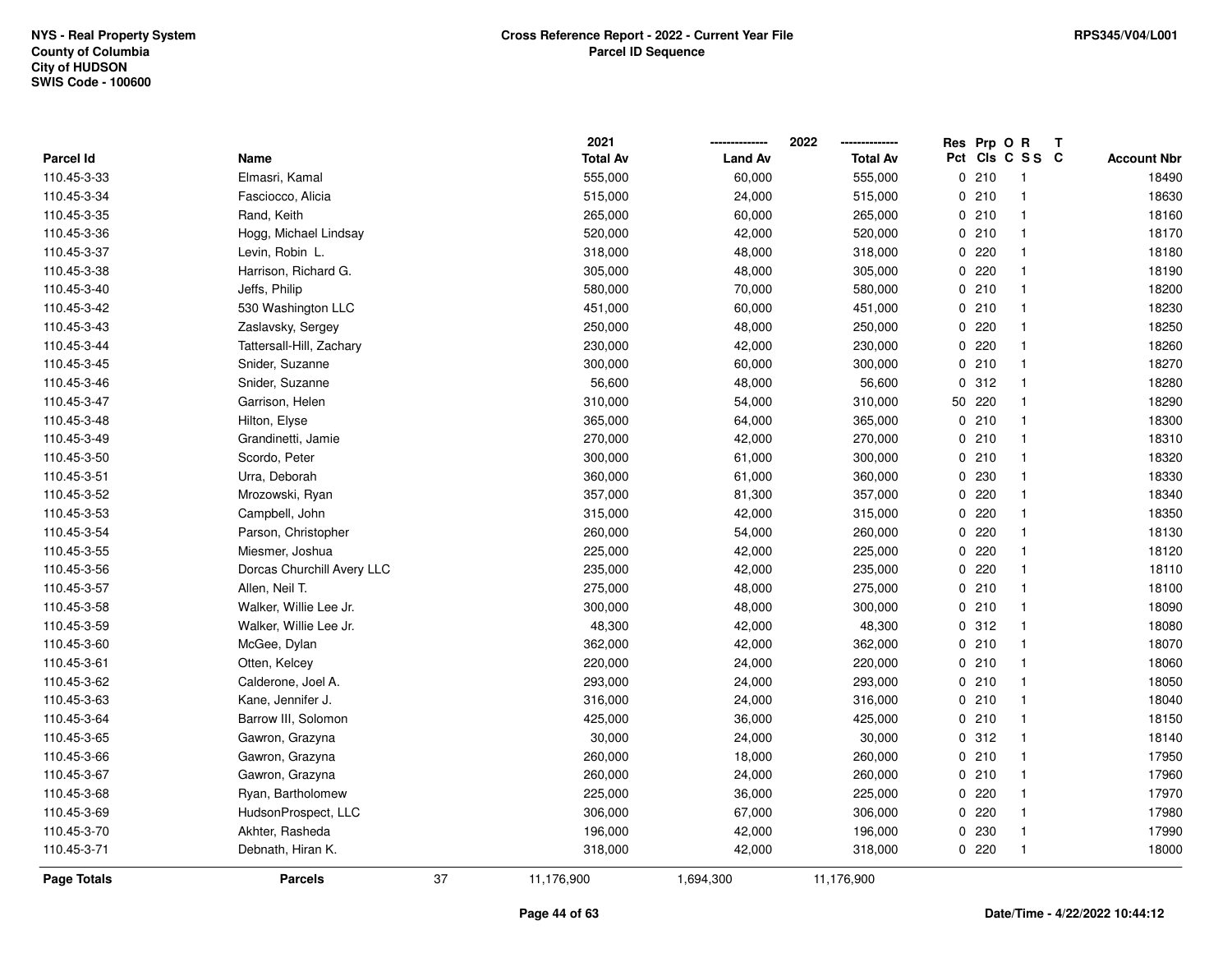|                    |                               |    | 2021            |                | 2022            | Res Prp O R |                         | Т |                    |
|--------------------|-------------------------------|----|-----------------|----------------|-----------------|-------------|-------------------------|---|--------------------|
| Parcel Id          | Name                          |    | <b>Total Av</b> | <b>Land Av</b> | <b>Total Av</b> |             | Pct Cls C S S C         |   | <b>Account Nbr</b> |
| 110.45-3-72        | Race, Ronald                  |    | 288,000         | 42,000         | 288,000         | 0220        | -1                      |   | 18010              |
| 110.45-3-73        | <b>Hudson Mansion LLC</b>     |    | 245,000         | 42,000         | 245,000         | 0220        | $\overline{\mathbf{1}}$ |   | 18020              |
| 110.45-3-74.100    | PBF HUDSON, LLC               |    | 1,900,000       | 52,500         | 1,900,000       | 0 449       | $\mathbf{1}$            |   | 18030              |
| 110.45-3-76        | Miller, David C. Jr.          |    | 243,000         | 78,000         | 243,000         | 0220        | $\mathbf{1}$            |   | 18830              |
| 110.45-3-77        | Miller, David C.              |    | 176,000         | 62,000         | 176,000         | 0210        | $\mathbf{1}$            |   | 18820              |
| 110.45-3-78        | Feredjian, Arek               |    | 500,000         | 62,000         | 500,000         | 0210        | $\mathbf{1}$            |   | 18810              |
| 110.45-3-79        | Lawrence, Mary                |    | 280,000         | 61,000         | 400,000         | 0210        | $\overline{1}$          |   | 18800              |
| 110.45-3-80        | Zukowski, Esther, Life Estate |    | 261,000         | 54,000         | 261,000         | 0220        | $\mathbf{1}$            |   | 18790              |
| 110.45-3-81        | Seltzer, Alexandra            |    | 385,000         | 64,000         | 385,000         | 0 230       | $\mathbf{1}$            |   | 18780              |
| 110.45-3-82        | First Church Of God In        |    | 635,000         | 20,000         | 635,000         | 0 620       | 8                       |   | 18770              |
| 110.45-3-86        | CIDC Hudson House, LLC        |    | 3,240,000       | 52,700         | 3,240,000       | 0 662       | 8                       |   | 18760              |
| 110.47-1-1         | Moses, Deborah                |    | 172,000         | 27,900         | 172,000         | 0210        | $\mathbf{1}$            |   | 22980              |
| 110.47-1-3         | Porpa, Jeffre A.              |    | 241,000         | 28,900         | 241,000         | 0210        | 1                       |   | 22960              |
| 110.47-1-4         | Muller, Darryl E.             |    | 179,000         | 26,300         | 179,000         | 0210        | $\overline{1}$          |   | 22950              |
| 110.47-1-5         | Waters, Robyn                 |    | 184,000         | 26,300         | 184,000         | 0210        | $\mathbf{1}$            |   | 22940              |
| 110.47-1-6         | Gregio, Charlene              |    | 230,000         | 26,300         | 230,000         | 0210        | $\overline{\mathbf{1}}$ |   | 22930              |
| 110.47-1-7         | Merante, Laura I.             |    | 211,000         | 26,300         | 211,000         | 0210        | $\overline{1}$          |   | 22920              |
| 110.47-1-8         | Dixon, Jessica                |    | 190,000         | 26,300         | 190,000         | 0210        | -1                      |   | 22910              |
| 110.47-1-9         | Magee, Jacqueline A.          |    | 216,000         | 26,300         | 216,000         | 0220        | $\mathbf{1}$            |   | 22900              |
| 110.47-1-10        | Kontzamanys, Stephanie        |    | 182,000         | 27,600         | 182,000         | 0210        | $\overline{1}$          |   | 22890              |
| 110.47-1-11        | Franck, Anthony               |    | 21,600          | 13,000         | 21,600          | 0.312       | $\overline{1}$          |   | 22880              |
| 110.47-1-12        | Franck, Anthony               |    | 207,000         | 26,300         | 207,000         | 0210        | -1                      |   | 22860              |
| 110.47-1-13        | McBride, Ty L                 |    | 127,000         | 26,300         | 189,000         | 0210        | $\overline{1}$          |   | 22850              |
| 110.47-1-14        | Miah, Zosmul I.               |    | 137,000         | 26,300         | 137,000         | 0210        | $\mathbf{1}$            |   | 22840              |
| 110.47-1-15        | Bugm, Most Sharifa            |    | 188,000         | 26,300         | 188,000         | $0$ 220     | $\mathbf{1}$            |   | 22830              |
| 110.47-1-16        | Haigh, Helen                  |    | 188,000         | 26,300         | 188,000         | 0210        | $\mathbf 1$             |   | 22820              |
| 110.47-1-17        | Kibler, David L.              |    | 179,000         | 26,300         | 179,000         | 0210        | $\mathbf{1}$            |   | 22810              |
| 110.47-1-19        | Torres Guasca, Camilo         |    | 250,000         | 26,300         | 250,000         | 0210        | $\mathbf 1$             |   | 22790              |
| 110.47-1-20        | Franklin-Cox, Mishanda        |    | 236,000         | 28,900         | 236,000         | 0210        | $\overline{\mathbf{1}}$ |   | 22780              |
| 110.47-1-22        | Beaufait, Elaine              |    | 175,000         | 26,300         | 175,000         | 0210        | $\mathbf{1}$            |   | 22760              |
| 110.47-1-23        | Beaufait, Elaine              |    | 26,300          | 26,300         | 26,300          | 0.311       | $\overline{\mathbf{1}}$ |   | 22750              |
| 110.47-1-25        | Carlee Holdings, LLC          |    | 430,000         | 54,800         | 430,000         | 0457        | $\overline{1}$          |   | 22710              |
| 110.47-1-26        | Carlee Holdings, LLC          |    | 185,000         | 27,900         | 185,000         | 0.220       | $\mathbf{1}$            |   | 22730              |
| 110.47-1-27        | Drabick, Edward               |    | 122,000         | 26,500         | 122,000         | 0210        | $\overline{1}$          |   | 22720              |
| 110.47-1-28        | Quinion, Thomas M.            |    | 188,000         | 26,300         | 188,000         | 0210        | $\overline{1}$          |   | 23210              |
| 110.47-1-29        | Allen, John Sr.               |    | 168,000         | 26,300         | 168,000         | 0210        | $\overline{\mathbf{1}}$ |   | 23200              |
| 110.47-1-30        | Laurange, Anne M.             |    | 176,000         | 26,300         | 176,000         | 0210        | $\overline{1}$          |   | 23190              |
| <b>Page Totals</b> | <b>Parcels</b>                | 37 | 12,961,900      | 1,299,100      | 13,143,900      |             |                         |   |                    |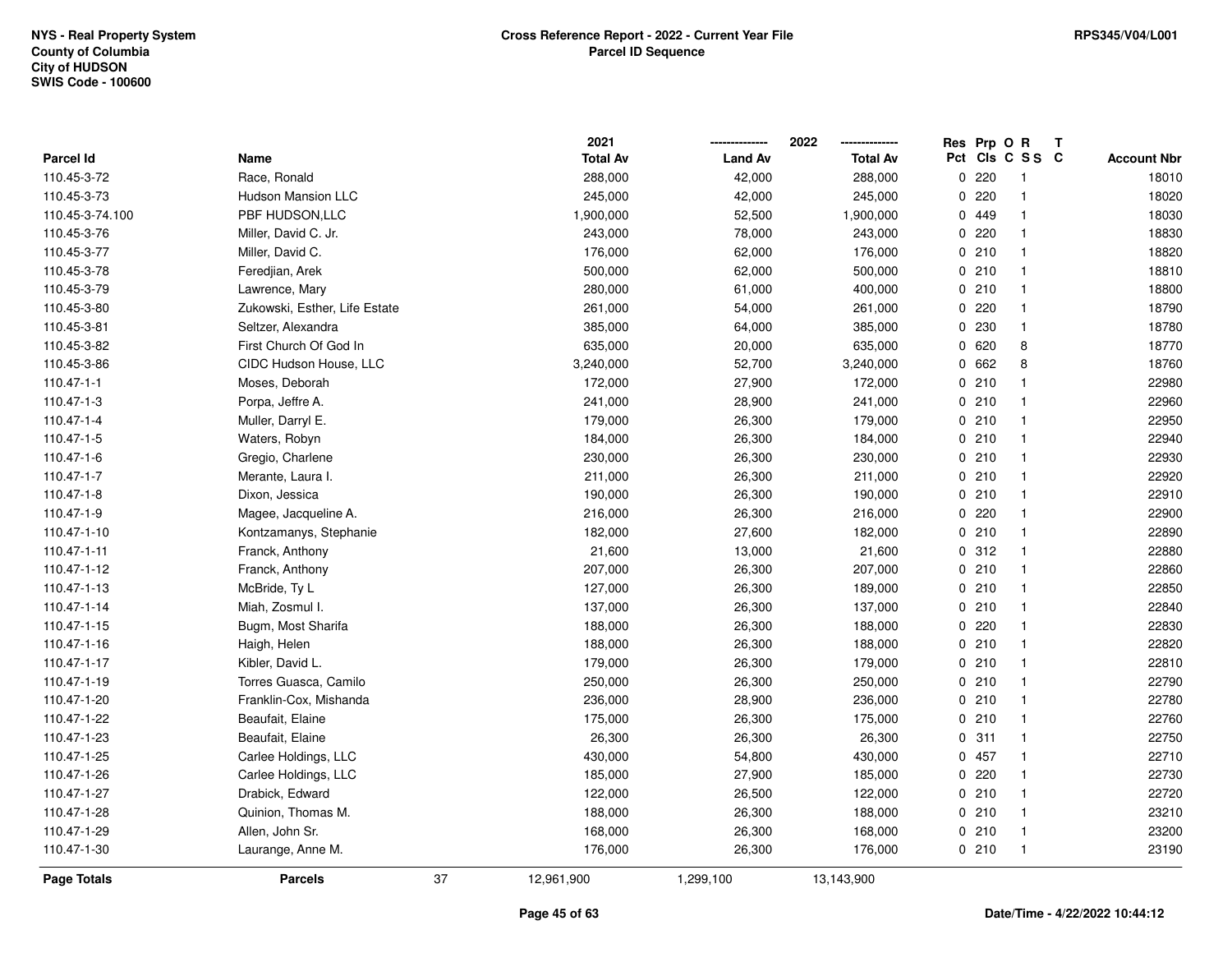|                    |                          | 2021            |                | 2022<br>-------------- | Res Prp O R |                 | Т |                    |
|--------------------|--------------------------|-----------------|----------------|------------------------|-------------|-----------------|---|--------------------|
| Parcel Id          | Name                     | <b>Total Av</b> | <b>Land Av</b> | <b>Total Av</b>        |             | Pct Cls C S S C |   | <b>Account Nbr</b> |
| 110.47-1-31        | Alert, Brenda            | 212,000         | 26,300         | 212,000                | 0210        | -1              |   | 23180              |
| 110.47-1-32        | Alert, Brenda            | 230,000         | 26,300         | 230,000                | 0220        | $\overline{1}$  |   | 23170              |
| 110.47-1-34        | McDonald, Brian          | 205,000         | 28,900         | 205,000                | 0210        | $\overline{1}$  |   | 23150              |
| 110.47-1-36        | Igbal, Javed             | 235,000         | 28,900         | 235,000                | 0210        | $\overline{1}$  |   | 23130              |
| 110.47-1-37        | CAPITAL RESOUCES KA LLC  | 182,000         | 26,300         | 200,000                | 0210        | $\overline{1}$  |   | 23120              |
| 110.47-1-38        | Bednar, Margaret         | 140,000         | 26,300         | 140,000                | 0210        | $\overline{1}$  |   | 23110              |
| 110.47-1-39        | Osterweil, Elana T.      | 185,000         | 26,300         | 185,000                | 0210        | $\overline{1}$  |   | 23100              |
| 110.47-1-40        | Ali, Farhad              | 160,000         | 26,300         | 160,000                | 0210        | $\overline{1}$  |   | 23090              |
| 110.47-1-41        | Rahman, Khalilur         | 202,000         | 27,300         | 202,000                | 0220        | $\overline{1}$  |   | 23080              |
| 110.47-1-42        | Baker, Timothy J.        | 202,000         | 27,100         | 202,000                | 0220        | $\overline{1}$  |   | 23070              |
| 110.47-1-43        | laccino, Toni Lynne      | 202,000         | 27,100         | 202,000                | 0210        | $\mathbf{1}$    |   | 23060              |
| 110.47-1-44        | Rhymaun, Ricardo Charles | 215,000         | 26,300         | 215,000                | 0220        | -1              |   | 23050              |
| 110.47-1-45        | O'Neill, Barbara         | 132,000         | 26,300         | 132,000                | 0210        | $\mathbf{1}$    |   | 23040              |
| 110.47-1-46        | Kingsepp, Roger          | 265,900         | 26,300         | 265,900                | 0210        | $\mathbf{1}$    |   | 23030              |
| 110.47-1-47        | Rogers, Anne L.          | 219,000         | 26,300         | 219,000                | $0$ 220     | $\overline{1}$  |   | 23020              |
| 110.47-1-48        | Roth, Thad William       | 26,300          | 26,300         | 26,300                 | 0.311       | $\overline{1}$  |   | 23010              |
| 110.47-1-49        | Roth, Thad William       | 158,000         | 26,300         | 158,000                | 0210        | $\mathbf{1}$    |   | 23000              |
| 110.47-1-50        | Lawhorn, Roberta         | 212,000         | 26,800         | 212,000                | 0210        | $\mathbf{1}$    |   | 22990              |
| 110.47-1-51        | Fontaine, Frederick      | 190,000         | 29,500         | 190,000                | 0210        | $\overline{1}$  |   | 23910              |
| 110.47-1-52        | Canevari, Dana           | 178,000         | 26,800         | 178,000                | 0210        | $\mathbf{1}$    |   | 23920              |
| 110.47-1-53        | Krueger, Sallie          | 218,800         | 20,800         | 218,800                | 0210        | $\mathbf{1}$    |   | 23930              |
| 110.47-1-54        | Eigenbrodt, Maria        | 158,000         | 27,900         | 158,000                | 0210        | $\overline{1}$  |   | 23950              |
| 110.47-1-55        | Nabozny, Jessica         | 229,000         | 29,700         | 229,000                | 0210        | $\overline{1}$  |   | 19880              |
| 110.47-1-56        | Schwarz, Eric            | 225,000         | 26,500         | 225,000                | 0210        | $\mathbf{1}$    |   | 19870              |
| 110.47-1-57        | McHugh, Kevin            | 186,000         | 26,500         | 186,000                | 0210        | $\mathbf{1}$    |   | 19860              |
| 110.47-1-58        | Ihlenburg, Gail          | 23,800          | 18,200         | 23,800                 | 0.312       | $\overline{1}$  |   | 19850              |
| 110.47-1-59        | Ihlenburg, Gail          | 5,000           | 5,000          | 5,000                  | 0.311       | -1              |   | 19855              |
| 110.47-1-60        | Ihlenburg, Gail          | 221,000         | 26,000         | 221,000                | 0210        | $\overline{1}$  |   | 19840              |
| 110.47-1-61        | Lee, Zachariah           | 190,000         | 23,400         | 190,000                | 0210        | $\overline{1}$  |   | 19830              |
| 110.47-1-62        | McHugh, Melissa          | 148,000         | 20,800         | 148,000                | 0210        | $\overline{1}$  |   | 19820              |
| 110.47-1-63        | Krambeck, Viola          | 140,000         | 18,200         | 140,000                | 0210        | $\overline{1}$  |   | 19810              |
| 110.47-1-64        | Arnold, Caitlin R        | 135,000         | 15,600         | 235,000                | 0210        | $\overline{1}$  |   | 19800              |
| 110.47-1-65        | Higgins, Phyllis         | 146,000         | 15,600         | 146,000                | 0210        | $\overline{1}$  |   | 19790              |
| 110.47-1-66        | Maresco, Michael A. III. | 140,000         | 18,200         | 140,000                | 0210        | $\overline{1}$  |   | 19780              |
| 110.47-1-67        | Noyes, Natalie           | 185,000         | 18,200         | 185,000                | 0210        | $\overline{1}$  |   | 19770              |
| 110.47-1-68        | Torchia, Joseph          | 155,000         | 27,300         | 155,000                | 0210        | $\overline{1}$  |   | 19760              |
| 110.47-1-70        | Roeschlein, Thomas Lee   | 140,000         | 20,800         | 140,000                | 0210        | $\overline{1}$  |   | 19740              |
| <b>Page Totals</b> | 37<br><b>Parcels</b>     | 6,396,800       | 896,700        | 6,514,800              |             |                 |   |                    |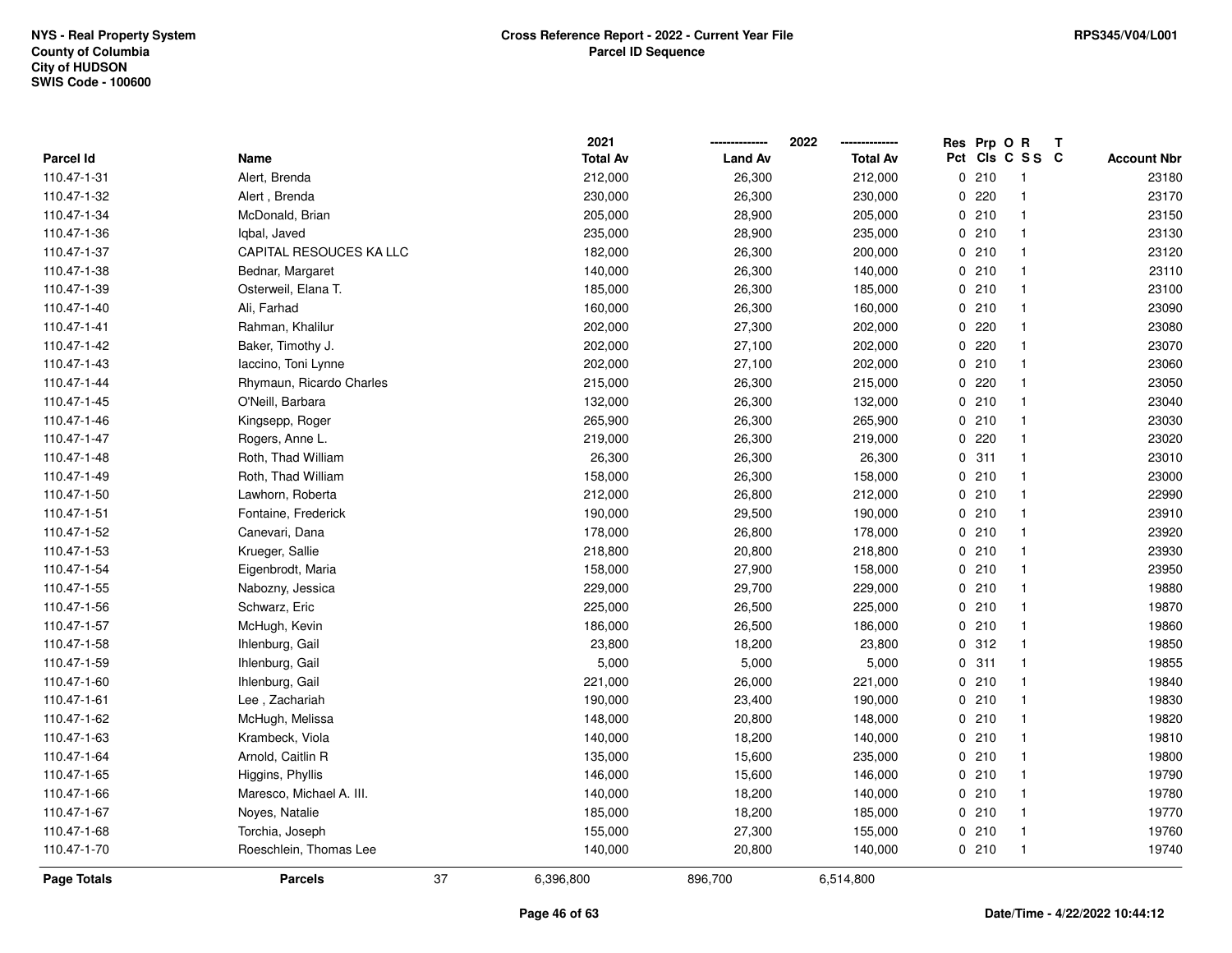|                    |                               |    | 2021            |                | 2022            | Res Prp O R |                 | Т |                    |
|--------------------|-------------------------------|----|-----------------|----------------|-----------------|-------------|-----------------|---|--------------------|
| Parcel Id          | Name                          |    | <b>Total Av</b> | <b>Land Av</b> | <b>Total Av</b> |             | Pct Cls C S S C |   | <b>Account Nbr</b> |
| 110.47-1-71        | Pough, Robert C. Jr.          |    | 156,000         | 20,800         | 156,000         | 0210        | $\overline{1}$  |   | 19730              |
| 110.47-1-72        | Rhymaun, Rachel E.            |    | 202,000         | 27,300         | 202,000         | 0210        | $\overline{1}$  |   | 19720              |
| 110.47-1-74        | Ryder-Card, Babette L.        |    | 206,000         | 20,800         | 206,000         | 0210        | $\mathbf{1}$    |   | 19700              |
| 110.47-1-75        | Ryder-Card, Babette           |    | 30,600          | 20,800         | 30,600          | 0.312       | $\mathbf{1}$    |   | 19690              |
| 110.47-1-76        | Ryder, Louise                 |    | 207,000         | 20,800         | 207,000         | 0210        | $\mathbf{1}$    |   | 19680              |
| 110.47-1-77        | Rhymaun, Rachel               |    | 300,000         | 23,400         | 300,000         | 0220        | $\mathbf{1}$    |   | 19670              |
| 110.47-1-78        | Sawicky, Leonard              |    | 200,000         | 18,600         | 200,000         | 0482        | $\mathbf{1}$    |   | 19660              |
| 110.47-1-79        | Sawicky, Leonard              |    | 270,000         | 23,400         | 270,000         | 0220        | $\mathbf{1}$    |   | 19650              |
| 110.47-1-80        | Sawicky, Leonard              |    | 25,000          | 23,400         | 25,000          | 0.312       | $\mathbf{1}$    |   | 19645              |
| 110.47-1-81        | McLaughlin, Nathan D.         |    | 182,000         | 23,400         | 182,000         | 0210        | $\mathbf{1}$    |   | 19640              |
| 110.47-1-82        | Camphill Hudson, Inc          |    | 163,000         | 23,400         | 163,000         | 0210        | 8               |   | 19630              |
| 110.47-1-83        | Case, Karen                   |    | 159,000         | 23,400         | 159,000         | 0210        | $\mathbf{1}$    |   | 19620              |
| 110.47-1-84        | Urrutia, Misael               |    | 176,000         | 26,500         | 176,000         | 0210        | $\mathbf 1$     |   | 19610              |
| 110.47-1-85        | Puorro, Joseph M.             |    | 220,000         | 31,500         | 220,000         | 0 457       | $\mathbf{1}$    |   | 19300              |
| 110.47-2-1.1       | Niagara Mohawk Power Corp     |    | 29,200          | 29,200         | 29,200          | 0.311       | 6               |   | 25560              |
| 110.47-2-1.2       | Velasquez, Karen              |    | 29,200          | 29,200         | 29,200          | 0.311       | $\mathbf{1}$    |   | 25550              |
| 110.47-2-2         | Velasquez, Karen              |    | 199,000         | 26,300         | 199,000         | 0210        | $\mathbf{1}$    |   | 19570              |
| 110.47-2-3         | 24-26 Spring, LLC             |    | 173,000         | 26,300         | 173,000         | 0220        | $\mathbf{1}$    |   | 19560              |
| 110.47-2-4         | 24-26 Spring, LLC             |    | 111,000         | 26,300         | 111,000         | 0210        | $\mathbf{1}$    |   | 19550              |
| 110.47-2-5         | Bronstein, Cheryl Bryce       |    | 128,000         | 20,800         | 128,000         | 0210        | $\mathbf{1}$    |   | 19540              |
| 110.47-2-6         | Sell, Mary                    |    | 132,000         | 27,300         | 132,000         | 0210        | $\mathbf{1}$    |   | 19530              |
| 110.47-2-7         | Oliver, Peter                 |    | 125,000         | 26,300         | 125,000         | 0210        | $\mathbf 1$     |   | 19520              |
| 110.47-2-8         | Cobb, Jean                    |    | 156,000         | 27,900         | 156,000         | 0210        | $\overline{1}$  |   | 19510              |
| 110.47-2-9         | Samuels, Bernetta             |    | 147,000         | 27,900         | 147,000         | 0210        | $\mathbf{1}$    |   | 19470              |
| 110.47-2-10        | Quizhpi, Jose                 |    | 115,000         | 29,500         | 115,000         | 0210        | $\overline{1}$  |   | 19490              |
| 110.47-2-11        | Petagine, Michael Ross        |    | 100,000         | 26,300         | 100,000         | $0$ 220     | $\mathbf{1}$    |   | 19480              |
| 110.47-2-12        | G. Ihlenburg Jr, Family Trust |    | 141,000         | 27,300         | 141,000         | 0210        | $\mathbf{1}$    |   | 19500              |
| 110.47-2-13        | Rowe, Peter T.                |    | 153,000         | 23,400         | 153,000         | 0210        | $\mathbf{1}$    |   | 19460              |
| 110.47-2-14        | Urrutia, Misael               |    | 325,000         | 33,000         | 325,000         | 0 483       | $\mathbf{1}$    |   | 19290              |
| 110.47-2-14.3      | Urrutia, Misael               |    |                 | 60,000         | 350,000         | 0 483       | $\mathbf{1}$    |   | 19290              |
| 110.47-2-15        | Urrutia, Misael               |    | 27,000          | 27,000         | 27,000          | 0 330       | $\mathbf{1}$    |   | 19280              |
| 110.47-2-16        | Pough, Byron C.               |    | 149,000         | 31,600         | 149,000         | 0210        | $\mathbf{1}$    |   | 19310              |
| 110.47-2-17        | Hilverman, Ronald             |    | 159,000         | 26,800         | 159,000         | 0210        | $\mathbf{1}$    |   | 19320              |
| 110.47-2-18        | Race, Donna                   |    | 122,000         | 26,800         | 122,000         | 0210        | $\mathbf{1}$    |   | 19330              |
| 110.47-2-19        | Stade, Dorothy J.             |    | 134,000         | 30,000         | 134,000         | 0210        | $\overline{1}$  |   | 19340              |
| 110.47-2-20        | <b>Lampard Ventures LLC</b>   |    | 26,500          | 26,500         | 26,500          | 0.311       | $\mathbf{1}$    |   | 19350              |
| 110.47-2-21        | <b>Lampard Ventures LLC</b>   |    | 125,000         | 15,600         | 125,000         | 0210        | $\overline{1}$  |   | 19360              |
| <b>Page Totals</b> | <b>Parcels</b>                | 35 | 4,950,500       | 918,800        | 5,300,500       |             |                 |   |                    |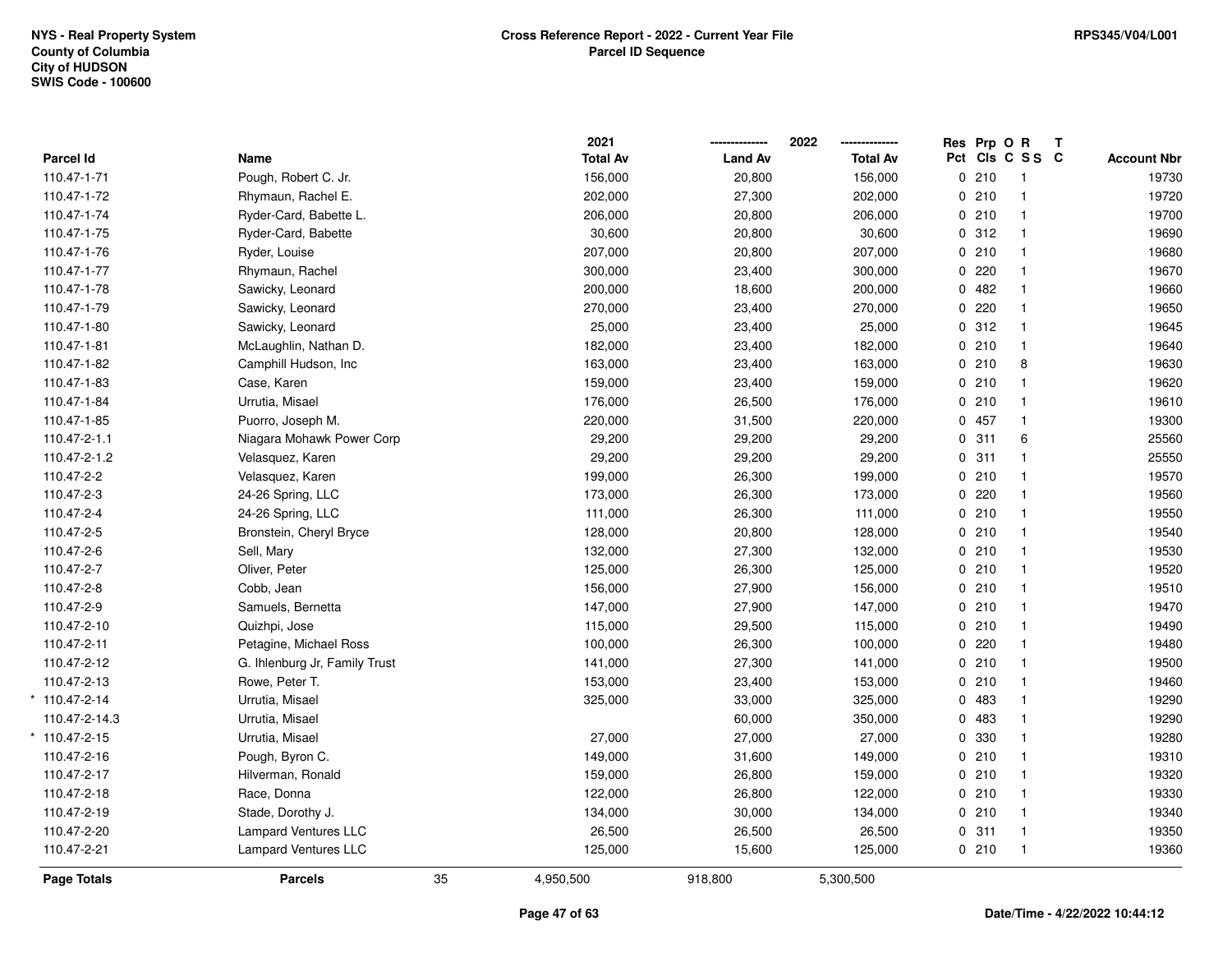| <b>Page Totals</b> | <b>Parcels</b>                | 37 | 14,114,800      | 1,473,800      | 14,114,800      |             |                 |   |                    |
|--------------------|-------------------------------|----|-----------------|----------------|-----------------|-------------|-----------------|---|--------------------|
| 110.53-1-43        | 612 Warren Street Corp.       |    | 700,000         | 36,000         | 700,000         | 0481        | $\mathbf{1}$    |   | 16210              |
| 110.53-1-42        | Warren Street Mod LLC         |    | 960,000         | 63,000         | 960,000         | 0481        | $\mathbf{1}$    |   | 16220              |
| 110.53-1-41        | Las Orchidias Properties, LLC |    | 920,000         | 42,000         | 920,000         | 0481        | $\mathbf{1}$    |   | 16230              |
| 110.53-1-40        | Haddad, Carrie                |    | 572,000         | 33,000         | 572,000         | 0481        | $\mathbf{1}$    |   | 16240              |
| 110.53-1-39        | 624 Warren Street, LLC        |    | 840,000         | 30,000         | 840,000         | 0.481       | $\mathbf{1}$    |   | 16250              |
| 110.53-1-38        | 11 N 7TH Street LLC           |    | 612,000         | 12,000         | 612,000         | 0.482       | $\mathbf{1}$    |   | 16260              |
| 110.53-1-36        | Proprietors Hall, LLC         |    | 1,150,000       | 53,300         | 1,150,000       | 0 464       | $\mathbf{1}$    |   | 16290              |
| 110.53-1-33        | County Of Columbia            |    | 70,300          | 53,300         | 70,300          | 0 653       | 8               |   | 16280              |
| 110.53-1-32        | The Frequency Church, LLC     |    | 1,400,000       | 33,000         | 1,400,000       | 0.482       | 1               |   | 16510              |
| 110.53-1-29        | County Of Columbia            |    | 1,100,000       | 32,300         | 1,100,000       | 0 652       | 8               |   | 16480              |
| 110.53-1-26        | County Of Columbia            |    | 37,000          | 33,000         | 37,000          | 0 438       | 8               |   | 16470              |
| 110.53-1-17        | City Of Hudson                |    | 118,800         | 82,800         | 118,800         | 0 653       | 8               |   | 16380              |
| 110.53-1-16        | Freeman, Christopher H.       |    | 415,000         | 67,000         | 415,000         | 0.220       | $\mathbf{1}$    |   | 16680              |
| 110.53-1-15        | Howdy Neighbor LLC            |    | 477,000         | 64,000         | 477,000         | 0.280       | $\mathbf{1}$    |   | 16690              |
| 110.53-1-14        | C/O Hudson                    |    | 33,000          | 33,000         | 33,000          | 0 330       | 8               |   | 16700              |
| 110.53-1-13        | Galvan Asset Management, Inc  |    | 420,000         | 33,000         | 420,000         | 0 464       | 8               |   | 16710              |
| 110.53-1-12        | Deming, Matthew               |    | 414,000         | 69,000         | 414,000         | 0.280       | $\mathbf{1}$    |   | 16720              |
| 110.53-1-11        | J & J Digs Inc                |    | 320,000         | 33,000         | 320,000         | 0483        | $\mathbf{1}$    |   | 16730              |
| 110.53-1-10        | Rycz, Thomas D.               |    | 250,000         | 64,000         | 250,000         | 0.220       | $\mathbf{1}$    |   | 16740              |
| 110.53-1-9         | Keegan, Dympna                |    | 340,000         | 21,000         | 340,000         | 0.481       | $\mathbf{1}$    |   | 16750              |
| 110.53-1-8         | Orleans Group, LLC            |    | 440,000         | 36,000         | 440,000         | 0210        | $\mathbf{1}$    |   | 16760              |
| 110.53-1-7         | Nielson, Brenda               |    | 295,000         | 30,000         | 295,000         | 0210        | $\mathbf{1}$    |   | 17300              |
| 110.53-1-6         | Ackerman, David               |    | 285,000         | 54,000         | 285,000         | 0.220       | 1               |   | 17310              |
| 110.53-1-5         | France, Nicholas Paul         |    | 375,000         | 64,000         | 375,000         | 0210        | 1               |   | 17290              |
| 110.53-1-4         | Kennedy, Theodore             |    | 318,000         | 64,000         | 318,000         | 0.220       | $\mathbf{1}$    |   | 17280              |
| 110.53-1-3         | Lynch, Matthew A.             |    | 465,000         | 64,000         | 465,000         | 0210        | 1               |   | 17270              |
| 110.53-1-2         | Dumas Hudson LLC              |    | 263,000         | 42,000         | 263,000         | 0.220       | $\mathbf{1}$    |   | 17260              |
| $110.53 - 1 - 1$   | Hudson Homesteads, LP         |    | 263,000         | 42,000         | 263,000         | 0220        | 8               |   | 17250              |
| 110.47-2-30        | City Of Hudson                |    | 20,800          | 20,800         | 20,800          | 0.311       | 8               |   | 19450              |
| 110.47-2-29        | City Of Hudson                |    | 15,600          | 15,600         | 15,600          | 0.311       | 8               |   | 19440              |
| 110.47-2-28        | City Of Hudson                |    | 15,600          | 15,600         | 15,600          | 0.311       | 8               |   | 19430              |
| 110.47-2-27        | Dago, Carla                   |    | 18,200          | 18,200         | 18,200          | 0.311       | $\mathbf{1}$    |   | 19420              |
| 110.47-2-26        | Dago, Carla                   |    | 20,800          | 20,800         | 20,800          | 0.311       | $\mathbf{1}$    |   | 19410              |
| 110.47-2-25        | City Of Hudson                |    | 20,800          | 20,800         | 20,800          | 0.311       | 8               |   | 19400              |
| 110.47-2-24        | City Of Hudson                |    | 23,400          | 23,400         | 23,400          | 0.311       | 8               |   | 19390              |
| 110.47-2-23        | City Of Hudson                |    | 26,500          | 26,500         | 26,500          | 0.311       | 8               |   | 19380              |
| 110.47-2-22        | Fumbo Realty LLC              |    | 100,000         | 28,400         | 100,000         | 0210        | -1              |   | 19370              |
| Parcel Id          | Name                          |    | <b>Total Av</b> | <b>Land Av</b> | <b>Total Av</b> |             | Pct Cls C S S C |   | <b>Account Nbr</b> |
|                    |                               |    | 2021            |                | 2022            | Res Prp O R |                 | Т |                    |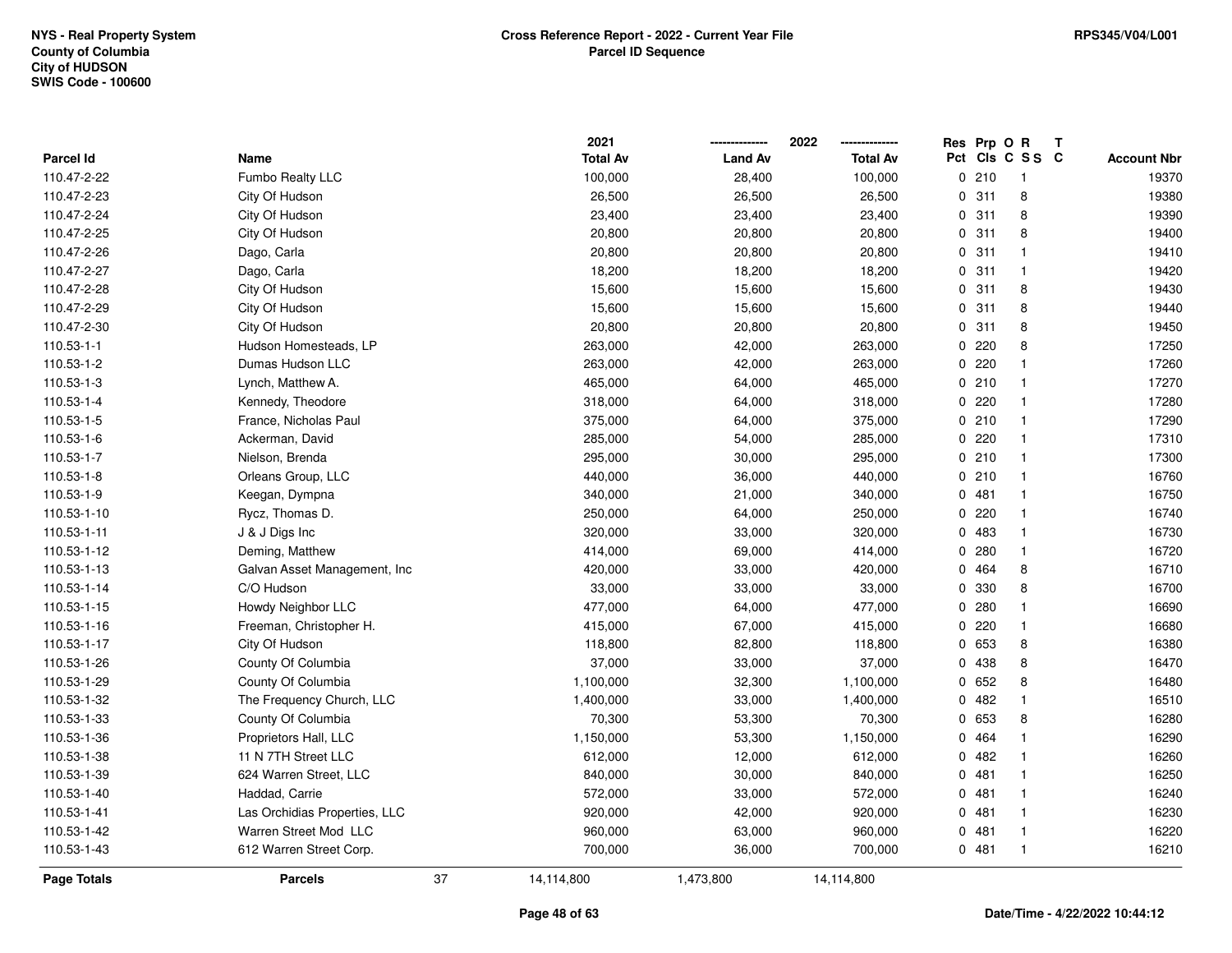|               |                               | 2021             |                | 2022            |          | Res Prp O R |                 | Т |                    |
|---------------|-------------------------------|------------------|----------------|-----------------|----------|-------------|-----------------|---|--------------------|
| Parcel Id     | Name                          | <b>Total Av</b>  | <b>Land Av</b> | <b>Total Av</b> |          |             | Pct Cls C S S C |   | <b>Account Nbr</b> |
| 110.53-1-45   | Kag, LLC                      | 720,000          | 36,000         | 720,000         |          | 0481        | -1              |   | 16190              |
| 110.53-1-46   | WARREN'S ALLEY, LLC           | 950,000          | 36,000         | 950,000         | 0        | 481         | $\mathbf 1$     |   | 16180              |
| 110.53-1-47   | Sinauer, Jocelyn              | 860,000          | 36,000         | 860,000         |          | 0481        | $\mathbf 1$     |   | 16170              |
| 110.53-1-48   | HUDSON NY, LLC                | 1,197,000        | 53,000         | 1,197,000       |          | 0481        | -1              |   | 16160              |
| 110.53-1-49   | County Of Columbia            | 1,250,000        | 124,000        | 1,250,000       |          | 0652        | 8               |   | 16150              |
| 110.53-1-50   | 558 Warren Realty LLC         | 700,000          | 76,000         | 700,000         |          | 0481        |                 |   | 16140              |
| 110.53-1-51   | Sutter, Alfons                | 975,000          | 76,000         | 975,000         |          | 0481        |                 |   | 16130              |
| 110.53-1-52   | McKay, Stephen                | 500,000          | 84,000         | 500,000         | 0        | 481         |                 |   | 16120              |
| 110.53-1-53   | BUNNYWARREN 552, LLC          | 950,000          | 76,000         | 950,000         | 0        | 210         | $\mathbf 1$     |   | 16110              |
| 110.53-1-54   | MAR Ventures, LLC             | 1,170,000        | 100,000        | 1,170,000       | 66       | 481         | $\mathbf 1$     |   | 16100              |
| 110.53-1-55   | Rosa Illud Chocolate Prop LLC | 1,290,000        | 112,000        | 1,290,000       | 50       | 481         |                 |   | 16090              |
| 110.53-1-56   | 542 Warren Hotel, LLC         | 2,042,500        | 84,000         | 2,042,500       |          | 0414        |                 |   | 16080              |
| 110.53-1-57.1 | Las Orchidias Properties, LLC | 675,000          | 60,000         | 675,000         | 0        | 481         |                 |   | 16070              |
| 110.53-1-57.2 | City Of Hudson                | 68,000           | 68,000         | 68,000          | 0        | 330         | 8               |   | 16075              |
| 110.53-1-58   | Main and Main, LLC            | 1,500            | 1,500          | 1,500           | 0        | 330         |                 |   | 16060              |
| 110.53-1-59   | Main and Main, LLC            | 1,450,000        | 76,000         | 1,450,000       | 50       | 481         | $\mathbf{1}$    |   | 16050              |
| 110.53-1-60   | 536 Warren LLC                | 870,000          | 76,000         | 870,000         | 0        | 481         | -1              |   | 16040              |
| 110.53-1-61   | Alamri, Ali M K.              | 625,000          | 60,000         | 625,000         | 66       | 481         |                 |   | 11100              |
| 110.53-1-62   | James And Teresa Cozza Trust  | 520,000          | 48,000         | 520,000         | 0        | 481         |                 |   | 16020              |
| 110.53-1-63   | Berlin, Carol                 | 500,000          | 48,000         | 500,000         | 0        | 481         |                 |   | 16010              |
| 110.53-1-64   | Boulee, Pierre                | 685,000          | 68,000         | 685,000         |          | 0481        |                 |   | 16000              |
| 110.53-1-65   | 678 Productions, LLC          | 805,000          | 84,000         | 805,000         | 0        | 481         |                 |   | 15990              |
| 110.53-1-66   | Teale, Jamison R.             | 350,000          | 76,000         | 350,000         |          | 0481        | $\mathbf 1$     |   | 15980              |
| 110.53-1-67   | 522 Warren LLC                | 750,000          | 76,000         | 750,000         | $\Omega$ | 481         | $\mathbf{1}$    |   | 15970              |
| 110.53-1-68   | City of Hudson                | 800,000          | 112,000        | 800,000         |          | 0652        | 8               |   | 15960              |
| 110.53-1-69   | David Birch Revocable Trust   | 640,000          | 60,000         | 640,000         | 0        | 481         |                 |   | 15950              |
| 110.53-1-70   | Fisher, Lee D.                | 595,000          | 60,000         | 595,000         | 33       | 481         |                 |   | 15940              |
| 110.53-1-71   | 514 Warren Street, LLC        | 650,000          | 60,000         | 650,000         | $\Omega$ | 481         |                 |   | 15930              |
| 110.53-1-72   | Jung, Peter R.                | 700,000          | 60,000         | 700,000         | 66       | 481         |                 |   | 15920              |
| 110.53-1-73   | Mandel, George                | 860,000          | 76,000         | 860,000         | 0        | 481         | $\mathbf 1$     |   | 15910              |
| 110.53-1-74   | 508 Warren LLC                | 560,000          | 76,000         | 630,000         | 0        | 481         | $\mathbf 1$     |   | 15900              |
| 110.53-1-75   | Friedemann, Stefan            | 600,000          | 76,000         | 600,000         |          | 0481        | $\mathbf 1$     |   | 15890              |
| 110.53-1-76   | KLC Associates, LLC           | 895,000          | 124,000        | 895,000         |          | 0481        |                 |   | 15870              |
| 110.53-2-2    | Galvan Initiatives Foundation | 250,000          | 63,000         | 250,000         |          | 0210        | -1              |   | 18710              |
| 110.53-2-3    | Galvan Initiatives Foundation | 225,000          | 72,000         | 225,000         | 0        | 220         |                 |   | 18700              |
| 110.53-2-4    | Hudson Collective Realty LLC  | 261,000          | 71,000         | 261,000         | 0        | 220         |                 |   | 18690              |
| 110.53-2-5    | Galvan Initiatives Foundation | 210,000          | 15,000         | 210,000         |          | 0 449       |                 |   | 18680              |
| Page Totals   | <b>Parcels</b>                | 37<br>27,150,000 | 2,559,500      | 27,220,000      |          |             |                 |   |                    |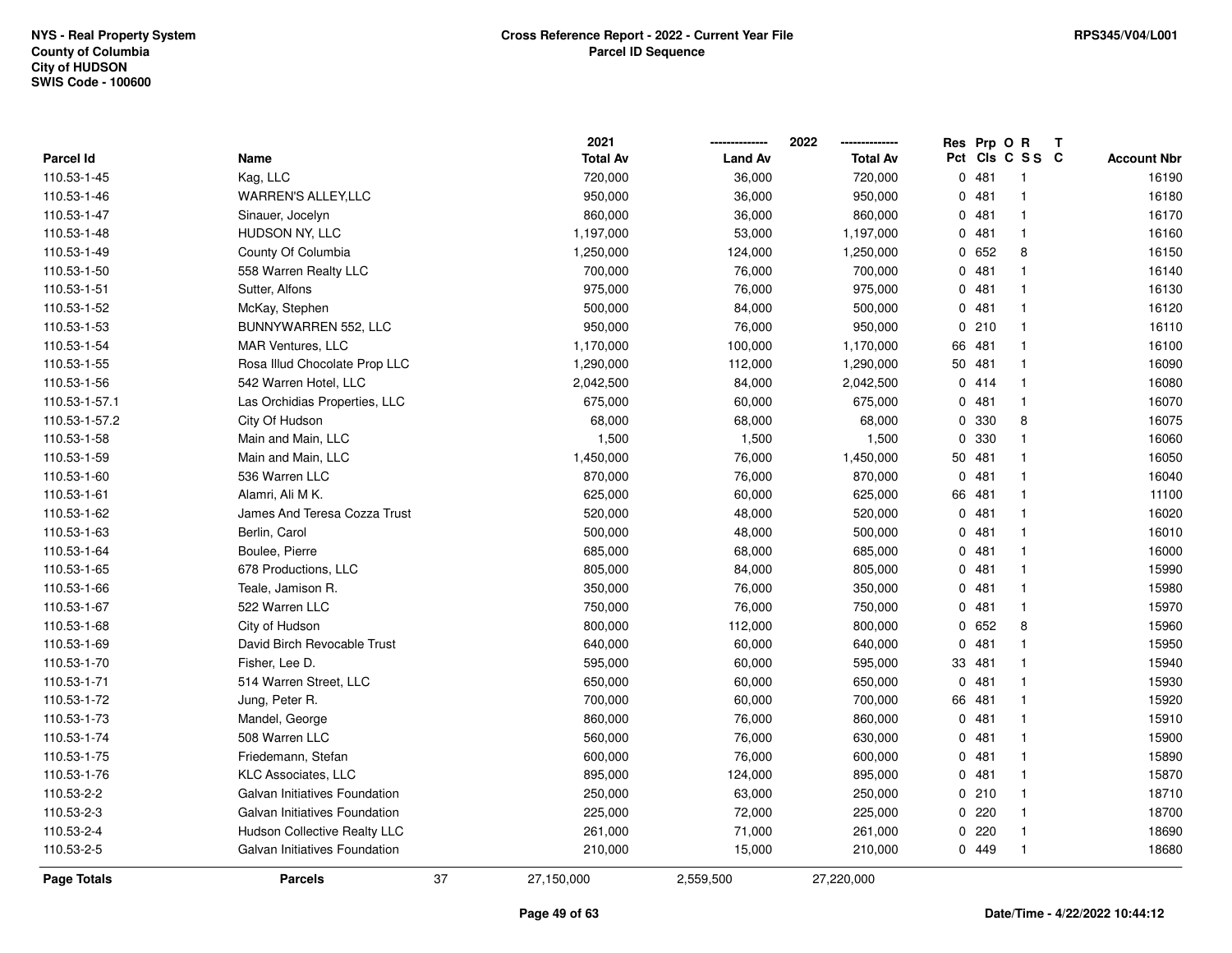|                    |                                       | 2021            |                | 2022            |     | Res Prp O R |              | Т |                    |
|--------------------|---------------------------------------|-----------------|----------------|-----------------|-----|-------------|--------------|---|--------------------|
| <b>Parcel Id</b>   | Name                                  | <b>Total Av</b> | <b>Land Av</b> | <b>Total Av</b> | Pct |             | CIS C S S C  |   | <b>Account Nbr</b> |
| 110.53-2-6         | Galvan Initiatives Foundation         | 75,000          | 18,000         | 75,000          |     | 0210        | $\mathbf{1}$ |   | 18670              |
| 110.53-2-7         | Hudson Collective Realty, LLC         | 150,000         | 36,000         | 150,000         |     | 0.220       | $\mathbf{1}$ |   | 18650              |
| 110.53-2-8         | Galvan Initiatives Foundation         | 75,000          | 12,000         | 75,000          |     | 0210        | $\mathbf{1}$ |   | 18660              |
| 110.53-2-9         | County of Columbia                    | 1,250,000       | 34,800         | 1,250,000       |     | 0652        | 8            |   | 18640              |
| 110.53-2-10        | State Properties LLC, Hudson          | 675,000         | 30,000         | 675,000         |     | 0.220       | $\mathbf{1}$ |   | 17110              |
| 110.53-2-11        | Algie, John D.                        | 396,000         | 30,000         | 396,000         |     | 0 230       | $\mathbf 1$  |   | 17100              |
| 110.53-2-12        | <b>Black Bridge Realty, LLC</b>       | 640,000         | 13,500         | 640,000         |     | 0481        | $\mathbf{1}$ |   | 17090              |
| 110.53-2-13        | Marks, Roberta                        | 305,000         | 54,000         | 305,000         |     | 0210        | $\mathbf{1}$ |   | 17080              |
| 110.53-2-14        | Imoto, Tyler                          | 302,000         | 36,000         | 302,000         |     | 0.220       | $\mathbf{1}$ |   | 17010              |
| 110.53-2-15        | Wilder Hudson, LLC                    | 275,000         | 42,000         | 275,000         |     | 0.220       | $\mathbf{1}$ |   | 17020              |
| 110.53-2-16        | Ioannides, Yiannakis                  | 190,000         | 48,000         | 190,000         |     | 0.220       | $\mathbf{1}$ |   | 17030              |
| 110.53-2-17        | Yiannakis, Ioannides C.               | 140,000         | 36,000         | 140,000         |     | 0.220       | $\mathbf{1}$ |   | 17040              |
| 110.53-2-18        | Watson & Werzinger LLC                | 350,000         | 48,000         | 350,000         |     | 0.230       | 1            |   | 17050              |
| 110.53-2-19        | Gelb, Nathaniel L.                    | 315,000         | 30,000         | 315,000         |     | 0210        | $\mathbf{1}$ |   | 17070              |
| 110.53-2-20        | JeedyMom LLC                          | 300,000         | 16,800         | 300,000         |     | 0483        | $\mathbf{1}$ |   | 17060              |
| 110.53-2-21        | Seventh Street, LLC                   | 130,000         | 16,800         | 130,000         |     | 0 464       | $\mathbf{1}$ |   | 16980              |
| 110.53-2-22        | New York Central Lines-6              | 37,700          | 37,700         | 37,700          |     | 0 843       | 6            |   | 25570              |
| 110.53-2-23        | Galvan Initiatives Foundation         | 725,000         | 31,700         | 725,000         |     | 0 449       | $\mathbf{1}$ |   | 16950              |
| 110.53-2-24        | Speedway LLC                          | 685,000         | 16,800         | 685,000         |     | 0 432       | $\mathbf{1}$ |   | 16960              |
| 110.53-2-25        | <b>Hess Retail Stores LLC</b>         | 15,000          | 12,000         | 15,000          |     | 0 438       | $\mathbf{1}$ |   | 16970              |
| 110.53-2-26        | City Of Hudson                        | 5,800           | 4,000          | 5,800           |     | 0 963       | 8            |   | 17000              |
| 110.53-2-27        | Hudson Flatiron LLC                   | 500,000         | 9,000          | 500,000         |     | 0481        | $\mathbf{1}$ |   | 11380              |
| 110.53-2-28        | <b>Hudson Flatiron LLC</b>            | 80,000          | 1,500          | 80,000          |     | 0481        | $\mathbf{1}$ |   | 11370              |
| 110.53-2-29        | 753 Columbia, LLC                     | 255,000         | 18,000         | 255,000         |     | 0411        | $\mathbf{1}$ |   | 11360              |
| 110.53-2-30        | 749 Columbia Street LLC               | 400,000         | 7,500          | 400,000         |     | 50 481      | $\mathbf{1}$ |   | 11350              |
| 110.53-2-31.1      | Adams, David                          | 635,000         | 23,100         | 635,000         |     | 0481        | $\mathbf{1}$ |   | 11340              |
| 110.53-2-31.21     | Donahue, John                         | 575,000         | 9,000          | 575,000         |     | 50 481      | $\mathbf{1}$ |   | 11345              |
| 110.53-2-31.22     | Donahue, John                         | 420,000         | 20,800         | 420,000         |     | 0.220       | 1            |   | 11375              |
| 110.53-2-32        | William Harp Trust                    | 260,000         | 12,000         | 260,000         |     | 0.481       | $\mathbf{1}$ |   | 11390              |
| 110.53-2-33        | 3 Buildings, LLC                      | 288,000         | 13,000         | 288,000         |     | 0220        | $\mathbf{1}$ |   | 11400              |
| 110.53-2-34        | Frye, Susan                           | 270,000         | 7,800          | 270,000         |     | 0210        | $\mathbf{1}$ |   | 11410              |
| 110.53-2-35        | William Harp Trust                    | 130,000         | 16,800         | 130,000         |     | 0 449       | $\mathbf{1}$ |   | 11420              |
| 110.53-2-36        | Next Generation Trust Co, John Murtha | 225,000         | 23,400         | 225,000         |     | 0.220       | $\mathbf{1}$ |   | 11430              |
| 110.53-2-37        | Sutter, Spring                        | 175,000         | 13,000         | 175,000         |     | 0210        | $\mathbf{1}$ |   | 11440              |
| 110.53-2-38        | Cattailproperties LLC                 | 18,200          | 18,200         | 18,200          |     | 0 330       | $\mathbf{1}$ |   | 11450              |
| 110.53-2-39        | Cattailproperties LLC                 | 320,000         | 18,200         | 320,000         |     | 0 230       | $\mathbf{1}$ |   | 11460              |
| 110.53-2-40        | Lovering, Cassandra                   | 433,000         | 26,300         | 611,800         |     | 0220        | $\mathbf{1}$ |   | 11470              |
| <b>Page Totals</b> | 37<br><b>Parcels</b>                  | 12,020,700      | 841,700        | 12,199,500      |     |             |              |   |                    |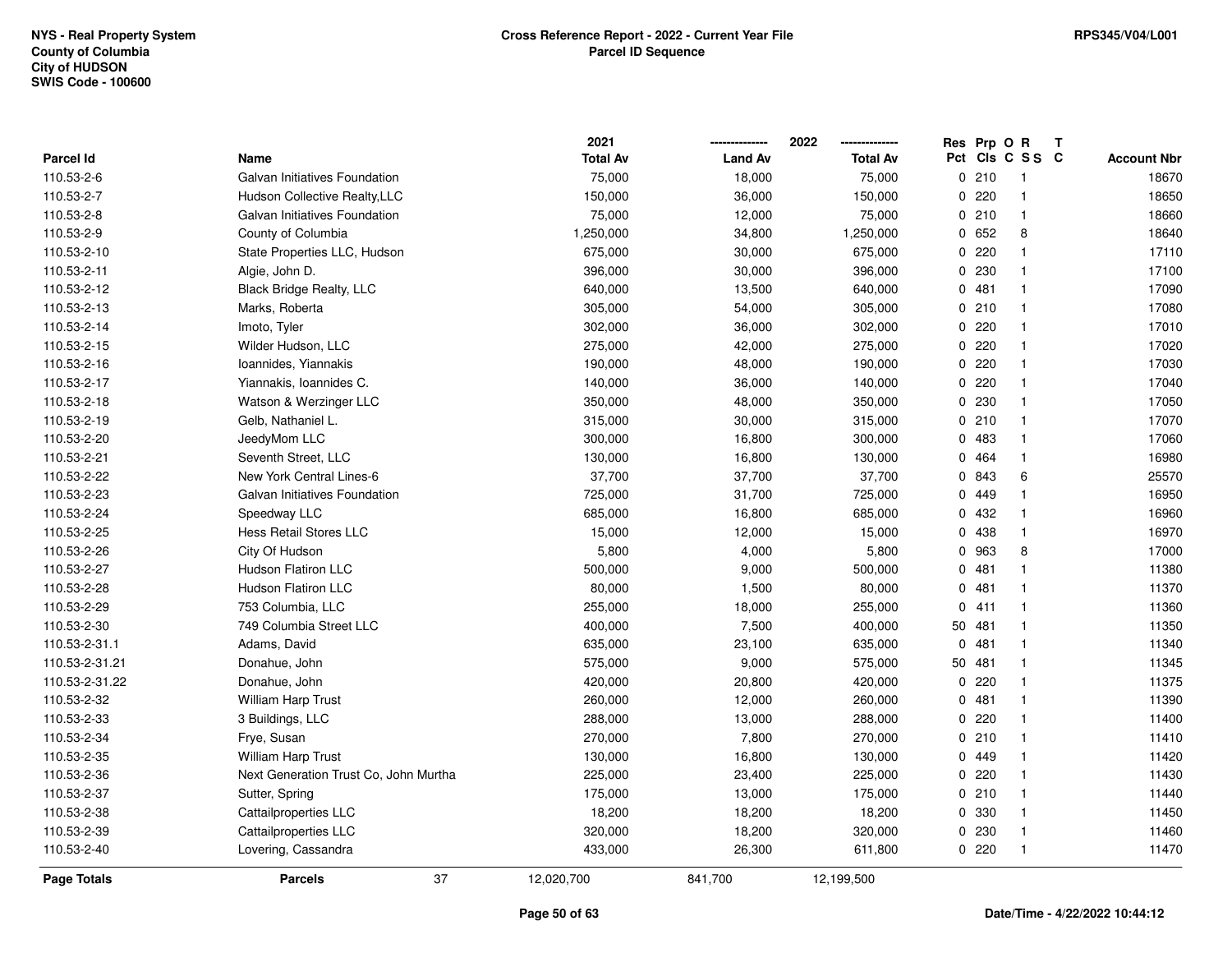|                    |                               |    | 2021            |                | 2022            | Res Prp O R |                         | Т |                    |
|--------------------|-------------------------------|----|-----------------|----------------|-----------------|-------------|-------------------------|---|--------------------|
| Parcel Id          | Name                          |    | <b>Total Av</b> | <b>Land Av</b> | <b>Total Av</b> |             | Pct Cls C S S C         |   | <b>Account Nbr</b> |
| 110.53-2-41        | Harp, William M.              |    | 300,000         | 23,400         | 300,000         | 0.220       | $\overline{\mathbf{1}}$ |   | 11480              |
| 110.53-2-42        | Kondek, Charles               |    | 200,000         | 23,400         | 200,000         | 0210        | $\overline{1}$          |   | 11490              |
| 110.53-2-43        | Harp, William                 |    | 19,000          | 9,000          | 19,000          | 0 331       | $\overline{1}$          |   | 11500              |
| 110.53-2-44        | Marshall, Lawrence            |    | 850,000         | 124,000        | 850,000         | 0210        | $\overline{1}$          |   | 11110              |
| 110.53-2-45        | Campbell, Heather             |    | 650,000         | 124,000        | 650,000         | 0210        | $\overline{1}$          |   | 16030              |
| 110.53-2-46        | Milling-Stanley, George       |    | 875,000         | 100,000        | 875,000         | 0210        | $\overline{1}$          |   | 11090              |
| 110.53-2-47        | Aldasa Corporation            |    | 625,000         | 33,000         | 625,000         | 0482        | $\overline{1}$          |   | 11080              |
| 110.53-2-49.1      | HUDSON NY, LLC                |    | 1,235,000       | 34,500         | 1,235,000       | 0481        | $\overline{1}$          |   | 11031              |
| 110.53-2-49.2      | <b>Half Moon Concepts</b>     |    | 9,000           | 9,000          | 9,000           | 0 330       | $\overline{1}$          |   | 11032              |
| 110.53-2-51        | <b>Half Moon Concepts</b>     |    | 198,000         | 9,000          | 198,000         | 0481        | $\overline{1}$          |   | 11045              |
| 110.53-2-52        | <b>Half Moon Concepts</b>     |    | 225,000         | 9,000          | 225,000         | 0481        | $\overline{1}$          |   | 11050              |
| 110.53-2-53        | Land in the Sky, Ltd          |    | 480,000         | 9,000          | 480,000         | 0481        | $\overline{1}$          |   | 11060              |
| 110.53-2-54        | City Of Hudson                |    | 50,000          | 42,000         | 50,000          | 0 963       | 8                       |   | 16270              |
| 110.53-2-55        | Seewell Motel Corp.           |    | 1,530,000       | 36,800         | 1,530,000       | 0414        | $\mathbf{1}$            |   | 11250              |
| 110.53-2-56        | Seewell Motel Corp.           |    | 35,300          | 35,300         | 35,300          | 0 438       | $\overline{1}$          |   | 11260              |
| 110.53-2-57        | 24-26 Park Place LLC          |    | 610,000         | 30,800         | 610,000         | 0481        | $\overline{1}$          |   | 11270              |
| 110.53-2-58        | Hudson Building MGMT LLC      |    | 325,000         | 15,000         | 325,000         | 0481        | $\overline{1}$          |   | 11280              |
| 110.53-2-59        | Seewell Motel Corp.           |    | 35,600          | 31,500         | 35,600          | 0 438       | $\overline{1}$          |   | 11290              |
| 110.53-2-60        | Seewell Motel Corp.           |    | 41,000          | 33,000         | 41,000          | 0 438       | $\mathbf{1}$            |   | 11300              |
| 110.53-2-61        | Harp, William M.              |    | 60,000          | 15,000         | 60,000          | 0 449       | $\overline{1}$          |   | 11530              |
| 110.53-2-62        | Harp, William M.              |    | 75,000          | 18,000         | 75,000          | 0 449       | $\overline{1}$          |   | 11520              |
| 110.53-2-63        | Harp, William M.              |    | 225,000         | 27,000         | 225,000         | 0 449       | $\mathbf{1}$            |   | 11510              |
| 110.53-2-64        | Cusumano, Antonio             |    | 440,000         | 60,000         | 440,000         | 0 433       | $\overline{1}$          |   | 11310              |
| 110.53-2-65        | 739SM LLC                     |    | 190,000         | 15,000         | 190,000         | 75 482      | $\overline{1}$          |   | 11320              |
| 110.53-2-66        | Vasilow, James P.             |    | 250,000         | 9,000          | 250,000         | 0481        | $\overline{1}$          |   | 11330              |
| 110.53-2-67        | Galvan Initiatives Foundation |    | 20,400          | 18,000         | 20,400          | 0.331       | $\overline{1}$          |   | 16940              |
| 110.53-2-68        | Lucky Petroleum, Inc.         |    | 380,000         | 9,000          | 380,000         | 0481        | $\overline{1}$          |   | 16930              |
| 110.53-2-69        | Lucky Petroleum, Inc.         |    | 450,000         | 15,000         | 450,000         | 0481        | $\overline{1}$          |   | 16920              |
| 110.53-2-70        | Lucky Petroleum, Inc.         |    | 400,000         | 33,000         | 400,000         | 0486        | $\overline{1}$          |   | 16910              |
| 110.53-2-71        | New York Central Lines-6      |    | 31,800          | 31,800         | 31,800          | 0 843       | $\,6\,$                 |   | 25950              |
| 110.53-2-72        | Savannah Properties, LLC      |    | 740,000         | 33,000         | 840,000         | 0.482       | $\mathbf{1}$            |   | 16890              |
| 110.53-2-73        | Galvan Initiatives            |    | 1,000,000       | 53,300         | 1,000,000       | 0.511       | $\overline{1}$          |   | 16880              |
| 110.53-2-74        | Civic I, Inc.                 |    | 275,000         | 42,000         | 375,000         | 0220        | $\overline{1}$          |   | 16870              |
| 110.53-2-75        | Naremore, James               |    | 315,000         | 42,000         | 315,000         | 0 230       | $\overline{1}$          |   | 16860              |
| 110.53-2-76        | Hartka, Stephanie L.          |    | 825,000         | 42,000         | 825,000         | 0210        | $\overline{1}$          |   | 16850              |
| 110.53-2-77        | Cheung, Yuk-Mei               |    | 430,000         | 42,000         | 430,000         | 0210        | $\overline{1}$          |   | 16840              |
| 110.53-2-78        | Bobb, Clarice                 |    | 410,000         | 42,000         | 410,000         | 0210        | $\overline{1}$          |   | 16830              |
| <b>Page Totals</b> | <b>Parcels</b>                | 37 | 14,810,100      | 1,278,800      | 15,010,100      |             |                         |   |                    |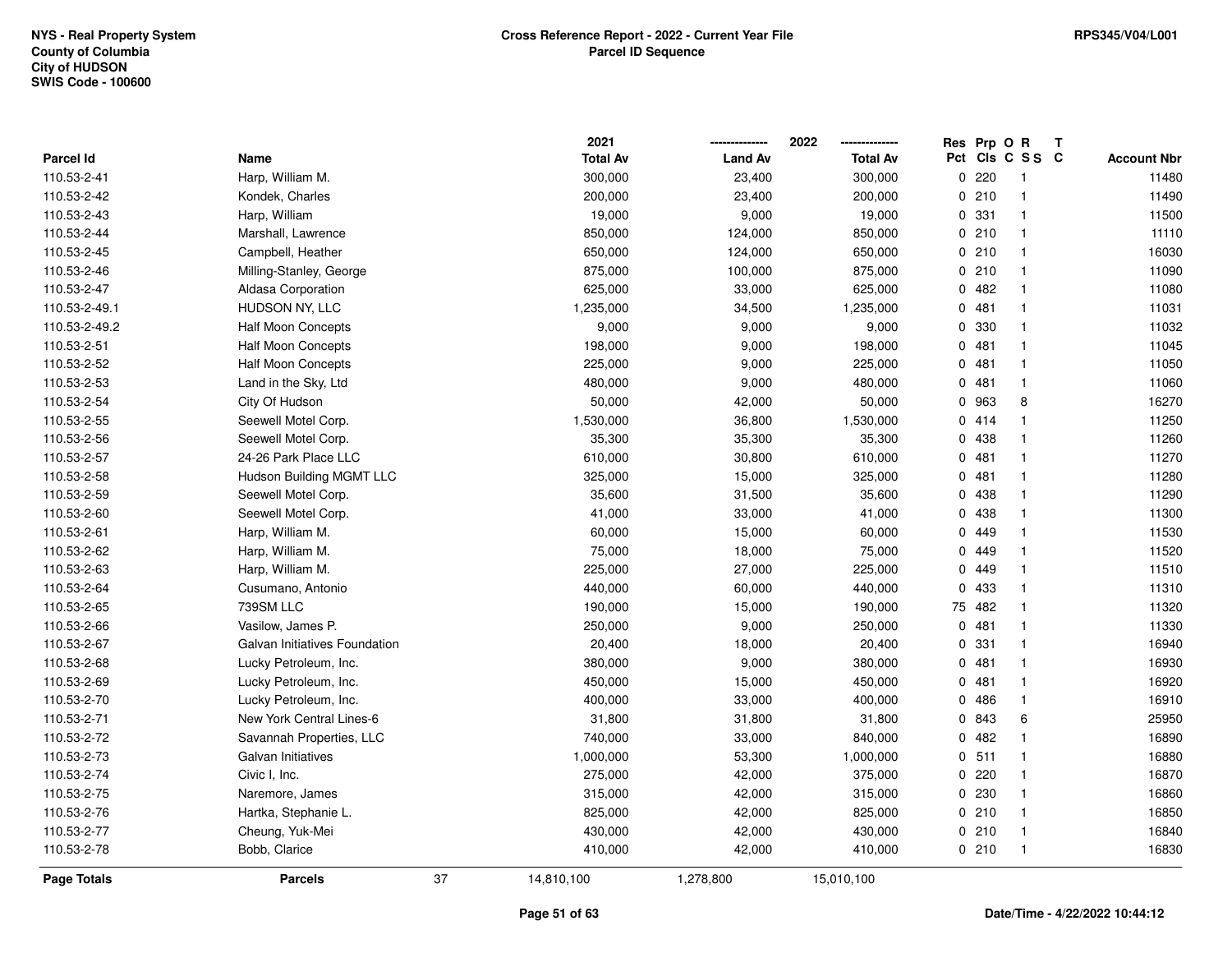|                    |                                      | 2021            |                | 2022            |     | Res Prp O R |              | Т |                    |
|--------------------|--------------------------------------|-----------------|----------------|-----------------|-----|-------------|--------------|---|--------------------|
| Parcel Id          | Name                                 | <b>Total Av</b> | <b>Land Av</b> | <b>Total Av</b> | Pct |             | CIS C S S C  |   | <b>Account Nbr</b> |
| 110.53-2-79        | Wainberg, David                      | 375,000         | 42,000         | 375,000         |     | 0 230       | $\mathbf{1}$ |   | 16820              |
| 110.53-3-1         | Cnd Properties, LLC                  | 750,000         | 76,000         | 750,000         |     | 0481        | $\mathbf{1}$ |   | 7810               |
| 110.53-3-2         | Fijal, Jarrett                       | 740,000         | 76,000         | 740,000         |     | 62 481      | $\mathbf{1}$ |   | 7820               |
| 110.53-3-3         | J.W. Hoysradt Hose Co.               | 380,000         | 36,000         | 380,000         |     | 0 662       | 8            |   | 7830               |
| 110.53-3-4         | J.W. Hoysradt Hose Co. #8            | 49,000          | 48,000         | 49,000          |     | 0 438       | 8            |   | 7840               |
| 110.53-3-5         | Masiero Realty LLC                   | 735,000         | 76,000         | 735,000         |     | 0481        | 1            |   | 7850               |
| 110.53-3-6         | Second Show, Inc., The               | 735,000         | 76,000         | 735,000         |     | 0481        | 1            |   | 7860               |
| 110.53-3-7         | 521 Warren, LLC                      | 1,900,000       | 76,000         | 1,900,000       |     | 0481        | $\mathbf{1}$ |   | 7870               |
| 110.53-3-8         | Westport Design Center, LLC          | 650,000         | 76,000         | 650,000         |     | 0481        | $\mathbf{1}$ |   | 7880               |
| 110.53-3-9         | R.M Hunt Associates LLC              | 900,000         | 76,000         | 900,000         |     | 0481        | $\mathbf{1}$ |   | 7890               |
| 110.53-3-10        | 527 Warren St. Corp.                 | 650,000         | 76,000         | 650,000         |     | 0481        | $\mathbf{1}$ |   | 7900               |
| 110.53-3-11        | Samaras Legacy LLC                   | 910,000         | 76,000         | 910,000         |     | 0481        | 1            |   | 7910               |
| 110.53-3-12        | Tri-Hudson, LLC                      | 890,000         | 92,000         | 890,000         |     | 0481        | 1            |   | 7920               |
| 110.53-3-14        | 533 Warren Street                    | 725,000         | 48,000         | 725,000         |     | 0481        | $\mathbf{1}$ |   | 7940               |
| 110.53-3-15        | Vasari Holding LLC                   | 800,000         | 76,000         | 800,000         |     | 0481        | $\mathbf{1}$ |   | 7950               |
| 110.53-3-16        | <b>Hudson Merchants LLC</b>          | 875,000         | 92,000         | 875,000         |     | 0481        | $\mathbf{1}$ |   | 7960               |
| 110.53-3-17        | City Of Hudson                       | 79,000          | 76,000         | 79,000          |     | 0 590       | 8            |   | 7970               |
| 110.53-3-18        | Hudson City Square LLC               | 700,000         | 76,000         | 700,000         |     | 0481        | $\mathbf{1}$ |   | 7980               |
| 110.53-3-19        | Trisula, LLC                         | 900,000         | 76,000         | 900,000         |     | 62 481      | $\mathbf{1}$ |   | 7990               |
| 110.53-3-20        | Ribar, Ammi                          | 860,000         | 76,000         | 860,000         |     | 0481        | $\mathbf{1}$ |   | 8000               |
| 110.53-3-21        | 549 Warren Street, LLC               | 1,250,000       | 124,000        | 1,250,000       |     | 0481        | $\mathbf{1}$ |   | 8010               |
| 110.53-3-22        | 551 Warren, LLC                      | 1,300,000       | 92,000         | 1,300,000       |     | 0481        | 1            |   | 8020               |
| 110.53-3-23        | Agawamuck Design LLC                 | 850,000         | 60,000         | 850,000         |     | 0481        | $\mathbf{1}$ |   | 8030               |
| 110.53-3-24        | 555 Warren Street QOZB, Holdings LLC | 1,150,000       | 84,000         | 1,625,000       |     | 0481        | $\mathbf{1}$ |   | 8040               |
| 110.53-3-25        | Fitzgerald, Michael                  | 985,000         | 68,000         | 985,000         |     | 0481        | $\mathbf{1}$ |   | 8050               |
| 110.53-3-26        | <b>Berkshire Bank</b>                | 628,000         | 106,000        | 628,000         |     | 0462        | 1            |   | 8060               |
| 110.53-3-27        | 11 South Sixth Hudson, LLC           | 435,000         | 15,000         | 435,000         |     | 0.220       | $\mathbf{1}$ |   | 8070               |
| 110.53-3-28        | Haddad, Carrie                       | 840,000         | 53,000         | 840,000         |     | 0481        | 1            |   | 8080               |
| 110.53-3-29        | Haddad, Nicholas C.                  | 850,000         | 53,000         | 850,000         |     | 0481        | 1            |   | 8090               |
| 110.53-3-31        | Kendall, Christopher                 | 900,000         | 36,000         | 900,000         |     | 0481        | $\mathbf{1}$ |   | 8110               |
| 110.53-3-32        | Maison Hudson LLC                    | 650,000         | 36,000         | 650,000         |     | 0481        | $\mathbf{1}$ |   | 8120               |
| 110.53-3-33        | 613 Warren Street, LLC               | 550,000         | 36,000         | 550,000         |     | 0481        | $\mathbf{1}$ |   | 8130               |
| 110.53-3-34        | Rogerson, Co. Inc., J.C.             | 550,000         | 36,000         | 550,000         |     | 0481        | $\mathbf{1}$ |   | 8140               |
| 110.53-3-35        | Dana Family Series LLC               | 900,000         | 53,000         | 900,000         |     | 0481        | $\mathbf{1}$ |   | 8150               |
| 110.53-3-36.1      | Hudson Properties, B & G             | 1,150,000       | 47,000         | 1,150,000       |     | 0481        | 1            |   | 8160               |
| 110.53-3-36.2      | Gellert, Philip                      | 260,000         | 9,000          | 260,000         |     | 0481        | 1            |   | 8165               |
| 110.53-3-37        | Hudson Properties, LLC, B & G        | 940,000         | 30,000         | 940,000         |     | 0481        | $\mathbf{1}$ |   | 8170               |
| <b>Page Totals</b> | 37<br><b>Parcels</b>                 | 28,791,000      | 2,360,000      | 29,266,000      |     |             |              |   |                    |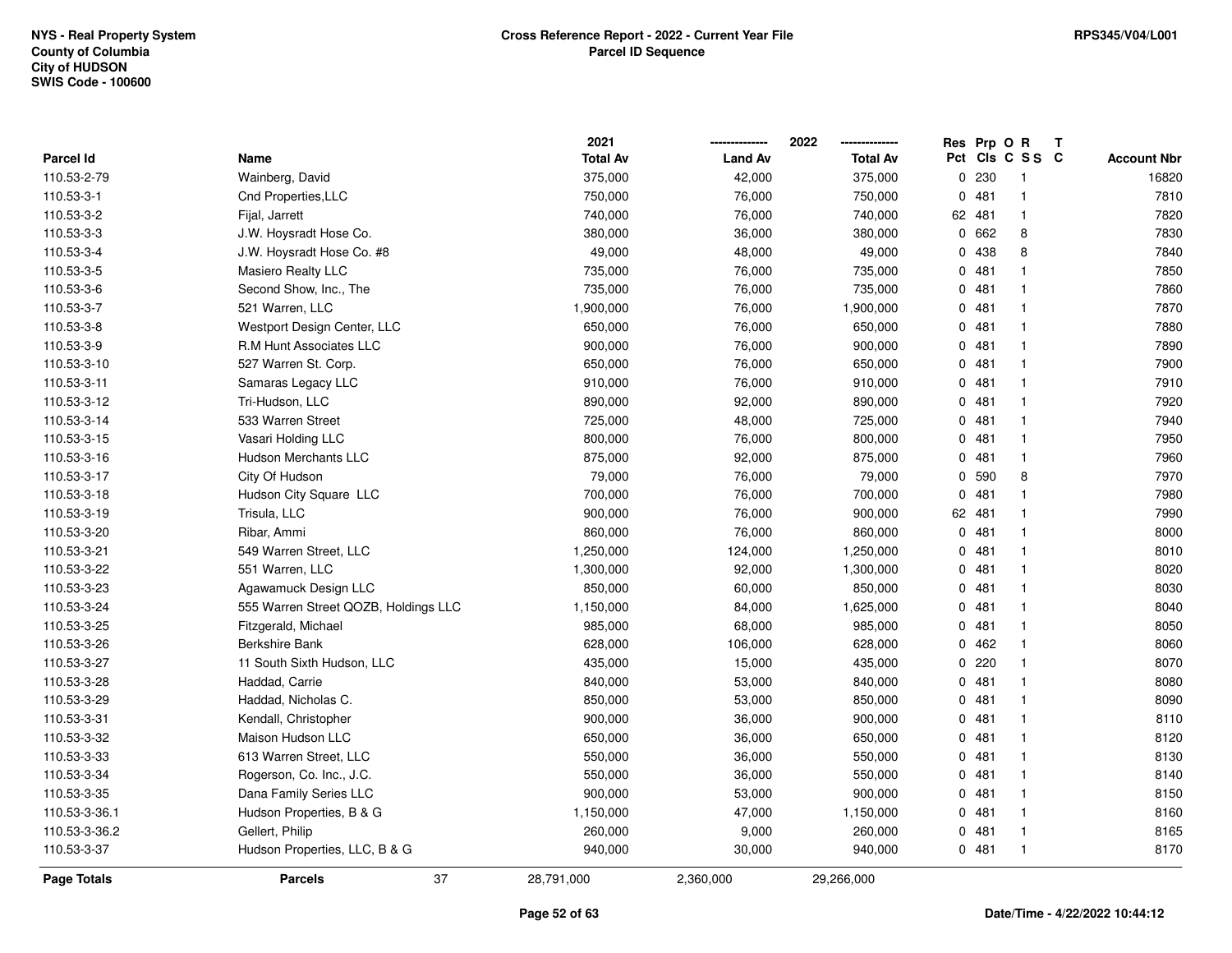|                   |                                     | 2021             |                | 2022            | Res Prp O R |                 | Т |                    |
|-------------------|-------------------------------------|------------------|----------------|-----------------|-------------|-----------------|---|--------------------|
| <b>Parcel Id</b>  | Name                                | <b>Total Av</b>  | <b>Land Av</b> | <b>Total Av</b> |             | Pct Cls C S S C |   | <b>Account Nbr</b> |
| 110.53-3-38       | Bagwell, James D.                   | 499,000          | 20,000         | 499,000         | 0210        | $\overline{1}$  |   | 8720               |
| 110.53-3-39       | 705 Warren Street, LLC              | 590,000          | 21,000         | 590,000         | 40 481      | $\mathbf{1}$    |   | 8180               |
| 110.53-3-40       | HUDSON NY, LLC                      | 660,000          | 33,000         | 660,000         | 0481        | $\mathbf{1}$    |   | 8190               |
| 110.53-3-41       | HUDSON NY, LLC                      | 688,750          | 21,000         | 688,750         | 0.481       | $\mathbf{1}$    |   | 8200               |
| 110.53-3-42       | Ronsani, Carmine A.                 | 400,000          | 21,000         | 400,000         | 0481        | $\mathbf{1}$    |   | 8210               |
| 110.53-3-43       | Ronsani, Carmine A.                 | 265,000          | 12,000         | 265,000         | 0481        | $\mathbf{1}$    |   | 8220               |
| 110.53-3-44       | Suzie Q Development, LLC            | 370,000          | 12,000         | 370,000         | 0422        | $\mathbf{1}$    |   | 8230               |
| 110.53-3-45       | Animalkind, Inc.                    | 790,000          | 21,000         | 790,000         | 0481        | $\bf8$          |   | 8240               |
| 110.53-3-46       | 531 Warren LLC                      | 750,000          | 100,000        | 750,000         | 0481        | $\mathbf{1}$    |   | 8690               |
| 110.53-3-47       | Govie Smalls, LLC                   | 326,000          | 48,000         | 326,000         | 60 481      | $\mathbf{1}$    |   | 8700               |
| 110.53-3-48       | Hudson Carriage House LLC           | 445,000          | 10,000         | 445,000         | 0.283       | $\mathbf{1}$    |   | 8710               |
| 110.53-3-49       | 22-24 South 17th Street LLC         | 380,000          | 76,000         | 630,000         | 0482        | $\mathbf{1}$    |   | 8680               |
| 110.53-3-50       | 22-24 South 17th Street LLC         | 60,000           | 60,000         | 60,000          | 0 330       | $\mathbf{1}$    |   | 8670               |
| 110.53-3-51       | 620 Union Hudson LLC                | 1,700,000        | 134,000        | 1,700,000       | 0418        | $\mathbf{1}$    |   | 8770               |
| 110.53-3-52       | Whaling Port Holdings, LLC          | 395,000          | 35,000         | 395,000         | 0210        | $\mathbf{1}$    |   | 8760               |
| 110.53-3-54       | Emanuel- Lutheran Church            | 450,000          | 51,000         | 450,000         | 0620        | 8               |   | 8740               |
| 110.53-3-55       | Berkshire Bank                      | 43,000           | 39,000         | 43,000          | 0 438       | $\mathbf{1}$    |   | 8730               |
| 110.53-3-56       | Jackson, Barbara                    | 460,000          | 15,000         | 460,000         | 0210        | $\mathbf{1}$    |   | 9000               |
| 110.53-3-57       | Rubin, Andrew                       | 390,000          | 15,000         | 390,000         | 0210        | $\mathbf{1}$    |   | 9010               |
| 110.53-3-58       | Davidson, Owen                      | 305,000          | 15,000         | 305,000         | 0210        | $\mathbf{1}$    |   | 9020               |
| 110.53-3-59       | Steed, Laurie                       | 350,000          | 30,000         | 350,000         | 50 220      | $\mathbf{1}$    |   | 9030               |
| $*$ 110.53-3-61.3 | McDonald, Mark                      | 70,000           | 60,000         | 70,000          | 0 331       | $\mathbf{1}$    |   |                    |
| 110.53-3-61.4     | McDonald, Mark                      |                  | 60,000         | 70,000          | 0.331       | $\mathbf{1}$    |   |                    |
| 110.53-3-61.5     | McDonald, Mark                      |                  | 20,000         | 20,000          | 0 330       | $\mathbf{1}$    |   |                    |
| 110.53-3-63       | Columbia County Post 1314 VF        | 230,000          | 93,000         | 230,000         | 0 534       | 8               |   | 8970               |
| 110.53-3-64       | Ingesias, Bibiana                   | 350,000          | 35,000         | 350,000         | 0210        | $\mathbf{1}$    |   | 8960               |
| 110.53-3-65       | Gallo, Catherine                    | 350,000          | 35,000         | 350,000         | 0.220       | $\mathbf{1}$    |   | 8950               |
| 110.53-3-66       | Roche Irrevocable Trust, Frances J. | 260,000          | 36,000         | 260,000         | 0481        | $\mathbf 1$     |   | 8940               |
| 110.53-3-67       | 549 Warren Street LLC               | 11,900           | 10,500         | 11,900          | 0 331       | $\mathbf{1}$    |   | 8930               |
| 110.53-3-68       | Schmolz, William B.                 | 340,000          | 47,000         | 340,000         | 0.482       | $\mathbf{1}$    |   | 8920               |
| 110.53-3-69       | Ingram, Peggy                       | 244,000          | 40,000         | 244,000         | 0.220       | $\mathbf{1}$    |   | 8910               |
| 110.53-3-70       | Martin, Glenn W.                    | 522,000          | 65,000         | 522,000         | 0210        | $\mathbf{1}$    |   | 10580              |
| 110.53-3-71       | Rhame, Holly K.                     | 672,000          | 35,000         | 672,000         | 0210        | $\mathbf{1}$    |   | 10600              |
| 110.53-3-72       | Anelle, Joseph -                    | 350,000          | 61,000         | 350,000         | 0482        | $\mathbf{1}$    |   | 10610              |
| 110.53-3-73       | Catalan, Judah                      | 420,000          | 40,000         | 420,000         | 0210        | $\mathbf{1}$    |   | 10620              |
| 110.53-3-74       | City Of Hudson                      | 107,000          | 95,000         | 107,000         | 0 653       | 8               |   | 10640              |
| 110.53-3-75       | Walter, Brett                       | 575,000          | 68,300         | 575,000         | 0210        | $\mathbf{1}$    |   | 10650              |
| Page Totals       | <b>Parcels</b>                      | 36<br>14,748,650 | 1,529,800      | 15,088,650      |             |                 |   |                    |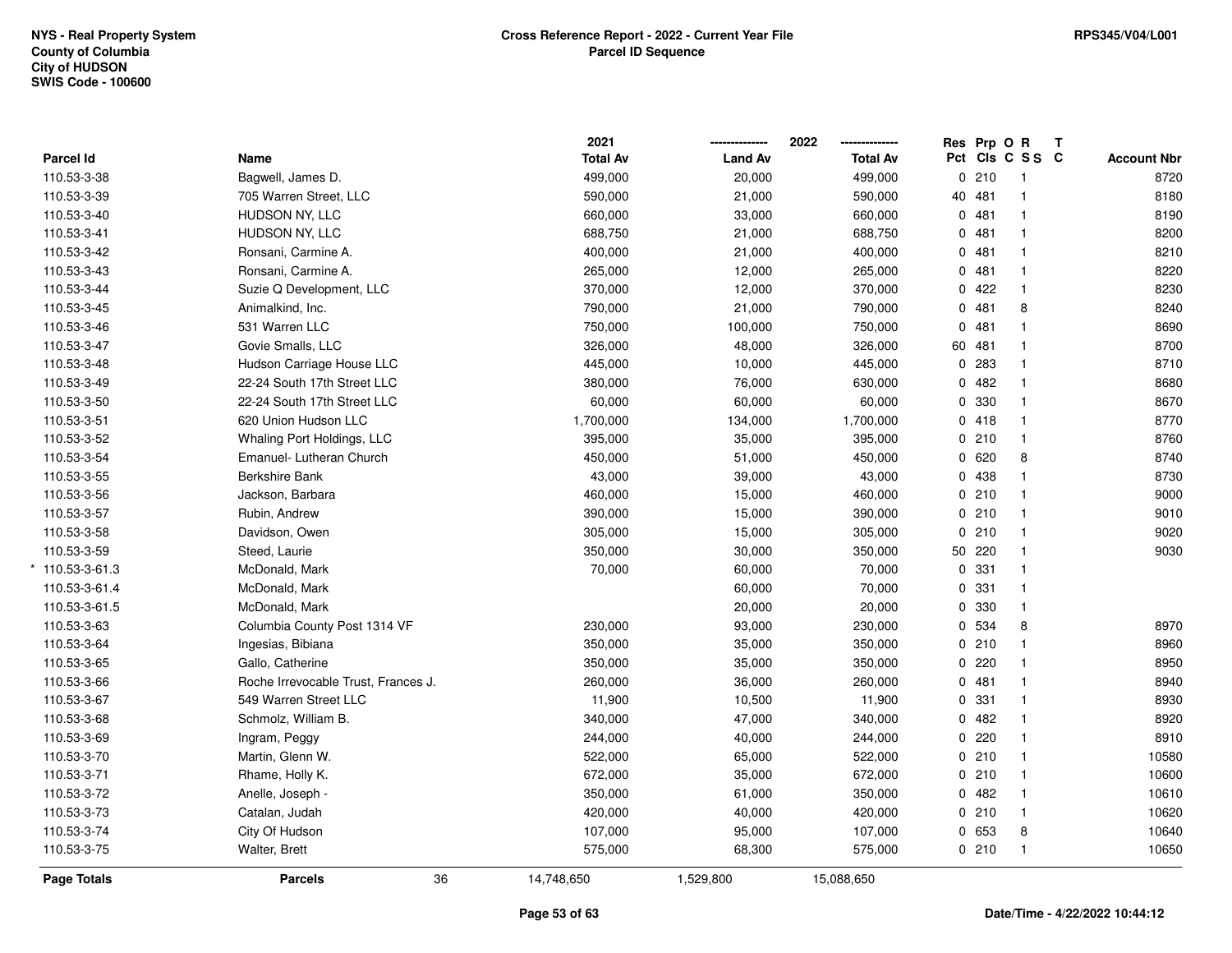|                     |                                     | 2021            |                | 2022            | Res Prp O R |                 | T |                    |
|---------------------|-------------------------------------|-----------------|----------------|-----------------|-------------|-----------------|---|--------------------|
| Parcel Id           | Name                                | <b>Total Av</b> | <b>Land Av</b> | <b>Total Av</b> |             | Pct Cls C S S C |   | <b>Account Nbr</b> |
| 110.53-3-76         | Brett, Walter                       | 38,000          | 38,000         | 38,000          | 0.311       | $\overline{1}$  |   | 10660              |
| 110.53-3-77         | Hall, Brian                         | 510,000         | 72,600         | 510,000         | 0210        | $\mathbf{1}$    |   | 10670              |
| $110.54 - 1 - 1$    | Eight Iron Buildings Inc            | 3,900,000       | 425,000        | 3,900,000       | 0 465       | $\mathbf{1}$    |   | 18880              |
| 110.54-1-8          | Man & Man Properties, LLC           | 949,600         | 93,300         | 949,600         | 0485        | $\mathbf{1}$    |   | 18930              |
| 110.54-1-9          | 46 Green Street LLC                 | 430,000         | 48,000         | 430,000         | 0483        | $\mathbf{1}$    |   | 18940              |
| 110.54-1-10         | <b>First Reformed Church</b>        | 51,000          | 51,000         | 51,000          | 0 330       | 8               |   | 18960              |
| 110.54-1-11         | <b>First Reformed Church</b>        | 51,000          | 51,000         | 51,000          | 0 330       | 8               |   | 18970              |
| 110.54-1-12         | <b>First Reformed Church</b>        | 710,000         | 51,000         | 710,000         | 0 620       | 8               |   | 18980              |
| 110.54-1-13         | LES AND MO, LLC                     | 300,000         | 63,000         | 300,000         | 0483        | $\mathbf{1}$    |   | 19000              |
| 110.54-1-14         | Blue Hill Management, LLC           | 380,000         | 30,000         | 380,000         | 0 483       | $\mathbf{1}$    |   | 18990              |
| 110.54-1-15         | McNulty, Michael                    | 450,000         | 63,000         | 450,000         | 0 483       | $\mathbf{1}$    |   | 19010              |
| $* 110.54 - 1 - 16$ | Bennett, Nick                       | 193,000         | 28,700         | 193,000         | 0.220       | $\mathbf{1}$    |   | 19020              |
| 110.54-1-16.3       | Bennett, Nick                       |                 | 57,400         | 373,000         | $0$ 220     | $\mathbf{1}$    |   | 19020              |
| $*$ 110.54-1-17     | Bennett, Nick                       | 180,000         | 28,700         | 180,000         | 0.220       | $\mathbf{1}$    |   | 19030              |
| 110.54-1-18         | Connor, John C. Jr.                 | 188,000         | 28,700         | 188,000         | 0 283       | $\mathbf{1}$    |   | 19040              |
| 110.54-1-19         | 78-90 Green Street Properties,, LLC | 850,000         | 75,800         | 850,000         | 0 484       | $\mathbf{1}$    |   | 19050              |
| 110.54-1-21         | 90 Green, LLC                       | 525,000         | 103,300        | 525,000         | 0485        | $\mathbf{1}$    |   | 19070              |
| 110.54-1-22         | Bright Estate Rentals, Inc.         | 725,000         | 94,900         | 725,000         | 0 464       | $\mathbf{1}$    |   | 19080              |
| 110.54-1-25         | Bright Estate Rentals, Inc.         | 221,000         | 26,800         | 221,000         | 0.220       | $\mathbf{1}$    |   | 19110              |
| 110.54-1-26         | Bucholsky, Thomas                   | 123,000         | 27,300         | 123,000         | 0210        | $\mathbf{1}$    |   | 19120              |
| 110.54-1-27         | 110 Green St. Property Holding      | 770,000         | 97,300         | 770,000         | 0471        | $\mathbf{1}$    |   | 19130              |
| 110.54-1-28         | DeLoach, Charles P.                 | 174,000         | 35,800         | 174,000         | 0210        | $\mathbf{1}$    |   | 19150              |
| 110.54-1-29         | Howard, Virginia                    | 210,000         | 36,800         | 210,000         | 0.482       | $\mathbf{1}$    |   | 19140              |
| 110.54-1-30         | Sandagato, Anthony M.               | 155,000         | 30,800         | 155,000         | 0210        | $\mathbf{1}$    |   | 20690              |
| 110.54-1-32         | Miller, Florence C.                 | 258,000         | 34,700         | 258,000         | 0210        | $\mathbf{1}$    |   | 20670              |
| 110.54-1-33         | 107-109 Green Street, LLC           | 275,000         | 53,000         | 275,000         | 0.483       | $\mathbf{1}$    |   | 20660              |
| 110.54-1-34         | O'Brien-Carelli, John               | 570,000         | 36,800         | 570,000         | 0210        | $\mathbf{1}$    |   | 20650              |
| 110.54-1-35         | Devereux Foundation, The            | 250,000         | 28,400         | 250,000         | 0.220       | 8               |   | 20640              |
| 110.54-1-36         | Munn, Collin James                  | 362,000         | 27,100         | 362,000         | 0210        | $\mathbf{1}$    |   | 20630              |
| 110.54-1-37         | Lambert, Cynthia                    | 245,000         | 27,100         | 245,000         | 0210        | $\mathbf{1}$    |   | 20620              |
| 110.54-1-38         | Clark, Matthew Jr.                  | 275,000         | 27,100         | 275,000         | 0210        | $\mathbf{1}$    |   | 20600              |
| 110.54-1-39         | Mahadav Cairo LLC                   | 56,500          | 53,000         | 56,500          | 0 331       | $\mathbf{1}$    |   | 20380              |
| 110.54-1-40         | Mahadav Cairo LLC                   | 375,000         | 53,000         | 375,000         | 0457        | $\mathbf{1}$    |   | 20370              |
| 110.54-1-41         | Litkowski, Stephen                  | 285,000         | 28,400         | 285,000         | 0210        | $\mathbf{1}$    |   | 20360              |
| 110.54-1-42         | Super Family Irrevocable Trust      | 7,000           | 6,000          | 7,000           | 0 331       | $\mathbf{1}$    |   | 20590              |
| 110.54-1-43         | Columbia Memorial Hospital          | 59,000          | 53,000         | 59,000          | 0 438       | 8               |   | 20350              |
| 110.54-1-44         | Columbia Memorial Hospital          | 50,000          | 45,000         | 50,000          | 0 438       | 8               |   | 20340              |
| Page Totals         | 35<br><b>Parcels</b>                | 14,778,100      | 2,073,400      | 15,151,100      |             |                 |   |                    |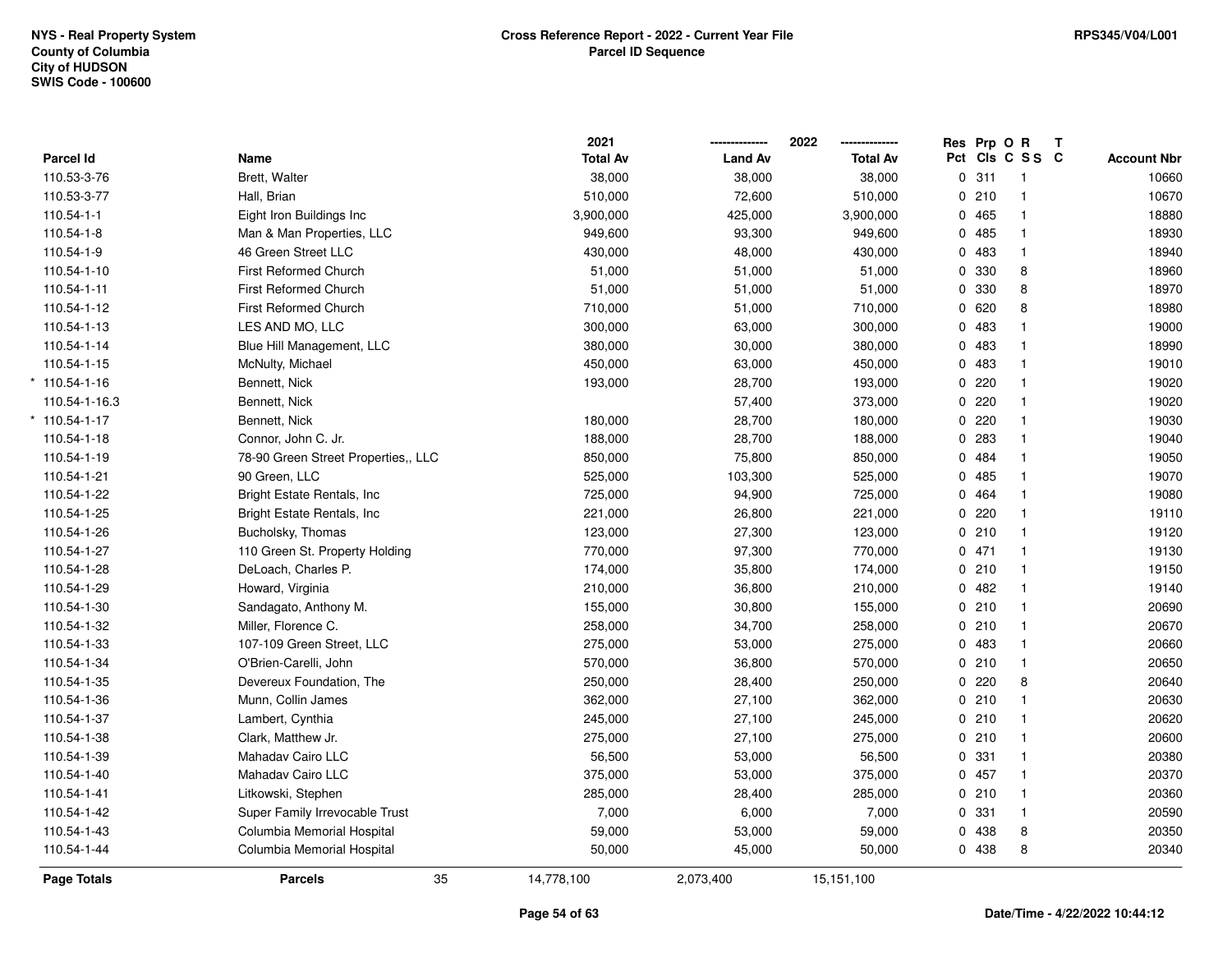|                  |                               |    | 2021            |                | 2022            |   | Res Prp O R |                 | Т |                    |
|------------------|-------------------------------|----|-----------------|----------------|-----------------|---|-------------|-----------------|---|--------------------|
| <b>Parcel Id</b> | Name                          |    | <b>Total Av</b> | <b>Land Av</b> | <b>Total Av</b> |   |             | Pct Cls C S S C |   | <b>Account Nbr</b> |
| 110.54-1-45      | Columbia Memorial Hospital    |    | 71,500          | 63,000         | 71,500          | 0 | 438         | 8               |   | 20330              |
| 110.54-1-46      | Wichmann Co., Inc., The       |    | 259,000         | 34,700         | 259,000         | 0 | 230         | $\overline{1}$  |   | 20320              |
| 110.54-1-47      | Wichmann Co., Inc., The       |    | 195,000         | 26,000         | 195,000         |   | 0210        | $\overline{1}$  |   | 20310              |
| 110.54-1-48      | Wichmann Co., Inc., The       |    | 300,000         | 30,000         | 300,000         |   | 0 483       | $\overline{1}$  |   | 20580              |
| 110.54-1-49      | Raiders Rentals, Inc.         |    | 261,000         | 15,600         | 261,000         |   | 0220        | $\mathbf{1}$    |   | 20300              |
| 110.54-1-50      | Concra, Vincent               |    | 130,000         | 59,000         | 130,000         |   | 0457        | $\mathbf{1}$    |   | 20290              |
| 110.54-1-51      | Concra, Vincent               |    | 49,000          | 45,000         | 49,000          |   | 0 438       | $\overline{1}$  |   | 20280              |
| 110.54-1-52      | FORDE/BAFUMA, LLC             |    | 500,000         | 126,500        | 500,000         |   | 0481        | $\overline{1}$  |   | 20200              |
| 110.54-1-54      | FORDE/BAFUMA,LLC              |    | 1,200,000       | 61,000         | 1,200,000       |   | 0481        | $\overline{1}$  |   | 20190              |
| 110.54-1-58      | Everts, Joan Maria            |    | 223,000         | 18,200         | 223,000         |   | 0210        | $\mathbf{1}$    |   | 20230              |
| 110.54-1-59      | Herring, James A. Jr.         |    | 365,000         | 23,400         | 365,000         |   | 0210        | $\overline{1}$  |   | 20240              |
| 110.54-1-60      | Bratton, Edward R.            |    | 288,000         | 26,000         | 288,000         |   | $0$ 220     | $\mathbf{1}$    |   | 20250              |
| 110.54-1-61      | Bonge Realty Corp.            |    | 480,000         | 42,000         | 480,000         |   | 0 483       | $\mathbf 1$     |   | 20570              |
| 110.54-1-62      | Yven, Margaret                |    | 230,000         | 26,000         | 230,000         |   | $0$ 220     | $\mathbf{1}$    |   | 20560              |
| 110.54-1-63      | Darby, John C. III.           |    | 259,000         | 26,000         | 259,000         |   | 0210        | $\mathbf{1}$    |   | 20550              |
| 110.54-1-64      | Davis, Cecil Paul Jr.         |    | 221,000         | 26,000         | 221,000         |   | 0220        | $\mathbf{1}$    |   | 20540              |
| 110.54-1-65      | Columbia Memorial Hospital    |    | 1,100,000       | 121,000        | 1,100,000       |   | 0465        | 8               |   | 20500              |
| 110.54-1-66      | Columbia Memorial Hospital    |    | 221,000         | 26,300         | 221,000         |   | 0220        | 8               |   | 20490              |
| 110.54-1-67      | <b>EJSIB LLC</b>              |    | 260,000         | 30,000         | 260,000         |   | 0 483       | $\mathbf{1}$    |   | 20480              |
| 110.54-1-68      | Walsh, Kevin                  |    | 200,000         | 13,000         | 200,000         |   | 0.220       | $\mathbf{1}$    |   | 20470              |
| 110.54-1-69      | Schobel, John M.              |    | 400,000         | 57,000         | 400,000         |   | 0 483       | $\mathbf{1}$    |   | 20460              |
| 110.54-1-70      | Danz, Robert                  |    | 435,000         | 47,000         | 435,000         |   | 0 483       | $\overline{1}$  |   | 20450              |
| 110.54-1-71      | Dsa, Peter                    |    | 170,000         | 15,600         | 170,000         |   | 0210        | $\overline{1}$  |   | 20440              |
| 110.54-1-72      | Hanrahan, Christopher         |    | 163,000         | 15,600         | 163,000         |   | 0210        | $\overline{1}$  |   | 20430              |
| 110.54-1-73      | Henry, Maria                  |    | 260,000         | 13,000         | 260,000         |   | 0210        | $\overline{1}$  |   | 20410              |
| 110.54-1-74      | Florin, Bradley J.            |    | 301,000         | 13,000         | 301,000         |   | 0210        | -1              |   | 20420              |
| 110.54-1-75      | Bellamy, Kam M.               |    | 243,000         | 26,300         | 243,000         |   | 0210        | $\overline{1}$  |   | 20400              |
| 110.54-1-76      | Sprawls, Charles P.           |    | 206,000         | 26,300         | 206,000         |   | 0210        | $\overline{1}$  |   | 20390              |
| 110.54-1-77      | Korpady, Kimberly A.          |    | 375,000         | 28,100         | 375,000         |   | 0210        | $\overline{1}$  |   | 21030              |
| 110.54-1-78      | Almstead, Gregory             |    | 280,000         | 20,800         | 280,000         |   | $0$ 220     | $\overline{1}$  |   | 21020              |
| 110.54-1-79      | O'Neil, Tristan J.            |    | 255,000         | 23,400         | 255,000         |   | 0220        | $\overline{1}$  |   | 21010              |
| 110.54-1-80      | LaChance, Stephen E.          |    | 212,000         | 26,500         | 212,000         |   | 0210        | $\mathbf{1}$    |   | 21000              |
| 110.54-1-81      | 8 McKinstry Place, LLC        |    | 288,000         | 26,500         | 288,000         |   | 0220        | $\overline{1}$  |   | 20990              |
| 110.54-1-82      | Schobel, John Matthew         |    | 300,000         | 30,000         | 300,000         |   | 0210        | $\overline{1}$  |   | 20980              |
| 110.54-1-83      | Ragone, Daniel                |    | 275,000         | 27,600         | 275,000         |   | 0210        | $\mathbf{1}$    |   | 20970              |
| 110.54-1-84.1    | Columbia Realty AssociatesLLC |    | 960,000         | 283,800        | 960,000         |   | 0 483       | $\overline{1}$  |   | 20960              |
| 110.54-1-84.2    | Columbia Realty AssociatesLLC |    | 645,000         | 143,000        | 645,000         |   | 0 483       | $\overline{1}$  |   | 20965              |
| Page Totals      | <b>Parcels</b>                | 37 | 12,580,500      | 1,662,200      | 12,580,500      |   |             |                 |   |                    |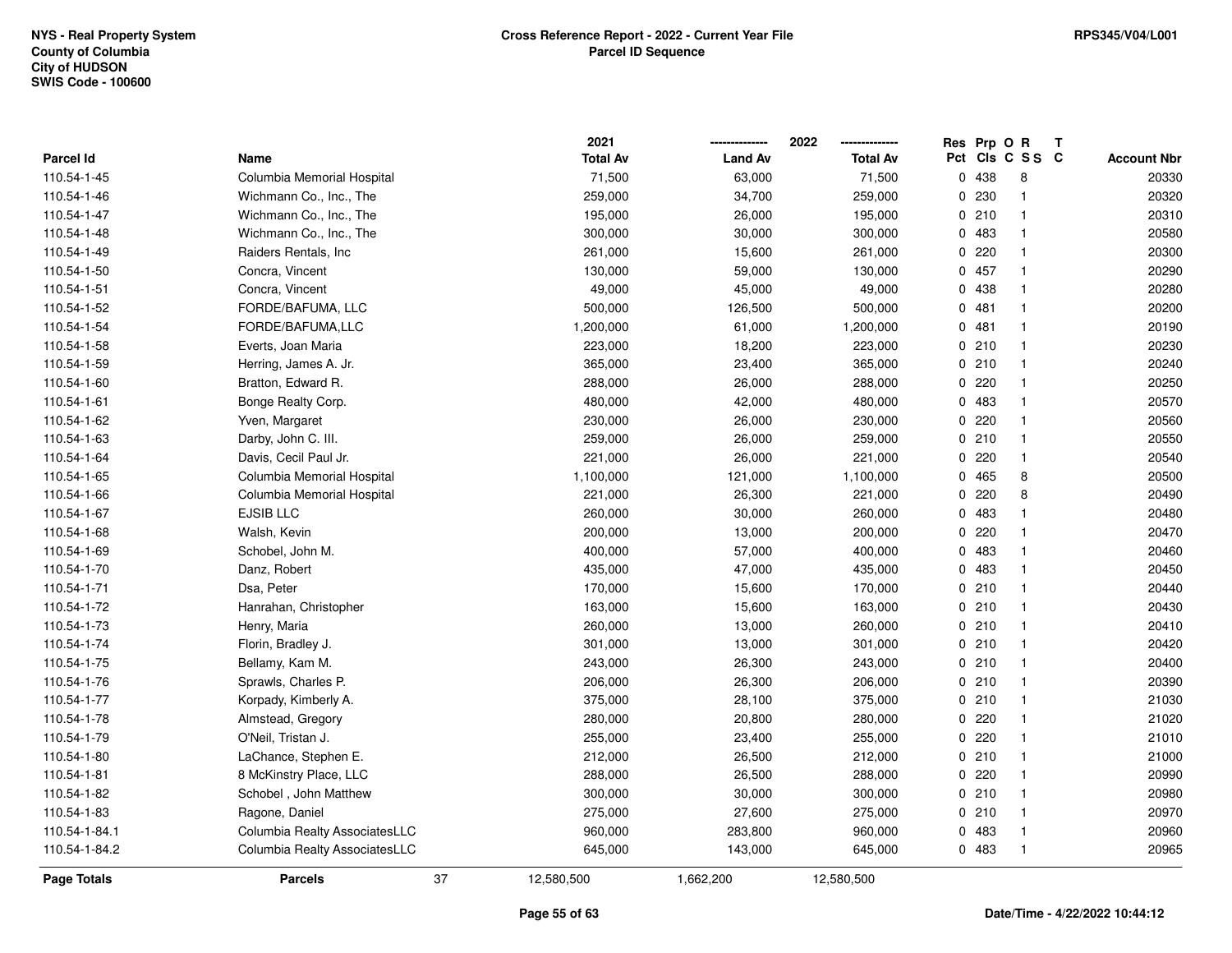|                    |                                  |    | 2021            |                | 2022            | Res Prp O R |                 | Т |                    |
|--------------------|----------------------------------|----|-----------------|----------------|-----------------|-------------|-----------------|---|--------------------|
| Parcel Id          | Name                             |    | <b>Total Av</b> | <b>Land Av</b> | <b>Total Av</b> |             | Pct Cls C S S C |   | <b>Account Nbr</b> |
| 110.54-1-85        | 110 Green St. Property Holding   |    | 63,000          | 63,000         | 63,000          | 0 330       | $\mathbf{1}$    |   | 25520              |
| 110.55-1-1         | Vergottini, Mario A.             |    | 249,000         | 28,400         | 249,000         | 0215        | $\mathbf{1}$    |   | 19240              |
| 110.55-1-2         | Parmentier, Charles              |    | 240,000         | 27,100         | 240,000         | 0.220       | $\mathbf{1}$    |   | 19230              |
| 110.55-1-3         | Auld, Faye E.                    |    | 254,000         | 27,100         | 254,000         | 0.220       | $\mathbf{1}$    |   | 19220              |
| 110.55-1-4         | Borrer, Rebecca                  |    | 250,000         | 40,600         | 250,000         | 50 220      | $\mathbf{1}$    |   | 19210              |
| 110.55-1-7         | McHale, Therese                  |    | 180,000         | 26,800         | 180,000         | 0210        | $\mathbf 1$     |   | 19180              |
| 110.55-1-8         | Hussain, Jamal                   |    | 180,000         | 20,800         | 180,000         | 0210        | $\mathbf{1}$    |   | 19170              |
| 110.55-1-9         | Tao, Angelo                      |    | 225,000         | 27,100         | 225,000         | 0210        | $\mathbf{1}$    |   | 19160              |
| 110.55-1-10.1      | Sourove, Hossain                 |    | 358,000         | 27,900         | 358,000         | 50 220      | $\mathbf{1}$    |   | 21665              |
| 110.55-1-11        | Parmentier, Charles W.           |    | 330,000         | 37,100         | 330,000         | 0210        | $\mathbf{1}$    |   | 21670              |
| 110.55-1-12        | Greenhouse Hudson, LLC           |    | 330,000         | 83,000         | 595,000         | 0 483       | $\mathbf{1}$    |   | 21430              |
| 110.55-1-13        | 140 Green Street, LLC            |    | 110,000         | 26,300         | 110,000         | 0210        | $\mathbf{1}$    |   | 21440              |
| 110.55-1-14        | Smith, Jonathan M.               |    | 245,000         | 26,000         | 245,000         | 0.283       | $\mathbf 1$     |   | 21450              |
| 110.55-1-15        | 144 Green St LLC                 |    | 205,000         | 28,700         | 205,000         | 0.220       | $\mathbf{1}$    |   | 21460              |
| 110.55-1-16        | <b>Green Street Wellness LLC</b> |    | 350,000         | 47,000         | 350,000         | 0 483       | $\mathbf{1}$    |   | 21470              |
| 110.55-1-17        | Green Street Wellness LLC        |    | 58,000          | 57,000         | 58,000          | 0 331       | $\mathbf{1}$    |   | 21480              |
| 110.55-1-18        | Green Street Wellness LLC        |    | 49,500          | 43,500         | 49,500          | 0 331       | $\mathbf{1}$    |   | 21490              |
| 110.55-1-19        | Kalpataru LLC                    |    | 235,000         | 27,100         | 235,000         | 0.220       | $\mathbf{1}$    |   | 21500              |
| 110.55-1-20        | Langlie, Laura                   |    | 368,000         | 27,300         | 368,000         | 0210        | $\mathbf{1}$    |   | 20770              |
| 110.55-1-21        | Armstrong, Susanne L.            |    | 260,000         | 28,100         | 260,000         | 0210        | $\mathbf{1}$    |   | 20760              |
| 110.55-1-22        | Ayzenberg, Daniel                |    | 223,000         | 28,700         | 223,000         | 0.220       | $\mathbf{1}$    |   | 20745              |
| 110.55-1-23        | McDaris, Wendy                   |    | 234,000         | 29,200         | 234,000         | 45 220      | $\mathbf{1}$    |   | 20730              |
| 110.55-1-24        | Hilton, Daniel                   |    | 250,000         | 35,000         | 250,000         | 0.220       | $\mathbf{1}$    |   | 20710              |
| 110.55-1-25        | Johnson, Adam T.                 |    | 223,000         | 29,500         | 223,000         | 0210        | $\mathbf{1}$    |   | 20700              |
| 110.55-1-26        | Hansen, Angela                   |    | 130,000         | 29,700         | 130,000         | 0.220       | $\mathbf{1}$    |   | 20950              |
| 110.55-1-26.1      | Hansen, Angela                   |    | 7,800           | 7,800          | 7,800           | 0.311       | $\mathbf{1}$    |   | 20955              |
| 110.55-1-27        | Arcuri, Gary                     |    | 75,000          | 28,100         | 75,000          | 0210        | $\mathbf{1}$    |   | 20720              |
| 110.55-1-28        | Langlie, Laura Jean              |    | 28,600          | 28,100         | 28,600          | 0.312       | $\mathbf 1$     |   | 20740              |
| 110.55-1-29        | Langlie, Laura Jean              |    | 10,400          | 10,400         | 10,400          | 0.311       | $\mathbf{1}$    |   | 20750              |
| 110.55-1-30        | Mental Health Assoc Of           |    | 825,000         | 101,000        | 825,000         | 0411        | 8               |   | 20940              |
| 110.55-1-31        | Jaques, Yves                     |    | 315,000         | 26,800         | 315,000         | 0.220       | $\mathbf{1}$    |   | 20930              |
| 110.55-1-32        | Spencer, Amy                     |    | 385,000         | 23,400         | 385,000         | 0210        | $\mathbf{1}$    |   | 20920              |
| 110.55-1-33        | Garay, Gabriel H.                |    | 230,000         | 26,300         | 230,000         | 0210        | $\mathbf{1}$    |   | 20910              |
| 110.55-1-34        | Eisner, John T.                  |    | 239,000         | 18,200         | 239,000         | 0.220       | $\mathbf{1}$    |   | 20900              |
| 110.55-1-35        | The AEM Services, LLC            |    | 172,000         | 27,100         | 342,000         | 0210        | $\mathbf{1}$    |   | 20890              |
| 110.55-1-36        | Edwards, Andew                   |    | 26,300          | 26,000         | 26,300          | 0.312       | $\mathbf{1}$    |   | 20880              |
| 110.55-1-37        | Edwards, Andrew                  |    | 186,000         | 18,200         | 186,000         | 0210        | $\mathbf{1}$    |   | 20870              |
| <b>Page Totals</b> | <b>Parcels</b>                   | 37 | 8,099,600       | 1,213,400      | 8,534,600       |             |                 |   |                    |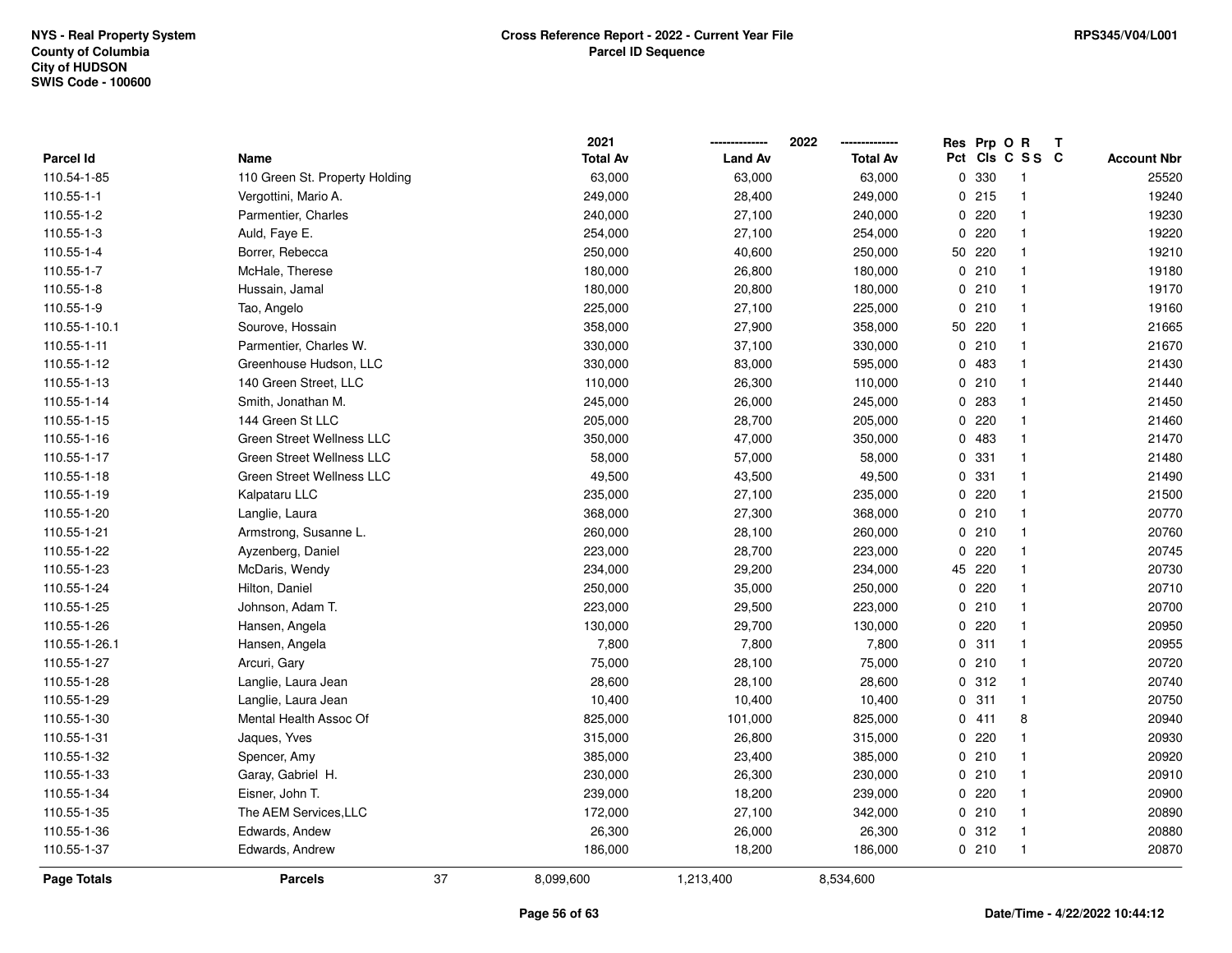|                    |                              |    | 2021            |                | 2022            | Res Prp O R |                 | T |                    |
|--------------------|------------------------------|----|-----------------|----------------|-----------------|-------------|-----------------|---|--------------------|
| Parcel Id          | Name                         |    | <b>Total Av</b> | <b>Land Av</b> | <b>Total Av</b> |             | Pct Cls C S S C |   | <b>Account Nbr</b> |
| 110.55-1-38        | D'Argenzio, Hillary E.       |    | 220,000         | 15,600         | 220,000         | 0.220       | -1              |   | 20860              |
| 110.55-1-39        | Zio & Zio LLC                |    | 340,000         | 57,000         | 340,000         | 0.482       | $\mathbf{1}$    |   | 20850              |
| 110.55-1-40        | Pemberley, LLC               |    | 470,000         | 265,000        | 470,000         | 0 465       | $\mathbf{1}$    |   | 20840              |
| 110.55-1-41        | Mizan, Shershah M.           |    | 215,000         | 27,100         | 215,000         | 0 230       | $\mathbf{1}$    |   | 20830              |
| 110.55-1-42        | Harry Hudson 1 LLC           |    | 239,000         | 18,200         | 239,000         | 0210        | $\mathbf{1}$    |   | 20820              |
| 110.55-1-43        | Harry Hudson I LLC           |    | 239,000         | 18,200         | 239,000         | 0210        | $\mathbf 1$     |   | 20810              |
| 110.55-1-44        | Stephens, Cynthia            |    | 319,000         | 27,900         | 319,000         | 0210        | $\mathbf{1}$    |   | 20800              |
| 110.55-1-45        | Harry Hudson 2 LLC           |    | 210,000         | 27,100         | 210,000         | 0210        | $\mathbf{1}$    |   | 20790              |
| 110.55-1-46        | Harry Hudson 2 LLC           |    | 35,400          | 29,500         | 35,400          | 0.312       | $\mathbf{1}$    |   | 20780              |
| 110.55-1-47        | Williams, Delroy L.          |    | 205,000         | 26,500         | 205,000         | $0$ 220     | $\mathbf{1}$    |   | 21510              |
| 110.55-1-48        | Ercole, John                 |    | 193,000         | 26,300         | 193,000         | 0.220       | $\mathbf 1$     |   | 21520              |
| 110.55-1-49        | Dier, James                  |    | 255,000         | 26,300         | 255,000         | 0.220       | 1               |   | 21530              |
| 110.55-1-50        | Ziefvert, Caroline Nina M.   |    | 283,000         | 26,800         | 283,000         | 0.220       | $\mathbf 1$     |   | 21540              |
| 110.55-1-51        | Chapman, Raquel              |    | 212,000         | 26,300         | 212,000         | 0 230       | $\mathbf 1$     |   | 21550              |
| 110.55-1-53        | Stewart's Shop Corp          |    | 750,000         | 128,000        | 750,000         | 0 486       | $\mathbf{1}$    |   | 21570              |
| 110.55-1-56        | Destyl, Shirley              |    | 300,000         | 61,000         | 300,000         | 0.482       | $\mathbf{1}$    |   | 21600              |
| 110.55-1-57        | Elyacinthe, Leonie N.        |    | 230,000         | 27,300         | 230,000         | 0210        | $\mathbf{1}$    |   | 21610              |
| 110.55-1-58        | Latif, Mohammad A.           |    | 180,000         | 26,800         | 180,000         | 0210        | $\mathbf{1}$    |   | 21620              |
| 110.55-1-59        | Schultz, Edward G.           |    | 245,000         | 28,900         | 245,000         | 0210        | $\mathbf{1}$    |   | 21630              |
| 110.55-1-60        | Halloran, Eileen M.          |    | 291,000         | 28,900         | 291,000         | 0.220       | $\mathbf{1}$    |   | 21640              |
| 110.55-1-61        | Race, Lynn M.                |    | 288,000         | 26,800         | 288,000         | $0$ 220     | $\mathbf{1}$    |   | 21650              |
| 110.55-1-62        | <b>First Reformed Church</b> |    | 250,000         | 32,200         | 250,000         | 0210        | 8               |   | 22520              |
| 110.55-1-63        | CCRC Inc.                    |    | 360,000         | 53,000         | 360,000         | 0410        | 8               |   | 22530              |
| 110.55-1-64        | Nisson, Jethro               |    | 231,000         | 27,100         | 231,000         | 0210        | $\mathbf{1}$    |   | 22540              |
| 110.55-1-65        | Jasper Jenkins QOZB, LLC     |    | 205,000         | 20,800         | 205,000         | 0210        | $\mathbf{1}$    |   | 22550              |
| 110.55-1-66        | Suarez, Bernado              |    | 205,000         | 15,600         | 205,000         | 0210        | $\mathbf{1}$    |   | 22560              |
| 110.55-1-67        | Murray, Karen J.             |    | 27,100          | 27,100         | 27,100          | 0.311       | $\mathbf 1$     |   | 22570              |
| 110.55-1-68        | Murray, Karen J.             |    | 266,000         | 27,100         | 266,000         | 50 220      | $\mathbf 1$     |   | 22580              |
| 110.55-1-69        | Murray, Karen J.             |    | 27,100          | 27,100         | 27,100          | 0.311       | $\mathbf 1$     |   | 22590              |
| 110.55-1-70        | Yeats, Megan K.              |    | 281,000         | 28,900         | 281,000         | 0210        | $\mathbf{1}$    |   | 22600              |
| 110.55-1-71        | Tienan, Claudia              |    | 204,000         | 26,300         | 204,000         | 0.220       | $\mathbf{1}$    |   | 22610              |
| 110.55-1-72        | Vernege, Ann Marie B.        |    | 182,000         | 26,000         | 182,000         | 0210        | $\mathbf{1}$    |   | 22690              |
| 110.55-1-73        | Guarino, Nancy J.            |    | 116,000         | 20,800         | 116,000         | 0210        | $\mathbf{1}$    |   | 22680              |
| 110.55-1-74        | Hickey, Daniel Jr.           |    | 188,000         | 26,300         | 188,000         | 0210        | $\mathbf{1}$    |   | 22670              |
| 110.55-1-75        | Schramm, Adriane             |    | 23,400          | 23,400         | 23,400          | 0.311       | $\mathbf{1}$    |   | 22660              |
| 110.55-1-76        | Schramm, Adriane             |    | 171,000         | 20,800         | 171,000         | 0210        | $\mathbf{1}$    |   | 22650              |
| 110.55-1-78        | Galvan Civic Housing, LLC    |    | 250,000         | 34,500         | 250,000         | 0411        | $\mathbf{1}$    |   | 22630              |
| <b>Page Totals</b> | <b>Parcels</b>               | 37 | 8,706,000       | 1,382,500      | 8,706,000       |             |                 |   |                    |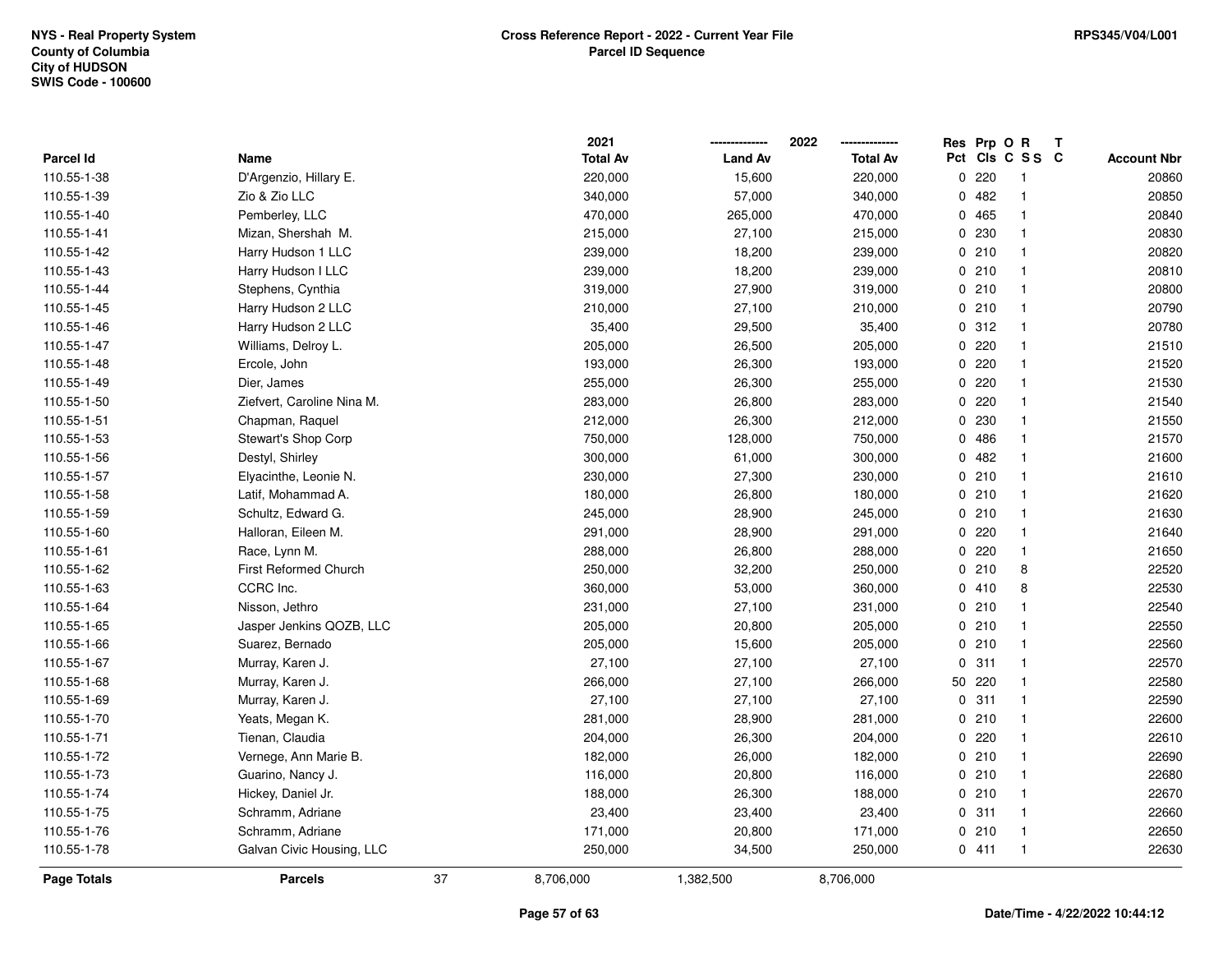|                    |                                     | 2021            |                | 2022            | Res | Prp O R |                         | Т |                    |
|--------------------|-------------------------------------|-----------------|----------------|-----------------|-----|---------|-------------------------|---|--------------------|
| Parcel Id          | Name                                | <b>Total Av</b> | <b>Land Av</b> | <b>Total Av</b> |     |         | Pct Cls C S S C         |   | <b>Account Nbr</b> |
| 110.55-2-2         | The Lachterman Living Trust         | 208,000         | 31,600         | 208,000         |     | 0210    | $\mathbf{1}$            |   | 22410              |
| 110.55-2-3         | Conway, James M.                    | 176,000         | 27,100         | 176,000         |     | 0210    | $\mathbf{1}$            |   | 22400              |
| 110.55-2-4         | Brea, Nadine                        | 224,000         | 27,100         | 224,000         |     | 0210    | $\mathbf{1}$            |   | 22390              |
| 110.55-2-5         | Keyser, Kelsey                      | 152,000         | 27,100         | 152,000         |     | 0210    | -1                      |   | 22380              |
| 110.55-2-6         | Lachterman, Brandon                 | 138,000         | 27,100         | 138,000         |     | 0210    | -1                      |   | 22370              |
| 110.55-2-7         | Hoque, Rejaul                       | 175,000         | 27,100         | 175,000         |     | 0210    |                         |   | 22360              |
| 110.55-2-8         | Mill Wheel & Anchor Co, LLC         | 480,000         | 33,000         | 480,000         |     | 0411    | -1                      |   | 22350              |
| 110.55-2-9         | Mill Wheel & Anchor Co, LLC         | 480,000         | 33,000         | 480,000         |     | 0411    | $\overline{\mathbf{1}}$ |   | 22340              |
| 110.55-2-10        | Destyl, Leone N.                    | 245,000         | 27,100         | 245,000         | 0   | 230     | -1                      |   | 21870              |
| 110.55-2-11        | Destyl, Peutuel                     | 283,000         | 27,100         | 283,000         |     | 0210    | $\mathbf{1}$            |   | 21860              |
| 110.55-2-12        | Khatun, Sabia                       | 210,000         | 27,300         | 210,000         |     | 0220    | $\mathbf 1$             |   | 21850              |
| 110.55-2-13        | Wehmann, Kurt W.                    | 238,000         | 27,100         | 238,000         |     | 0210    | -1                      |   | 21840              |
| 110.55-2-14        | Nicholson, Thomas E.                | 236,000         | 27,100         | 236,000         | 0   | 220     |                         |   | 21830              |
| 110.55-2-15        | O'Neill, Conor                      | 315,000         | 27,100         | 315,000         | 0   | 220     | -1                      |   | 21820              |
| 110.55-2-16        | Alam, Shariful                      | 250,000         | 27,100         | 250,000         | 0   | 220     | -1                      |   | 21810              |
| 110.55-2-17        | Bartolotta, Zachery                 | 350,000         | 27,100         | 350,000         | 0   | 220     | -1                      |   | 21800              |
| 110.55-2-18        | Moklach, Mohammed                   | 230,000         | 27,100         | 230,000         |     | 0220    | $\mathbf{1}$            |   | 21790              |
| 110.55-2-19        | Le Sawyer, Maria                    | 230,000         | 27,100         | 230,000         |     | 0210    | $\mathbf 1$             |   | 21780              |
| 110.55-2-21        | Oscar Verge-Arderiu and Yujing, Han | 439,000         | 27,600         | 439,000         |     | 0210    | -1                      |   | 21250              |
| 110.55-2-22        | Mortenson, Eric                     | 12,400          | 10,400         | 12,400          |     | 0270    | -1                      |   | 21240              |
| 110.55-2-23        | 8 Fairview LLC                      | 207,000         | 26,300         | 207,000         |     | 0220    | $\overline{\mathbf{1}}$ |   | 21330              |
| 110.55-2-24        | Hoque, Azizul                       | 203,000         | 18,200         | 203,000         | 0   | 220     | $\mathbf 1$             |   | 21320              |
| 110.55-2-25        | Union Street Hudson Corp, Jeff      | 193,000         | 18,200         | 193,000         | 0   | 220     | 8                       |   | 21310              |
| 110.55-2-26        | EB <sub>5</sub> LLC                 | 120,000         | 28,900         | 120,000         |     | 0210    | $\mathbf 1$             |   | 21300              |
| 110.55-2-27        | Flores, Jose                        | 200,000         | 13,000         | 200,000         |     | 0210    | $\mathbf 1$             |   | 21340              |
| 110.55-2-28        | Segreti, Francine                   | 150,000         | 18,200         | 150,000         |     | $0$ 220 |                         |   | 21350              |
| 110.55-2-29        | Union Street Hudson Corp            | 325,000         | 31,500         | 325,000         |     | 0 483   | 8                       |   | 21360              |
| 110.55-2-30        | Plass, Derek                        | 167,000         | 26,000         | 167,000         |     | 0210    | $\mathbf 1$             |   | 21370              |
| 110.55-2-31        | Plass, Mary Ellen                   | 167,000         | 26,500         | 175,000         |     | 0210    | $\mathbf 1$             |   | 21380              |
| 110.55-2-32        | Toth, Maurine                       | 319,000         | 26,800         | 319,000         | 0   | 210     | $\mathbf 1$             |   | 21390              |
| 110.55-2-34        | Anderson, Dennis & Grace            | 160,000         | 29,700         | 160,000         | 0   | 283     | $\mathbf 1$             |   | 21410              |
| 110.55-2-35        | Wray, Valerie                       | 589,000         | 29,500         | 589,000         |     | 0210    | $\mathbf 1$             |   | 21280              |
| 110.55-2-37        | Decker (Life Estate), Brian D.      | 206,000         | 27,900         | 206,000         |     | 0210    | -1                      |   | 21680              |
| 110.55-2-38        | Ross, Davis                         | 370,000         | 27,100         | 370,000         |     | 0210    | -1                      |   | 21690              |
| 110.55-2-39        | Gara, Maureen                       | 257,000         | 27,100         | 257,000         |     | 0210    | -1                      |   | 21700              |
| 110.55-2-40        | French, Andrew J.                   | 222,000         | 27,100         | 222,000         |     | 0210    | -1                      |   | 21710              |
| 110.55-2-41        | Hoch, Robert Michael                | 330,000         | 27,100         | 330,000         |     | 0220    | $\mathbf{1}$            |   | 21720              |
| <b>Page Totals</b> | 37<br><b>Parcels</b>                | 9,256,400       | 971,400        | 9,264,400       |     |         |                         |   |                    |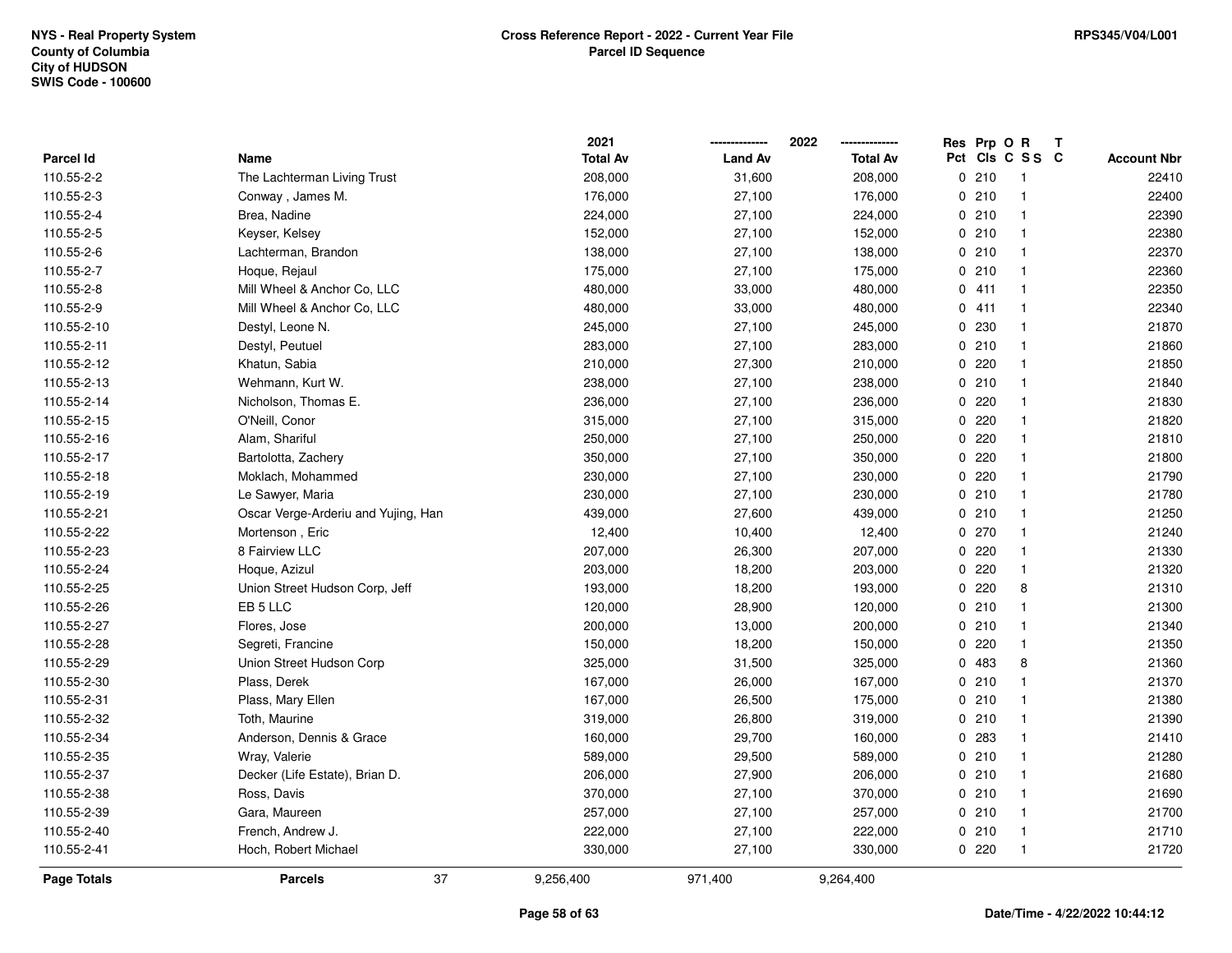|                    |                               | 2021            |                | 2022            |     | Res Prp O R |                         | Т |                    |
|--------------------|-------------------------------|-----------------|----------------|-----------------|-----|-------------|-------------------------|---|--------------------|
| <b>Parcel Id</b>   | Name                          | <b>Total Av</b> | <b>Land Av</b> | <b>Total Av</b> | Pct |             | CIs C S S C             |   | <b>Account Nbr</b> |
| 110.55-2-42        | Wright, Gerald Jr.            | 242,000         | 27,100         | 242,000         |     | 0210        | -1                      |   | 21730              |
| 110.55-2-43        | Walch, Arlene M.              | 256,000         | 27,100         | 256,000         | 0   | 220         | -1                      |   | 21740              |
| 110.55-2-44        | Newcomer, Jonathan            | 198,000         | 26,800         | 198,000         |     | 0210        | $\mathbf{1}$            |   | 21750              |
| 110.55-2-45        | Keenan, Joseph D.             | 234,000         | 27,100         | 234,000         |     | 0210        | $\mathbf{1}$            |   | 21760              |
| 110.55-2-46        | Walsh, William A. Jr.         | 214,000         | 27,100         | 214,000         |     | 0210        | $\mathbf{1}$            |   | 21770              |
| 110.55-2-47        | Nunn, Roberta Villanova       | 234,000         | 27,100         | 334,000         |     | 0210        | -1                      |   | 22430              |
| 110.55-2-48        | Speer, Cherie L.              | 280,000         | 27,100         | 280,000         |     | 0220        | $\mathbf{1}$            |   | 22440              |
| 110.55-2-49        | Desauntels, Sandra            | 180,000         | 27,100         | 180,000         |     | 0210        | $\mathbf{1}$            |   | 22450              |
| 110.55-2-50        | Anderson-Warren, Katherine M. | 156,000         | 27,100         | 156,000         |     | 0210        | $\mathbf{1}$            |   | 22460              |
| 110.55-2-51        | Anderson-Warren, Katharine    | 36,300          | 27,100         | 36,300          |     | 0.312       | $\mathbf{1}$            |   | 22470              |
| 110.55-2-52        | Groat, Sharyn                 | 156,000         | 27,100         | 156,000         |     | 0210        | $\mathbf{1}$            |   | 22480              |
| 110.55-2-54        | Weaver, Kevin J.              | 138,000         | 27,100         | 138,000         |     | 0210        | $\mathbf{1}$            |   | 22500              |
| 110.55-2-55        | Concra, Veronica              | 140,000         | 27,100         | 140,000         |     | 0210        | -1                      |   | 22510              |
| 110.55-2-56        | Putnam, Richard E.            | 184,000         | 31,200         | 184,000         |     | 0210        | $\mathbf{1}$            |   | 22300              |
| 110.55-2-57        | Hirsch, Cherri                | 125,000         | 31,200         | 125,000         |     | 0210        | -1                      |   | 22260              |
| 110.55-2-58        | McCue, Ann                    | 167,000         | 31,200         | 167,000         |     | 0210        | $\mathbf{1}$            |   | 22230              |
| 110.55-2-59        | Macheski, Cecilia             | 142,000         | 27,100         | 142,000         |     | 0210        | $\mathbf{1}$            |   | 22210              |
| 110.55-2-60        | Walsh-Makas, Lisa A.          | 249,000         | 31,200         | 249,000         |     | 0.220       | $\mathbf{1}$            |   | 22180              |
| 110.55-2-61        | Schuchman, Paul               | 234,000         | 27,100         | 234,000         |     | 0210        | $\mathbf{1}$            |   | 21945              |
| 110.55-2-62        | Tischler, Julieta             | 231,000         | 27,100         | 231,000         |     | 0210        | $\mathbf{1}$            |   | 21930              |
| 110.55-2-63        | Spoor, James                  | 275,000         | 27,100         | 275,000         |     | $0$ 220     | $\mathbf{1}$            |   | 21940              |
| 110.55-2-64        | Goff, Natalie I.              | 206,000         | 28,900         | 206,000         |     | 0210        | $\mathbf{1}$            |   | 21920              |
| 110.55-2-65        | McMillian, Robert             | 277,000         | 27,100         | 277,000         | 0   | 220         | $\mathbf{1}$            |   | 21910              |
| 110.55-2-66        | Humagain, Sarmila             | 266,000         | 27,100         | 266,000         | 0   | 220         | $\overline{\mathbf{1}}$ |   | 21900              |
| 110.55-2-67        | Kiriakides, Spiros            | 460,000         | 30,000         | 460,000         |     | 0210        | $\mathbf{1}$            |   | 21890              |
| 110.55-2-68        | Capps, Paula                  | 299,000         | 32,500         | 299,000         |     | 0210        | -1                      |   | 21880              |
| 110.55-2-70        | Scali Properties LLC          | 355,000         | 39,000         | 355,000         |     | 0422        | -1                      |   | 21420              |
| 110.55-2-71        | Capps, Paula                  | 37,300          | 28,700         | 37,300          |     | 0.312       | -1                      |   | 22070              |
| 110.55-2-72        | Turk, Robert J.               | 224,000         | 27,600         | 224,000         |     | 0210        | $\mathbf{1}$            |   | 22060              |
| 110.55-2-73        | Matties, Linda                | 230,000         | 33,400         | 230,000         |     | 0210        | $\mathbf{1}$            |   | 22050              |
| 110.55-2-75        | Fisher, William C.            | 257,000         | 33,500         | 257,000         |     | 0210        | $\mathbf{1}$            |   | 22030              |
| 110.55-2-76        | Gans, Carol J.                | 251,000         | 28,100         | 251,000         |     | 0210        | $\mathbf{1}$            |   | 22020              |
| 110.55-2-77        | Gregory, Emma D.              | 145,000         | 27,100         | 145,000         |     | 0210        | $\mathbf{1}$            |   | 21950              |
| 110.55-2-78        | Gregory, Emma D.              | 26,800          | 26,800         | 26,800          |     | 0.311       | $\mathbf{1}$            |   | 21960              |
| 110.55-2-79        | Abitable, Paul R. Jr.         | 153,000         | 29,500         | 153,000         |     | 0210        | -1                      |   | 21970              |
| 110.55-2-80        | Moon, Maria G.                | 163,000         | 26,800         | 163,000         |     | 0210        | $\mathbf{1}$            |   | 21980              |
| 110.55-2-81        | Yannacone, Michael J.         | 119,000         | 28,100         | 119,000         |     | 0210        | -1                      |   | 21990              |
| <b>Page Totals</b> | 37<br><b>Parcels</b>          | 7,540,400       | 1,059,400      | 7,640,400       |     |             |                         |   |                    |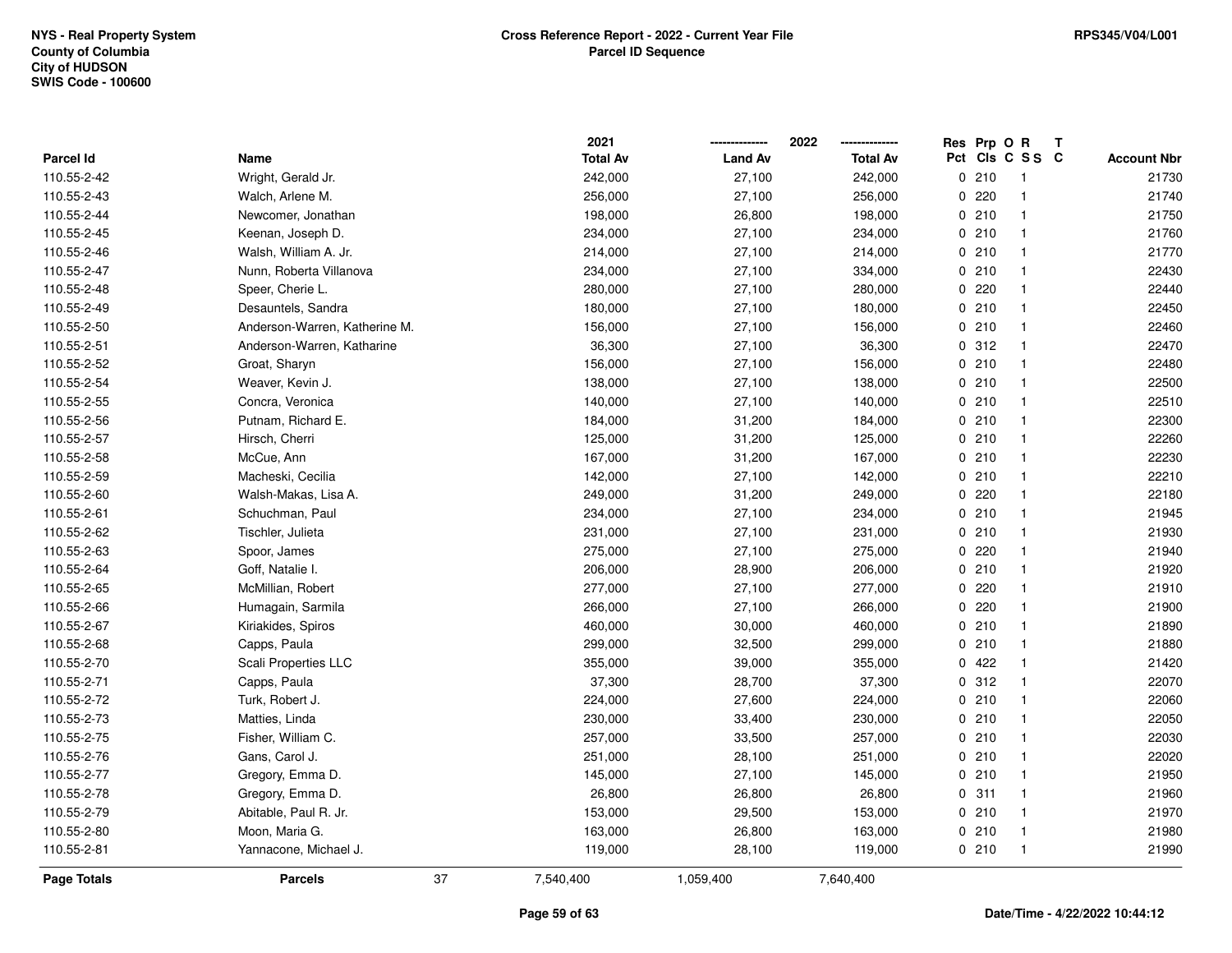|                    |                             |    | 2021            |                | 2022            |             | Res Prp O R |                | Т |                    |
|--------------------|-----------------------------|----|-----------------|----------------|-----------------|-------------|-------------|----------------|---|--------------------|
| <b>Parcel Id</b>   | Name                        |    | <b>Total Av</b> | <b>Land Av</b> | <b>Total Av</b> | Pct         |             | CIs C S S C    |   | <b>Account Nbr</b> |
| 110.55-2-82        | Nobrega, Maria R.           |    | 165,000         | 27,100         | 165,000         | $\mathbf 0$ | 210         | -1             |   | 22000              |
| $110.61 - 1 - 1$   | Hamezopoulos, Spiro         |    | 750,000         | 21,000         | 750,000         |             | 0481        | $\overline{1}$ |   | 11120              |
| 110.61-1-2         | 744 Warren LLC              |    | 525,000         | 21,000         | 525,000         |             | 0481        | $\mathbf{1}$   |   | 11130              |
| 110.61-1-3         | Red Sparrow LLC             |    | 540,000         | 21,000         | 540,000         |             | 0481        | -1             |   | 11140              |
| 110.61-1-4         | Thorleifson, Betsy          |    | 400,000         | 9,000          | 400,000         |             | 0.481       | -1             |   | 11150              |
| 110.61-1-5         | FSLG Group, LLC             |    | 980,000         | 33,000         | 980,000         |             | 0.481       |                |   | 11160              |
| 110.61-1-6         | 802 Warren St LLC           |    | 535,000         | 53,000         | 535,000         |             | 0.482       | -1             |   | 11180              |
| 110.61-1-7         | 806-808 Warren St LLC       |    | 600,000         | 53,000         | 600,000         | 0           | 483         | $\mathbf{1}$   |   | 11190              |
| $110.61 - 1 - 8$   | 810-814 Warren St           |    | 635,000         | 34,500         | 635,000         |             | 0 483       | $\mathbf{1}$   |   | 11200              |
| 110.61-1-9         | 816 Warren Street, Inc.     |    | 680,000         | 51,000         | 680,000         |             | 0 483       | $\mathbf{1}$   |   | 11210              |
| 110.61-1-10        | Hamilton, Tiffany M.        |    | 430,000         | 92,000         | 430,000         |             | 0210        | $\mathbf{1}$   |   | 11220              |
| 110.61-1-11        | 1949 Hudson, Inc            |    | 700,000         | 81,000         | 700,000         |             | 0 483       | -1             |   | 11230              |
| 110.61-1-12        | Columbia Memorial Hospital  |    | 660,000         | 95,000         | 660,000         |             | 0 483       |                |   | 11240              |
| 110.61-1-13        | Everts, James               |    | 222,000         | 18,200         | 222,000         |             | 0210        | -1             |   | 8430               |
| 110.61-1-14        | Samuels, Gloria             |    | 319,000         | 20,800         | 319,000         |             | 0220        |                |   | 8420               |
| 110.61-1-15        | Salvatore, Jean             |    | 340,000         | 106,000        | 340,000         | 0           | 283         | $\mathbf{1}$   |   | 8410               |
| 110.61-1-16        | Sedlacek, Michael           |    | 410,000         | 112,000        | 410,000         | 0           | 220         | -1             |   | 8400               |
| 110.61-1-17        | Stynes, Jeremy              |    | 624,000         | 100,000        | 624,000         |             | 0.220       | $\mathbf{1}$   |   | 8390               |
| 110.61-1-18        | Oliver on Warren Street LLC |    | 400,000         | 21,000         | 400,000         |             | 0.482       | -1             |   | 8380               |
| 110.61-1-19        | Ullman, Sanford             |    | 76,000          | 76,000         | 76,000          |             | 0.311       | $\overline{1}$ |   | 8370               |
| 110.61-1-21        | 820 Union Street Corp       |    | 1,200,000       | 43,500         | 1,200,000       |             | 0 465       | -1             |   | 8350               |
| 110.61-1-22        | Binder, Jeffrey             |    | 797,000         | 124,000        | 797,000         |             | 0 230       | -1             |   | 8340               |
| 110.61-1-23        | Huang, Xiao Yu              |    | 500,000         | 21,000         | 500,000         | 0           | 483         | $\overline{1}$ |   | 8330               |
| 110.61-1-25        | Rapkow LTD                  |    | 1,410,000       | 89,300         | 1,410,000       | 0           | 464         | -1             |   | 8310               |
| 110.61-1-26        | Capital Resources KA LLC    |    | 631,000         | 76,000         | 631,000         | 25          | 283         | -1             |   | 8300               |
| 110.61-1-27        | Mugen Eight LLC             |    | 700,000         | 33,000         | 700,000         |             | 0.482       |                |   | 8290               |
| 110.61-1-28        | Sweerts & Vaas LLC          |    | 450,000         | 21,000         | 450,000         |             | 0.482       | -1             |   | 8280               |
| 110.61-1-29        | Ramshackle Properties, LLC  |    | 1,600,000       | 49,500         | 1,600,000       |             | 0414        |                |   | 8270               |
| 110.61-1-30        | Feldstein, Benjamin J.      |    | 930,000         | 36,000         | 930,000         |             | 0481        | -1             |   | 8260               |
| 110.61-1-31        | 723 Warren, LLC             |    | 545,000         | 24,000         | 545,000         | 0           | 481         | -1             |   | 8250               |
| 110.61-1-32        | <b>SPE Ventures LLC</b>     |    | 400,000         | 124,000        | 400,000         |             | 0 449       | $\overline{1}$ |   | 8660               |
| 110.61-1-33        | <b>SPE Ventures LLC</b>     |    | 160,000         | 160,000        | 160,000         | 0           | 330         | $\mathbf{1}$   |   | 8650               |
| 110.61-1-34        | Henry Hudson Studios, LLC   |    | 510,000         | 124,000        | 510,000         |             | 0481        | $\mathbf{1}$   |   | 8640               |
| 110.61-1-35        | Brininger, Cynthia J.       |    | 190,000         | 160,000        | 190,000         |             | 0 449       | -1             |   | 8630               |
| 110.61-1-37        | Finden, Michael Adam        |    | 400,000         | 31,200         | 400,000         |             | 0210        |                |   | 8610               |
| 110.61-1-39        | Sweerts & Vaas LLC          |    | 24,500          | 24,500         | 24,500          |             | 0 330       | -1             |   | 8590               |
| 110.61-1-40        | Funk, James S.              |    | 205,000         | 27,600         | 205,000         |             | 0210        |                |   | 8580               |
| <b>Page Totals</b> | <b>Parcels</b>              | 37 | 20,643,500      | 2,214,200      | 20,643,500      |             |             |                |   |                    |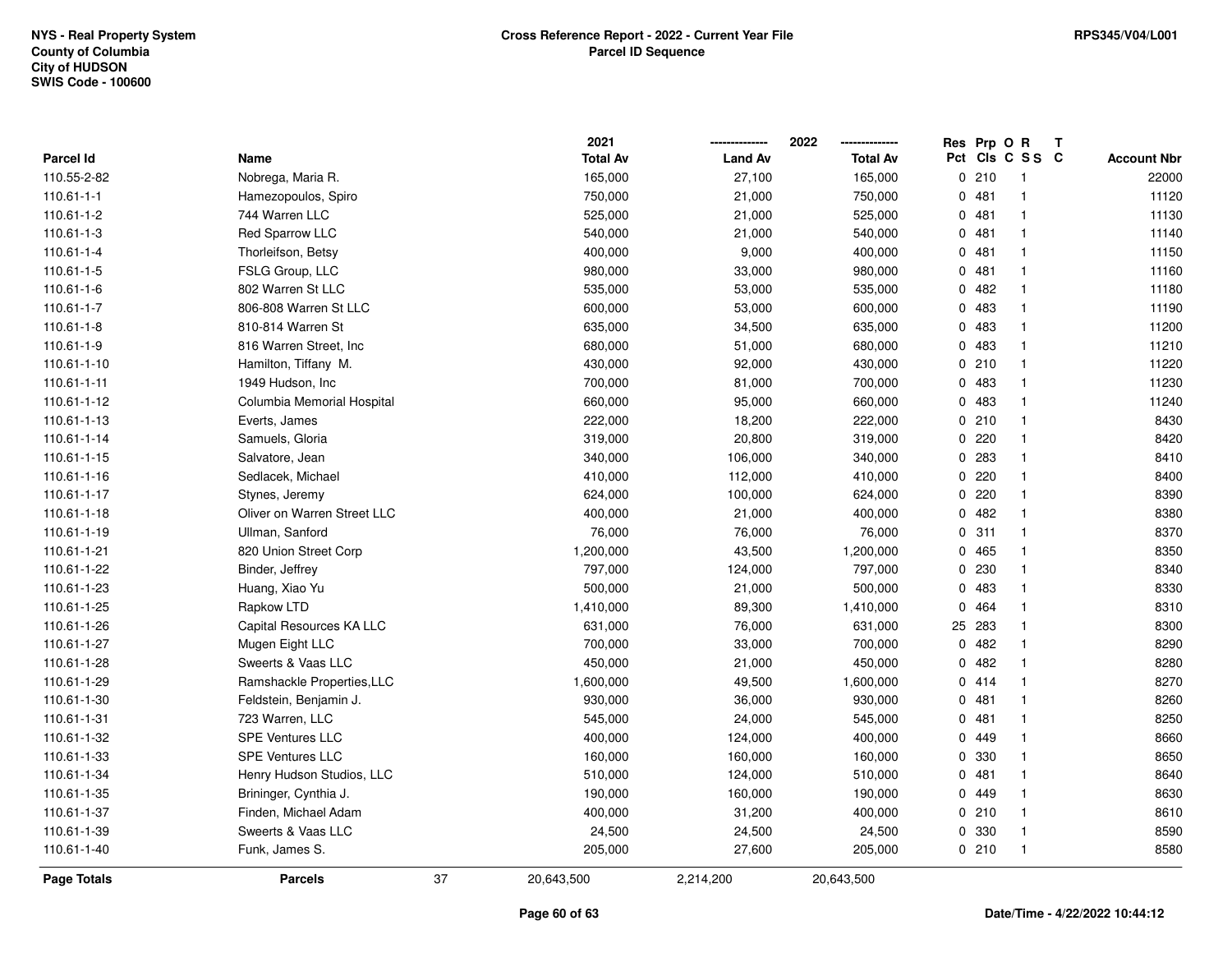|                    |                                |    | 2021            |                | 2022            |     | Res Prp O R |              | Т |                    |
|--------------------|--------------------------------|----|-----------------|----------------|-----------------|-----|-------------|--------------|---|--------------------|
| Parcel Id          | Name                           |    | <b>Total Av</b> | <b>Land Av</b> | <b>Total Av</b> | Pct |             | CIs C S S C  |   | <b>Account Nbr</b> |
| 110.61-1-41        | Two East Court LLC             |    | 400,000         | 52,500         | 400,000         | 0   | 464         | -1           |   | 8570               |
| 110.61-1-42        | 810 Union Street Holdings, LLC |    | 380,000         | 34,500         | 380,000         | 0   | 464         | 1            |   | 8560               |
| 110.61-1-43        | 820 Union Street Corp          |    | 41,500          | 34,500         | 41,500          |     | 0 438       | $\mathbf{1}$ |   | 8550               |
| 110.61-1-44        | 820 Union Street Corp          |    | 41,500          | 34,500         | 41,500          |     | 0 438       | $\mathbf{1}$ |   | 8540               |
| 110.61-1-45        | Atkins, Paul R.                |    | 307,000         | 27,900         | 307,000         |     | 0220        | $\mathbf 1$  |   | 8530               |
| 110.61-1-46        | Frick, Arthur                  |    | 276,000         | 27,300         | 276,000         |     | 0210        | $\mathbf 1$  |   | 8520               |
| 110.61-1-47        | Basen, Cheryl Beth             |    | 278,000         | 27,300         | 278,000         |     | 0.220       | $\mathbf 1$  |   | 8510               |
| 110.61-1-48        | Christie, Leona                |    | 388,000         | 27,300         | 388,000         |     | 0.220       | $\mathbf{1}$ |   | 8500               |
| 110.61-1-49        | Lopes, Louis                   |    | 170,000         | 13,000         | 170,000         |     | 0 283       | $\mathbf{1}$ |   | 8450               |
| 110.61-1-50        | Domanic, Christine             |    | 275,000         | 26,300         | 275,000         |     | 0210        | $\mathbf{1}$ |   | 8440               |
| 110.61-1-51        | Saffer, Evan                   |    | 100,000         | 15,600         | 250,000         |     | 0210        | 1            |   | 8460               |
| 110.61-1-52        | Joyner, Theresa                |    | 253,000         | 18,200         | 253,000         |     | 0 283       | 1            |   | 8470               |
| 110.61-1-53        | Maitland, Lorna                |    | 41,400          | 13,000         | 41,400          |     | 0.312       | 1            |   | 8490               |
| 110.61-1-54        | Zillane, Mohin Uddin           |    | 317,000         | 18,200         | 317,000         |     | 0 230       | $\mathbf 1$  |   | 8480               |
| 110.61-1-55        | Gillick, Joseph                |    | 276,000         | 20,800         | 351,000         |     | 0210        | $\mathbf{1}$ |   | 10880              |
| 110.61-1-56        | Camillieri, Lisa               |    | 690,000         | 37,300         | 690,000         |     | 0210        | $\mathbf{1}$ |   | 10890              |
| 110.61-1-57        | Maitland, Lorna                |    | 340,000         | 18,200         | 340,000         |     | 0220        | $\mathbf{1}$ |   | 10870              |
| 110.61-1-58        | Kehrer, John B.                |    | 333,000         | 26,800         | 333,000         |     | 0 230       | $\mathbf{1}$ |   | 10860              |
| 110.61-1-59        | Kehrer, John B.                |    | 36,300          | 27,300         | 36,300          |     | 0.312       | $\mathbf{1}$ |   | 10850              |
| 110.61-1-60        | Kehrer, John B.                |    | 326,000         | 26,300         | 326,000         |     | 0220        | $\mathbf{1}$ |   | 10840              |
| 110.61-1-61        | Leoni, Jerald                  |    | 300,000         | 30,400         | 300,000         |     | $0$ 220     | $\mathbf{1}$ |   | 10830              |
| 110.61-1-62        | Arenskjold, Kim                |    | 315,000         | 28,900         | 315,000         |     | $0$ 220     | $\mathbf{1}$ |   | 10820              |
| 110.61-1-63        | Hinchey, Charles & Tricia      |    | 340,000         | 35,300         | 340,000         |     | 0411        | $\mathbf{1}$ |   | 10810              |
| 110.61-1-64        | Groll, Mary Lou                |    | 267,000         | 30,400         | 267,000         |     | 0210        | $\mathbf{1}$ |   | 10800              |
| 110.61-1-65        | Scalera, Nicholas J. Trust.    |    | 305,000         | 32,300         | 305,000         |     | 0.220       | $\mathbf{1}$ |   | 10790              |
| 110.61-1-66        | Lewis, Helen M.                |    | 294,000         | 32,800         | 320,000         |     | 0210        | $\mathbf{1}$ |   | 10780              |
| 110.61-1-67        | Williams, Robert L. Jr.        |    | 297,000         | 32,200         | 297,000         |     | 0210        | $\mathbf 1$  |   | 10770              |
| 110.61-1-68        | Tsou, Danielle An-Cbi          |    | 300,000         | 47,300         | 300,000         |     | 0 483       | 1            |   | 10760              |
| 110.61-1-69        | Norton, Kerri Ann              |    | 294,000         | 32,800         | 294,000         |     | 0210        | $\mathbf{1}$ |   | 10750              |
| 110.61-1-70        | Hillman, Hilary                |    | 304,000         | 32,900         | 304,000         |     | 0210        | $\mathbf{1}$ |   | 10740              |
| 110.61-1-71        | Houghton, David A.             |    | 287,000         | 33,100         | 287,000         |     | 0210        | $\mathbf{1}$ |   | 10730              |
| 110.61-1-72        | Williams, Ronald               |    | 267,000         | 33,400         | 267,000         |     | 0210        | $\mathbf{1}$ |   | 10720              |
| 110.61-1-73        | Whitney, Patti                 |    | 283,000         | 33,500         | 283,000         |     | 0210        | 1            |   | 10710              |
| 110.61-1-74        | Union Street Hudson Corp       |    | 1,820,000       | 121,300        | 1,820,000       |     | 0642        | 8            |   | 10700              |
| 110.61-1-75        | City of Hudson                 |    | 103,300         | 93,300         | 103,300         |     | 0 438       | 8            |   | 10690              |
| 110.61-1-77        | City of Hudson                 |    | 1,970,000       | 79,300         | 1,970,000       |     | 0652        | 8            |   | 10680              |
| 110.62-1-1         | Raymond, Jean                  |    | 299,000         | 18,200         | 299,000         |     | $0$ 220     | $\mathbf{1}$ |   | 11680              |
| <b>Page Totals</b> | <b>Parcels</b>                 | 37 | 13,315,000      | 1,274,200      | 13,566,000      |     |             |              |   |                    |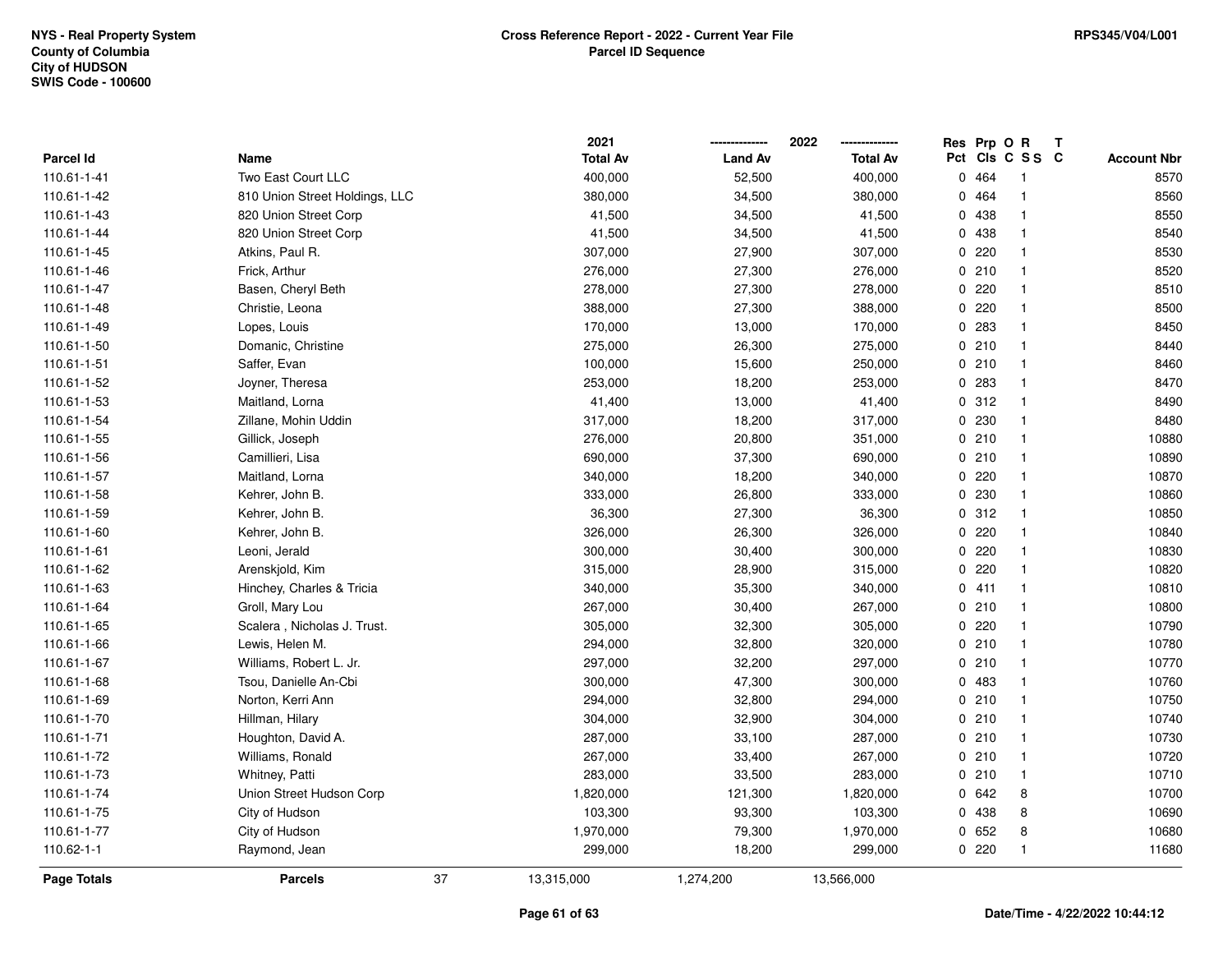|                    |                                      | 2021            |                | 2022            |                     | Prp O R<br>$\mathbf{T}$ |                    |
|--------------------|--------------------------------------|-----------------|----------------|-----------------|---------------------|-------------------------|--------------------|
| <b>Parcel Id</b>   | Name                                 | <b>Total Av</b> | <b>Land Av</b> | <b>Total Av</b> | Pct Cls C S S C     |                         | <b>Account Nbr</b> |
| 110.62-1-2         | Leifer, Eric M.                      | 250,000         | 26,000         | 250,000         | 220<br>0            | -1                      | 11690              |
| 110.62-1-3         | Holodook, Joseph                     | 235,000         | 18,200         | 235,000         | 0210                |                         | 11700              |
| 110.62-1-4         | Von Ritter, Heinrich                 | 175,000         | 15,600         | 175,000         | 0210                | -1                      | 11710              |
| 110.62-1-5         | Capasso, Kelley                      | 375,000         | 15,600         | 375,000         | 0210                | $\mathbf{1}$            | 11720              |
| 110.62-1-6         | Mooney, Robert                       | 375,000         | 18,200         | 375,000         | 0210                | $\mathbf{1}$            | 11730              |
| 110.62-1-7         | Friss, Charles                       | 288,000         | 18,200         | 288,000         | 0210                | $\mathbf{1}$            | 11740              |
| 110.62-1-8         | Peets, Helen                         | 225,000         | 18,200         | 225,000         | 0220                | -1                      | 11750              |
| 110.62-1-9         | Harrison, Richard                    | 265,000         | 23,400         | 265,000         | 0230                | -1                      | 11760              |
| 110.62-1-10        | Harp, William                        | 240,000         | 23,400         | 240,000         | 0210                | $\mathbf 1$             | 11770              |
| 110.62-1-11        | Positively 8th Street LLC            | 230,000         | 26,500         | 230,000         | 230<br>0            | $\mathbf{1}$            | 11780              |
| 110.62-1-12        | 42-44 8th Street LLC                 | 240,000         | 26,300         | 240,000         | 230<br>0            | $\mathbf{1}$            | 11790              |
| 110.62-1-13        | Ihlenburg 2005 Trust, Susan L.       | 324,000         | 28,900         | 324,000         | 230<br>ŋ            | $\mathbf 1$             | 11800              |
| 110.62-1-14        | Niver, Ryan K.                       | 310,000         | 12,000         | 310,000         | 481<br>0            | $\mathbf{1}$            | 11540              |
| 110.62-1-15        | Hasan Monirul & Kabir, Hunayun       | 290,000         | 18,200         | 290,000         | 220<br>$\mathbf{0}$ | -1                      | 11550              |
| 110.62-1-16        | Columbia 817 LLC                     | 260,000         | 27,300         | 340,000         | 0.220               | -1                      | 11560              |
| 110.62-1-17        | Wendler, William F.                  | 299,000         | 28,700         | 299,000         | 0210                | $\mathbf{1}$            | 11570              |
| 110.62-1-18        | DDL Realty, LLC                      | 52,300          | 35,500         | 52,300          | 0.312               | $\mathbf{1}$            | 11810              |
| 110.62-1-19        | Sudweeks, Timothy                    | 230,000         | 27,600         | 230,000         | 220<br>0            | $\mathbf{1}$            | 11580              |
| 110.62-1-20        | DDL Realty, LLC                      | 330,000         | 27,100         | 330,000         | 230<br>ŋ            | $\mathbf{1}$            | 11590              |
| 110.62-1-22        | Columbia Memorial Hospital           | 51,500,000      | 830,000        | 51,500,000      | 0 641               | 8                       | 11610              |
| 110.62-1-22.-1     | Columbia Memorial Hospital           | 2,100,000       | 262,500        | 2,100,000       | 0 642               | $\mathbf 1$             | 11610              |
| 110.62-1-25        | Columbia Memorial Hospital           | 10,000          | 10,000         | 10,000          | 330<br>0            | 8                       | 11640              |
| 110.62-1-29        | Columbia Memorial Hospital           | 64,000          | 59,000         | 64,000          | 438<br>0            | 8                       | 12430              |
| 110.62-1-30        | Columbia Memorial Hospita            | 3,900,000       | 156,500        | 3,900,000       | 464<br>0            | 8                       | 12450              |
| 110.62-1-31        | Gasser, Klemens                      | 550,000         | 35,300         | 550,000         | 210<br>0            | $\mathbf{1}$            | 12270              |
| 110.62-1-32        | D'Arcy, Simon Paul                   | 300,000         | 50,000         | 300,000         | 0210                | $\mathbf 1$             | 11870              |
| 110.62-1-33        | 17 Prospect Hudson, LLC              | 386,000         | 26,000         | 651,000         | 0210                | $\mathbf{1}$            | 11860              |
| 110.62-1-34        | Perry, Robert W. Jr.                 | 298,000         | 26,800         | 298,000         | 0210                | -1                      | 11850              |
| 110.62-1-37        | Perry, Robert W. Jr.                 | 26,800          | 26,800         | 26,800          | 0.311               | -1                      | 11840              |
| 110.62-1-38        | Campbell, John S.                    | 290,000         | 23,400         | 290,000         | 0 230               | $\mathbf{1}$            | 11820              |
| 110.62-1-39        | Hughes, David H.                     | 190,000         | 10,400         | 190,000         | 0210                | $\mathbf{1}$            | 11830              |
| 110.62-1-40        | <b>Todd Farrell Care Care Center</b> | 170,000         | 33,000         | 170,000         | 433<br>0            | $\mathbf{1}$            | 11990              |
| 110.62-1-41        | Runyon, Herbert                      | 225,000         | 27,300         | 225,000         | 220<br>0            | $\mathbf{1}$            | 12000              |
| 110.62-1-42        | Walker, Robert J.                    | 638,000         | 23,400         | 638,000         | 0210                | $\mathbf{1}$            | 12010              |
| 110.62-1-43        | Stickles, Randy                      | 360,000         | 26,500         | 360,000         | 0.220               | -1                      | 12020              |
| 110.62-1-44        | Siegmund, Mark                       | 450,000         | 35,000         | 450,000         | 0210                | -1                      | 12030              |
| 110.62-1-45        | John S Javna Revocable Living        | 10,500          | 10,500         | 10,500          | 0.311               | $\mathbf{1}$            | 11910              |
| <b>Page Totals</b> | 37<br><b>Parcels</b>                 | 66,461,600      | 2,107,300      | 66,806,600      |                     |                         |                    |